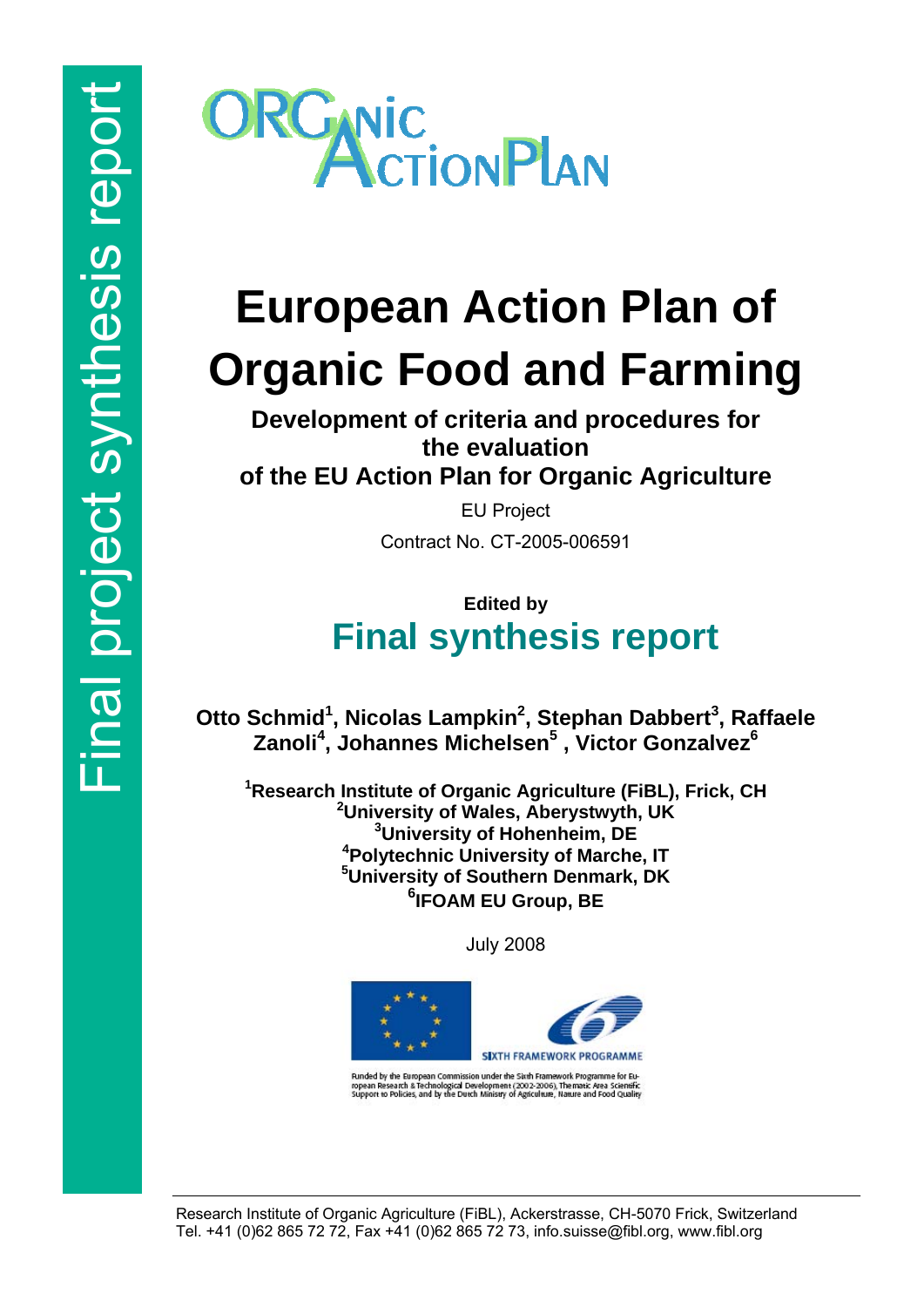# **The ORGAP Partnership**

- **Research Institute of Organic Agriculture (FIBL)**, 5070 Frick, Switzerland (Coordinator). *Persons involved: Otto Schmid (scientific coordinator), Bettina Landau (administrative coordinator), Matthias Stolze, Hanna Stolz.*
- **Aberystwyth University**, Institute of Rural Sciences, Aberystwyth, SY23 3AL, Wales, United Kingdom. *Persons involved: Nic Lampkin, Ian Jeffreys, Phillipa Nicholas.*
- **University of Hohenheim,** Department of Farm Economics 410A, 70593 Stuttgart, Germany. *Persons involved: Stephan Dabbert, Christian Eichert.*
- **University of Southern Denmark** (SDU), Department of Political Science and Public Management, Campusvej 55, DK 5230 Odense M, Denmark. *Persons involved: Johannes Michelsen, Mette Meldgaard, Thyra Bonde Arnholm, Anne-Maria Tyroll Beck.*
- **Polytechnic University of Marche** (DIIGA), 60131 Ancona, Italy. *Persons involved: Raffaele Zanoli, Susanna Vitulano, Daniela Vairo.*
- **IFOAM EU-Group**, Rue du Commerce 124, BE-1000 Brussels. *Persons involved: Victor Gonzálvez, Marco Schlüter, Alessandro Triantafyllidis (through AIAB Italy), Christopher Stopes (through Soil Association, UK).*
- **Institute for Sustainable Development**, Metelkova 6, 1000 Ljubljana, Slovenia. *Persons involved: Anamarija Slabe.*
- **Research Institute of Agricultural Economics (VÚZE**), Agricultural and Rural Development Department Sokolovska, 37 Prague, Czech Republic. *Persons involved: Pavla Wollmuthová. Iva Dvorska, Kamila Koutná, Tomáš Zídek.*
- **Agricultural Economics Research Institute (LEI),** Burgemeester Patijnlaan 19, Den Haag, Netherlands. *Persons involved: Robert Stokkers, Johan Bakker.*
- **Sociedad Española de Agricultura Ecológica (SEAE),** Cami del Port, s/n Edif ECA Patio int 1º Km 1 Apdo Correos 397. E-46470 Catarroja. Valencia, Spain . *Persons involved: José Luis Moreno, Victor Gonzálvez, José Luis Porcuna, Manuel González de Molina*

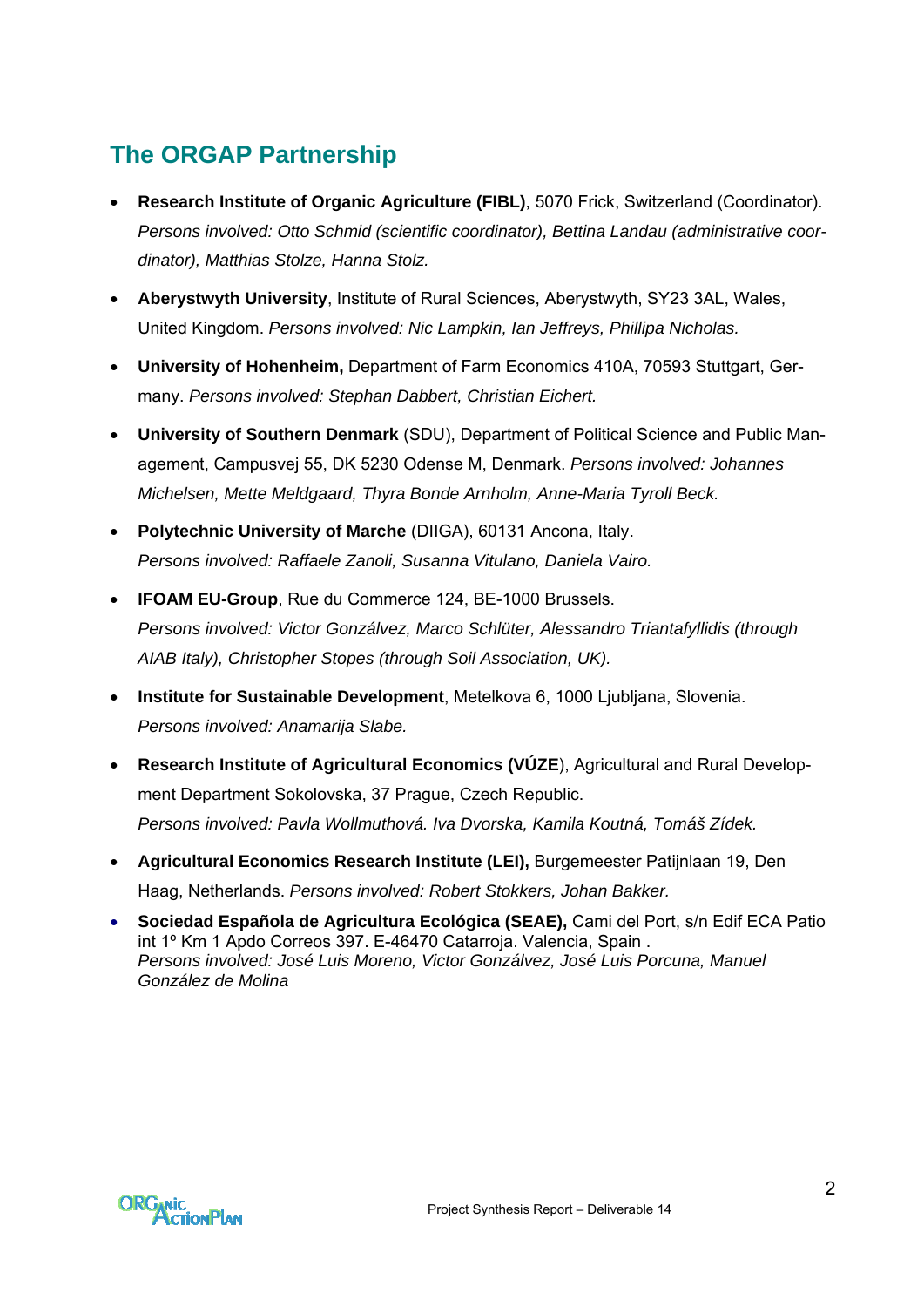# **Members of the ORGAP Advisory Committee**

Members of the ORGAP Advisory Committee have participated in physical meetings (in total three meetings) or/and in an electronic consultation by the project.

| Acs Eva                  | Kishantos Rural Development Centre, Hungary                       |  |  |  |
|--------------------------|-------------------------------------------------------------------|--|--|--|
| <b>Aertsens Joris</b>    | Gent University FBW, Gent Belgium                                 |  |  |  |
| <b>Ahle Per</b>          | Ministry of Food, Agriculture and Fisheries, Copenhagen, Denmark  |  |  |  |
| <b>Beck Alexander</b>    | European Processors of Organic Food (BEO), Germany                |  |  |  |
| <b>Becu Brigitte</b>     | Flamisch Ministery of Agriculture, Belgium                        |  |  |  |
| <b>Ingvaldsen Morten</b> | Debio, Norway                                                     |  |  |  |
| Källander Inger          | Swedish Ecological Farmers Association, Sweden                    |  |  |  |
| <b>Lankester Martien</b> | Avalon-Foundation, Netherlands                                    |  |  |  |
| <b>Monod Mariane</b>     | French Ministery of Agriculture, Paris, France                    |  |  |  |
| <b>Nieberg Hiltrud</b>   | Federal Agricultural Research Centre (FAL), Braunschweig, Germany |  |  |  |
| <b>Mikk Merit</b>        | Estonian Organic Farming Foundation, Estonia                      |  |  |  |
| <b>Nebel Johann</b>      | COPA-COJEGA, Denmark                                              |  |  |  |
| <b>PIsek Karl</b>        | Federal Ministry of Health and Woman,                             |  |  |  |
| Ramos García María       | Junta de Andalusia, Sevilla, Spain                                |  |  |  |
| <b>Roland Thomas</b>     | The Danish Consumer Council, Denmark                              |  |  |  |
| Sarapatka Borivoj        | University Oloumuc, Czech Republic                                |  |  |  |

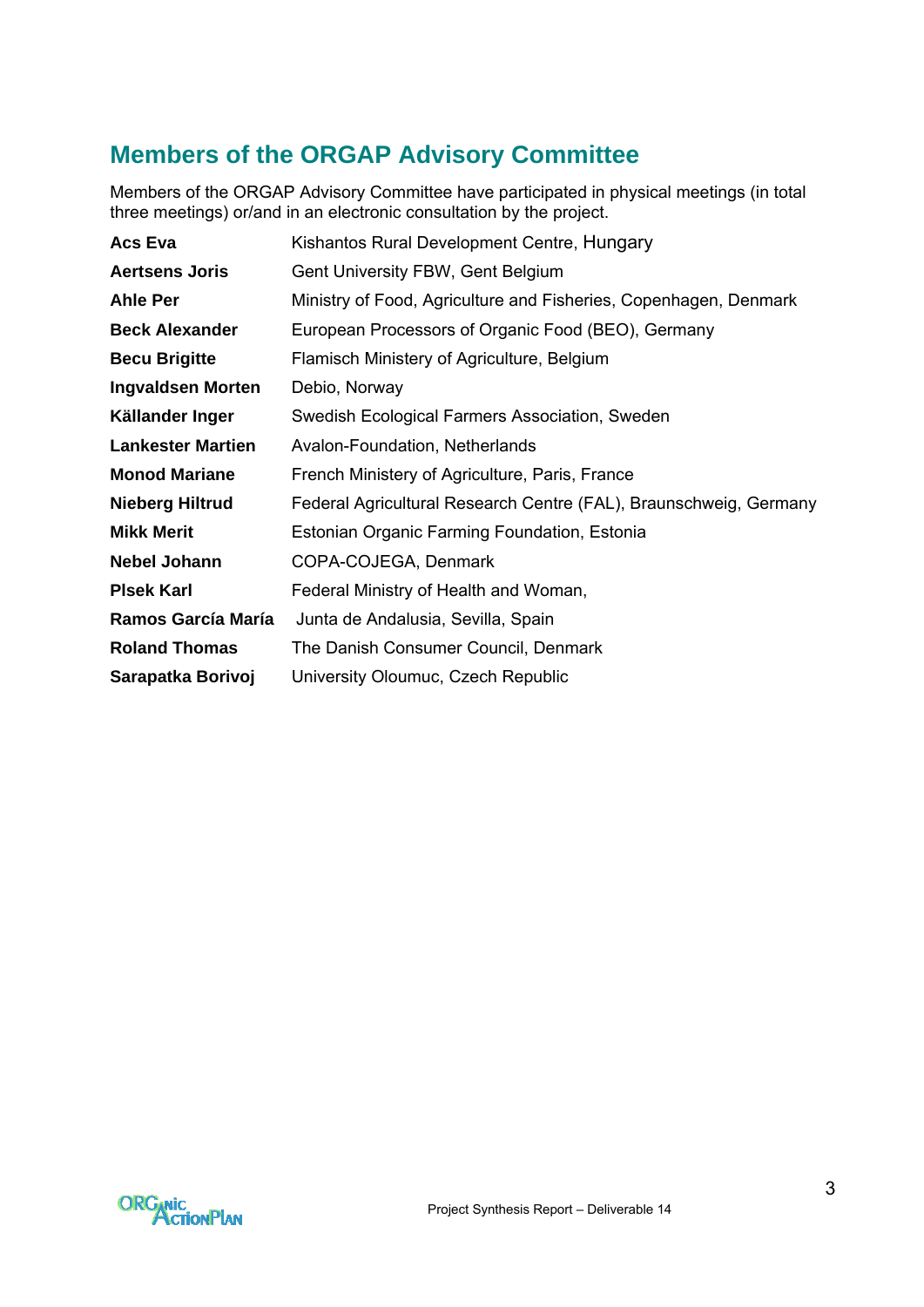# <span id="page-3-0"></span>**Acknowledgements**

This report was produced with financial support from the Commission of the European Community under the 6th Framework Programme "Integrating and Strengthening the European Research Area, Policy-oriented Research" for the project " European Action Plan for Organic Food and Farming: Development of criteria and procedures for the evaluation of the EU Action Plan for Organic Agriculture (ORGAP)". The views expressed are those of the authors and do not necessarily reflect the views of the European Commission, nor do they in any way anticipate the Commission's future policy in this area.

We would like to thank all project partners that participated in this project as well as the members of the Project advisory committee, which supported the work.

# **Disclaimer**

The content of this volume does not necessarily reflect the Commission's views and in no way anticipates the Commission's future policy in this area.

The contents of this volume are the sole responsibility of the authors. The information contained herein, including any expression of opinion and any projection or forecast, has been obtained from sources believed by the authors to be reliable but is not guaranteed as to accuracy or completeness. The information is supplied without obligation and on the understanding that any person who acts upon it or otherwise changes his/her position in reliance thereon does so entirely at his/her own risk.

This publication represents the deliverable 14, task 5.2 in work package 5: "Synthesis and recommendations" of the Specific Support Action Project No CT-2005-006591 "*European Action Plan of Organic Food and Farming - Development of criteria and procedures for the evaluation of the EU Action Plan for Organic Agriculture* (Sixth Framework Programme for European Research & Technological Development (2002-2006) of the European Commission). For further information see the project homepage at [www.orgap.org](http://www.qlif.org/) 

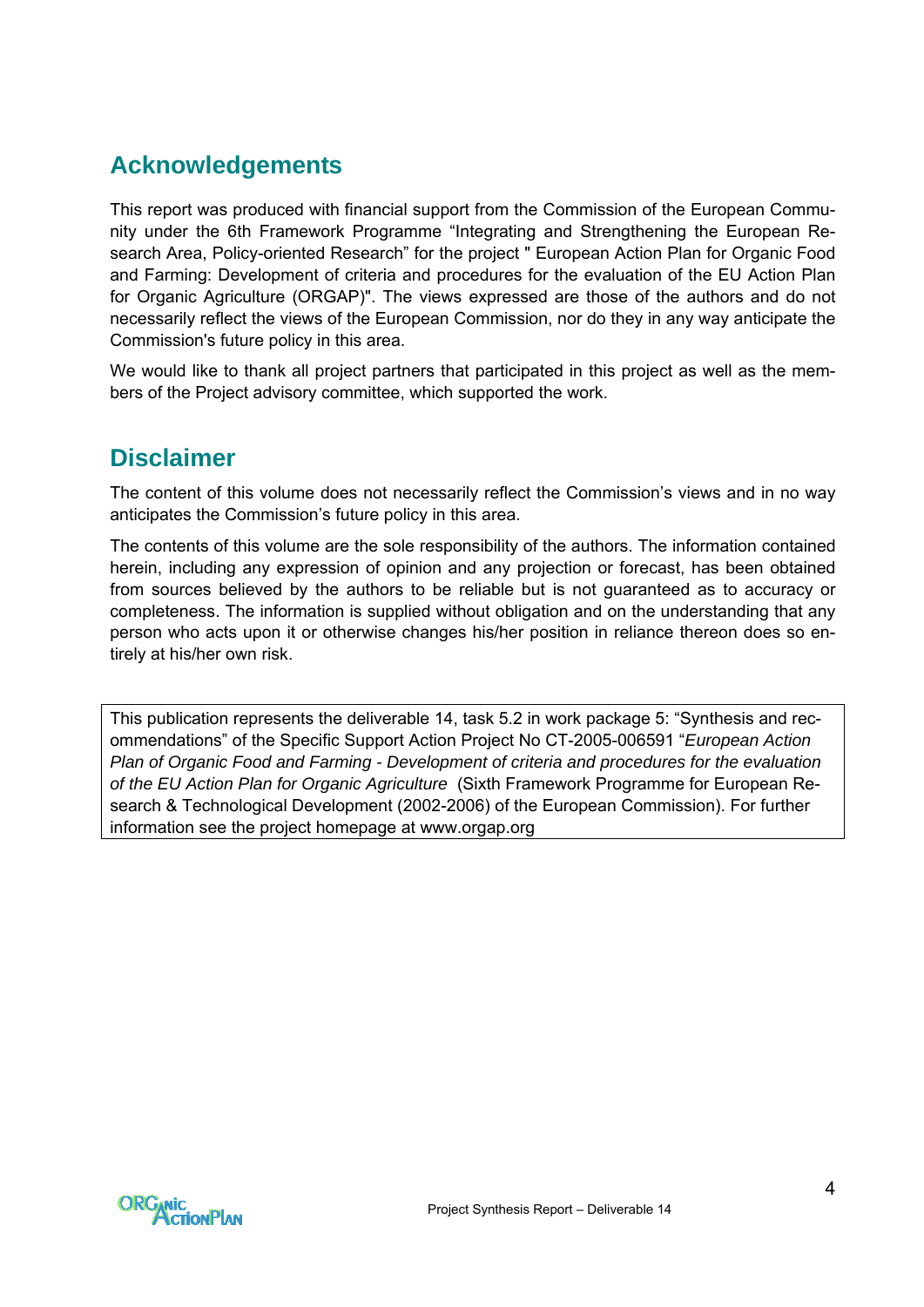# <span id="page-4-0"></span>**Executive Summary**

This final report provides a synthesis of the results of the EU-funded ORGAP project, with the title "*European Action Plan of Organic Food and Farming - Development of criteria and procedures for the evaluation of the EU Action Plan for Organic Agriculture"*. This project started in May 2005 and was completed in April 2008. The overall objective of this project was to give scientific support to the implementation of the EU Organic Action Plan (EUOAP) by the development of an evaluation toolbox. In the project 10 partners from 9 countries (CH, UK, DE, IT, DK, SI, CZ, NL, ES) participated, as well as the European umbrella organisation of the Organic Agricultural Movements (IFOAM EU Regional group), ensuring a broad stakeholder consultation process and dissemination all over Europe.

**Chapter 1** describes the **background and the objectives, structure and the outcome of the ORGAP Project**. It shows that since the late 1980s, organic farming development in the European Union (EU) has been stimulated mainly by two factors, one related to strong consumer demand, supported by the EU regulation defining organic food, and the other to policy support for the provision of public goods. Responding to concerns that area payments as 'supply-push' measures can impact negatively on the markets for organic products, policy-makers have started to take a more integrated approach to policy using the 'action plan' mechanism.

Action plans can be found in most EU member states. At national level, action plans provide a mechanism to ensure a balanced policy mix, reflecting different aims and the various supplypush and demand-pull policy instruments available, tailored to local conditions.

In 2004 the European Commission launched the European Action Plan for Organic Food and Farming. The plan contained 21 action points, which relate to the following areas:

- Consumer information and promotion campaigns;
- Improved research, market intelligence and statistical data collection;
- Full utilisation of the rural development programme and other existing options to support organic farming;
- Improving the transparency, scope and implementation of the regulation defining organic farming

In the meantime, the European Commission has started to implemented most of the actions.

In **chapter 2** a brief history about organic action plan development is given, in particular about the European as well as national organic action plan for organic food and farming.

The **European Action Plan for Organic Food and Farming** (EC 2004) is the result of a threeyear process of developing the Action Plan, starting in 2001. This process led to: a Commission staff paper exploring the options for an action plan in 2001; the establishment of an independent expert working group in 2002, a public internet consultation on specific options in February 2003; a European Parliament hearing on the action plan options in June 2003; and a [public](http://ec.europa.eu/agriculture/events/organic/index_en.htm)  [hearing](http://ec.europa.eu/agriculture/events/organic/index_en.htm) on the action plan options in January 2004. In June 2004 the action plan was decided by the EU Council in June 2004, following significant internal debate within the Commission and the EU Parliament.

The involvement of stakeholders in the development of the EUOAP was mainly in the explorative phases involving identification of organic sector development needs and possible solution

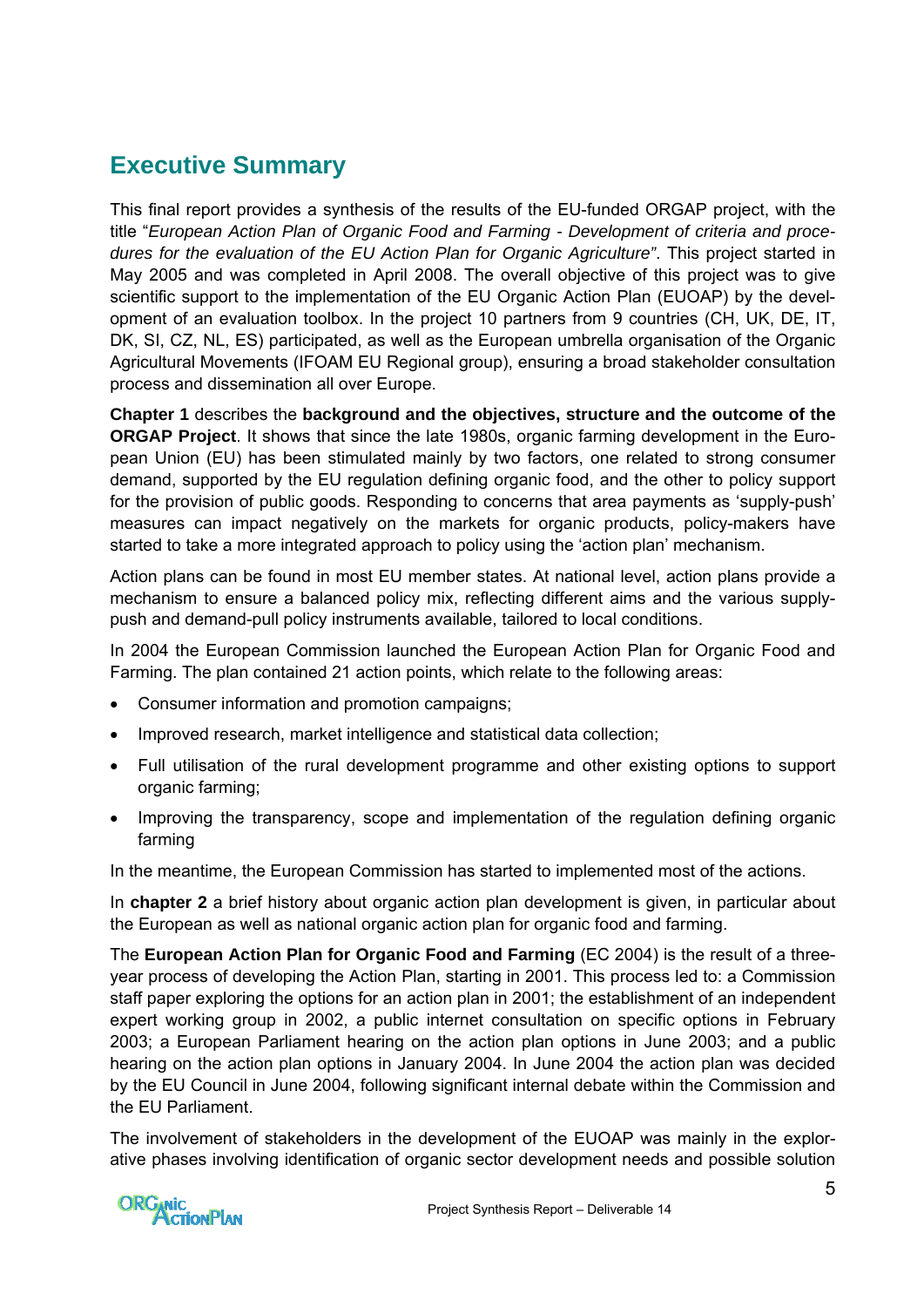phase. The actual action plan was prepared after the public hearing in January 2004, so that stakeholders were not able to comment on the action plan document or the balance of individual actual action points.

During the subsequent implementation phase, primary responsibility also rests with the EU Commission, with input from the EU Council, EU Parliament and member-state government representatives, with only limited input from other stakeholder groups.

The European Commission has started to implement the actions of the European Organic Action Plan, many of which have been achieved or are at an advanced stage of completion. The most significant initiatives are the publication of the new Council regulation (EC) 834/2004 on organic production and labelling of organic products and the consumer information campaign.

The **development of national organic action plans** started in Europe in 1995 when Denmark introduced its first organic action plan. Denmark thus acted as a forerunner and pioneer in this field. Nowadays, most EU Member States have organic action plans for organic food and farming. Of those that don't, some have plans in preparation.

Under the framework of the ORGAP Project, six national (CZ, DK, DE, IT, NL, SI) and two regional (Andalucia (AND), England (ENG) action plans for organic food and farming were compared. As a consequence of the very different situation in the eight case-study countries, the action plans studied vary in their scope. The English and the Dutch action plans represent market-driven and demand-led approaches with a clear focus on market development measures. The German Federal Organic Farming Scheme on the other hand puts a distinct emphasis on informational policy instruments to strengthen the organic sector through consumer information as well as through research and development. Finally, the Andalusian, Czech, Danish, Italian and the Slovenian action plans represent quite broad approaches integrating a broad portfolio of measures targeted to supply and market development as well as to information and research.

Apart from the Andalusian Action Plan, all other action plans studied include quantitative targets. Most typically targets for organic adoption are set (CZ, DK, NL, SI, DE). However, the Dutch and Slovenian action plans include a combination of targets addressing the share of nationally produced organic products, the domestic organic market share in general, organic sales per capita and the development of tourist farms. The English action plan target was defined in terms of the proportion of the organic market for indigenous products supplied by domestic producers.

To conclude, the case study action plans vary with regard to the development process, targets, objectives and the emphasis of measures on certain areas. This is due to quite different political and socio-economic framework conditions for organic farming in these countries. The comparison revealed that the weaknesses identified in the status quo analyses have only partly been translated to the targets and measures included in the action plan documents. This is on the one side a result of the national priority and budget setting and on the other side on the interdependency between EU policies and national policies. However, as all action plans were developed together with stakeholders, the composition of the stakeholder groups and the power of the initiating actor are crucial to the target and priority setting.

In **chapter 3** the authors write about **organic action plans – what we know and do not know**. This includes success factors, stakeholder involvment, coherence and consistency issues and the how to evaluate organic action plans with ORGAPET.

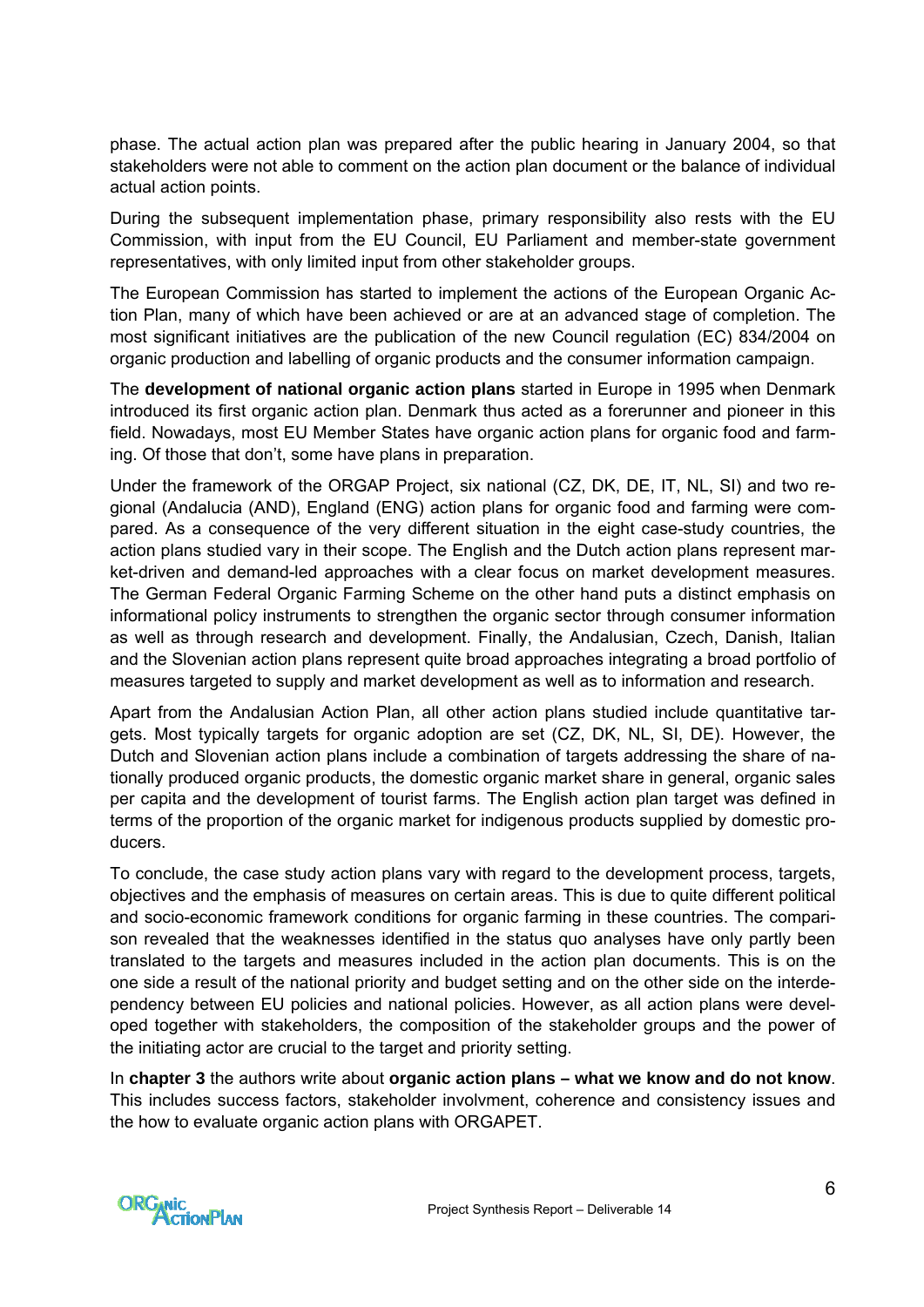**What makes a successful action plan?** This question is much more difficult to answer than it looks at first sight. Many other economic, social and policy developments influence the organic sector and often instances occur which have not been foreseen when a certain action plan was devised. Because of this a simple measurement of the state of a specific objective might be too simplistic. Under certain circumstances an organic action plan could already be regarded as a success if the measures contribute substantially to a development in the right direction. The point of reference would be here: What would have happened if the organic action plan would have not been in place?

The second point to keep in mind in judging the success of an organic action plan is to be aware of the fact that such action plans are often not complete in a sense that they fully include all political measures directly relevant for organic farming. In such cases it is important to keep in mind and to analyze the broader policy and market environment relevant to organic farming in order to judge success of the action plan.

Organic farming policies can of course only be successful if they are successfully implemented and need sufficient care and knowledge with respect to the often numerously legal conditions outside the specific organic farming area that influence implementation. It also means that a clear mission of implementation agencies and qualified and motivated personal involved are a key to successful organic policies and to successful organic action plans.

Is the concept of an organic action plan an outdated concept? Some policy makers believe that it has been a fashion and its time is over. The authors of this report are convinced that any attempt to unify elements that influence organic farming and organic farming policies and to bring policies into an integrated, coherent framework will still be necessary and welcome in the future. Whether such attempts in the future will be called organic action plans is a different issue.

Currently some key challenges include the question whether the general trend in agricultural prices has actually been reversed. If agricultural prices which tended to decrease in real terms throughout the  $20<sup>th</sup>$  century are actually moving upwards due to factors such as increased demand for agricultural products, climate change and a possible slowdown of technological progress. Such general developments will also influence the development of organic farming and the development of suitable measures to support it. Some of the implications of a higher price level for conventional agriculture and a higher volatility of prices both in the conventional and organic markets might challenge the continuation of the traditional per hectare organic support policies. If climate change is actually perceived as the key challenge for decades to come then effects with respect to mitigate climate change of organic farming and with respect to the adaptive capacity of organic farming are quite important for any policy justification in support of organic farming. And finally, there is the productivity issue. If the actually demand for food stuff is increasing rapidly throughout the world then the obvious limitations of organic farming in this respect reported from industrial countries become more serious. In that context research and development supporting increasing productivity in organic farming might become much more important than in the past.

It is clear that just looking at the originally envisaged targets and objectives might not be sufficient to judge whether or not an action plan has been successful. One key argument going beyond clear targets and well balanced measures is that embedding action plan development in the wider policy area seems to be absolutely essential to be successful. However, there are a number of other issues to be dealt with which are also quite important prerequisites for success-

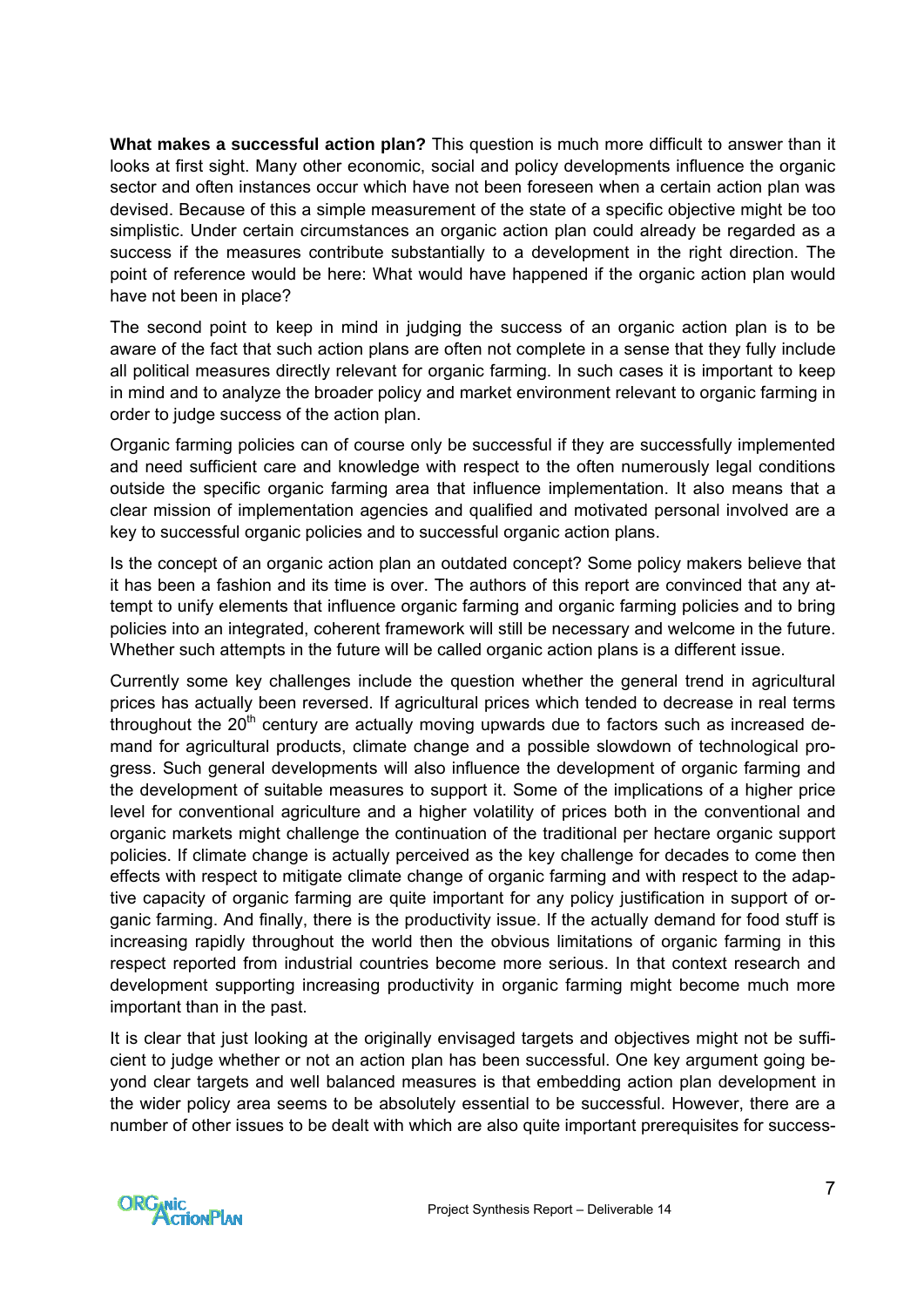ful organic action plans such as stakeholder involvement, coherence and consistency of action plans and an evaluation monitoring capacity.

**Stakeholder involvement** may be understood and carried out in quite different ways including the provision of information, providing opportunities to comment on proposals, and empowering stakeholders to make their own choices.

When preparing the toolbox aimed for evaluating the European Organic Action Plan in the OR-GAP project, attempts were made to involve both organic and mixed stakeholders in various steps in eight different national/regional settings and with different methods. These experiences form the background for recommending stakeholders with a purely organic and/or mixed portfolio to involve through group discussions in order to increase and optimize their analytical capacities and thereby their delivery of relevant information regarding the preconditions for implementing the EUOAP and for assessing its policy impacts. Parallel to this, relevant non-organic stakeholders could be involved on the basis of individual interviews or small group interviews.

When deciding on which stakeholders to involve in any stage it is thus necessary to identify all stakeholders considered relevant to the issue and to clarqify for each of them which perspective they represent in first priority. Therefore a general model for analyzing stakeholder involvement in public policy on organic food and farming has been developed in the project. It includes a distinction of expertise involved in the three main perspectives of organic action plans realised in Europe up to now: the specific values defining organic food and farming; the market perspective as organic food in most plans is expected to develop in response to consumer demand; and a political recognition of the public goods delivered as a consequence of performing organic farming practices. With regard to each of these three perspectives, it is possible to specify expertise of stakeholders acting in the core or periphery of the perspective and to distinguish expertise of purely organic stakeholders and other stakeholders with a mixed or even non-organic expertise relevant for the development of policies in support of organic food and farming.

The degree to which participatory methods realise their potential contribution depends critically on how carefully they are used and in what context. There is no one set of techniques to be mechanically applied in all contexts for all participants, but a diverse range of possible techniques which need to be flexibly adapted to particular situations and needs.

Stakeholder involvement helps improving the information basis and the legitimacy of public policies. This is especially important on complex issues such as organic action plans, which involves actors with stakes in issues as different as the values of organic food and farming, the food market and the public goods of organic food and farming at one and the same time.

Successful stakeholder involvement thus demands: careful preparations of which stakeholders to include at any stage of the policy process and of the methods used to promote participation; sufficient time for the stakeholder to react; this means at least 8-12 weeks of time for allowing substantial and broad participation, in particular in the case of involvement of farmers organisations, and good communication and transparency in each of the five stages of the policy process. Although this results in higher costs and more resources for those administrating the process, the outcome of such a process will improve the legitimacy and acceptability of the decisions and will facilitate very much the implementation (e.g. through public private partnerships). Such a more participative, transparent and time-balanced process helps to avoid unnecessary discussions and misunderstandings, which at the end might be more effective and cost-efficient.

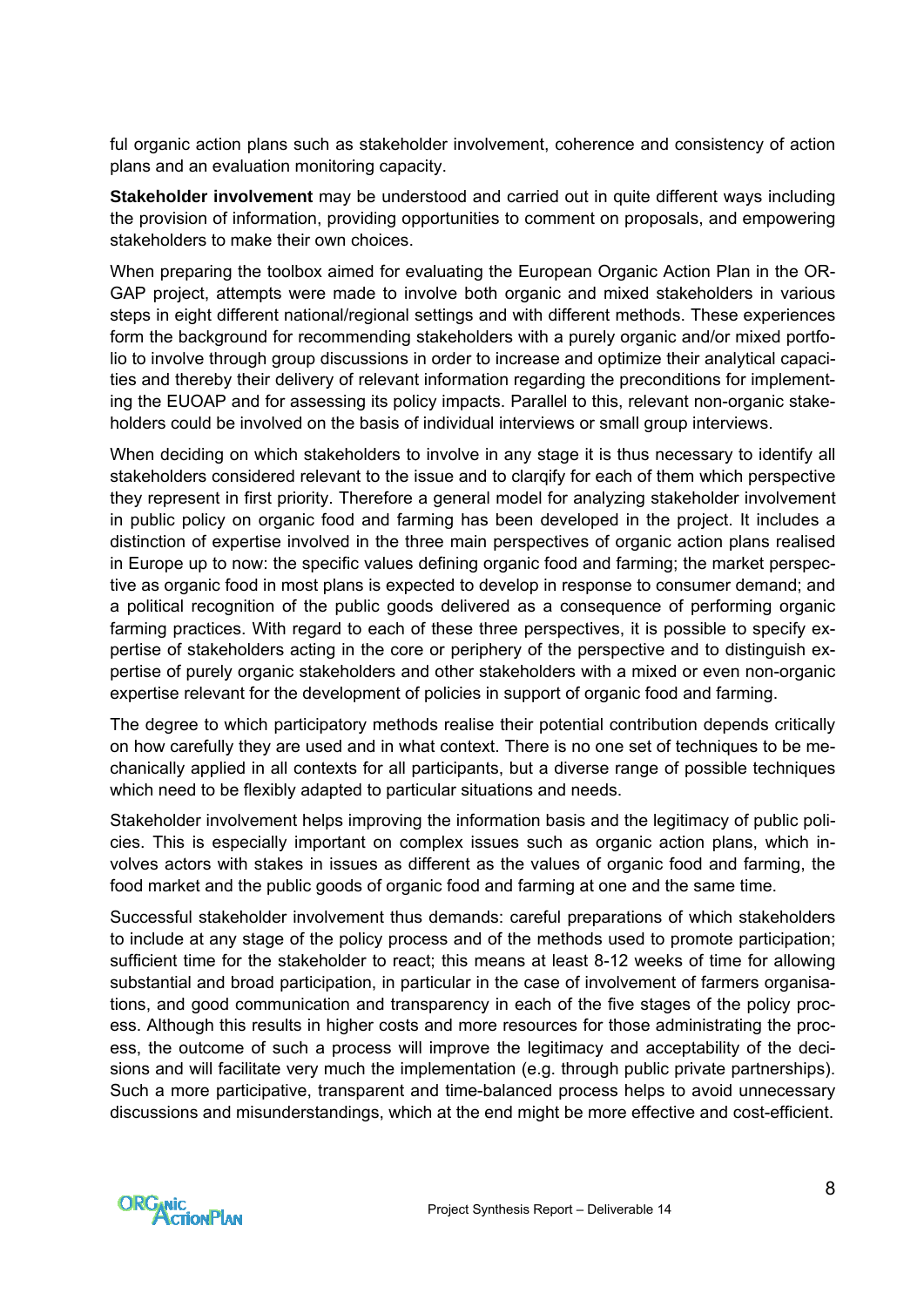For an evaluation of **the internal and external coherence of the EU Organic Action Plan (OAP**), the ORGAP project team generally made use of empirical methods and techniques suggested for analysing the synergy of programmes as well as their cross-impacts.

A policy analysis of **key synergies** (positive and negative) was performed by means of a matrix of cross impacts as specified in the MEANS framework (EC, 1999). Two separate matrices were constructed: to appraise the internal coherence between the various measures of the EU Organic Action Plan; and to appraise the external coherence between the EUOAP and some national organic action plans. Experts involved in this evaluation process (Evaluation team) identified any synergy which may exist between pairs of measures or categories of measures. The effects of synergies or conflicts have been rated with the help of 2 electronic consultation rounds. After validation of these ratings, the calculation of the "synthetic" coefficient of synergy was performed, in order to evaluate the overall level of synergy/conflict within the European Organic Action Plan. The analysis suggests that Actions 9 (ensure integrity) and 10 (harmonisation of standards) are essential for the success of the EUOAP, given their synergetic effects. They in addition enter into synergy with many other actions. Interesting is also Action 13 (risked based-inspections) with a high coefficient of synergy and number of measures with which has interactions.

In order to provide an **early assessment of potential risks and problems associated with the implementation system of the EU OAP**, the ORGAP team used an adapted version of (process) Failure Mode & Effect Analysis (FMEA) combining the knowledge of a core team made of researchers from partner institutions with external expertise of a support team (Advisory Committee, EU Commission). The analysis revealed that no single failure mode is particularly risky. Nevertheless the most important cause-effect relationships mentioned were: lack of stakeholder involvement – lack of capacity building; inadequate information and promotion campaign – lack of knowledge/awareness of organic farming; lack of information – lack of political interest to support organic farming.

The **development of an Organic Action Plan Evaluation Toolbox (ORGAPET)** (Lampkin et al. 2008; [www.orgap.org/orgapet](http://www.orgap.org/orgapet)) was a central part of the ORGAP project to support the European Commission in the evaluation of the EUOAP. ORGAPET has been developed as a web and CD-ROM-based toolbox, with hyperlinks between the different elements designed to make navigation easy. The Organic Action Plan Evaluation Toolbox (ORGAPET) is a collection of different information/data sources and evaluation tools, including participative techniques, quantitative assessments and methods to identify relevant indicators, which can be used selectively to meet the needs of a particular assessment of national or EU organic action plans.

The toolbox is structured around 'compartments' or sections containing 'tools' fulfilling different functions. Each section contains an overview document and a series of annexes detailing a range of methodological approaches (including background documents, relevant data sources and other items), as well as examples of how these have been applied in specific cases.

ORGAPET is designed to provide a comprehensive guide to the different aspects of policy evaluation in the context of organic action plans, and in doing so to meet the needs of different groups. There are three levels at which it can be used.

 The printed manual (also available in pdf form from www.orgap.org) provides a basis guide to users of the evaluations, so that they might better understand some of the tools and procedures used in an evaluation and the results contained in an evaluation report – the manual also includes ORGAPET as a CD-ROM.

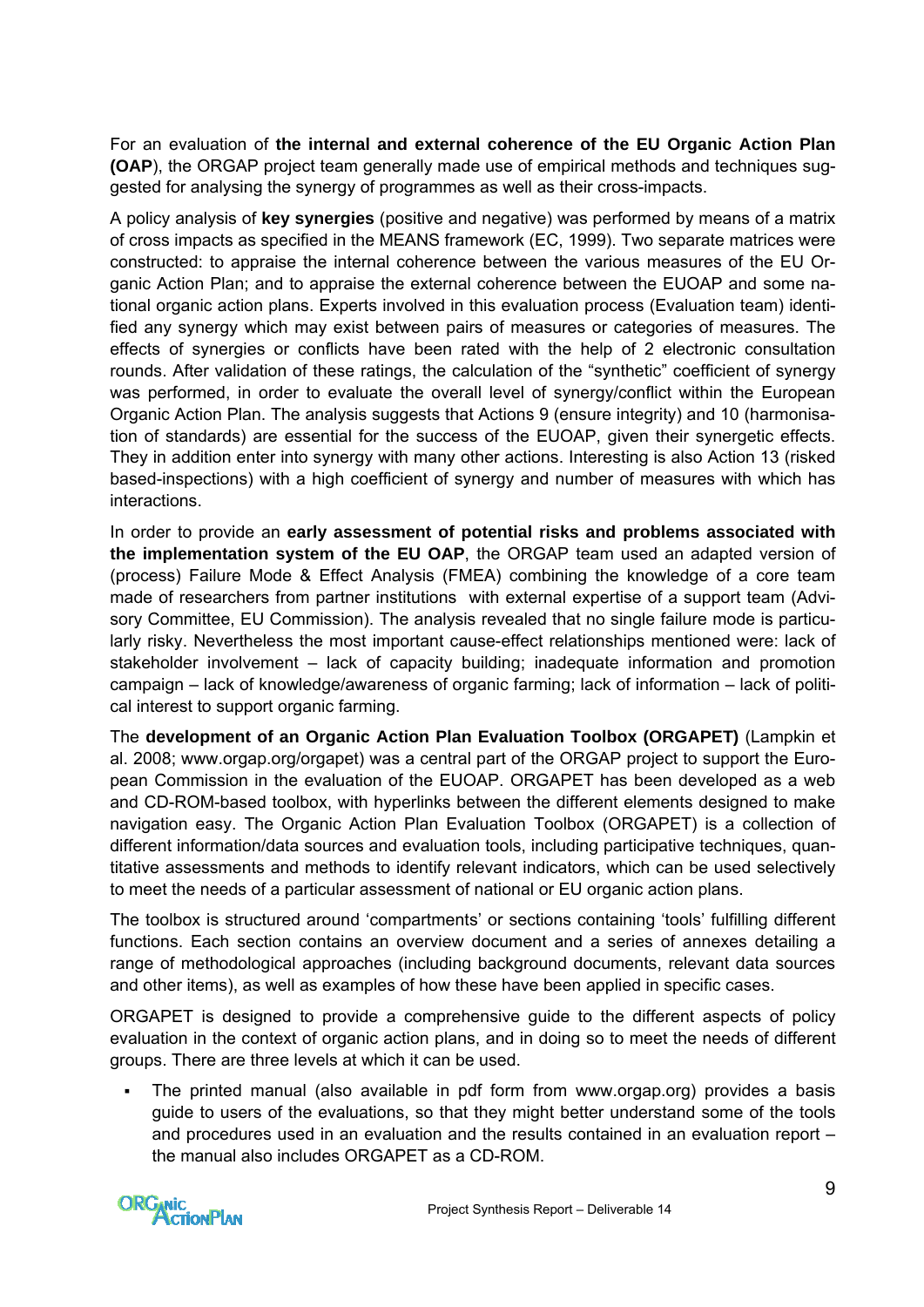- The main overview documents of each Section of ORGAPET should provide an introduction to key evaluation issues that should be considered by programme managers and those commissioning evaluations.
- Links to relevant internet resources, data sources, literature and examples where techniques have been applied in similar contexts are provided to assist evaluation teams carrying out evaluations.

In **chapter 4** the "Golden Rules" for the development and evaluation of organic action plans are outlined. Furthermore it will be discussed what might be follow up measures in the EUOAP.

The **"Golden Rules" for organic action plans** consider the following points as being important:

- Participatory stakeholder involvement early & with resources, in all stages of OAP;
- Good communication during entire period;
- OAP as strategic instrument for achieving policy goals;
- Clear and operational objectives;
- Based on a status quo analysis:
- Review of policy areas related to the OAP and their impact;
- Actions tailored to the respective problems;
- Good implementation plan with sufficient financial and human resources;
- Relevant government departments must be involved;
- Balanced mix of 'supply-push' and 'demand-pull' policy measures;
- Countries with short tradition in OAP development need special measures;
- Monitoring and evaluation should be included from the outset;
- Action Plan evaluation = tool for further development of the plan;
- Successful evaluation with clearly purpose, scope and appropriate standard.

The final **chapter 5** consolidates the recommendations of the whole project arising from the various different work packages for the EU commission, national governments and private stakeholders.

**Recommendations to the EU Commission:** The EU Organic Action Plan is still at an early stage of implementation. While relevant baseline data are in place as part of the monitoring of the EU organic regulation and the Rural Development programme, there is a need to prepare for evaluation of the effects of implementing the major regulatory changes planned from 2009. In particular, the effects of the proposed promotional campaign and compulsory adoption of an EU organic logo on consumer recognition, understanding and trust cannot be captured by current data sources and should be the subject of a specific before and after consumer survey, possibly as part of the Euro-barometer series.

**Recommendations to EU Member states:** The application of ORGAPET to national action plan evaluations should be considered. Members of the project partnership are able to provide assistance with application of ORGAPET. In the absence of action plans, consideration should

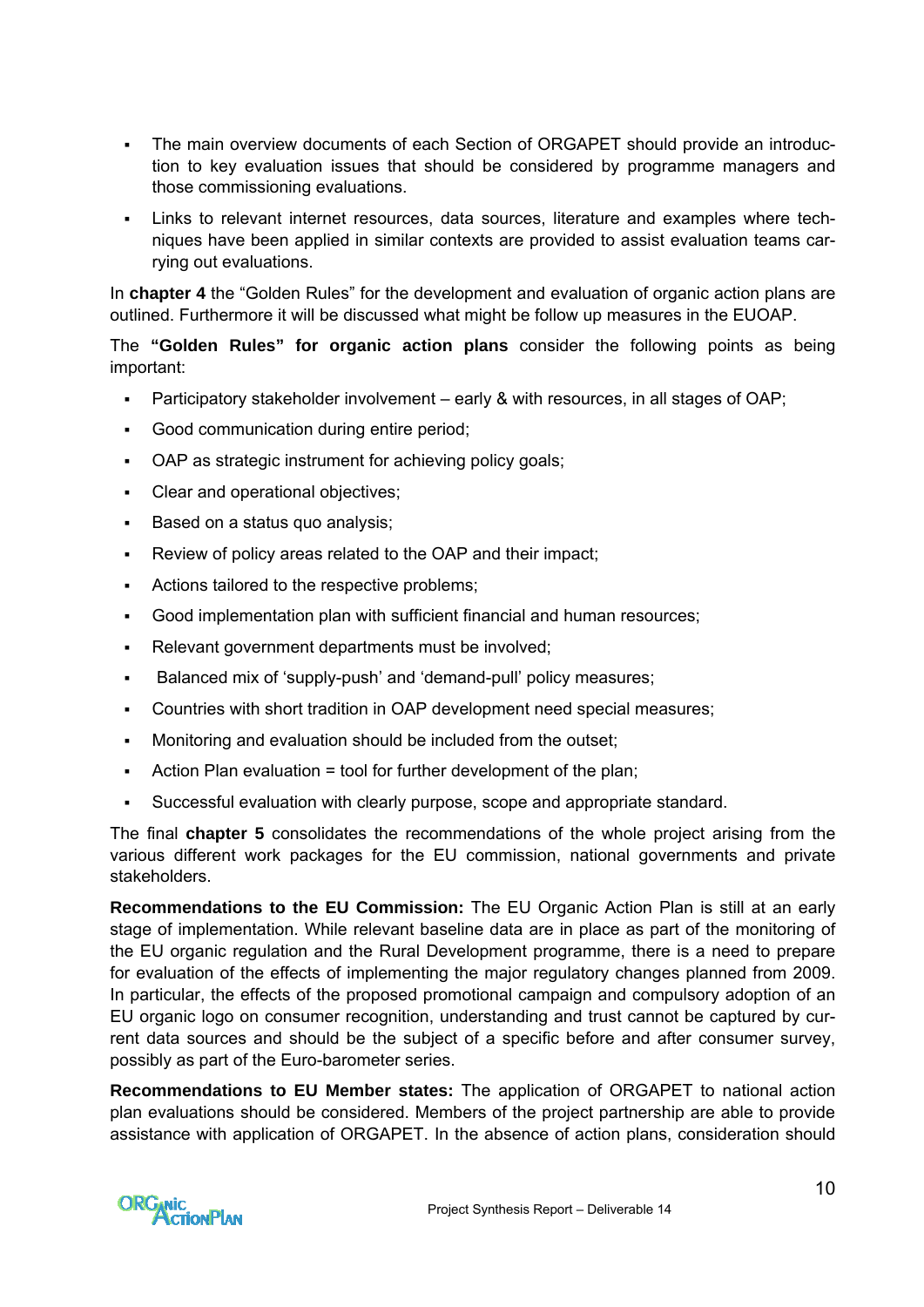be given to their potential role in integrating policy measures to delivery the diverse public policy objectives and to mitigate some of the undesired effect of specific policy instruments.

**Recommendations to private stakeholders:** By engaging with action plan development, implementation and evaluation processes, stakeholders can ensure that the results, conclusions drawn and future policies implemented are more relevant to meeting their specific needs. The ORGAP Manual and ORGAPET is assisting stakeholders in this process and give guidance how to best develop and/or evaluate action plans and other policies for organic food and farming.

In the **annex** an overview about ORGAPET, the state of the European Organic Action Plan and about national action plans is given.

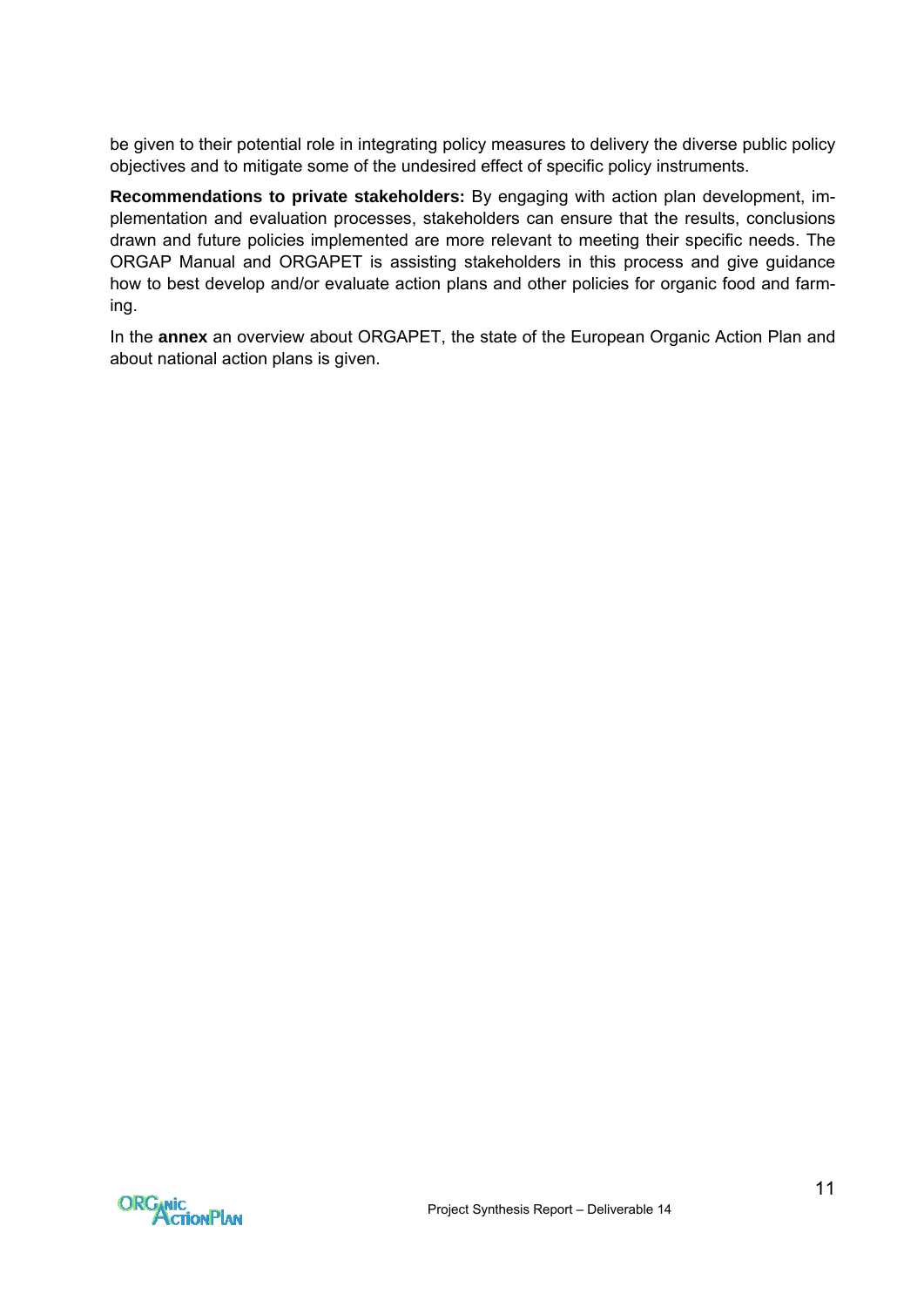# **Table of content**

| Acknowledgements                                                                                                                                                                                                                                                                                                                                                                                                                                                                                                                                                                                                                                                                                                                   | 4                                                                                |
|------------------------------------------------------------------------------------------------------------------------------------------------------------------------------------------------------------------------------------------------------------------------------------------------------------------------------------------------------------------------------------------------------------------------------------------------------------------------------------------------------------------------------------------------------------------------------------------------------------------------------------------------------------------------------------------------------------------------------------|----------------------------------------------------------------------------------|
| <b>Disclaimer</b>                                                                                                                                                                                                                                                                                                                                                                                                                                                                                                                                                                                                                                                                                                                  | 4                                                                                |
| <b>Executive Summary</b>                                                                                                                                                                                                                                                                                                                                                                                                                                                                                                                                                                                                                                                                                                           | 5                                                                                |
| List of tables                                                                                                                                                                                                                                                                                                                                                                                                                                                                                                                                                                                                                                                                                                                     | 14                                                                               |
| List of abbreviations                                                                                                                                                                                                                                                                                                                                                                                                                                                                                                                                                                                                                                                                                                              | 14                                                                               |
| Country codes                                                                                                                                                                                                                                                                                                                                                                                                                                                                                                                                                                                                                                                                                                                      | 14                                                                               |
| Foreword                                                                                                                                                                                                                                                                                                                                                                                                                                                                                                                                                                                                                                                                                                                           | 15                                                                               |
| $\mathbf 1$<br>Introduction<br>1.1 Development of organic food and farming<br>1.1.1 Overview on development of organic farming in the European Union<br>1.1.2 Development of policies and action plans for organic food and farming<br>1.1.3 European Action Plan for Organic Food and Farming<br>1.1.4 Policy support project by the EU Commission for the EU OAP<br>1.2 The objectives of the ORGAP Project<br>1.2.1<br>Overall objective<br>Specific objectives<br>1.2.2<br>1.3 ORGAP project structure, workplan and methodologies<br>1.3.1<br>Workplan and methodologies - general description<br>1.4 ORGAP partner organisations and responsibilities<br>1.4.1 Project Partnership<br>1.4.2 Project reports and publications | 16<br>16<br>16<br>16<br>17<br>18<br>18<br>18<br>18<br>19<br>19<br>21<br>21<br>22 |
| $\overline{2}$<br>A brief history of organic action plans in Europe<br>The European Action Plan for Organic Food and Farming<br>2.1<br>Justification and aims of the EUOAP<br>2.1.1<br>2.1.2 Elaboration of the EUOAP<br>2.1.3 Stakeholder involvement in the European Organic Action Plan<br>2.1.4<br>State of implementation of the European Organic Action Plan (April 2008)<br>2.2 Analysis of national organic action plans                                                                                                                                                                                                                                                                                                   | 25<br>25<br>25<br>25<br>25<br>26<br>27                                           |
| 3<br>Organic action plans – what we know and do not know<br>What makes a successful action plan?<br>3.1<br>Stakeholder involvement in organic action plans<br>3.2<br>3.3 Coherence & consistency of action plans - the EUOAP example<br>3.3.1<br>The approach used in ORGAP<br>3.4 How to monitor and evaluate the implementation of organic action plans<br>What is ORGAPET?<br>3.4.1<br>3.4.2 Approach to the development of ORGAPET<br>3.4.3 Structure of ORGAPET<br>3.4.4 Application of ORGAPET                                                                                                                                                                                                                               | 30<br>30<br>33<br>38<br>39<br>42<br>42<br>42<br>44<br>44                         |
| Results & discussion: beyond action plans<br>4<br>Organic Action Plans - the Golden Rules<br>4.1<br>4.2 Where to go next in the EU-OAP - follow up measures?                                                                                                                                                                                                                                                                                                                                                                                                                                                                                                                                                                       | 46<br>46<br>48                                                                   |



12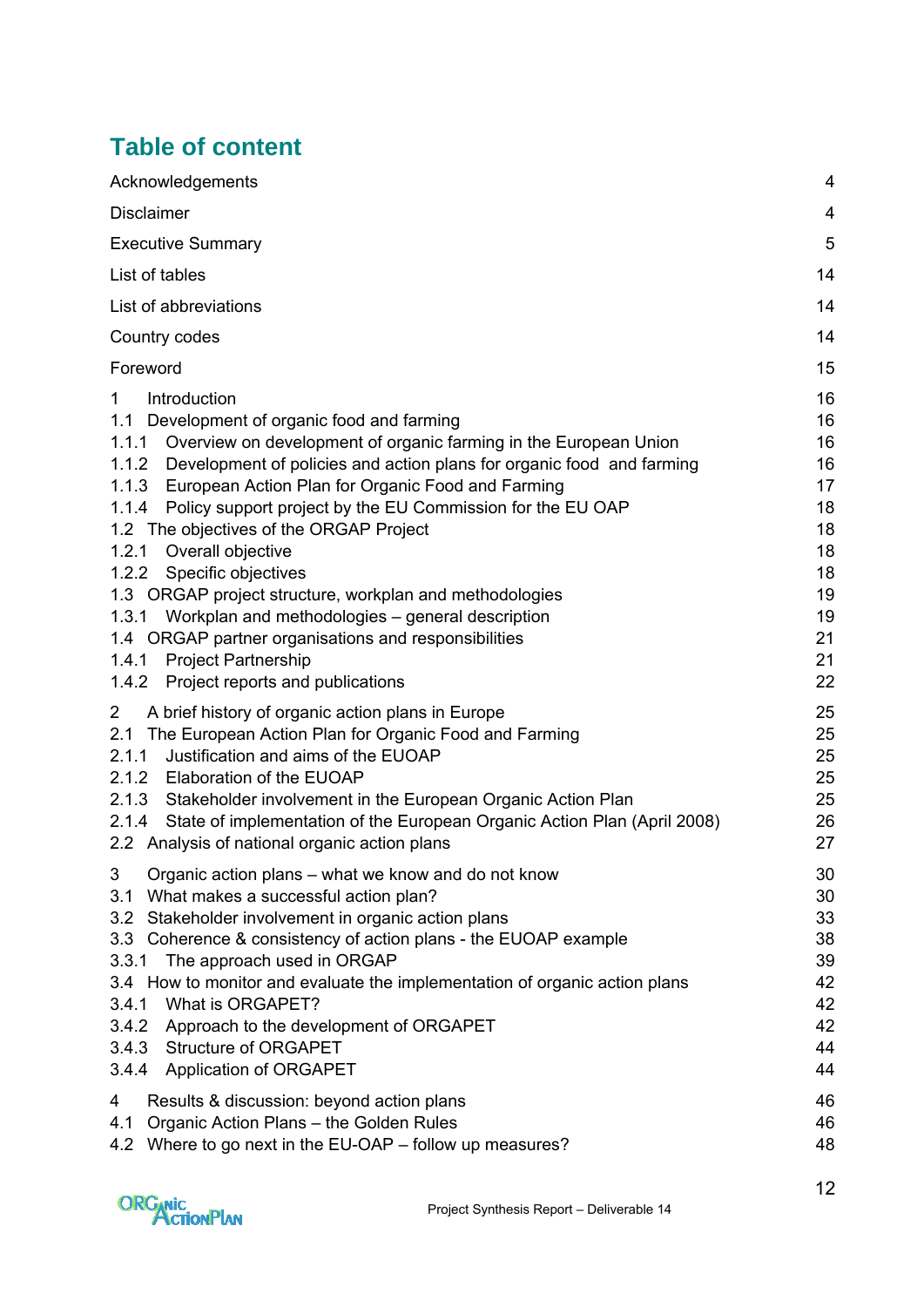| 5              | Policy recommendations                                                          | 49 |
|----------------|---------------------------------------------------------------------------------|----|
| 5.1            | Recommendations for the EU Commission                                           | 49 |
| 5.2            | Recommendations for EU member states                                            | 49 |
|                | 5.3 Recommendations for the private stakeholders                                | 50 |
| 6              | References                                                                      | 51 |
|                | 6.1 General references                                                          | 51 |
|                | 6.2 Links to National Action Plans:                                             | 54 |
| $\overline{7}$ | Annexes                                                                         | 55 |
|                | 7.1 Overview of ORGAPET                                                         | 55 |
|                | 7.1.1 Part A: Background and context                                            | 55 |
|                | 7.1.2 Part B: Evaluating programme design and implementation                    | 57 |
|                | 7.1.3 Part C: Evaluating programme effects                                      | 57 |
|                | 7.1.4 Part D: Synthesis                                                         | 59 |
|                | 7.2 European Action Plan for Organic Food and Farming - State End of April 2008 | 60 |
|                | 7.3 Overview on national organic action plans:                                  | 67 |

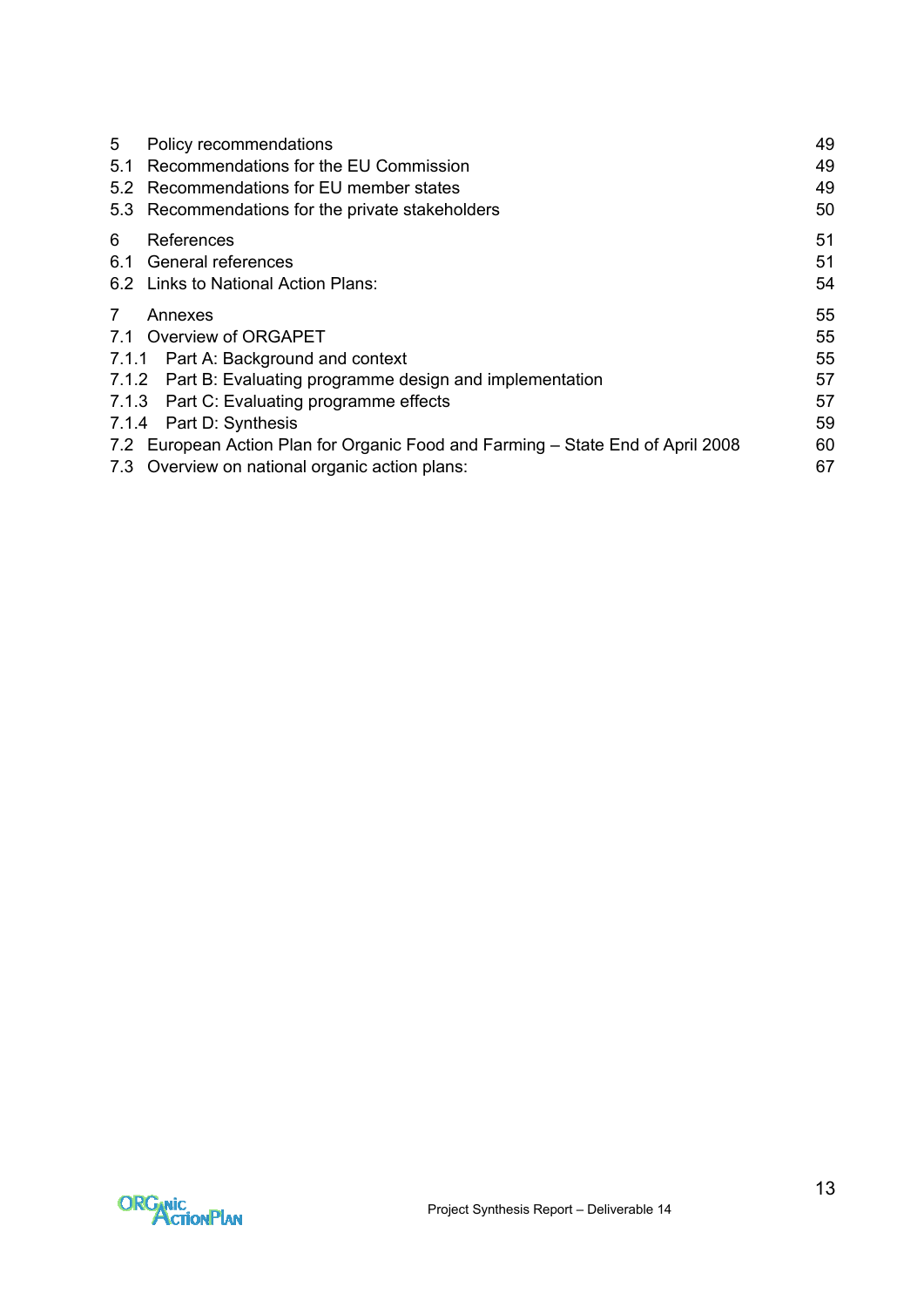# <span id="page-13-0"></span>**List of tables**

| Table 1: Project partner Organisations and team members                                    | 21 |
|--------------------------------------------------------------------------------------------|----|
| Table 2: Work package managers and co-managers                                             | 22 |
| Table 3: Main public project reports and publications                                      | 23 |
| Table 4: Project reports and publications continued                                        | 23 |
| Table 5: Development of eight Organic Action Plans in Europe                               | 28 |
| Table 6: The failure modes and RPNs                                                        | 41 |
| Table 7: EU Organic Action Plan - follow up measures?                                      | 48 |
| Table 8: Action points of EUOAP and progress (end of April 2008)                           | 60 |
| Table 9: National Organic Action Plans in the European Union (30 <sup>th</sup> April 2008) | 67 |
| Table 10: Regional organic action plan                                                     | 72 |
| Table 11: Organic Action Plans in non EU members states and accession countries            | 74 |

# **List of abbreviations**

| <b>EUOAP</b>   | EU Organic Action Plan                                                                                                       |
|----------------|------------------------------------------------------------------------------------------------------------------------------|
| CAP            | <b>Common Agricultural Policy</b>                                                                                            |
| DG Agri        | Directorate-General Agriculture and Rural Development                                                                        |
| EU             | European Union                                                                                                               |
| <b>FiBL</b>    | Research Institute of Organic Agriculture, Switzerland                                                                       |
| <b>GMO</b>     | Genetically modified organisms                                                                                               |
| <b>IFOAM</b>   | International Federation of Organic Agriculture Movements                                                                    |
| <b>OF</b>      | Organic Farming                                                                                                              |
| <b>ORGAP</b>   | Project acronym of the EU project "European Action Plan for Or-<br>ganic Food and Farming" (No. Contract No. CT-2005-006591) |
| <b>ORGAPET</b> | Organic Action Plan Evaluation Toolbox                                                                                       |
| Reg.           | Regulation                                                                                                                   |
| SWOT-analysis  | Strengths, Weaknesses, Opportunities and Treats analysis                                                                     |
|                |                                                                                                                              |

# **Country codes**

| <b>AND</b> | Andalusia             |
|------------|-----------------------|
| CН         | Switzerland           |
| CZ         | <b>Czech Republic</b> |
| DE         | Germany               |
| <b>DK</b>  | Denmark               |
| <b>ENG</b> | England               |
| EU         | European Union        |
| ΙT         | Italy                 |
| NL         | <b>Netherlands</b>    |
| SI         | Slovenia              |
|            |                       |

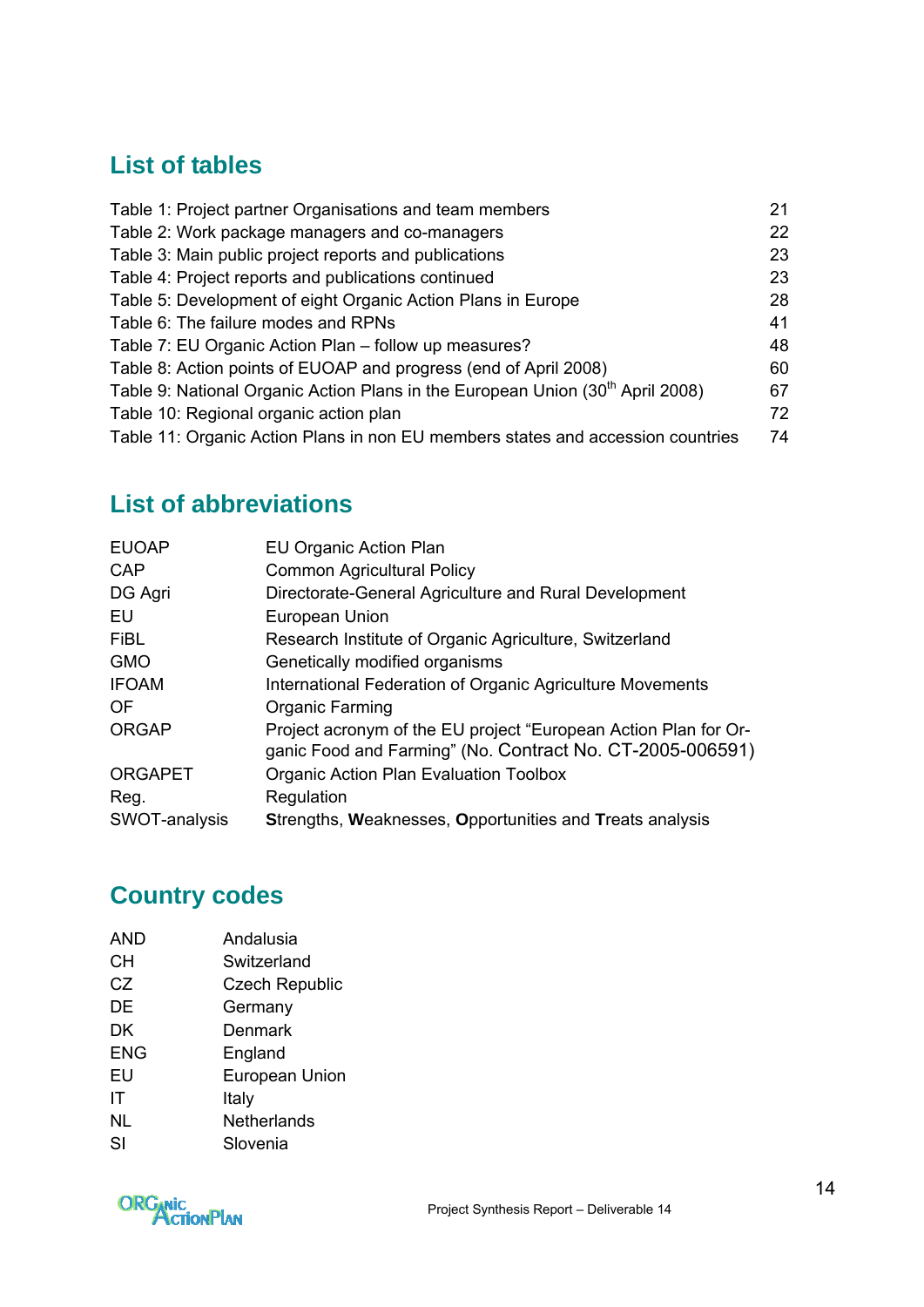# <span id="page-14-0"></span>**Foreword**

The European Commission released in June 2004 the European Action Plan for Organic Food and Farming (EUOAP). With this Action Plan the Commission intended to assess the situation of organic farming and to lay down the basis for future policy development. At the national level many governments have also developed Action Plans for promoting organic farming.

The European Organic Action Plan gave the rationale that the DG Research of the European Commission decided to fund a specific support project, the ORGAP Project No. CT-2005- 006591 within the 6<sup>th</sup> Framework Research Programme. This project, with the title "*European Action Plan of Organic Food and Farming - Development of criteria and procedures for the evaluation of the EU Action Plan for Organic Agriculture"*, started in May 2005 and was completed in April 2008. The overall objective of this project was to give scientific support to the implementation of the EUOAP by the development of an evaluation toolbox. In the project 10 partners from 9 countries (CH, UK, DE, IT, DK, SI, CZ, NL, ES) participated, as well as the European umbrella organisation of the Organic Agricultural Movements (IFOAM EU Regional group), ensuring a broad stakeholder consultation process and dissemination all over Europe.

The aim of this synthesis report is not only to summarise the project results but to put them in a wider context. Therefore the report does not strictly follow the structure of the different workpackages but focuses more on the lessons learnt from the project. Chapter 1 describes the background and the objectives, structure and the outcome of the ORGAP Project. In chapter 2 a brief history about organic action plan development is given, in particular about the European as well as national organic action plan for organic food and farming. In chapter 3 the authors write about organic action plans – what we know and do not know. This includes success factors, stakeholder involvment, coherence and consistency issues and the how to evaluate organic action plans with ORGAPET. In chapter 4 the Golden Rules for organic action plans. The final Chapter 5 consolidates the recommendations of the whole project arising from the various different work packages in one place. The editors hope that this final project synthesis report helps to initiate a process of evaluation and progressive development of Organic Action Plans at the European, national and regional level.

The project coordination and the editors of this report appreciate the big efforts of the whole project team, the members of the Project Advisory Committee and the many participants in the national and European workshops to contribute to the success of this project. Furthermore the support by the Staff of the Unit for Organic Farming in the European Commission is also very much appreciated, in particular as the unit had a huge workload in managing the process of the revision of the EEC Regulation 2092/91 leading to the new Council Regulation (EC) 834/2007 and their implementing rules.

Finally the project team acknowledges very much the support of DG Research of the Commission of the European Communities, in particular of their scientific officer, Dr. Danièle Tissot.

Otto Schmid, Scientific coordinator of the ORGAP project

Frick, Switzerland, July 2008

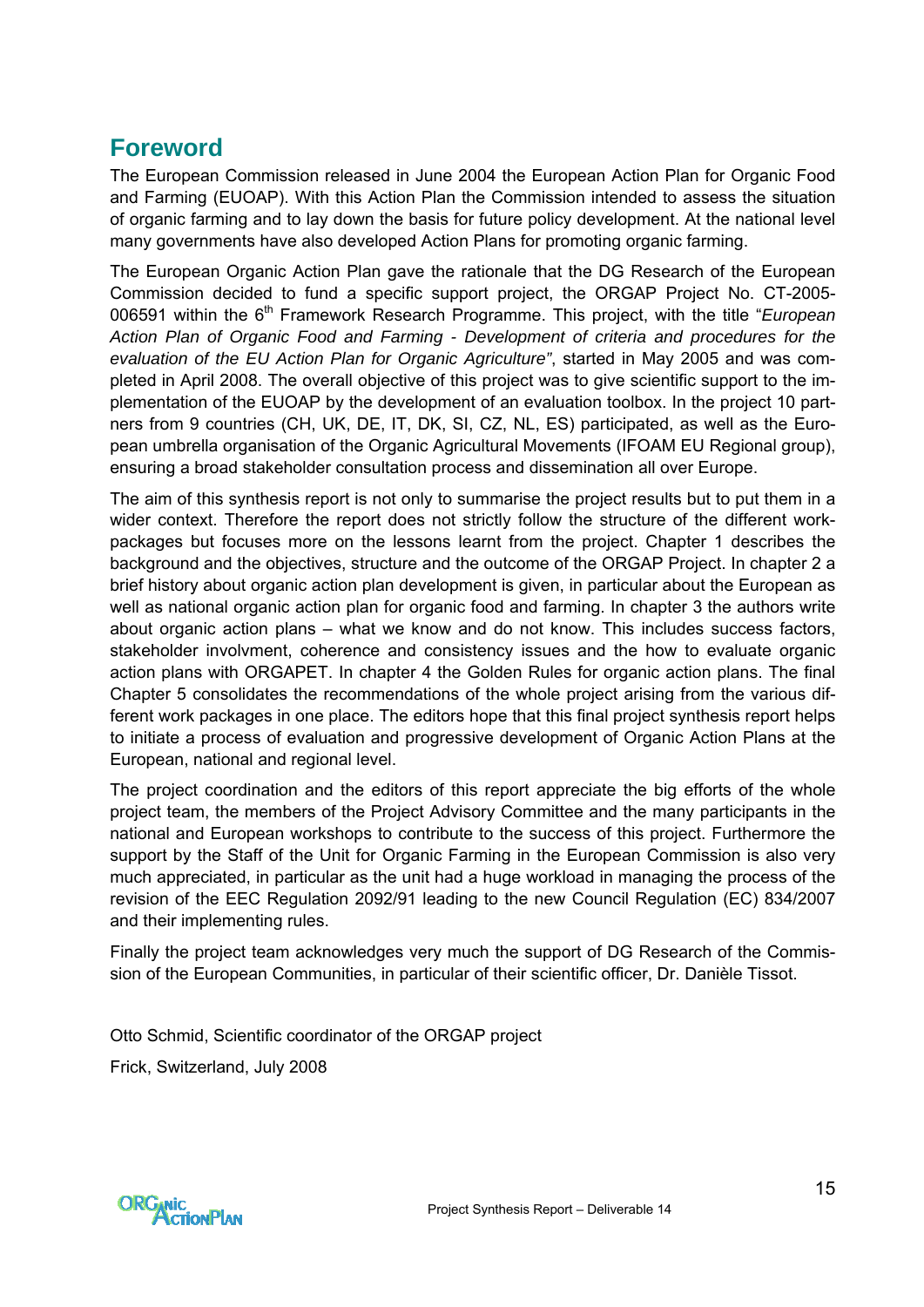# <span id="page-15-0"></span>**1 Introduction**

*Otto Schmid and Bettina Landau* 

# **1.1 Development of organic food and farming**

### **1.1.1 Overview on development of organic farming in the European Union**

Currently, the organic food sector is one of the most rapidly expanding sectors of the food industry in many European countries. In 2006, the European organic market grew by more than 10 percent, with a total value of approximately €14 billion. In many established European markets demand is growing considerably faster than supply (Willer et al. 2008).

Amongst the reforms to the European Common Agricultural Policy (CAP), that began in the late 1980s, came recognition of the key role that organic farming could play in meeting revised objectives: reducing surpluses, promoting quality goods and integrating environmental conservation practices into agriculture.

For organic farming to enjoy the confidence of consumers, however, it was evident that stringent regulation covering production and quality was necessary, as well as measures to prevent fraudulent claims to organic status.

Regulations on EU level as well as on national governmental levels have been introduced to ensure the authenticity of organic farming methods, which have evolved into a comprehensive framework of standards for the organic production of crops and livestock and for the labelling, processing and marketing of organic products. They also govern imports of organic products into the EU. In addition since many years private standards do exist on national level as well as on international level.

The first European regulation on organic farming (Regulation EEC No 2092/91) was drawn up in 1991 and, since its implementation in 1992, many farms across the EU have converted to organic production methods. In August 1999 rules on production, labelling and inspection of livestock were also agreed (Regulation EC No 1804/1999). Beside detailed rules for production, processing and handling, genetically modified organisms (GMO's) and products derived from GMO's are explicitly excluded from organic production methods.

In June 2007 the EU Council adopted the Council Regulation (EC) No 834/2007 on organic production and labelling of organic products and repeals Regulation (EEC) No 2092/91. This regulation comes in force from 2009 on and is complemented with implementing rules.

### **1.1.2 Development of policies and action plans for organic food and farming**

Since the late 1980s, organic farming development in the European Union (EU) has been stimulated mainly by two factors related to strong consumer demand and policy support through:

EC Reg. 2092/91, the EU-wide legal basis for organic farming, and

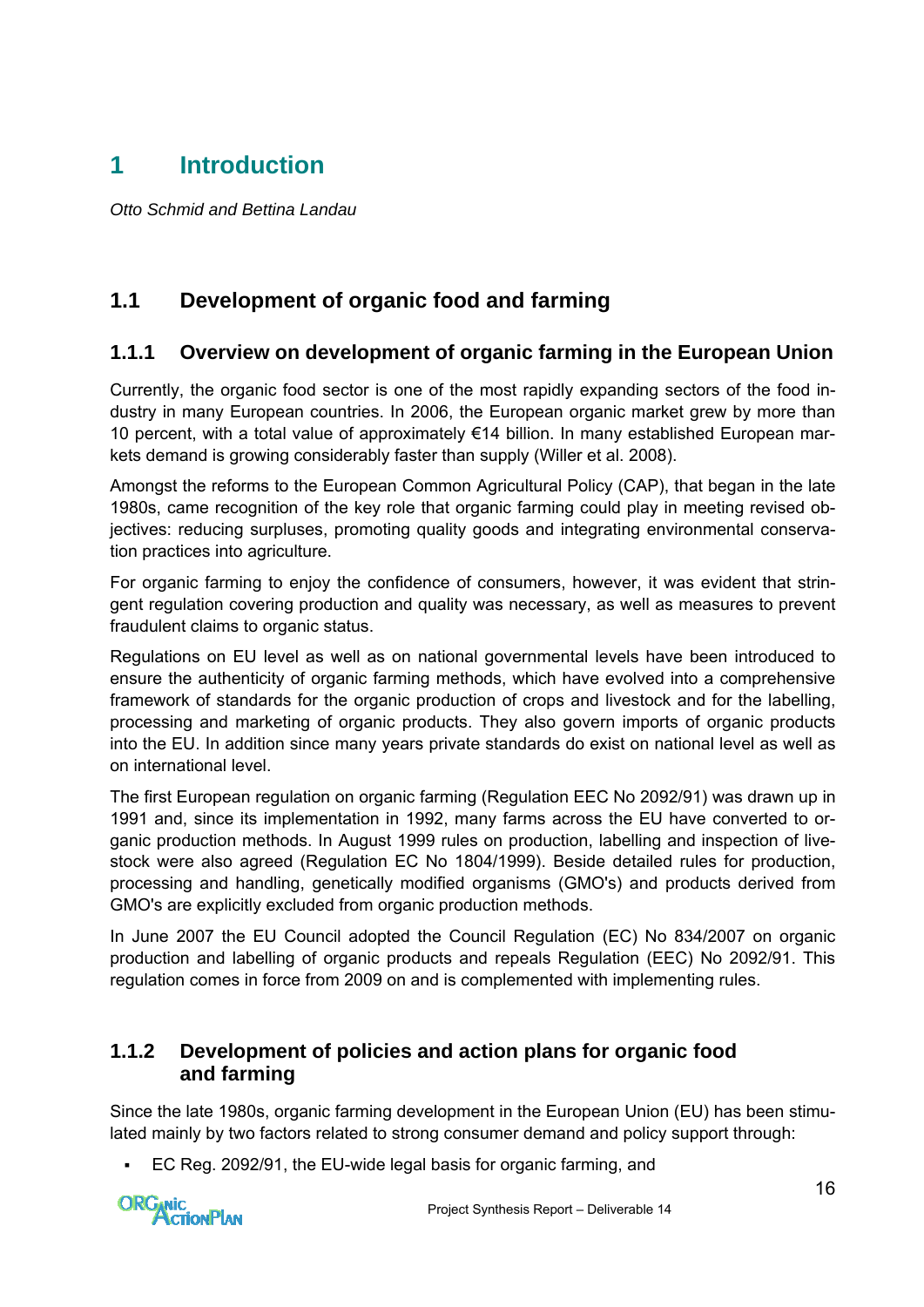<span id="page-16-0"></span> area payments as an agri-environmental measure in the framework of EU rural development programmes (EC Reg. 2078/92 and 1257/1999).

Responding to concerns that area payments as 'supply-push' measures can impact negatively on the markets for organic products, policy-makers have started to take a more integrated approach to policy using the 'action plan' mechanism. This involves detailed analysis of the specific development needs of the sector and the application of a mix of demand-pull and supplypush measures in a co-ordinated way to help address the needs identified (Häring et al. 2004, Lampkin and Stolze 2005).

Action plans can be found in most EU countries and an action plan for organic farming at EU level was published in 2004 (EC 2004). At national level, action plans provide a mechanism to ensure a balanced policy mix reflecting different aims and the various supply-push and demandpull policy instruments available, tailored to local conditions (Dabbert et al. 2004, Lampkin and Stolze 2005).

### **1.1.3 European Action Plan for Organic Food and Farming**

In June 2004, the European Commission released the [European Action Plan for Organic Food](http://europa.eu.int/comm/agriculture/qual/organic/plan/index_en.htm)  [and Farming.](http://europa.eu.int/comm/agriculture/qual/organic/plan/index_en.htm) The plan aims to support the development of the European organic food market related to consumer demand and to support organic land management for its environmental and other public benefits. Its scope covers the organic regulation and standards through to promotion campaigns, research and rural development policy. With this action plan, the Commission intends to lay down the basis for organic farming policy development in Europe in future years.

The European action plan has outlined 21 points, which relate to the following areas:

- Consumer information and promotion campaigns;
- Improved research, market intelligence and statistical data collection;
- Full utilisation of the rural development programme and other existing options to support organic farming;
- Improving the transparency, scope and implementation of the regulation defining organic farming.

The justification for the plan is based on the background analysis prepared by the Commission, which was the result of a three-year consultation process with experts and stakeholders, as well as Commission, European Parliament and Member State representatives between 2001 and 2004.

The plan was published in June 2004 and was formally accepted by the Council of Ministers in October 2004 with specific recommendations for priority actions. Further details of the process can be found in Chapter 2.1 of this report as well as in Annex A1-4 of ORGAPET on the project website.

The publication of the plan has attracted a range of responses from researchers, from the Council of Minister, from the European Parliament and from the IFOAM EU Group. These responses illustrate the range of different (and sometimes conflicting) visions for the development of organic farming which the action plan is seeking to address.

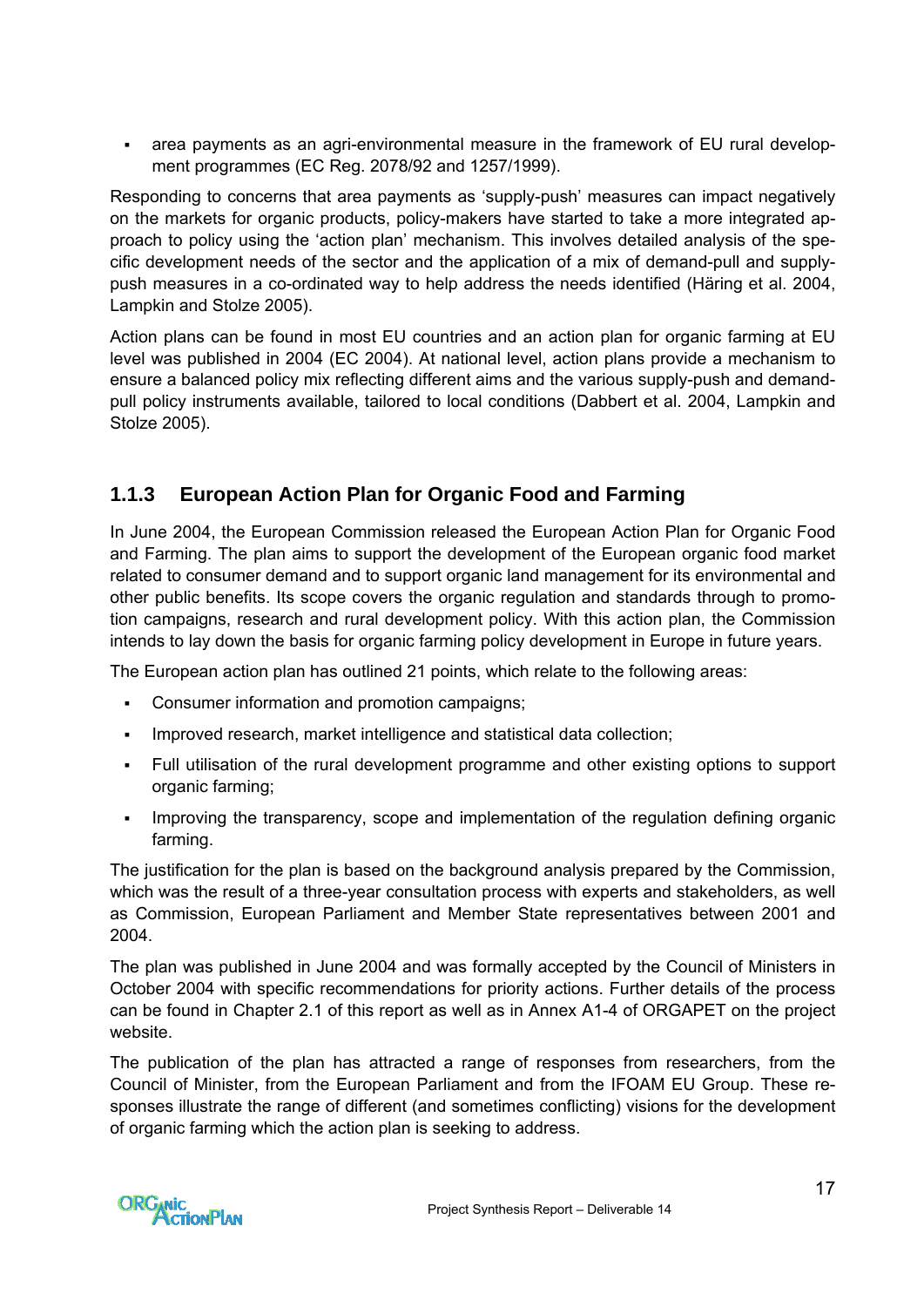<span id="page-17-0"></span>In the meantime, the European Commission has started to implement the actions (see Chapter 2.1 and Annex 7.3 of this report). The most significant initiative is the publication of the new Council Regulation (EC) 834/2007 defining organic food and farming. The various and strong reactions during the development of this regulation show that the assumptions underlying the recommendations of the European action plan are controversial to some stakeholder groups and, consequently, may need assessment regarding their relevance and practical consequences for the development of organic food and farming. The usual method of undertaking such an assessment is to implement a systematic evaluation.

The EU action plan did not emerge in isolation from developments elsewhere, in particular the development of action plans and other policies at national level, so that it is also important to set the EU plan in its broader context.

# **1.1.4 Policy support project by the EU Commission for the EU OAP**

In order to support the implementation of the European Organic Action Plan DG Research of the European Commission has set up and financed the ORGAP Project (No. CT-2005-006591) under their  $6<sup>th</sup>$  Framework Programme for Research.

The project began in May 2005 and lasted for 36 month until April 2008 and was therefore ongoing during the main phase of the implementation of the European Organic Action Plan, in particular the revision of the EU Regulation (EEC) 2092/91.

# **1.2 The objectives of the ORGAP Project**



### **1.2.1 Overall objective**

The overall objective of this project was to give a scientific support in the implementation of the European Action Plan for Organic Food and Farming. This was be achieved by the identification of a set of suitable indicators and concepts as a basis for the development of an integrated evaluation tool. By means of this tool, the long-term and short-term effects of the implementation of the EU Action plan for Organic Food and Farming will be assessed.

### **1.2.2 Specific objectives**

The project consisted of the following specific objectives and work packages:

- • Development of a toolbox (ORGAPET) for EU and national administration to evaluate and monitor the implementation of the European Action Plan along the whole food chain for the following areas: information, training and education, research, production, processing, market development, certification, public expenditures.
- • Testing of the evaluation toolbox on a selected number of existing national action plans
- Identification of conflict areas between national and EU Action Plan targets concluding in policy recommendation to the Commission and national authorities.

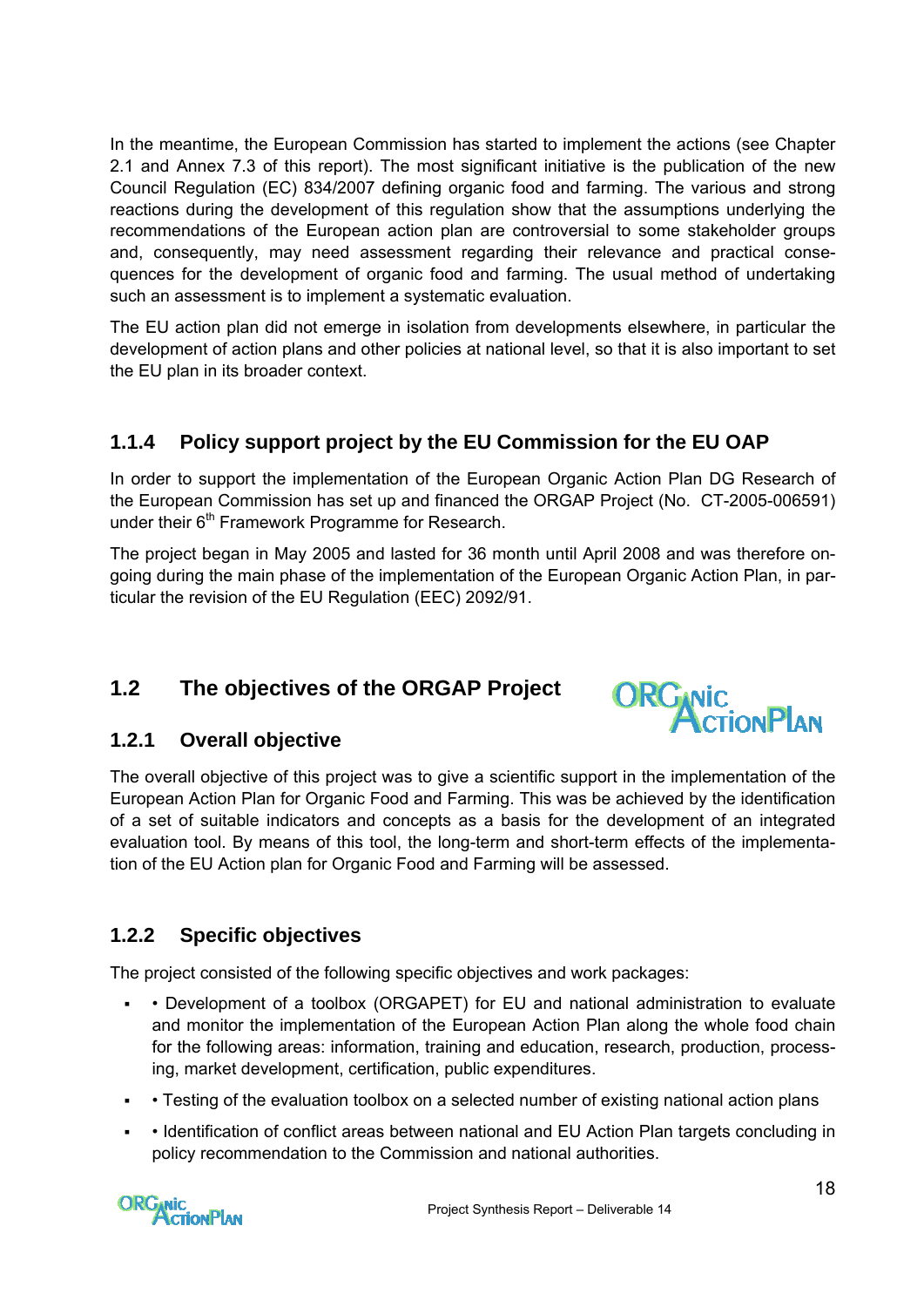- <span id="page-18-0"></span> • Early assessment of potential risks and problems associated with the implementation of the EU Action Plan and test initially the evaluation toolbox on the National level in those countries where an action plan is in place.
- Policy analysis for the implementation processes and procedures.
- Recommendations for different actors elaborated with involvement of essential stakeholders

# **1.3 ORGAP project structure, workplan and methodologies**

In figure 1 below the general structure of the project and the inter-linkages between the different work packages are schematically indicated.

#### **Figure 1: Pert Diagram showing interconnection of work packages (WPs), responsibilities, and the major flow of information within the project.**



### **1.3.1 Workplan and methodologies – general description**

The empirical part consisted of different methods such as focus group discussions, qualitative in-depth interviews and workshops with stakeholders from the organic farming sector and the supportive environment. Due to the qualitative focus of the project, no statistical analysis of the

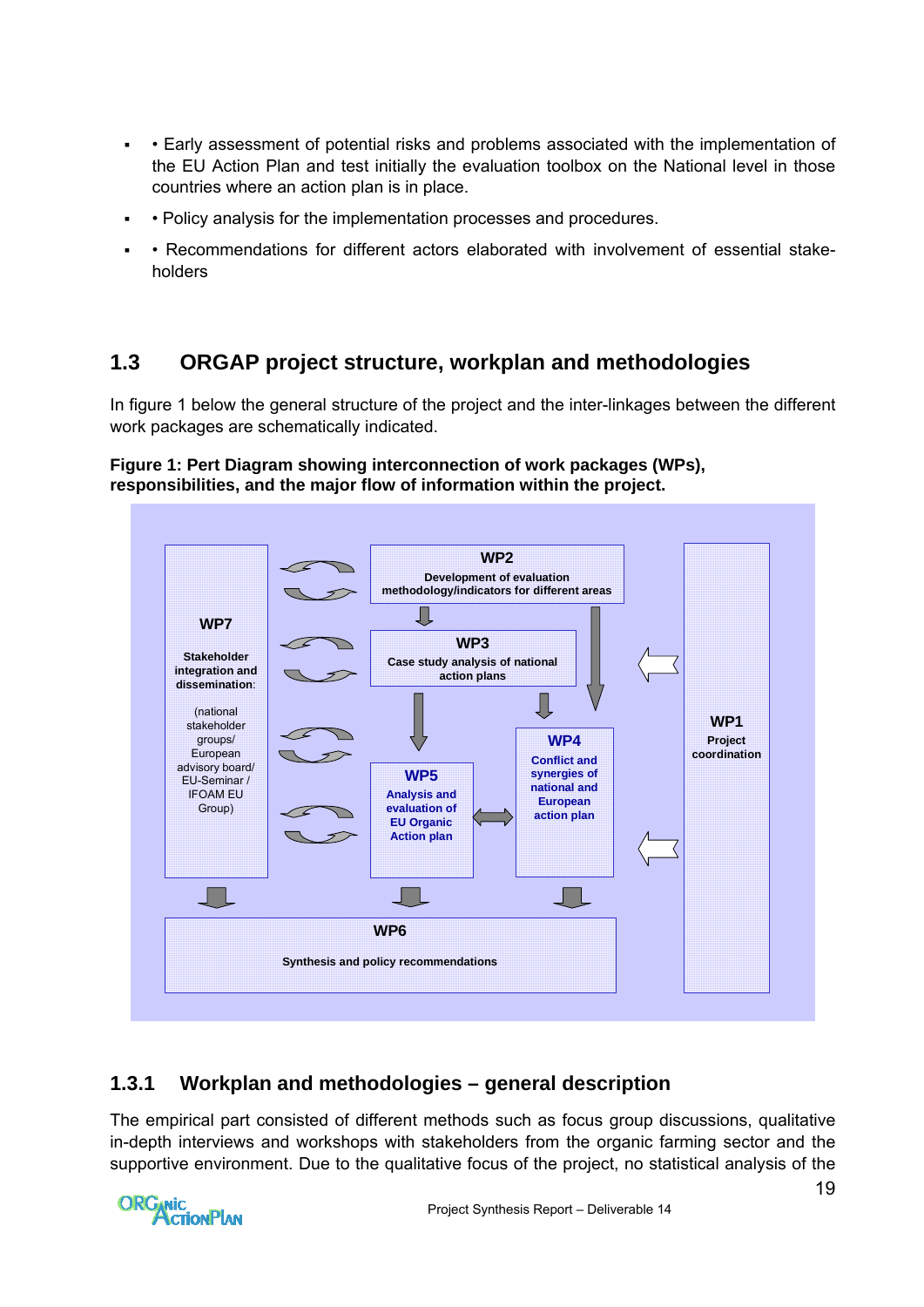empirical data has been undertaken. The empirical analysis was conducted in each partner country, which had an organic action plan: United Kingdom, Germany, Italy, Denmark, Slovenia, Czech Republic, the Netherlands and Spain. The results were commented on and augmented by the members of the project advisory committee, where other countries and public institutions were also represented.

The following workpackage description shows the stages of the project with their corresponding workplan and the methods applied.

The workplan consisted of six work packages (for a diagrammatic representation see Figure 1) each designed to address specifically the key objectives.

The 6 workpackages were the following:

#### *Work package 1*

addressed the project management and scientific co-ordination tasks, including communication and dissemination, quality management, time planning, reporting and financial control.

#### *Work package 2*

involved the development of the organic action plan evaluation toolbox (ORGAPET), incorporating quantitative and qualitative product and process indicators covering the key areas of the EU organic action plan, building on existing socio-economic and agri-environmental policy evaluation methods (MEANS, IRENA) and incorporating work from current and previous projects on organic farming policy analysis and development. Stakeholder input into the development of the toolbox was emphasised.

#### *Work package 3*

provided a general overview and status quo analysis of national action plan objectives, design and implementation in 8 case study countries, as well as an analysis of the results of existing evaluations of a selection of these national action plans in order to a) draw conclusions concerning issues affecting the success or failure of these plans and b) determine the potential contribution of the results and available data to the application of ORGAPET at the European level. Group interviews with stakeholders in the case study countries were used to assess the feasibility of applying the ORGAPET approach at national level and to prepare for its application at the European level. In a special subtask there were focus group discussion on the identification of areas of conflict and/or synergy between objectives of national and EU action plans and their significance for the implementation of the EU Action Plan at national level. This provided the basis for the development, again with stakeholder input, of strategies aimed at resolving the potential conflicts and exploiting the synergies in order to facilitate implementation of the EU Action Plan at national level.

#### *Work package 4*

provided an early assessment of the potential risks and problems associated with specific policy-relevant areas and assists in the initial implementation of the EU Organic Action Plan by offering a structure for thinking through the likelihood, seriousness and probability of detection of potential problems. The work package also involved the testing of the ORGAP evaluation toolbox at the European level in the context of the early stages of implementation of the EU Organic Action Plan.

#### *Work package 5*

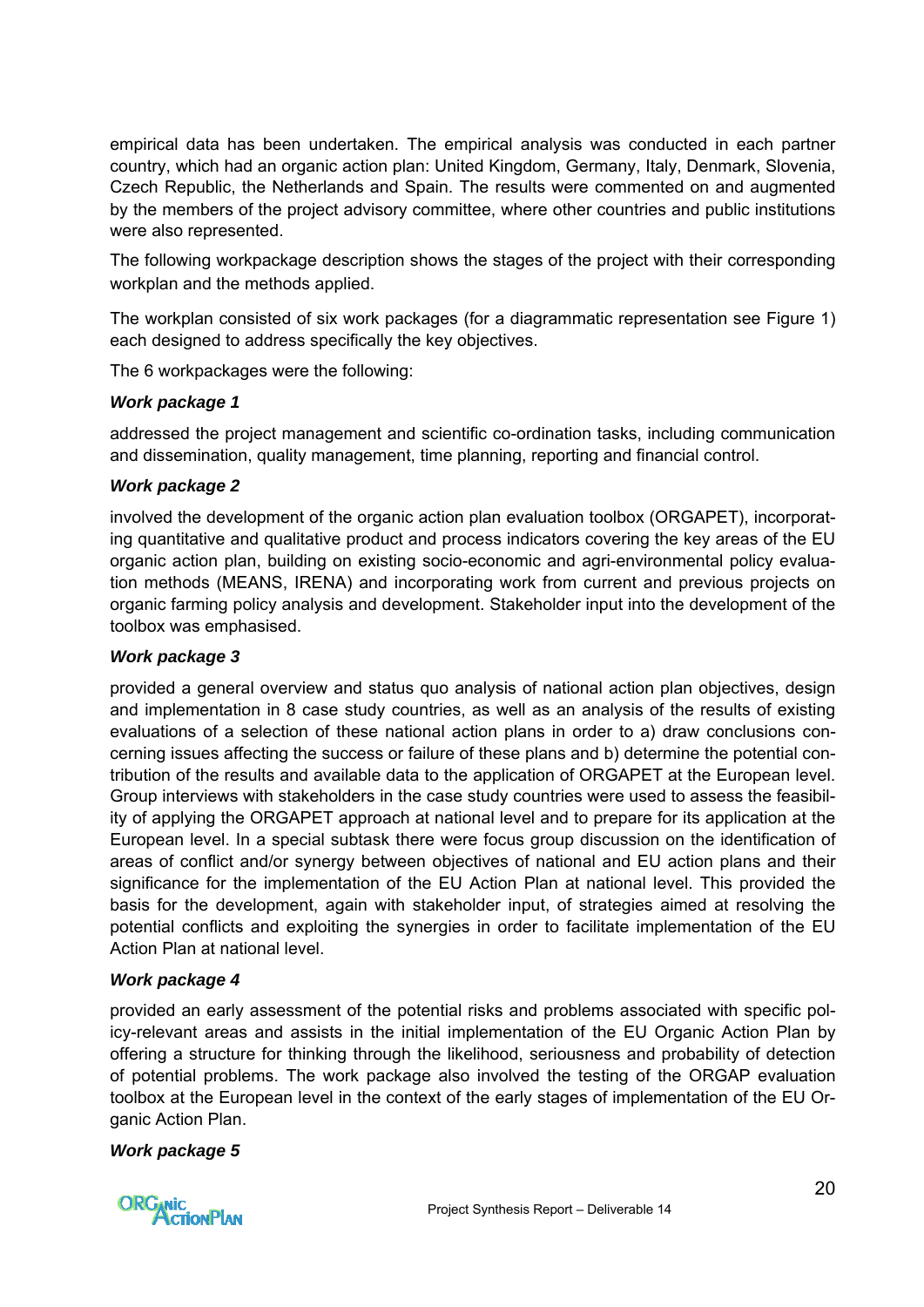<span id="page-20-0"></span>delivered the synthesis of the results of the analyses of national action plans and the implementation of the EU action plan, taking into account potential conflict/synergy areas and risk/problems. Policy conclusions relating to the implementation and development of EU and national action plans were identified. On the basis of the testing in earlier work packages, the ORGAP evaluation toolbox has been revised and a manual for the initiation and evaluation of action plans was produced.

#### *Work package 6*

This WP paralleled the project co-ordination work package, focusing on the effective integration of stakeholders in the project work by means of national workshops, interviews with national stakeholders, European advisory committee meetings, electronic discussion groups and other means of consultation with/dissemination to stakeholders and non-academic audiences.

# **1.4 ORGAP partner organisations and responsibilities**

### **1.4.1 Project Partnership**

The project partnership consisted of 10 partners from 9 countries, covering different disciplines, stakeholder views and experiences with national action plans for Organic Agriculture. In Table 1 the partner organisations are listed.

| No.                     | Acronym         | Organisation                                                                                       | <b>Country</b>    | <b>Team members</b>                                                                                                                            |  |  |
|-------------------------|-----------------|----------------------------------------------------------------------------------------------------|-------------------|------------------------------------------------------------------------------------------------------------------------------------------------|--|--|
| 1                       | FiBL            | Research Institute for Organic<br>Agriculture, Frick                                               | Switzerland       | Otto Schmid (scientific coordinator), Bettina<br>Landau (administrative coordinator), Matthias<br>Stolze, Hanna Stolz                          |  |  |
| $\overline{2}$          | <b>UWA</b>      | University of Wales, Institute of<br>Rural Sciences, Aberystwyth                                   | United<br>Kingdom | Nic Lampkin, Ian Jeffreys, Phillipa Nicholas                                                                                                   |  |  |
| 3                       | <b>UHO</b>      | University of Hohenheim, De-<br>partment of Farm Economics,<br>Stuttgart                           | Germany           | Stephan Dabbert, Christian Eichert                                                                                                             |  |  |
| $\overline{\mathbf{4}}$ | <b>UPM</b>      | Universita Polytechnica delle<br>Marche (DIIGA), Ancona                                            | Italy             | Raffaele Zanoli, Susanna Vitulano, Daniela<br>Vairo                                                                                            |  |  |
| 5                       | <b>USD</b>      | University of Southern Den-<br>mark, Department of Political<br>Science and Public Manage-<br>ment | Denmark           | Johannes Michelsen, Anne-Maria Tyroll Beck<br>(2006-2007), Mette Meldegaard (until Decem-<br>ber December 2005), Thyra Bonde-Arnholm<br>(2006) |  |  |
| 6                       | <b>IFOAM FU</b> | <b>IFOAM EU Regional Group</b>                                                                     | Belgium           | Victor Gonzálvez, Marco Schlüter, Alessandro<br>Triantafyllidis (through AIAB Italy), Christopher<br>Stopes (through Soil Association, UK)     |  |  |
| 7                       | <b>ISD</b>      | Institute for Sustainable Devel-<br>opment                                                         | Slovenia          | Anamarija Slabe                                                                                                                                |  |  |
| 8                       | <b>VUZE</b>     | Institute for Agricultural Eco-<br>nomics                                                          | Czech<br>Republic | Pavla Wollmuthová. Iva Dvorska, Kamila<br>Koutná, Tomáš Zídek                                                                                  |  |  |
| 9                       | LEI             | <b>Agricultural Economics Re-</b>                                                                  | Nether-           | Robert Stokkers, Johan Bakker                                                                                                                  |  |  |

#### **Table 1: Project partner Organisations and team members**

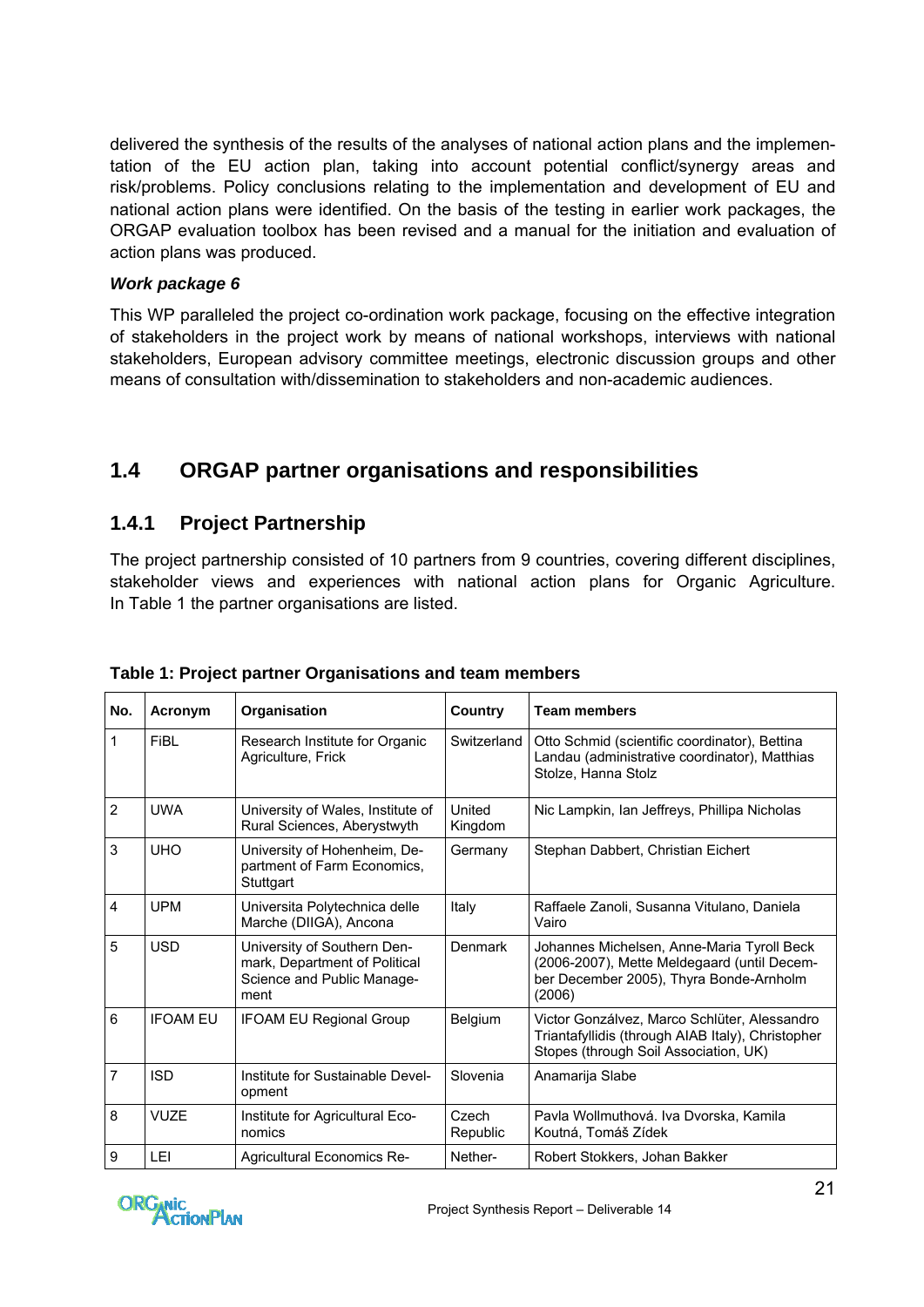<span id="page-21-0"></span>

| No. | Acronym     | Organisation                                  | Country | <b>Team members</b>                                                                 |
|-----|-------------|-----------------------------------------------|---------|-------------------------------------------------------------------------------------|
|     |             | search Institute                              | lands   |                                                                                     |
| 10  | <b>SFAF</b> | Sociedad Española de<br>Agricultura Ecológica | Spain   | José Luis Moreno, Victor Gonzálvez, José Luis<br>Porcuna, Manuel González de Molina |

Each work package except WP1 had a work package (WP) manager and a co-manager (see Table 2). These had been chosen on the basis of their expertise in the particular field to give the best possible team. The WP managers in close cooperation with the co-managers and the coordinator were responsible for the coordination of the work carried out in their respective WP's.

**Table 2: Work package managers and co-managers** 

| <b>WP</b>      | <b>WP</b> description                                        | WP-manager                                    | Country<br><b>WP Co-manager</b> |                                                           | Country   |
|----------------|--------------------------------------------------------------|-----------------------------------------------|---------------------------------|-----------------------------------------------------------|-----------|
|                | Project coordination and manage-<br>ment                     | Otto Schmid. FiBL<br>(scientific coordinator) | CH.                             | Bettina Landau.<br>FiBL (administra-<br>tive coordinator) | CН        |
| $\overline{2}$ | Development of Evaluation Toolbox<br>(ORGAPET)               | Nic Lampkin, UWA                              | UK.                             |                                                           |           |
| 3              | National Action Plan analysis                                | Stephan Dabbert,<br><b>UHO</b>                | DE.                             | Johannes Michel-<br>sen, USD                              | DK.       |
| 4              | European Action plan analysis                                | Raffaele Zanoli                               | IT                              | Johannes Michel-<br>sen                                   | DK.       |
| 5              | Synthesis and recommendations<br>(Manual for implementation) | Otto Schmid                                   | CH.                             | Anamarija Slabe                                           | SI        |
| 6              | Stakeholder integration and dissemi-<br>nation               | Victor Gonzalvez.                             | <b>IFOAM</b><br>EU              | Otto Schmid, FiBL                                         | <b>CH</b> |

# **1.4.2 Project reports and publications**

The project produced 6 main public reports, 6 scientific publications (see Table 3), and a project web-page at [www.orgap.org](http://www.orgap.org/) where all reports are available. Furthermore more than 20 articles and have been published in non-scientific journals or press. More than 120 presentations about the ORGAP Project have been made during the 3 yearly project. At several conferences posters from the ORGAP project have been presented. 6 ORGAP newsletters were published. The IFOAM EU member organisations (more than 300) have been regularly informed or involved by direct mailing or through the IFOAM EU newsletter (ca. monthly).

Members of the team produced from Mai 2005 until July 2008 in total more than 250 dissemination items in the form of book chapters, scientific conference papers published in the proceedings, workshop presentations, posters and papers, articles in magazines and newsletters and direct E-mail communications both national languages and in English (See Appendix 1 to Scientific Project Report). Additional 12 dissemination activities are still planned until the end of 2008.

The project organised 3 workshops with stakeholders and had ongoing communication with the Unit on Organic Farming in DG Agriculture, which is responsible for the Organic Regulation.

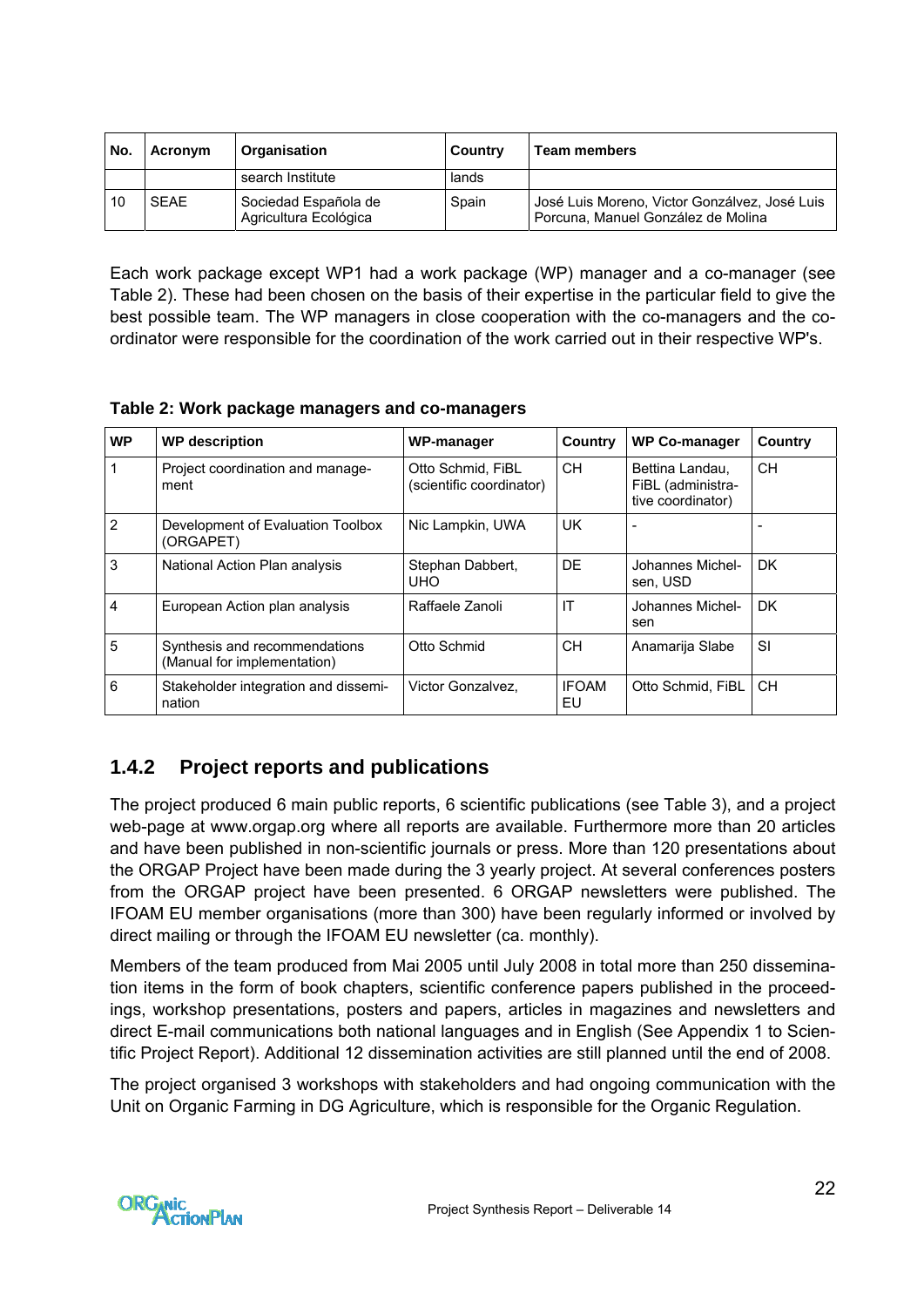| Del.<br>no.     | <b>Project reports</b>                                                                                                                                                                                                                                                                                                                        | Lead author(s)                                                                                                                                                                         | Available at                                                                                                   |
|-----------------|-----------------------------------------------------------------------------------------------------------------------------------------------------------------------------------------------------------------------------------------------------------------------------------------------------------------------------------------------|----------------------------------------------------------------------------------------------------------------------------------------------------------------------------------------|----------------------------------------------------------------------------------------------------------------|
|                 | Documentation about national Action<br>Plans for Organic Food and Farming                                                                                                                                                                                                                                                                     | Stolze M., Stolz H.,<br>Schmid O.                                                                                                                                                      | <b>ORGAP Website:</b><br>http://www.orgap.org/documents/orga<br>p wp31 documentation 250107.pdf                |
| D7              | Implementing the European Organic<br>Action Plan in EU member states -<br>Stakeholders' perceptions of imple-<br>mentation problems and coping<br>strategies                                                                                                                                                                                  | Michelsen J., Tyroll<br>Beck A.-M.                                                                                                                                                     | <b>ORGAP Website:</b><br>http://www.orgap.org/documents/OR<br>GAP D7 Conflicts-<br>synergies Nov2007 final.pdf |
| D <sub>8</sub>  | Public synthesis report on the scope<br>of national action plans, their evalua-<br>tion procedures and the operability<br>and appropriateness of the devel-<br>oped evaluation concept at national<br>level, as well as the impact of con-<br>flict/synergies and policy proposals<br>for implementing the EU Action Plan<br>in member states | Dabbert S., Eichert C.                                                                                                                                                                 | <b>ORGAP Website:</b><br>http://www.orgap.org/documents/<br>ORGAP D8 final Dec2007.pdf                         |
| D <sub>13</sub> | ORGAPET The Organic Action Plan<br>Evaluation Toolbox (as CD Rom,<br>included in the Manual)                                                                                                                                                                                                                                                  | Lampkin, N.; Schmid,<br>O.; Dabbert, S.;<br>Michelsen, J. and<br>Zanoli, R. (eds.)                                                                                                     | <b>ORGAP Website:</b><br>http://www.orgap.org/orgapet/<br>and as CD ROM available from FIBL                    |
| D <sub>13</sub> | Manual: Organic Action Plans. De-<br>velopment, implementation and<br>evaluation                                                                                                                                                                                                                                                              | Schmid O., Dabbert<br>S., Eichert C., Gon-<br>zálvez V., Lampkin<br>N., Michelsen J.,<br>Slabe A., Stokkers R.,<br>Stolze M., Stopes C.,<br>Wollmuthová P<br>Vairo D. and Zanoli<br>R. | <b>ORGAP Website:</b><br>http://www.orgap.org/documents/man<br>ual.pdf<br>and as book available from FIBL      |
| D <sub>14</sub> | Final project report (this report)                                                                                                                                                                                                                                                                                                            | Schmid O., Lamp-<br>kin N., Dabbert S.,<br>Zanoli R., Johan-<br>nes Michelsen J.<br>(eds.)                                                                                             | www.orgap.org                                                                                                  |

<span id="page-22-0"></span>**Table 3: Main public project reports and publications** 

#### **Table 4: Project reports and publications continued**

#### **Title, Journal/Book**

Michelsen J. (2008): An Europeanization deficit? The impact of EU organic agriculture regulations on new member states. *Journal of European Public Policy 15/1*.

Schmid O. and Lampkin N. (2008): Action plans for organic food and farming - state of European and national action plans. In: European Journal of Nutraceuticals & Functional Foods. AgroFOOD industry hi-tech, Vol 19 n 3. May/June 2008. 38-40

Schmid O. et al. (2008) "Development of criteria and procedures for the evaluation of the European Organic Action Plan of Organic Food and Farming", Proceedings of the 2nd Scientific Conference of the International Society of Organic Agriculture Research (ISOFAR) "Cultivating the future based on science", Volume 2 – Livestock, socio-economy and cross disciplinary research in organic agriculture. ISOFAR, Bonn and FiBL, Frick. 250-253 (ISBN:978-3-03736-023-1)

Eichert C. (2008) "Meta-evaluation of action plans - The case of the German Federal Organic Farming Scheme", Proceedings of the 2nd Scientific Conference of the International Society of Organic Agriculture Re-

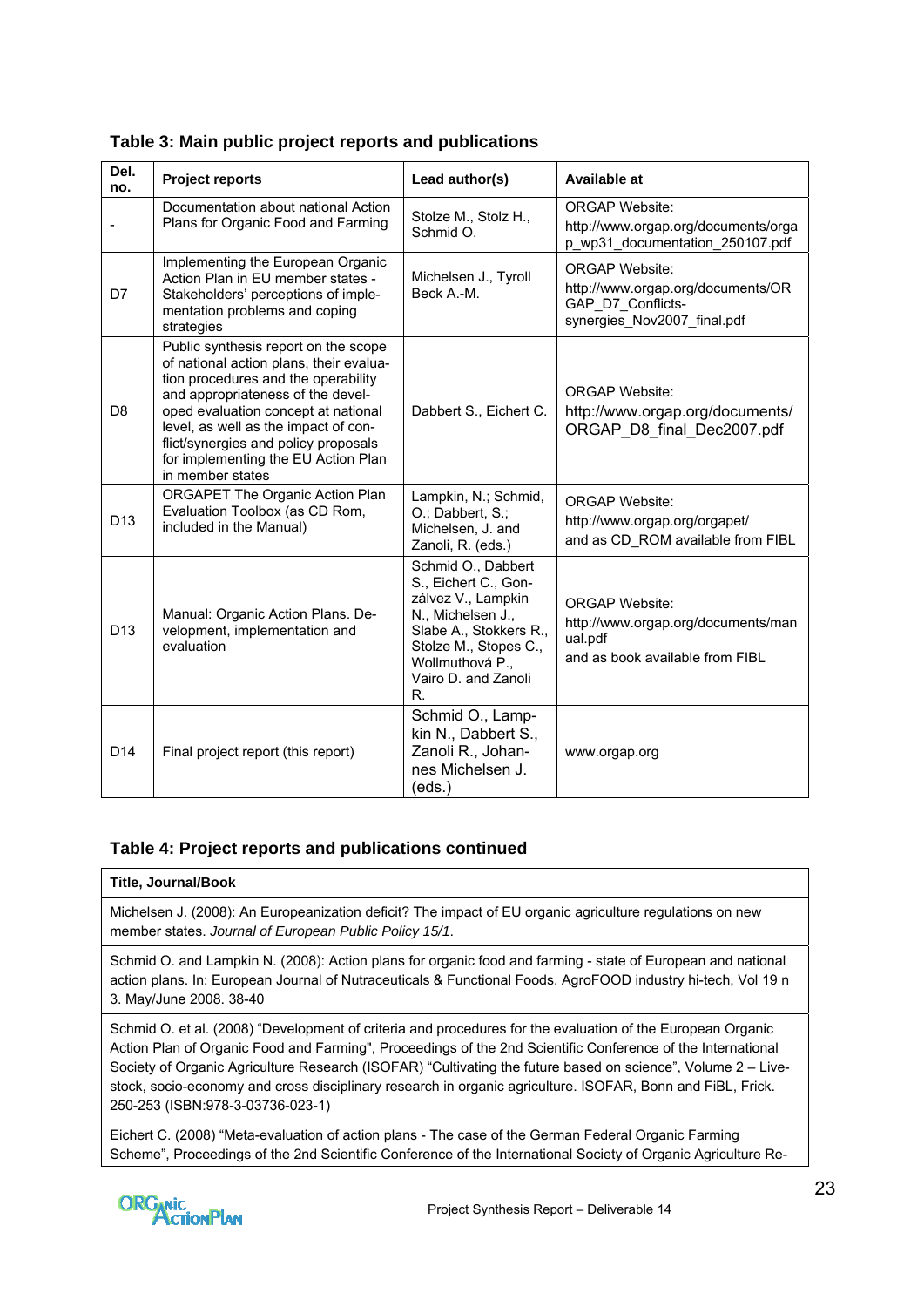search (ISOFAR) "Cultivating the future based on science", Volume 2 – Livestock, socio-economy and cross disciplinary research in organic agriculture. ISOFAR, Bonn and FiBL, Frick. 810-813 (ISBN:978-3-03736-023-1)

R. Zanoli and D. Vairo (2008) "Potential implementation problems of the EU OAP: a failure mode and effects analysis", Proceedings of the 2nd Scientific Conference of the International Society of Organic Agriculture Research (ISOFAR) "Cultivating the future based on science", Volume 2 – Livestock, socio-economy and cross disciplinary research in organic agriculture. ISOFAR, Bonn and FiBL, Frick. (ISBN:978-3-03736-023-1)

Gonzalvez, V. Moreno J.L. (2008) "Public support for organic food and production, promotion and Action Plans in ", Proceedings of the 2nd Scientific Conference of the International Society of Organic Agriculture Research (ISOFAR) "Cultivating the future based on science", Volume 2 – Livestock, socio-economy and cross disciplinary research in organic agriculture. ISOFAR, Bonn and FiBL, Frick. 246-249 (ISBN:978-3-03736-023-1)

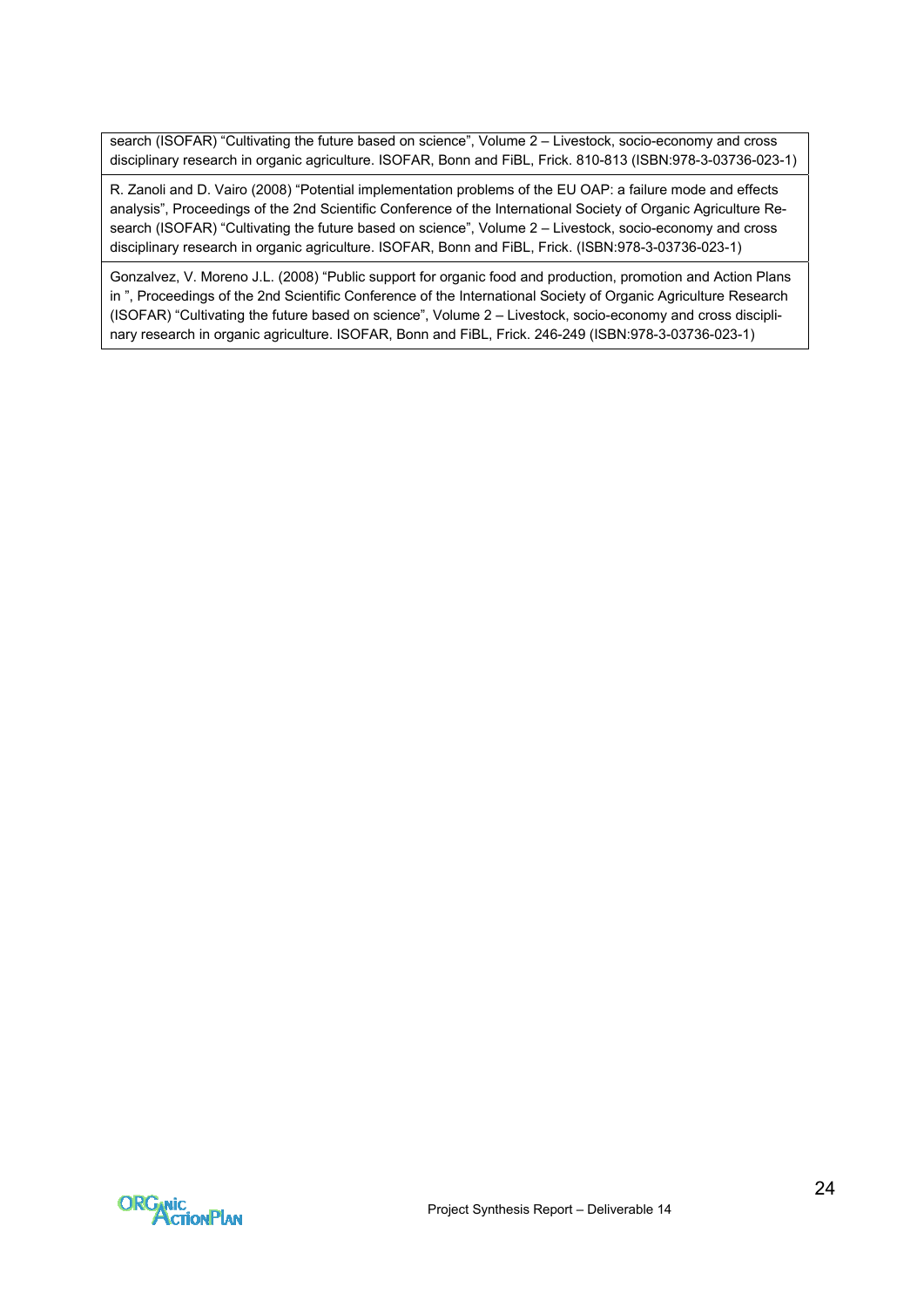# <span id="page-24-0"></span>**2 A brief history of organic action plans in Europe**

*Otto Schmid, Nic Lampkin and Matthias Stolze* 

# **2.1 The European Action Plan for Organic Food and Farming**

### **2.1.1 Justification and aims of the EUOAP**

In June 2004, the European Commission published the European Action Plan for Organic Food and Farming <sup>(</sup>EC 2004). The plan aims to support the development of the European organic food market related to consumer demand and to support organic land management for its environmental and other public benefits. Its scope covers the organic regulation and standards through to promotion campaigns, research and rural development policy. With this Action Plan, the Commission provided the basis for the ongoing organic farming policy development in Europe.

# **2.1.2 Elaboration of the EUOAP**

The European Action Plan for Organic Food and Farming (EC 2004) is the result of a five-year process of developing the Action Plan starting with EU and national government sponsored conferences on organic farming in Vienna in 1999 and Copenhagen in 2001 (ETM, 1999; DMFAF 2001). As a result, the Council of Ministers meeting in Goteborg in June 2001 called on the Commission to establish a plan.

Following an initial survey of stakeholders in October 2001, independent expert and member state working groups were established in 2002. The first Commission working paper on issues to consider in an action plan was submitted to the Council of Ministers at the end of 2002. This was followed by a public internet consultation in March 2003, a European Parliament hearing in June 2003 and a public hearing in January 2004, although at none of these events was a specific proposal for a plan available for discussion. Out of this process, a plan was developed and presented to Council of Ministers in June 2004 (EC 2004) with no further opportunity for public comment, although member states were subsequently asked for comments and many have instituted consultations with stakeholders. The plan was formally accepted by the Council at its meeting in October 2004, with specific recommendations for priority actions (CEU 2004). At the end of 2004, the European Parliament's agriculture committee debated the plan and tabled a detailed report to the Parliament commenting on specific actions (Aubert 2005), but these have not been reflected in any changes to the plan itself.

### **2.1.3 Stakeholder involvement in the European Organic Action Plan**

The involvement of stakeholders in the development of the EUOAP was mainly in the explorative phases, which included:

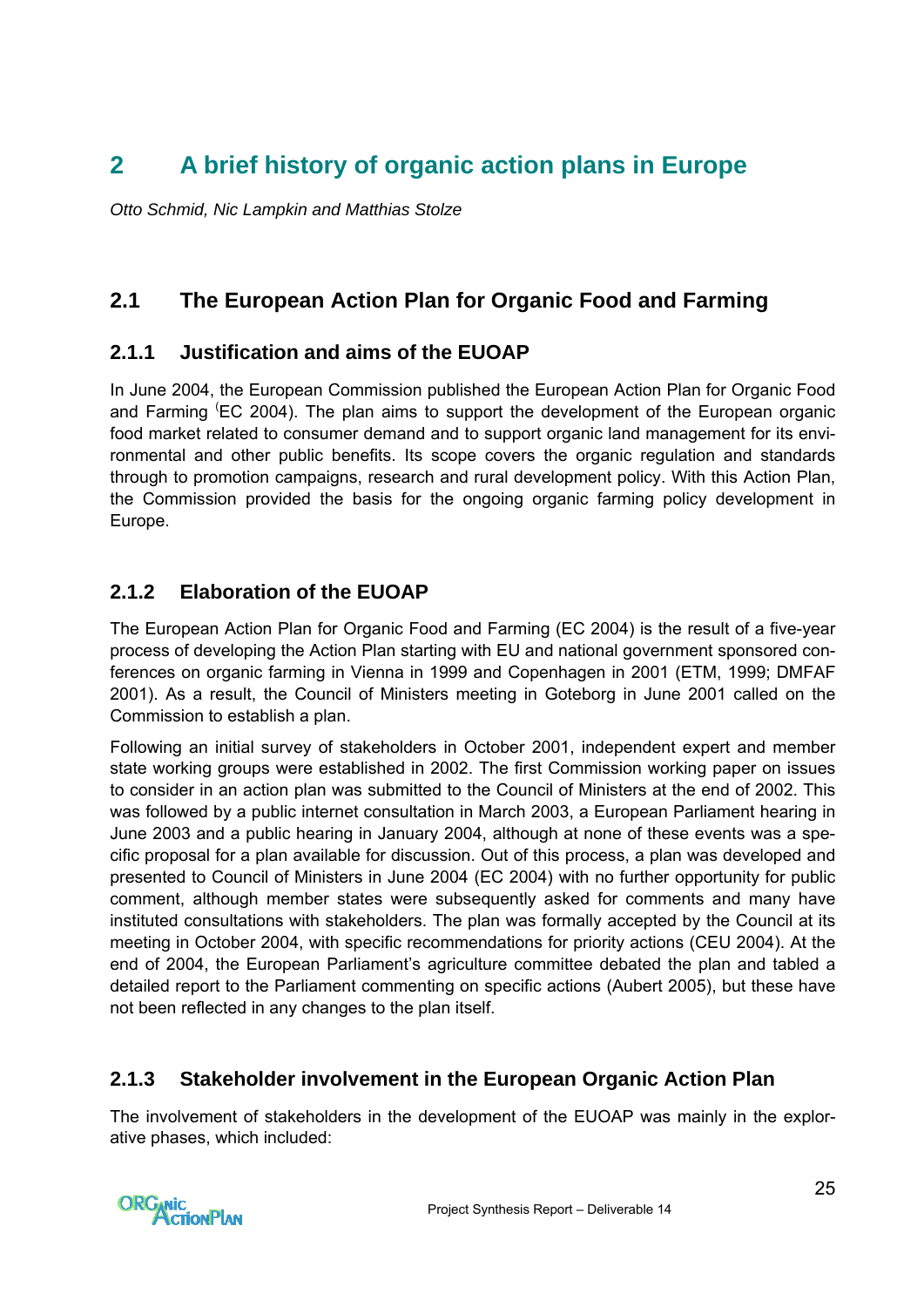- <span id="page-25-0"></span> the consideration of organic sector development needs in the independent expert committee meeting in 2002;
- multilateral discussions with member-state government representatives; and
- bilateral consultations with [IFOAM EU Group](http://www.ifoam.org/about_ifoam/around_world/eu_group/eu_group.html) as the main body for the private sector stakeholder representation.

The documents presented to the public, both in the internet consultation and the hearing, were not the action plan itself, which were presented in a final version by the Commission to the EU Council and Parliament in June 2004, following significant internal debate within the Commission. The actual action plan was prepared after the public hearing in January 2004, so that stakeholders were not able to comment on the action plan document or the balance of individual actual action points.

During the subsequent implementation phase, primary responsibility also rests with the EU Commission, with input from the EU Council, EU Parliament and member-state government representatives, with only limited input from other stakeholder groups.

*Further details can be found in ORGAPET Section A1 on the project website on the EU action plan and reactions to it from the Council, Parliament and IFOAM EU Group.* 

### **2.1.4 State of implementation of the European Organic Action Plan (April 2008)**

The European Commission has started to implement the actions of the European Organic Action Plan of which, many have been achieved. The most significant initiative is the public action of the new Council regulation (EC) 834/2004 on organic production and labelling of organic products

The European Action Plan for organic food and farming includes 21 points under four key themes, where the state of implementation (May 2008) of the main points is summarised.

#### **1. Consumer information and promotion campaigns:**

- Promotion campaign: the preparation of an EU-wide promotion campaign started in 2005, media agency was contracted in 2006.
- EU logo: the new Council Regulation EC 834/2007 foresees a mandatory logo for organic products.
- Database on private and public standards: such a database has been elaborated in an EU research project ([www.organicrules.org\)](http://www.organicrules.org/).

#### **2. Improved research, market transparency and statistical data collection:**

- $\bullet$  7<sup>th</sup> EU Research framework programme: a few research projects are dedicated for organic agriculture, but there is no specific thematic area.
- EUROSTAT for organic production and market statistics: Separate data for organic sector are collected and published.
- Independent technical support: an expert panel is planned.

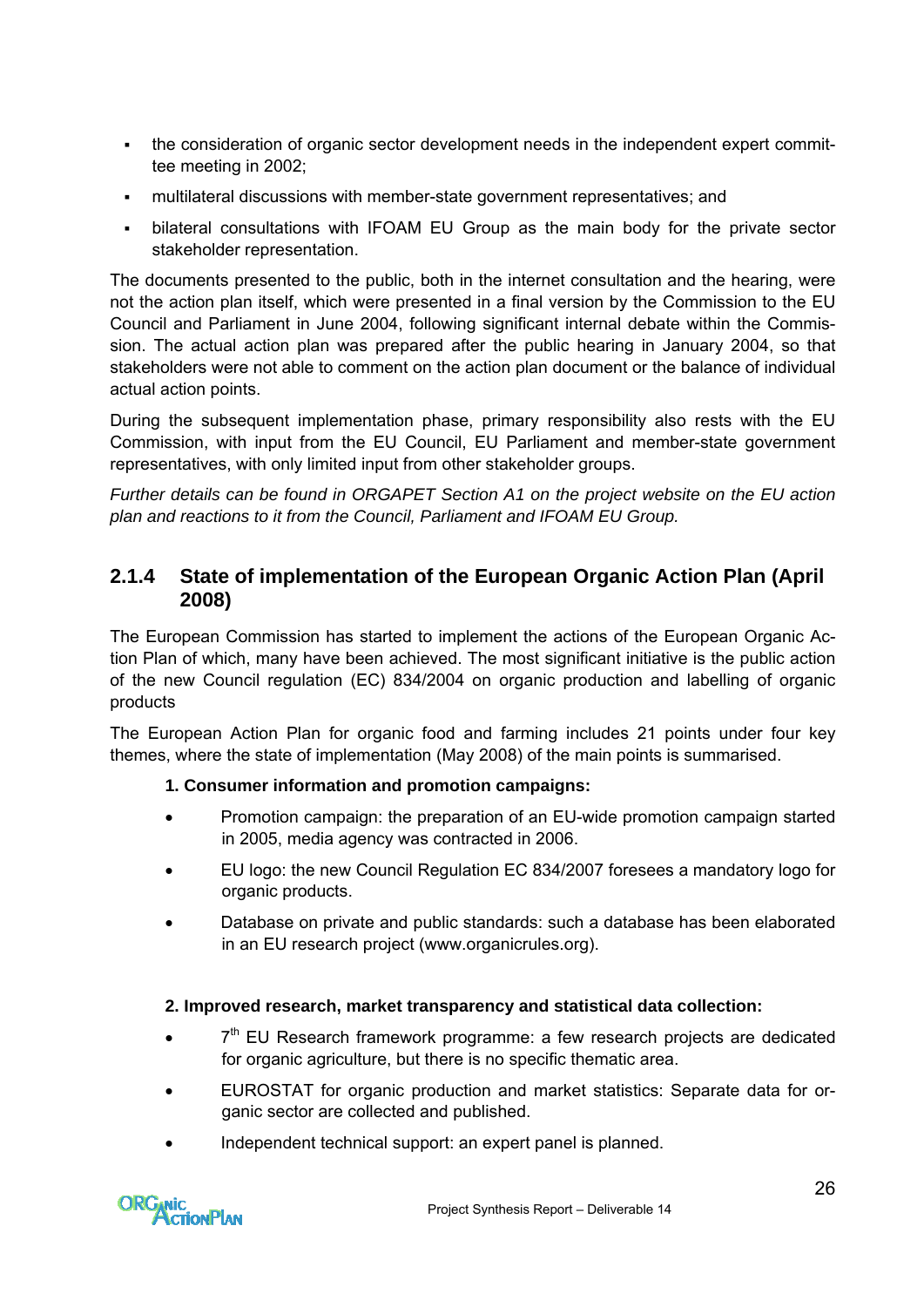#### <span id="page-26-0"></span>**3. Use of Rural Development Programme instruments and other existing options to support organic farming:**

- Support for organic fruit and vegetables: implemented as top-up payment within the market measures.
- Food quality programme and investment aid: both are implemented as part of Rural Development Programme, but up to EU member states to what extend the support is used.
- Advisory and training support: is an issue of EU member states.
- Agri-environment and rural development measures: most national (regional) programmes do include organic farming, however with varying resources and level
- LEADER projects: several projects with organic agriculture financed.

#### **4. Improving the transparency, scope and implementation of the regulation defining organic farming:**

- New regulation and implementing rules to improve control: new Council Regulation (EC) No 834/2007 (implementing rules in force in 2009).
- Wider scope aquaculture, seaweed, wine, yeast: the scope of the new Council Regulation (EC) No 834/2007 has been extended to these new areas, rules for special areas are in elaboration (but some might be put in force later than 1. Jan. 2009).
- Rationalisation of imports and third country rules: new rules for import have been decided, implementing rules for 2009 in force.
- Control bodies/authorities accreditation: a list of equivalent control bodies is planned but not yet implemented. Annual reports about supervision of control bodies are published.

The European Action Plan for Organic Food and Farming neither contains a quantitative target for organic farming nor a designated budget. The plan is most detailed on points relating to the organic regulation, where a key competency is at the European level.

More information on the implementation of the European Organic Action Plan can be found on the project website: *<http://www.orgap.org/implementation.html>*

# **2.2 Analysis of national organic action plans**

Most EU Member States have organic action plans for organic food and farming, few are still working on it. In Annex II an overview is put on the state of implementation of organic action plans in different countries.

Considering the specific national or regional backgrounds, action plans on national/regional level might vary due to the different levels of both conversion to organic farming and organic market development as well as according to different cultural backgrounds and policy traditions. Furthermore, national and regional action plans might be complementary to already imple-

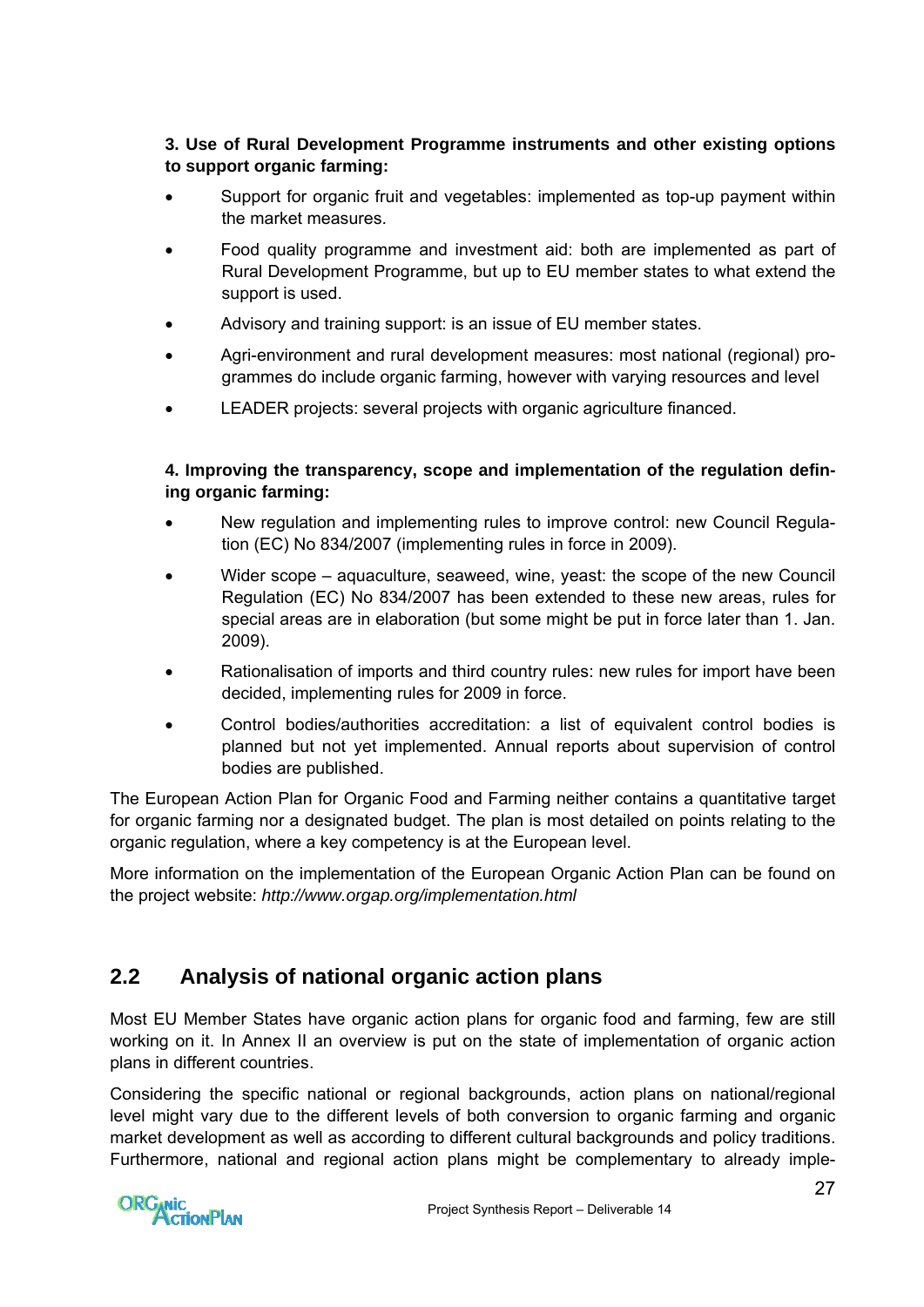<span id="page-27-0"></span>mented organic farming policies on national or regional level respectively. As a consequence, action plan structure, time frame, the priorities of objectives, measures and value standards may vary between EU Member States.

A more detailed analysis of eight of the national organic action plans, which have been conducted in the ORGAP Project reveals clearly different priorities for development in different countries around Europe. Each of the action plans was developed differently and at different times. Some action plans were developed on the basis of bottom-up initiatives; i.e. the sector itself demanding political action designed by the sector itself to help solving sector problems. Other action plans were developed on the basis of top-down initiatives i.e. actions pursuing politically defined goals by actions designed by political decision makers.

Table 5 summarises the analysis of eight different organic action plans, analysed in the ORGAP Project (Stolze et al. 2006).

| General information                        | <b>AND</b>   | <b>CZ</b>      | <b>DK</b>    | <b>DE</b>    | <b>ENG</b>     | IT                       | <b>NL</b> | SI           |
|--------------------------------------------|--------------|----------------|--------------|--------------|----------------|--------------------------|-----------|--------------|
| Start of elaboration                       | 2001         | 2002           | 1998         | 2001         | 2002           | 2001                     | 2004      | 2004         |
| Implementation                             | 2002         | 2004           | 1999         | 2001         | 2002           | 2005                     | 2005      | 2005         |
| Bottom-up initiative                       | ✓            | ۰              | ۰            |              | ✓              | $\checkmark$             | ✓         |              |
| Top-down initiative                        | ۰            | $\checkmark$   | $\checkmark$ | $\checkmark$ |                | ۰                        | ۰         | ✓            |
| Stakeholder participation                  | high         | high           | High         | High         | high           | high                     | high      | high         |
| AP includes evaluation and moni-<br>toring | ✓            |                | $\checkmark$ | $\checkmark$ | $(\checkmark)$ | $\overline{\phantom{a}}$ | ✓         | $\checkmark$ |
| AP has been evaluated                      | $\checkmark$ | $\blacksquare$ | $\checkmark$ | ✓            | $\checkmark$   | $\overline{\phantom{0}}$ | ۰         |              |
| Quantitative targets: OF area              | ۰            | 10 %           | 12 %         | $20 \%$ *    |                |                          | 10 %      | 20 %         |
| Target year                                | ۰            | 2010           | 2003         | 2010         | 2010           |                          | 2010      | 2015         |

**Table 5: Development of eight Organic Action Plans in Europe** 

 $\checkmark$  = yes, ( $\checkmark$ ) = restricted, - = no \* target mentioned not in Action Plan but as political target

Source: Stolze et al., 2006; Key: AND – Andalusia, Spain CZ – Czech Republic DK – Denmark DE – Germany ENG – England IT – Italy NL – Netherlands SL - Slovenia

Organic farming action plans often include targets for adoption (typically in the past 5-10% by 2000/2005 or 10-20% by 2010), as well as a combination of specific measures:

- Direct support through agri-environment/rural development programmes;
- Marketing and processing support;
- Producer information initiatives;
- Public procurement initiatives;
- Consumer education/promotion; and
- Infrastructure support as well as the support of specific research for organic farming.

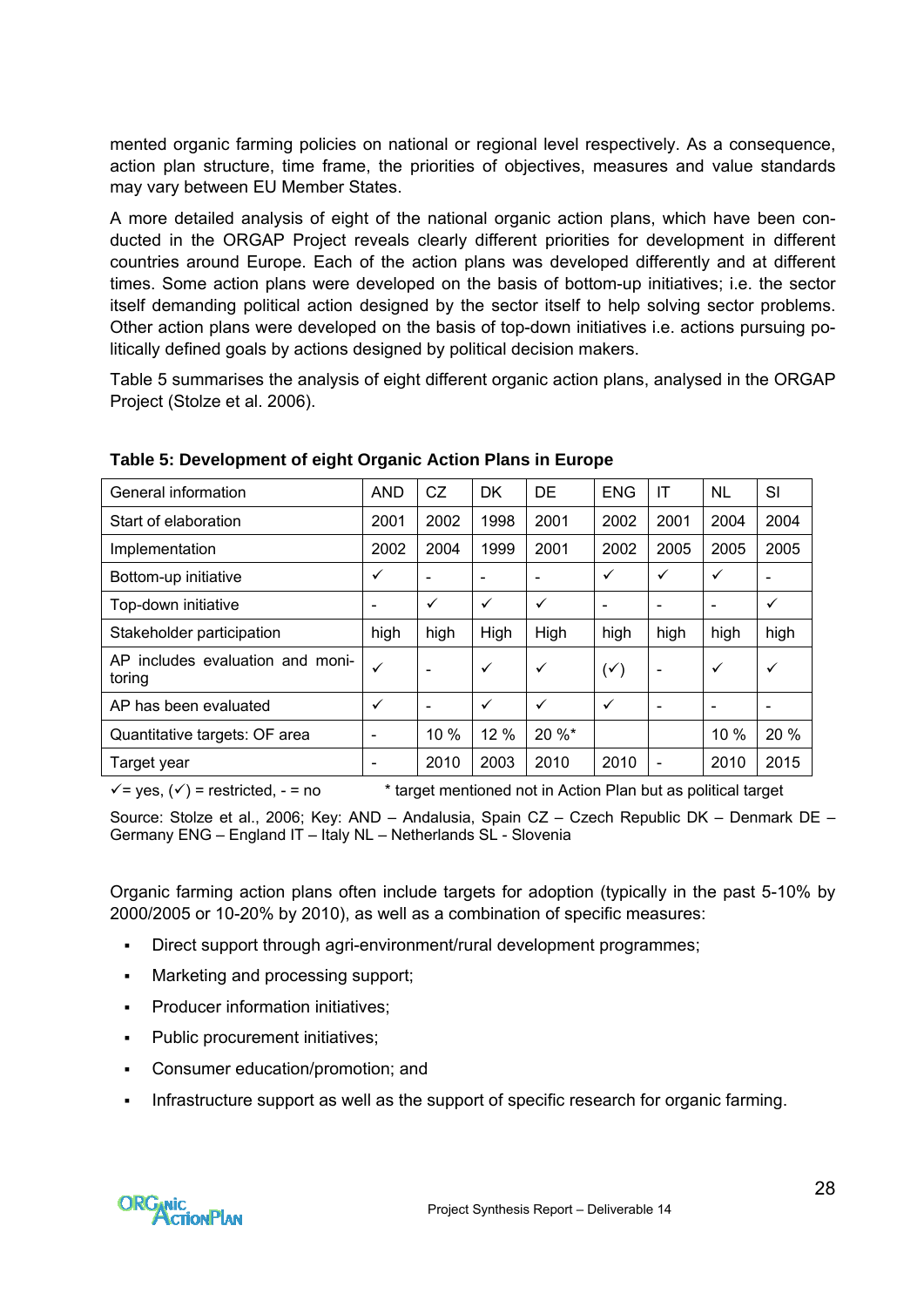The case study action plans vary with regard to the elaboration process, targets, objectives and the emphasis of measures on certain areas. This is due to quite different political and socioeconomic framework conditions for organic farming in these countries. The organic action plans of Andalusia, Czech Republic, Slovenia and Denmark address a very broad portfolio of areas and measures. In contrast to this the Dutch, Italian and English action plans give high priority to measures targeted at market development and consumer information. The German Federal Organic Farming Scheme has a clear focus on measures related to public information. The comparison revealed that the weaknesses identified in the status quo analyses have only partly been translated to the targets and measures included in the action plan documents. This is on the one side a result of the national priority and budget setting and on the other side on the interdependency between EU policies and national policies.

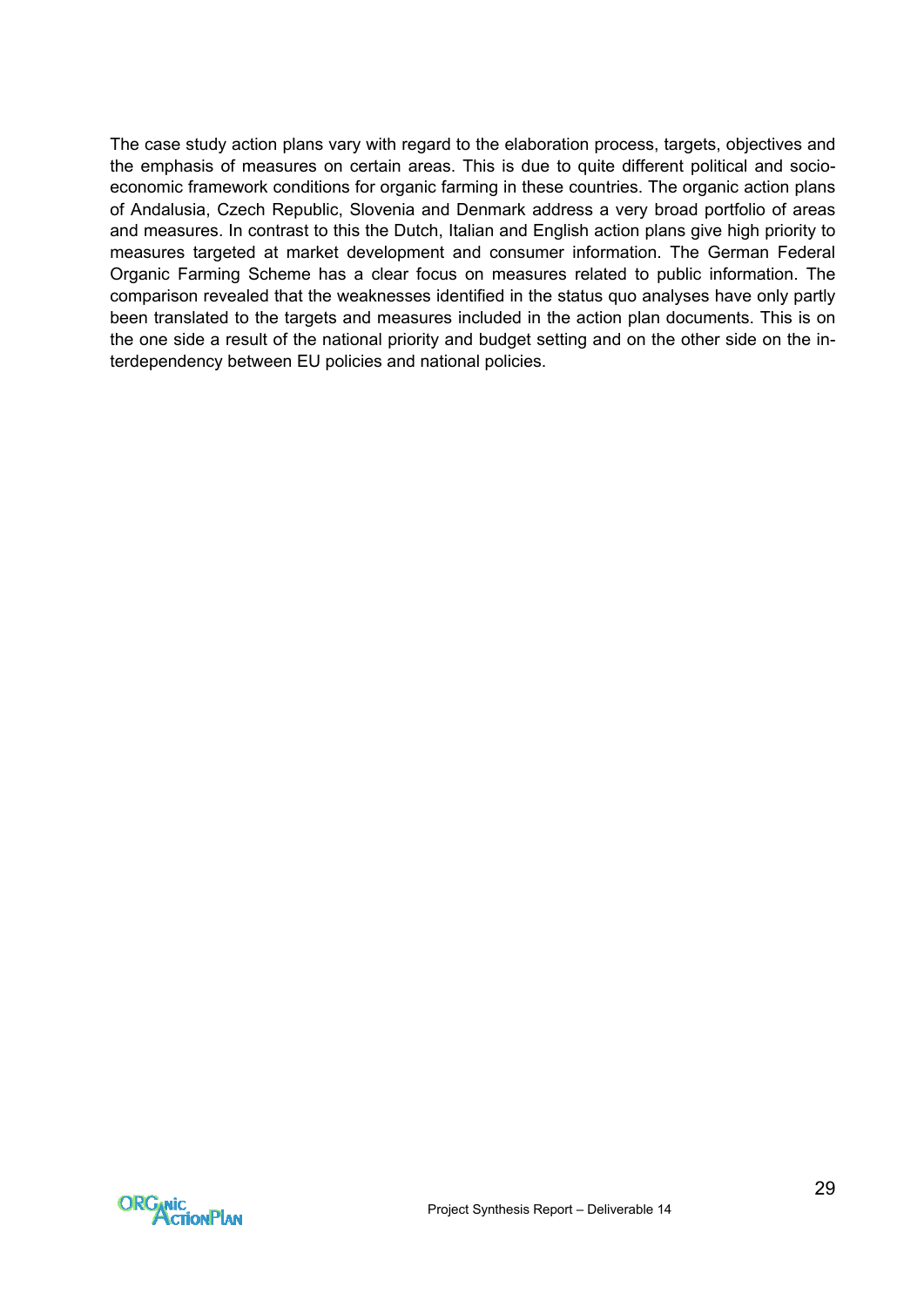# <span id="page-29-0"></span>**3 Organic action plans – what we know and do not know**

Within this chapter, the main focus is to summarise the main experiences gained from the analysis of organic action plans.

### **3.1 What makes a successful action plan?**

*Stephan Dabbert* 

#### **Judging success**

The simplest answer to the question in the title above is: An action plan is successful if it reaches its objectives in the time foreseen (such as an increase in area or market share of organic production). This somewhat naïve notion of success needs refinement in at least two respects: First the question of causality is important. Do the measures implemented in the organic action plan actually contribute to the objectives envisaged? This question is much more difficult to answer than it looks at first sight. Many other economic, social and policy developments influence the organic sector and often instances occur which have not been foreseen when a certain action plan was devised. Because of this a simple measurement of the state of a specific objective might be too simplistic. Under certain circumstances an organic action plan could already be regarded as a success if the measures contribute substantially to a development in the right direction. The point of reference would be here: What would have happened if the organic action plan would have not been in place?

The second point to keep in mind in judging the success of an organic action plan is to be aware of the fact that such action plans are often not complete in a sense that they fully include all political measures directly relevant for organic farming. An example for this would be the case of Germany where the action plan is focused on research, information and communication and does not include the direct support payments for organic farming. Another example would be the European action plan for organic food and farming which does not give much detail with respect to the actual support payments for organic farming. In such cases it is important to keep in mind and to analyze the broader policy environment relevant to organic farming in order to judge success of the action plan.

#### **Broader policy environment is important**

In looking to this broader policy environment some successes can be summarized:

- Organic farming is now part of mainstream agricultural policies. A considerable part of the organic farming sector benefits from the support of agri-environmental programs.
- Research and technology development are supported both by the EU mostly under the research framework programs and by a number of member states.
- Since 1991 a legal framework defining organic farming and protecting the term has been established and has recently been successfully reformed.

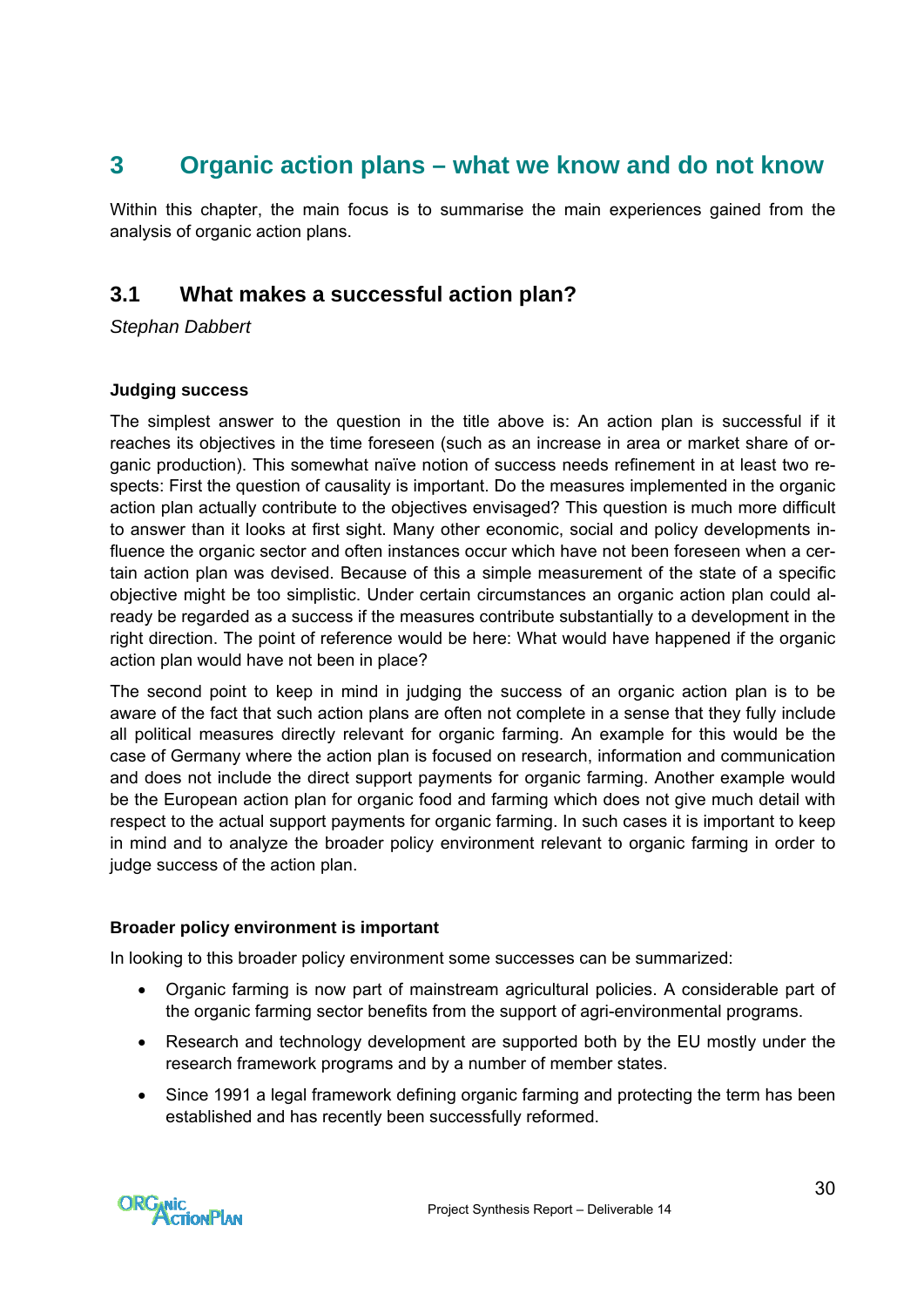With respect to the establishment of a legal framework for organic farming a key argument for government action has been transparency and free intra-community trade. With respect to financial support and the support of research the key arguments provided for policy intervention have been the notion that organic farming produces public goods (at a reasonable cost) and the infant industry argument stating that a small sector should be supported to reach a size beyond the threshold where growth can take place without further support.

While broadly speaking organic farming policy can point to a number of successes open questions remain. Some EU member states were quite successful in supporting organic farming through marketing tools especially by supporting logos. The European level experience on the logo issue has in contrast been a rather mixed success. This raises the question whether there are some policy elements such as those including marketing elements which are difficult to deal with at a supranational European level.

#### **Agri-environmental payments and CAP**

While in general the political support for organic farming through agri-environmental payments has been quite successful there are some elements of agri-environmental policy which are quite problematic. In a more and more volatile political and market environment, 5-year contracts for agri-environmental policies are seen by many farmers as something that is binding their decisions more than necessary and thus the duration of these contracts can be seen as problematic. The procedure for deriving an adequate magnitude of environmental payments for organic farming seems to be generally unsatisfactory as it is not related to the environmental goods produced and also often the difference between agri-environmental payments received under conventional management seems to be too small. On the other hand a key problem with the agri-environmental support premiums is that they can, in conjunction with other payments, lead to a quite high dependency of organic farming on state payments. If this dependency is higher in organic farming than in conventional this might be quite problematic for the development of organic farming.

The role of scientific advice within organic farming policy is interesting. The general advice arising from the first European project on organic farming policy (OFCAP) was to balance the different policy areas and especially supply and demand oriented policies. This was probably good advice and has been taken into account in a number of policy actions. On the other hand experts expected the 2003 CAP reform in principal to be advantageous for organic farming. However, in practice no boost occurred. This has probably to do with the dramatically changed prices within the conventional sector which nobody predicted at the time the reform was implemented. Still this is an example that policies, which in principle should favour organic farming, could not be measured in their success in an increase in area.

#### **Difficulties in implementation of policies**

A major area often underestimated in its impractical importance by scientists and also by many other policy actors are the difficulties involved in the implementation of policies. These difficulties explain to a certain degree that among practical policy makers there is often a high preference for using existing policy instruments for organic farming. Organic farming policies can of course only be successful if they are successfully implemented and need sufficient care and knowledge with respect to the often numerously legal conditions outside the specific organic

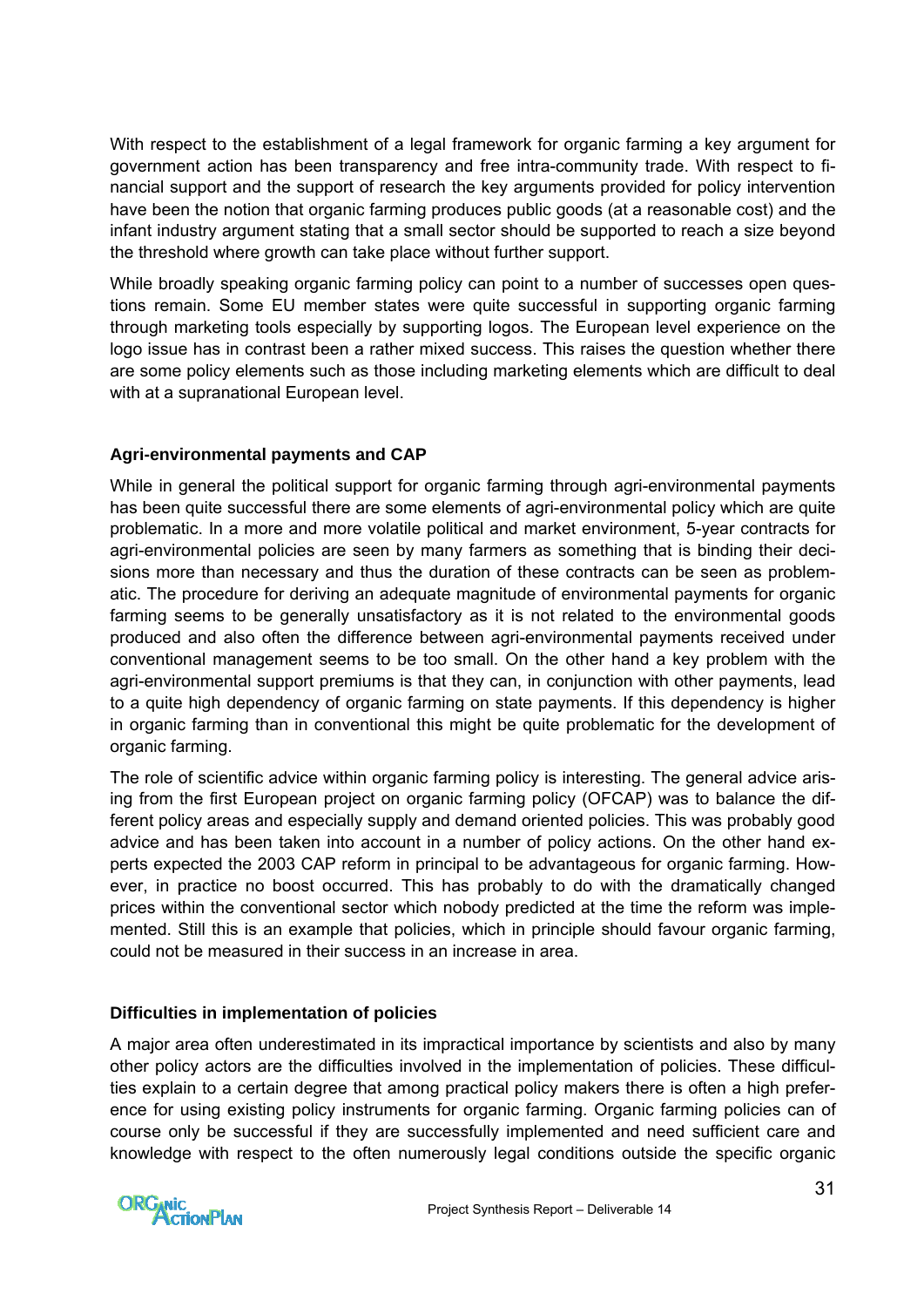farming area that influence implementation. It also means that a clear mission of implementation agencies and qualified and motivated personal involved are a key to successful organic policies and to successful organic action plans.

#### **Key challenges for the future**

Is the concept of an organic action plan an outdated concept? Some policy makers believe that it has been a fashion and its time is over. The authors of this report are convinced that any attempt to unify elements that influence organic farming and organic farming policies and to integrate policies into a coherent framework will still be necessary and welcome in the future. Whether such attempts in the future will be called organic action plans is a different issue. However, any future attempts in order to be successful will need to take into account the policy and market environments surrounding organic farming. To have a clear picture of this market and policy environment seems to be one of the most important corner stones of the development of future of organic action plans.

In the current view some key challenges include the question whether the general trend in agricultural prices has actually been reversed. If agricultural prices which tended to decrease in real terms throughout the  $20<sup>th</sup>$  century are actually moving upwards due to factors such as increased demand for agricultural products, climate change and a possible slowdown of technological progress. Such general developments will also influence the development of organic farming and the development of suitable measures to support it. Some important new questions towards organic farming in this context include:

- How do organic farming systems perform with respect to their adaptive capacity to climate change?
- Can economic instruments be developed that support organic farmers in dealing with market volatility?
- How is the climate gas mitigation potential of organic farming if the lower productivity is fully taken into account?
- Is there room to increase productivity of organic farming without jeopardising its environmental advantages?
- Are there possibilities to integrate some forms of bio-energy into organic farming?

Depending on whether the assumption on the future trends surrounding the organic farming become true or are perceived as being true the answer towards respective policies specifically organic farming will be quite different.

Some of the implications of a higher price level for conventional agriculture and a higher volatility of prices both in the conventional and organic markets might challenge the continuation of the traditional per hectare organic support policies. If climate change is actually perceived as the key challenge for decades to come then effects with respect to mitigate climate change of organic farming and with respect to the adaptive capacity of organic farming are quite important for any policy justification in support of organic farming. And finally, there is the productivity issue. If the actually demand for food stuff is increasing rapidly throughout the world then the obvious limitations of organic farming in this respect reported from industrial countries become more serious. In that context research and development supporting increasing productivity in organic farming might become much more important than in the past.

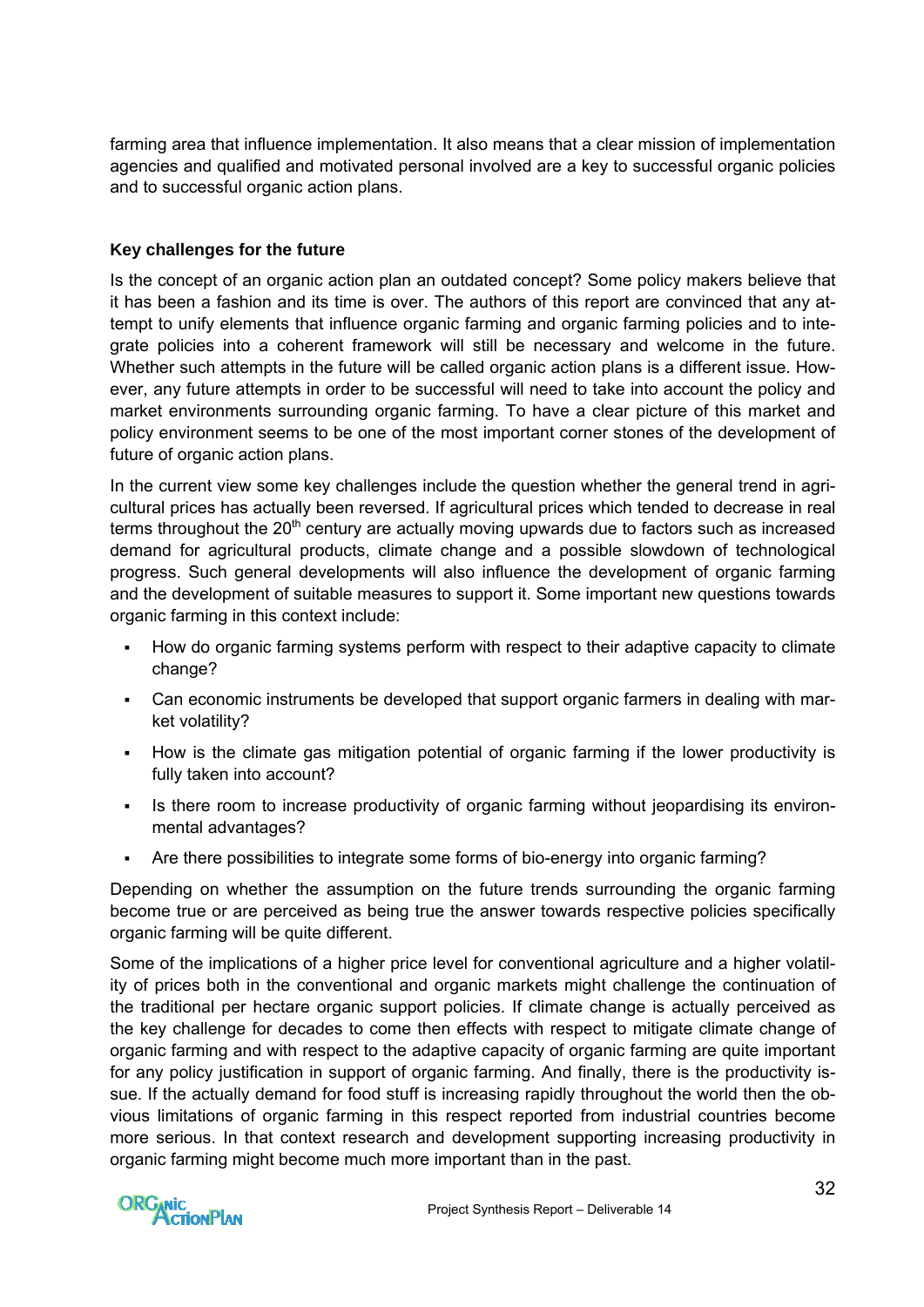#### <span id="page-32-0"></span>**What makes an organic action plan successful?**

The preceding discussion makes it clear that just looking at the originally envisaged targets and objectives might not be sufficient to judge whether or not an action plan has been successful. One key argument going beyond clear targets and well balanced measures that has been argued in this section is that embedding action plan development in the wider policy area seems to be absolutely essential to be successful. However, there are a number of other issues to be dealt with which are also quite important prerequisites for successful organic action plans such as stakeholder involvement, coherence and consistency of action plans and an evaluation monitoring capacity. Those will be dealt with in subsequent sections.

#### **Approach used in ORGAP**

The conclusions regarding the success factors are an outcome from two series of workshop conducted with stakeholders in eight countries as well as from the discussions at three meeting with the ORGAP project advisory committee and within the project consortium.

### **3.2 Stakeholder involvement in organic action plans**

#### *Johannes Michelsen, Christian Eichert and Otto Schmid*

Organic food and farming action plans result in a special challenge to agricultural policy in general because organic food and farming is based on specific organic values (Padel et al. 2007). The organic values explicitly entail a critical attitude towards certain parts of 'conventional' or mainstream types of food and farming. Furthermore organic produce is distinguished from other types of food by politically authorized production standards and certification systems. A major part of the expertise on organic food and farming thus rests with those directly involved in developing and handling organic food and farming rather than with experts, organisations and stakeholders involved in agricultural and food policy in general. Although organic food and farming is distinguished from mainstream food and farming both are parts of the same agricultural sector at large i.e. in terms of policy, the food market and the farming community.

In order to cope with this duality of organic food and farming, policy makers may find it necessary to prepare, implement and evaluate action plans on the basis of combined inputs from expertise in organic food and farming and expertise in agriculture and food in general. This is due to the general purpose of involving stakeholders in policy making: to increase the information base, to obtain legitimacy of the policy and/or to make stakeholders interested in contributing to achieving the formulated goals. More details how to involve stakeholders on the basis of the lessons learnt from the ORGAP project are described below.

#### **Approach used in ORGAP**

Experiences from available evaluations of national action plans (in DE, DK, NL and England) show that all three perspectives were taken into account in most of the analysed cases, and that – except from public agencies - only purely organic stakeholders were involved in all cases (Dabbert and Eichert 2007).

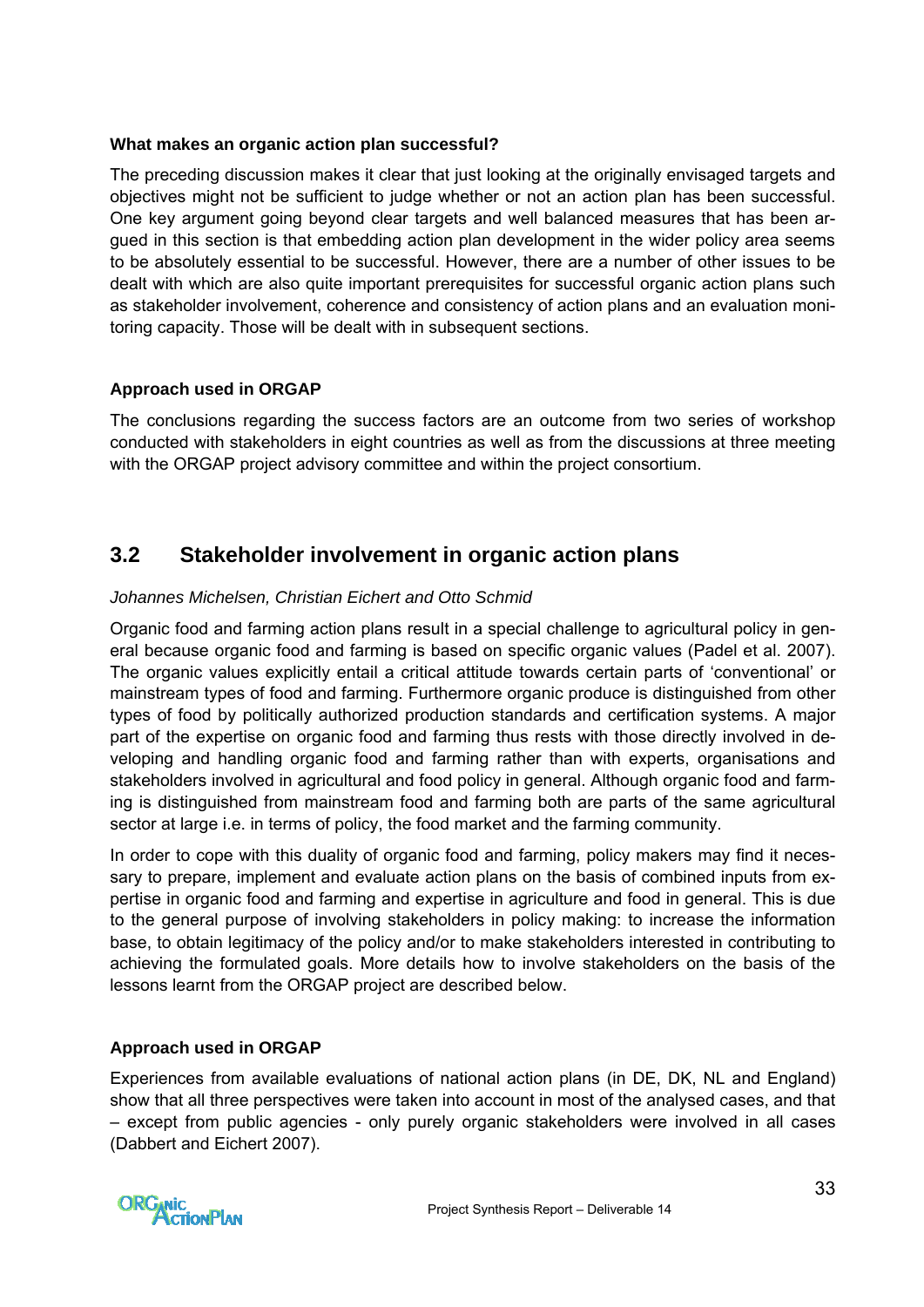When preparing the toolbox aimed for evaluating the European Organic Action Plan, attempts were made to involve both organic and mixed stakeholders in various steps in eight different national/regional settings (March-April 2006).

The first step was prioritization of the most relevant objectives of the EUOAP and indicators for assessing the level of goal attainment in eight national workshops and a workshop with IFOAM-EU Group. This was done by inviting representatives of organizations of purely organic stakeholders along with representatives of organizations of non-organic organization and stakeholders with a mixed portfolio.

A second step was to assess expected impacts of implementing the EUOAP in focus groups of stakeholders (End of November 2006 to February 2007). This second series of workshops focused on implementation problems and coping strategies associated with the European action plan of organic food and farming, which was not very well-known in the food sector of any of the member states covered. The workshops included representatives of groups targeted by the policy programme or involved in communication with target groups, but very few participants with a purely non-organic basis participated. One reason for the difference in participation of peripheral stakeholders may be that the theme of the first workshop related to their specific expertise in the indicators relevant for assessing organic action plans, and participants might have had a general professional interest in discussing such indicators.

An important part of the two series of workshops, initiated in the first and developed in the second series, was to gather information about the national level of conflict over organic food and farming and related policies, between various types of stakeholders. This part of the methodology failed, however, in spite of the many efforts of group facilitators to allow for diverging views. Only sporadic conflicts between stakeholders surfaced and none of them appeared to be systematic when comparing findings across the eight national settings.

A third step was to involve various types of experts in assessing a draft version of the evaluation toolbox ORGAPET through individual interviews or small group discussions. Common to the two former steps was that it appeared impossible to convince any purely non-organic stakeholder to participate in the workshop/focus group and that the main part of participants representing mixed stakeholders actually was made up of public authorities involved in implementation. Only regarding the assessment of a draft version of ORGAPET, where experts were approached individually or in small groups, it appeared possible to obtain input from a few experts with knowledge on evaluation in general and not in organics specifically.

These experiences form the background for recommending stakeholders with a purely organic and/or mixed portfolio to involve through group discussions in order to increase and optimize their analytical capacities and thereby their delivery of relevant information regarding the preconditions for implementing the EUOAP and for assessing its policy impacts. Parallel to this, relevant non-organic stakeholders could be involved on the basis of individual interviews or small group interviews.

#### **Stakeholder view vary very much regarding the national context**

The analyses in the project showed that the politics of organic food and farming – and hence on organic action plans varies a lot between national/regional settings.

The result of both group sessions was that discussions about the European Action Plan of Organic Food and Farming were country-specific, whereby each group emphasised issues spe-

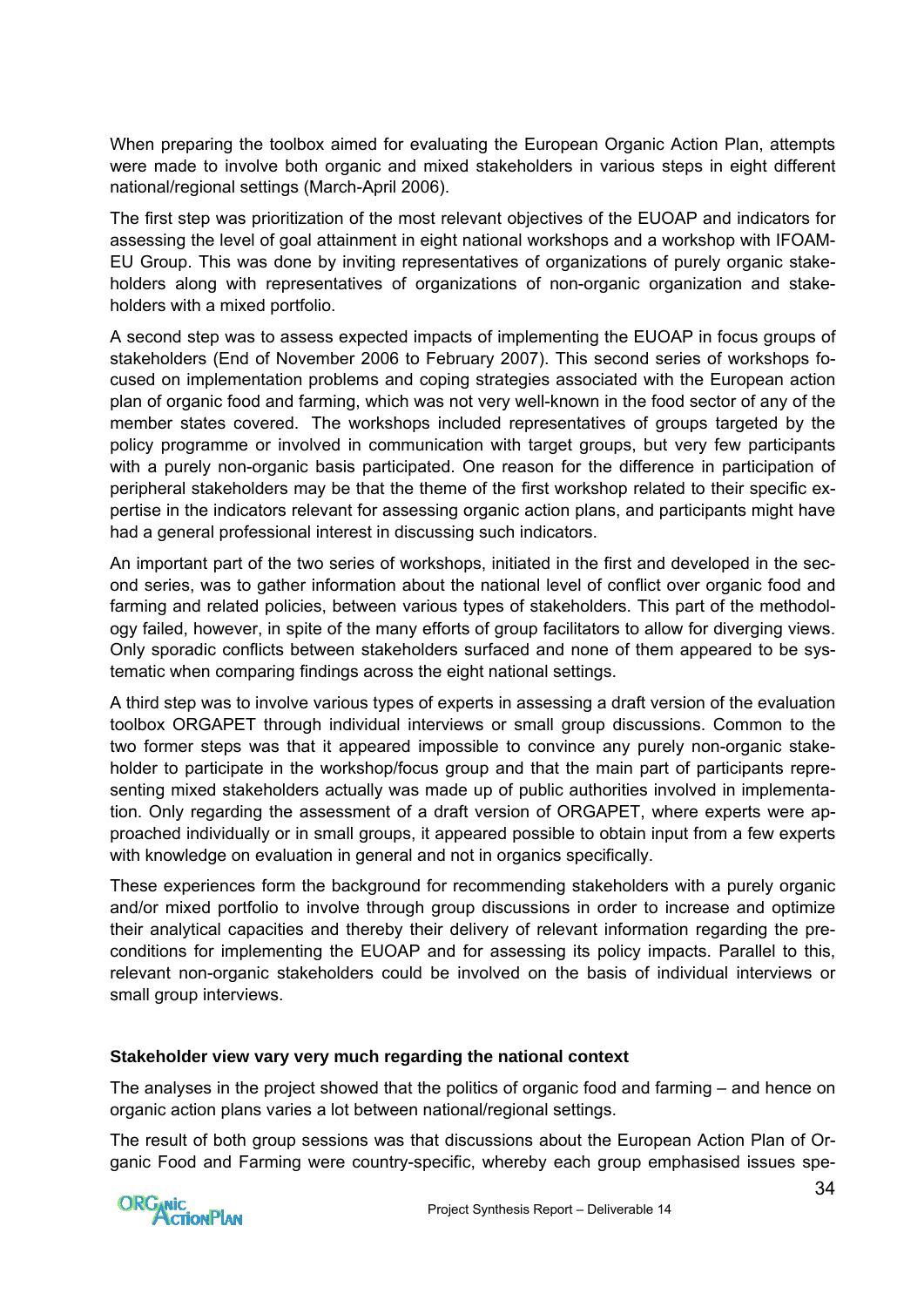cific in the national context. Moreover, a group consensus developed about the understanding of problems involved in the European action plan and its implementation in the national context. Across the eight settings there only appeared commons views on few and rather limited issues such as the lack of sufficient statistical data to reach the goal of market transparency or the need to accept only a 0 or a very low threshold of GMO in organic produce.

A deeper analysis of the workshops revealed, however, a conflict between the organic food and farming sector – i.e. the main participants of the workshops – and mainstream or conventional food and farming – i.e. those stakeholders invited but not participating in the workshops. Against this background, it seems relevant to collect information from stakeholder participation on the basis of combining two approaches. Information on stakeholders with core interests in organic food and farming may be collected in workshops or focus groups, while information on other important stakeholders needs to be collected on the basis of individual interviews. The individual interviews should preferably be performed after the collection of information from core stakeholders, in order to confront them with the viewpoints promoted by the core stakeholders.

Another aspect of the ORGAP workshops was that they provided additional information on, and increased stakeholders' attention to, the European Organic Action Plan. The clearest example was from Germany, where the expert workshop concluded by demanding that the researchers prepare a research paper on the involvement of organic stakeholders in the development of the EU organic action plan (Eichert *et al.,* 2006).

The expectations regarding the EUOAP and the perceived synergies and conflicts between the EUOAP and national action plans were quite different. The comparison between 8 countries, where focus group discussions were made, showed that only the focus groups of CZ and SI found the EUOAP important and had positive expectations to it. In the Danish group expectations to the EUOAP were positive but the EUOAP was considered insignificant. In DE, EN and IT expectations were neutral and the EUOAP was considered insufficient; in Spain (Andalusia) the EUOAP was considered insufficient and expectations negative.

This shows that stakeholder views vary very much according to the local context and the distinct political situation. If anything this supports the case for involving stakeholders as much as possible in all parts of the policy process of organic action plans, because there can be no clear expectations made beforehand on which views and interests on organic food and farming policies are promoted. This variation may in turn be also an important consequence of the variation with regard to the level of conflict between organic and mainstream food and farming mentioned in Michelsen et al. 2001 and in Michelsen 2008.

The main conclusion from the analysis done here is thus that successful implementation in any member state is a matter of the balance between positive and negative aspects of all three main dimensions of implementation: willingness, capability and comprehension. These balances are unique to each member state and within each dimension. The main expectation is that more weight to positive aspects on all three dimensions will lead to more successful implementation.

#### **Identifying relevant stakeholder perspectives**

As already outlined above, the [European Action Plan for Organic Food and Farming \(EU-OAP\)](http://orgapet.orgap.org/annexes/annex_A1-1.pdf)  is based on recognition of a dual societal role for organic farming: a) as a response to consumer demand and b) as a supplier of public goods (environmental goods, rural development, improved animal welfare). The EU-OAP includes proposals that emphasize both of these perspec-

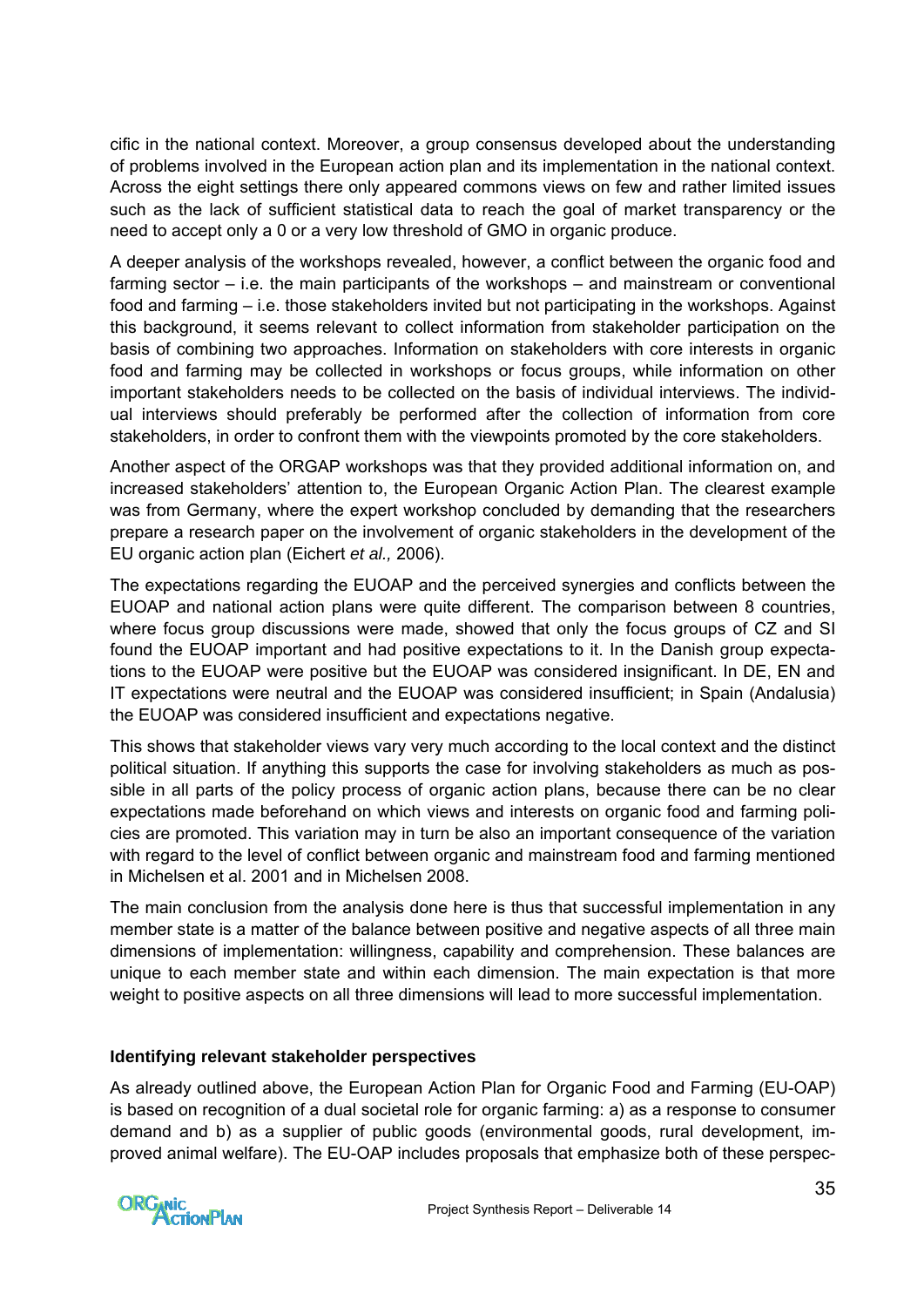tives. The *market perspective* (response to consumer demand) is seen as the main driver of the development while the *public goods perspective* is seen as the main reason for promoting organic food and farming by means of public support. In addition, the EU-OAP includes proposals regarding the *organic values perspective* which implies adaptations of the definition of the basic principles of organic food and farming. It is obvious that proposals regarding the organic values perspective cannot be substantiated or implemented without involving (some of) the stakeholders who are the legitimate bearers of these values such as associations of organic agriculture or organic farmers.

But even with regard to the market or public goods perspectives it may be relevant to involve stakeholders with access to legitimacy, information or influence relevant for each of the stages of an organic action plan/policy cycle (the design, decision, implementation and evaluation). When deciding on which stakeholders to involve in any stage it is thus necessary to identify all stakeholders considered relevant to the issue and to clarify for each of them which perspective they represent in first priority. Relevant stakeholders may include even stakeholders that combine organic food and farming activities with non-organic activities. The distinction between these stakeholder groups might be difficult because in practice the perspectives and activities are overlapping.

The duality is illustrated in figure 2., which is a general model for analyzing stakeholder involvement in public policy on organic food and farming. It includes in addition a distinction of expertise involved in the three main perspectives of organic action plans realised in Europe up to now: the specific values defining organic food and farming (as mentioned above); the market perspective as organic food in most plans is expected to develop in response to consumer demand (rather than to political concerns for farmers' economic welfare); and a political recognition of the public goods delivered as a consequence of performing organic farming practices. With regard to each of these three perspectives, it is possible to specify expertise of stakeholders acting in the core or periphery of the perspective and to distinguish expertise of purely organic stakeholders and other stakeholders with a mixed or even non-organic expertise relevant for the development of policies in support of organic food and farming.



#### **Figure 2: Three stakeholder perspectives in the organic food and farming sector**

Finally, the decision on which stakeholders to involve, in which way and to what degree depends much on the concrete issue at stake. The mechanism behind stakeholder involvement is

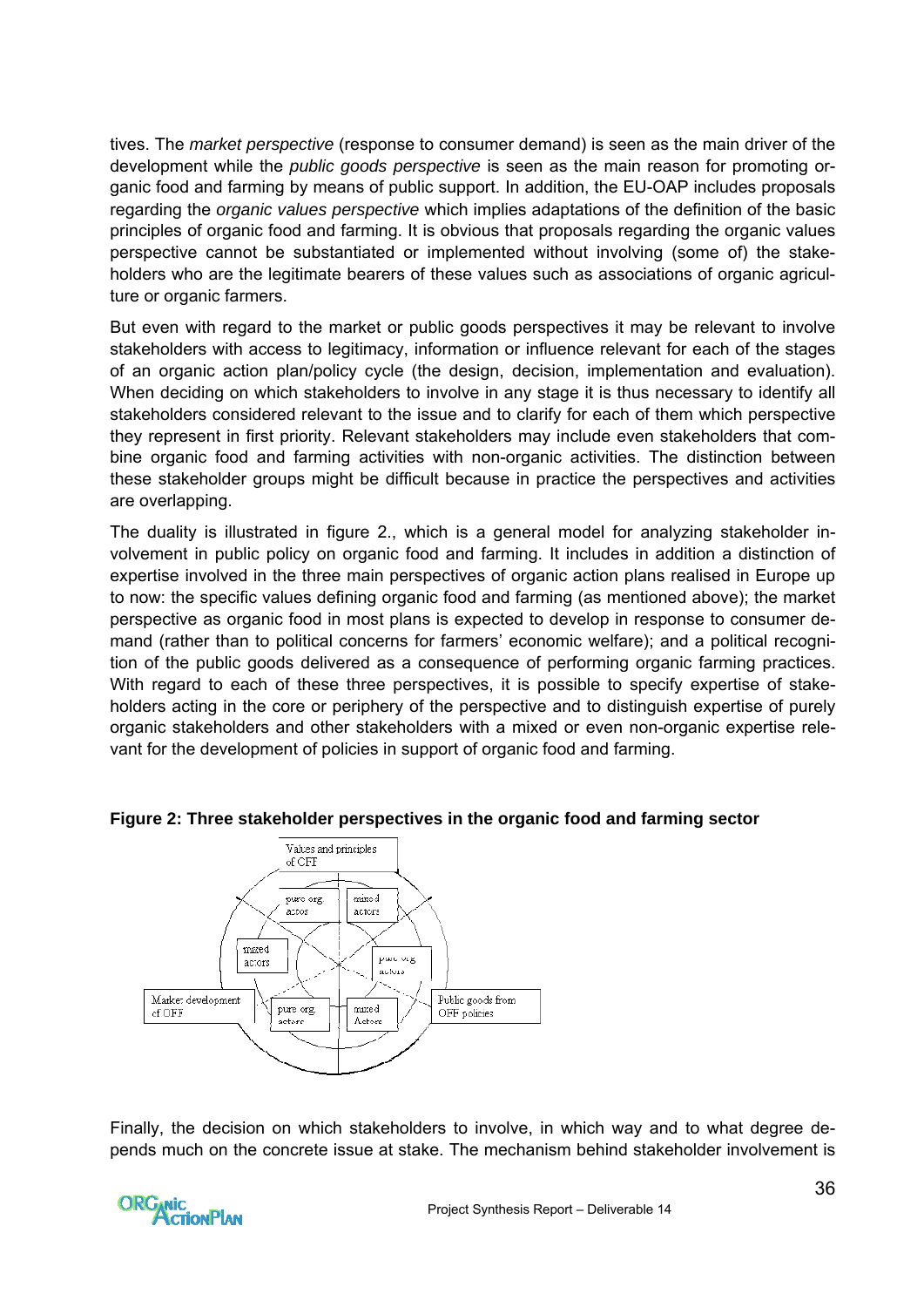exchange of goods such as information, legitimacy and influence between policy makers and other stakeholders. The exchange is based on reciprocity and stakeholders that have nothing to contribute cannot be expected to be involved. The outcome of stakeholder involvement will depend on the general political interest in organic farming and on how political conflicts between different actor groups are handled.

### **Involvement in different stages of the policy process**

Regarding the involvement in various stages in the policy process, five main stages may be distinguished: agenda setting (or problem formulation), programme design, decision making, implementation, and evaluation (Vedung, 1997). Regarding decision making, centrality may depend on legitimacy of expertise in the general public. Regarding implementation and evaluation centrality depends more on specialized knowledge and expertise in coping with the specific issues involved. Hence there may be good reasons for changing the composition of stakeholders involved in separate stages of the policy process.

Involvement may be understood and carried out in quite different ways including the provision of information, providing opportunities to comment on proposals, and empowering stakeholders to make their own choices.

From the preliminary analysis of existing action plans and policy programmes for organic agriculture, in some cases involvement was limited to certain phases/stages of the process only (Dabbert and Eichert, 2007). Involvement could be on a permanent basis (e.g. through a permanent group or advisory committee for organic agriculture, e.g. the Danish Organic Food Council) or on a temporary/ad hoc basis (e.g. ad hoc expert commission for the design of the German Action plan, or the hearing about the European Action plan). Ad hoc involvement might be mainly relevant in cases where only limited resources are available or where little information is available to both public administrations as well as to the main interest groups and practitioners such as farmers/business firms.

## **Challenges of participatory stakeholder involvement**

The degree to which participatory methods realise their potential contribution depends critically on how carefully they are used and in what context. There is no one set of techniques to be mechanically applied in all contexts for all participants, but a diverse range of possible techniques which need to be flexibly adapted to particular situations and needs.

Stakeholder involvement in policy development for organic farming may for instance be achieved through a) workshops with representatives of all stakeholder; b) focus group discussions (useful to explore thematic areas and collect view points and ideas); c) thematic seminars with special interest groups (useful for formulating implementation strategies); d) electronic consultation or discussion forums (online) for inclusion of a wider public; e) direct interviews with stakeholders (useful to have immediate feedback with regard to specific questions).

All participatory methods face a number of challenges. One is the risk of under-resourcing, which in the past has led to the loss of important nuances when the material is processed for the policy process. In addition, certain methodological drawbacks may be challenging to overcome. They include a) the non-inclusion of relevant stakeholders for rather accidental causes; b) too short time for stakeholders to respond; c) stakeholders' interests may tend to focus on

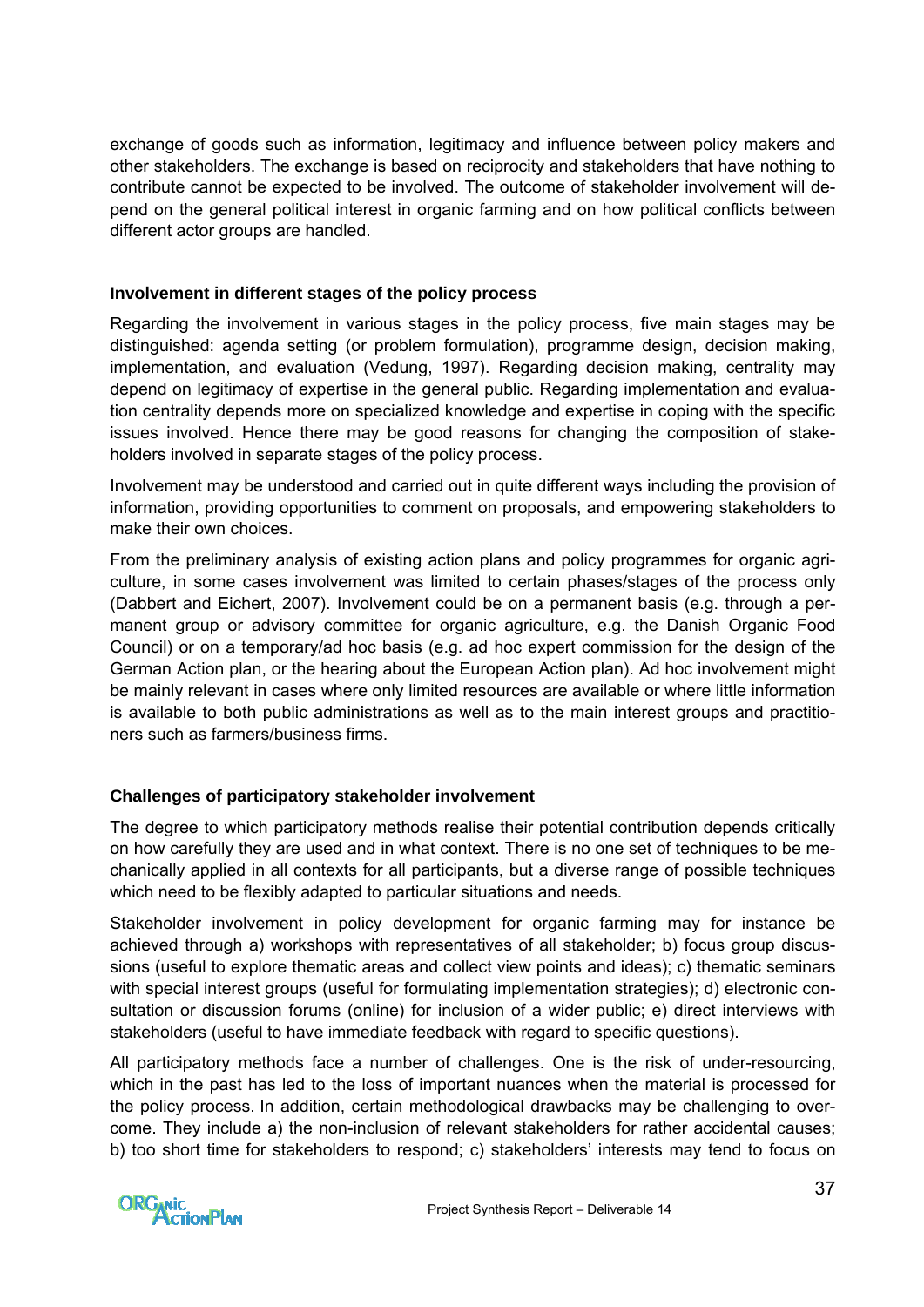short term needs at the expense of longer-term concerns; and finally d) difficulties for the public administration bodies responsible for programmes/actions/policies to balance the points made by stakeholders with opposite interests. The last point even refers to the main political issue that public policy decisions and public administration need to be legitimate not only to stakeholders but to the general public as well. Regarding the revision of EEC Regulation 2092/91 criticism of insufficient stakeholder involvement has been voiced by various actors of the organic food and farming sector (Dabbert and Eichert 2007; Michelsen and Beck 2007). These findings indicate that stakeholder involvement is challenging both to public bodies and to the stakeholders themselves.

### **Stakeholder involvement demands careful preparation, sufficient time and good communication**

Stakeholder involvement helps improving the information basis and the legitimacy of public policies. This is especially important on complex issues such as organic action plans, which involves actors with stakes in issues as different as the values of organic food and farming, the food market and the public goods of organic food and farming at one and the same time.

Successful stakeholder involvement thus demands:

- careful preparations of which stakeholders to include at any stage of the policy process and of the methods used to promote participation.
- sufficient time for the stakeholder to react; this means at least 8-12 weeks of time for allowing substantial and broad participation, in particular in the case of involvement of farmers organisations, and
- good communication and transparency in each of the five stages of the policy process.

Although this results in higher costs and more resources for those administrating the process, the outcome of such a process will improve the legitimacy and acceptability of the decisions and will facilitate very much the implementation (e.g. through public private partnerships). Such a more participative, transparent and time-balanced process helps to avoid unnecessary discussions and misunderstandings, which at the end might be more effective and cost-efficient.

## **3.3 Coherence & consistency of action plans - the EUOAP example**

*Raffaele Zanoli and Daniela Vairo* 

The European Commission's "Draft Working Paper on Ex-ante Evaluation" considers the following categories of judgement criteria for ex-ante evaluation of plans and programmes:

- relevance (of the plan/programme to needs identified);
- effectiveness (whether the objectives of the programme are likely to be achieved)
- utility (judging the likely impacts against wider social, environmental and economic needs)

More specific evaluation questions for each ex-ante evaluation are:

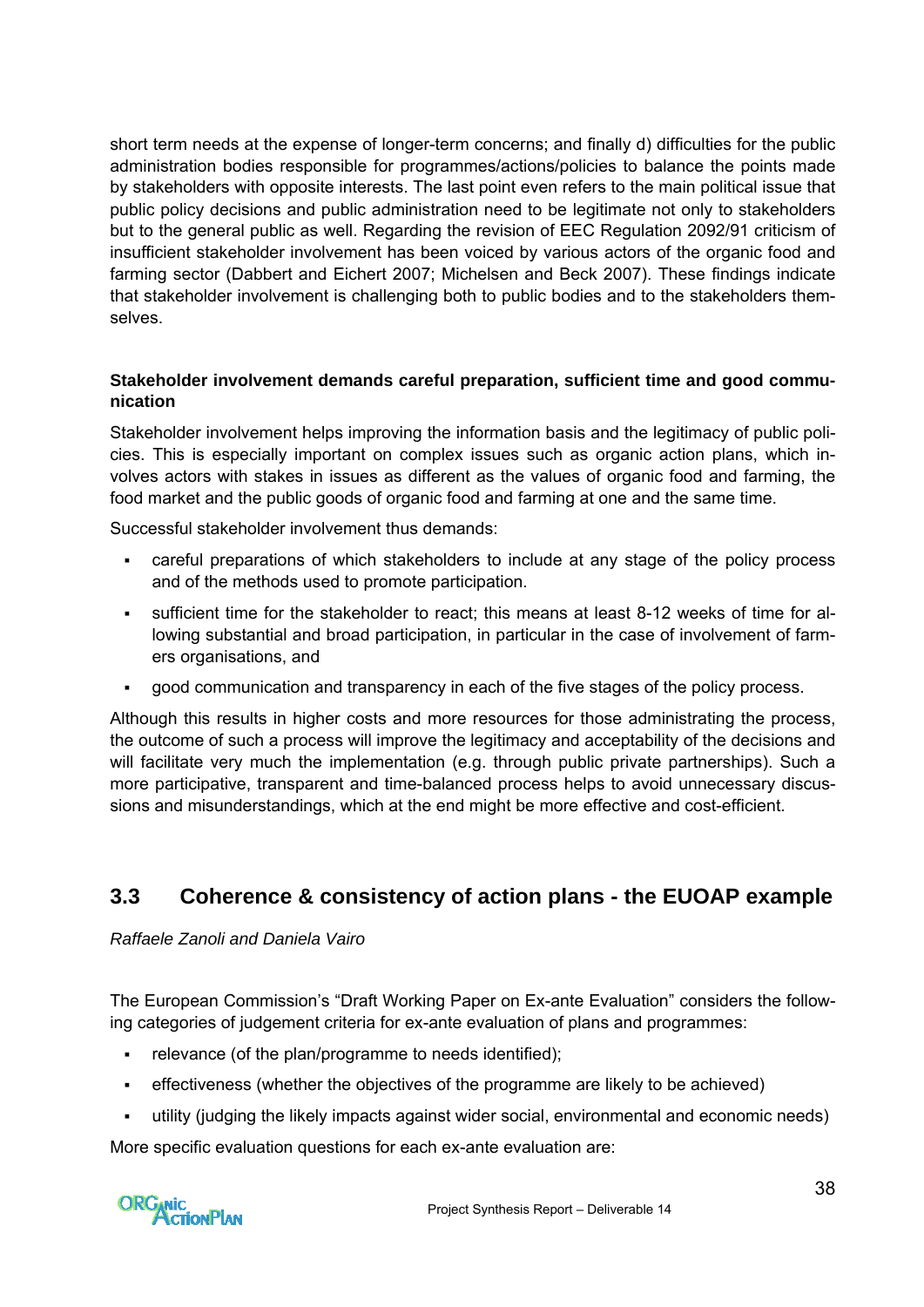- internal and external coherence of the plan/programme;
- the quality of implementation systems;
- the potential risks for the programme, both in relation to the policy choices made and the implementation system proposed
- Internal and external coherence relates to the structure of the plan/programme and its financial allocations and the linkage of the plan/programme to other regional, national and Community policies.

The quality of the proposed implementation system is important in order to understand how it may affect the achievement of plan/programme objectives. Implementation is subject to risk of failure, and this varies in relation to the different policy choices made.

## **3.3.1 The approach used in ORGAP**

### **1. Assessing the internal and external coherence of the EUOAP**

For an evaluation of the internal and external coherence of the EU Organic Action Plan (OAP), we have generally made use of empirical methods and techniques suggested for analysing the synergy of programmes as well as their cross-impacts.

Internal coherence can be analysed by separately appraising the following main three constituent factors: (1) the interdependence of the EUOAP objectives, i.e. the way how objectives are related to one another; (2) the extent to which the planned actions are relevant as regards the objectives of the OAP; (3) The complementarities of actions and OAP objectives, i.e. the extent to which planned actions are mutually supportive in achieving the objectives.

External coherence can be appraised with respect to the synergy with other policies, both at the EU (e.g. Rural Development Regulation) or national level (e.g. national organic action plans) which results from complementary or conflict with other European interventions or national / local initiatives. Given the limited funding and time frame, we have chosen to limit ourselves to analyse the synergy and conflicts with National Action Plans.

A policy analysis of key synergies was performed by means of a matrix of cross impacts as specified in the MEANS framework (EC, 1999). Two separate matrixes were constructed:

- to appraise the internal coherence between the various measures of the EU Action Plan;
- to appraise the external coherence between the EUOAP and some National Organic Action Plans.

Experts involved in this evaluation process (Evaluation team) identified any synergy which may exist between pairs of measures or categories of measures. The effects of synergies or conflicts have been rated with the help of 2 electronic consultation rounds. After validation of these ratings, the calculation of the "synthetic" coefficient of synergy was performed, in order to evaluate the overall level of synergy/conflict within the Action Plan. Cs+ and Cs- represent these synthetic coefficients of positive and negative synergy for each measure. If all potential synergies (conflicts) between measures had received the maximum score, the coefficient would be equal to 1.00 (-1.00). The coefficient would be equal to 0.00 if neither positive nor negative synergies exist. In Figure 3 the results of the assessment are illustrated.

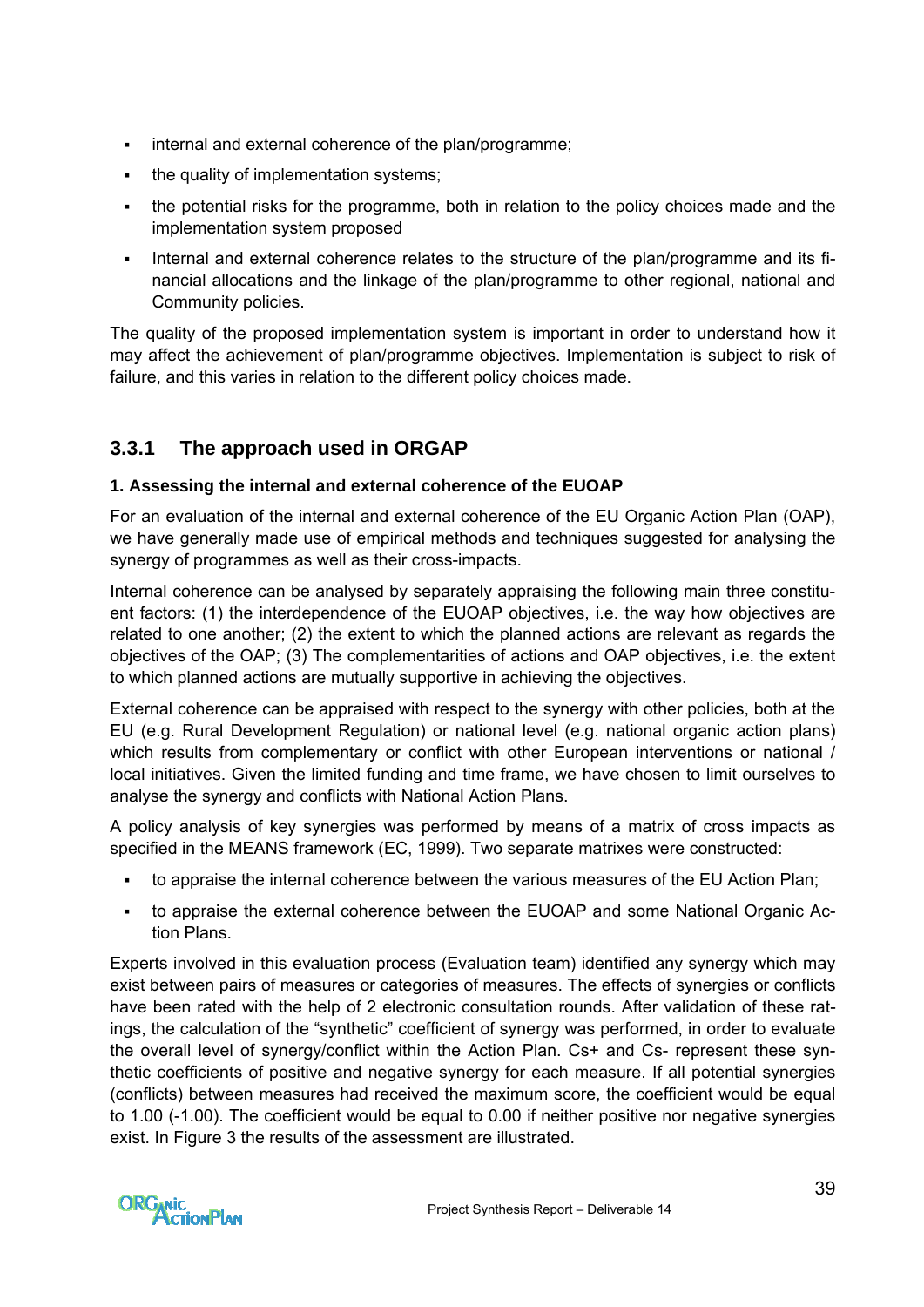## **Figure 3: Synergy/conflict between EUOAP measures**



Synergies between measures largely prevail while the opinions on conflicting actions are not shared by all members of the team, as is shown by the higher standard error bars.

The analysis suggests that Actions 9 and 10 are essential for the success of the EUOAP, given their synergetic effects. They in addition enter into synergy with many other actions. Interesting is also Action 13 with an high coefficient of synergy and number of measures with which has interactions.

By contrast, Action 4 appears a stand-alone measure, since it enters into synergy with an average of 3 actions only. Action 16 is somewhat peculiar, since it has a fairly weak coefficient of synergy (0.59) but which enters into synergy with many other actions (68). In this case Action 16 has a weak potential for synergy although having numerous interactions, since these are individually weak. In addition Action 16 combines positive and negative effects of synergy, even if the conflict seems to be very weak.

## **2. Assessing the risks of failure of the implementation system of the EU OAP**

In order to provide an early assessment of potential risks and problems associated with the implementation system of the EU OAP, we used an adapted version of (process) Failure Mode & Effect Analysis (FMEA) (McAndrew & Sullivan, 1993) combining the knowledge of a Core Team made of researchers from partner institutions (AND, CH, CZ, DE, DK, IT, NL, SI, UK) with external expertise of a Support Team (Advisory Committee, EU Commission).

The core team used a special laddering questionnaire to elicit what can go wrong (list of problems) and to define the logical cause-effect structure of the problem, by identifying all possible

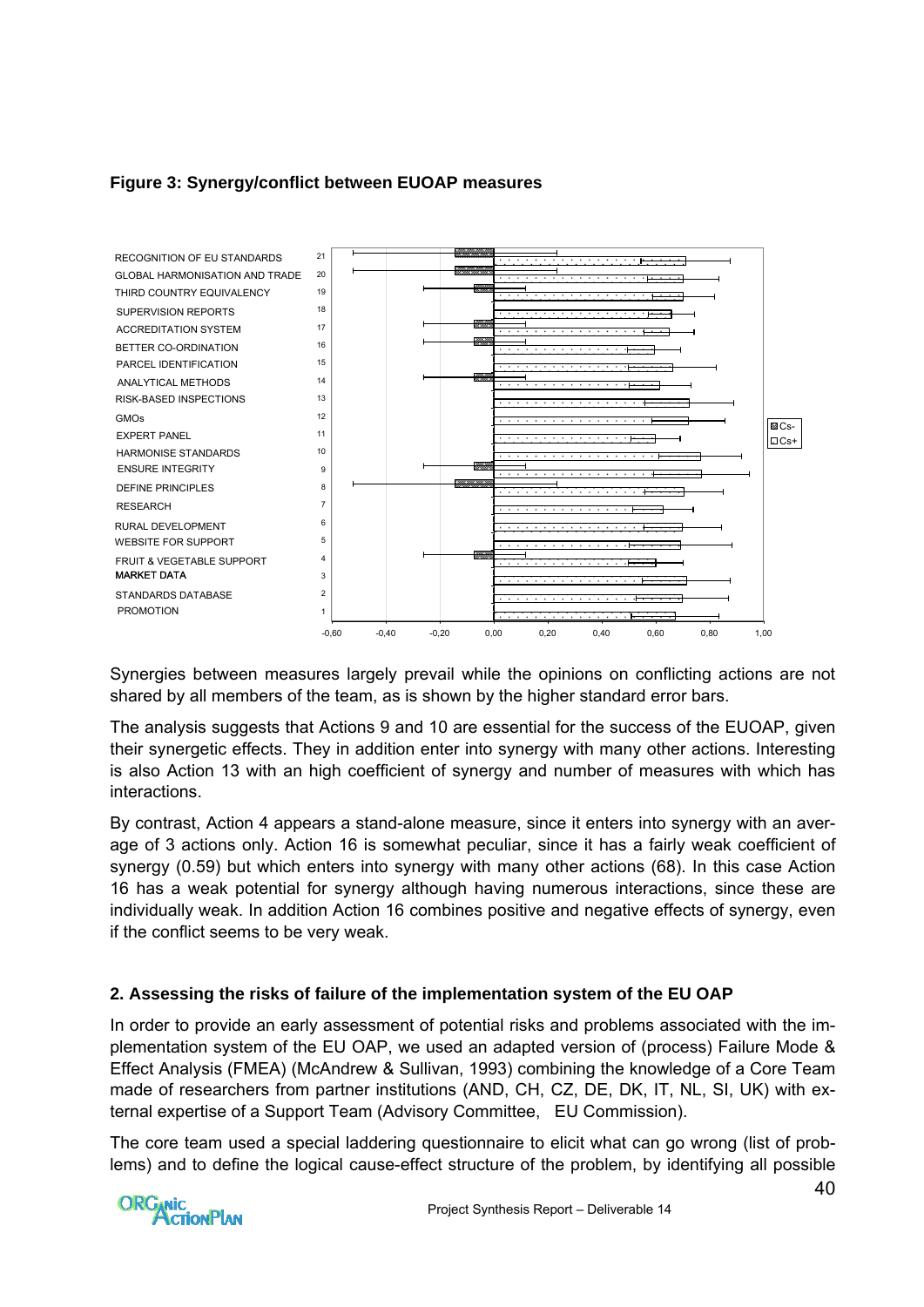causes of each problem. This has been done using the Means-End Chain model (Reynolds and Gutman, 1988). A cognitive map has been created, in order to visually identify links between causes and effects. Based on the results of the laddering exercises, in the second task a specific questionnaire has been submitted to the core and the support team: using 10-points Likerttype scales, for each failure mode (composed by a cause and an effect), the team has estimated the severity/seriousness (cost/impact) of the "failure", how likely is that each potential "failure" will happen (occurrence) and the likelihood of detecting the "failure" using ORGAPET indicator[s1](#page-40-0). Once all experts have filled in the questionnaire, a Risk Priority Number (RPN) is calculated based on the product of: Detection X Severity X Probability of Occurrence. RPN will enable ranking of the most important problem areas for which the indicators provided in the toolbox may perform insufficiently. The minimum expected RPN is 1 and maximum 1000. Table 1 reports the failure modes and the relative mean RPNs.

A quick inspection reveals that no single failure mode is particularly risky, since the maximum mean value is 210 while theoretical maximum is 1000. Nevertheless the most important causeeffect relationships mentioned were: lack of stakeholder involvement – lack of capacity building; inadequate information and promotion campaign – lack of knowledge/awareness of organic farming; lack of information – lack of political interest to support organic farming (see Table 6).

| Cause                                             | <b>Effects</b>                              | <b>MEAN</b> | <b>STANDARD</b><br><b>DEVIATION</b> |
|---------------------------------------------------|---------------------------------------------|-------------|-------------------------------------|
| Lack of stakeholder involvement                   | Lack of capacity building                   | 210,0       | 137,5                               |
| Inadequate information and promotion<br>campaigns | Lack of knowledge/awareness on<br>OF        | 162,8       | 84,1                                |
| Lack of information                               | Lack of political interest to support<br>OF | 159,4       | 86,9                                |
| Weak lobbying for OF                              | No mandatory implementation of<br>AP        | 146,6       | 84,6                                |
| Research not enough developed                     | Lack of importance given to OF              | 133,1       | 90,1                                |
| Conventional interests against organic lobby      | Lack of financial resources                 | 132,2       | 81,5                                |
| Different priorities among MS                     | General implementation problems             | 130,8       | 84,4                                |
| Different interests between EU and MS             | Inadequate rules/procedures                 | 130.1       | 82.6                                |

### **Table 6: The failure modes and RPNs**

RPNs include information about the probability of detection of the failure modes by the proposed indicators. The detection mean values (non shown for conciseness) range from 3,5 (High probability of detection to moderately high chance of detection) to 4,8 (moderately high chance of detection to moderate chance of detection) which indicate that in general – for the selected failure-modes – the ORGAPET indicators may perform sufficiently.

<span id="page-40-0"></span><sup>1</sup> The scale range from 1 to 10, whereas 1 refers to No effect (severity), Nearly impossible (probability of occurrence), Almost Certain Detection (detection probability) and 10, respectively refers to Extremely Severe, Extremely High, Absolute Uncertainty.



1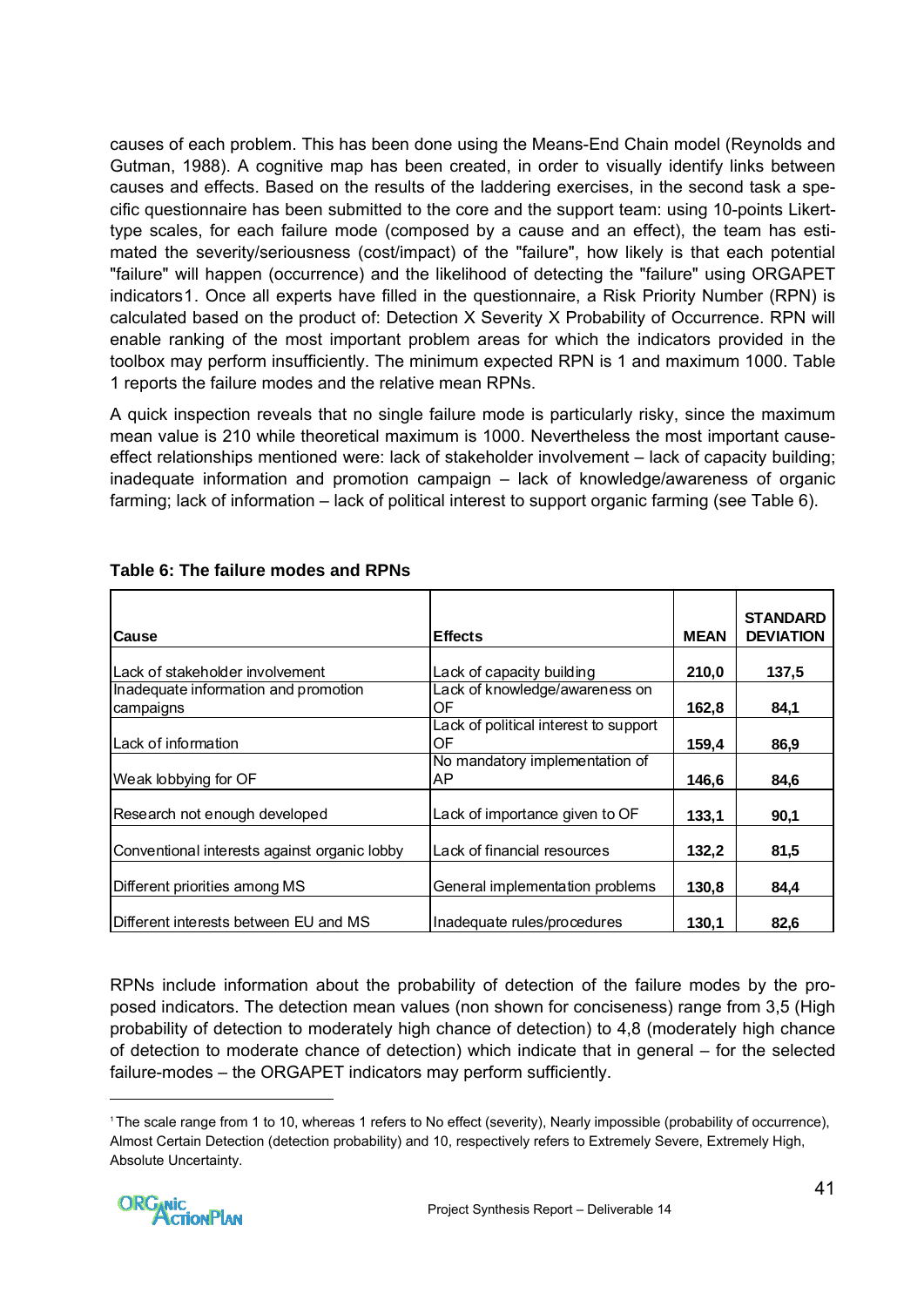## **3.4 How to monitor and evaluate the implementation of organic action plans**

## **3.4.1 What is ORGAPET?**

The development of an Organic Action Plan Evaluation Toolbox (ORGAPET) (Lampkin et al. 2008; [www.orgap.org/orgapet](http://www.orgap.org/orgapet)) was a central part of the ORGAP project to support the European Commission in the evaluation of the EUOAP. ORGAPET has been developed as an internet and CD-ROM-based toolbox, with hyperlinks between the different elements designed to make navigation easy.

The Organic Action Plan Evaluation Toolbox (ORGAPET) is a collection of different information/data sources and evaluation tools, including participative techniques, quantitative assessments and methods to identify relevant indicators, which can be used selectively to meet the needs of a particular assessment of national or EU organic action plans.

The toolbox is structured around 'compartments' or sections containing 'tools' fulfilling different functions. Each section contains an overview document and a series of annexes detailing a range of methodological approaches (including background documents, relevant data sources and other items), as well as examples of how these have been applied in specific cases, for example the evaluations and workshops conducted as part of the [ORGAP](http://www.orgap.org/) project. Annex 7.1 provides further details of the ORGAPET structure and content.

ORGAPET is aimed primarily at organic action plan managers/administrators and engaged stakeholders involved in action plan implementation and the commissioning (and possibly conduct) of evaluations. It does not attempt to provide the full methodological guidance that might be necessary for the training of expert evaluators, but expert evaluators should benefit from the specific organic farming policy examples presented and the information on relevant data sources (particularly in the annexes to each section).

The full version of ORGAPET is not aimed at stakeholders involved in overseeing the implementation of action plans or working with the results of evaluations, for example as participants in action plan steering groups. For this purpose, a [manual](http://www.orgap.org/documents/manual.pdf) for developing, implementing and evaluating organic action plans has been produced. The manual is intended to be a tool for stakeholder involvement in future action plan development and implementation processes at national, regional and EU levels and to provide an introduction to the use of ORGAPET and the interpretation of evaluations.

## **3.4.2 Approach to the development of ORGAPET**

The development of ORGAPET took place as an iterative process throughout the project:

 Work package 2 involved the initial development of ORGAPET Versions 1-3 during 2005, including the identification of quantitative and qualitative product and process indicators covering the key areas of the EU organic action plan, building on existing socio-economic and agri-environmental policy evaluation methods (MEANS, IRENA) and incorporating work from other projects on organic farming policy analysis and development. The early versions were modified as a result of input from the project partnership and the first advi-

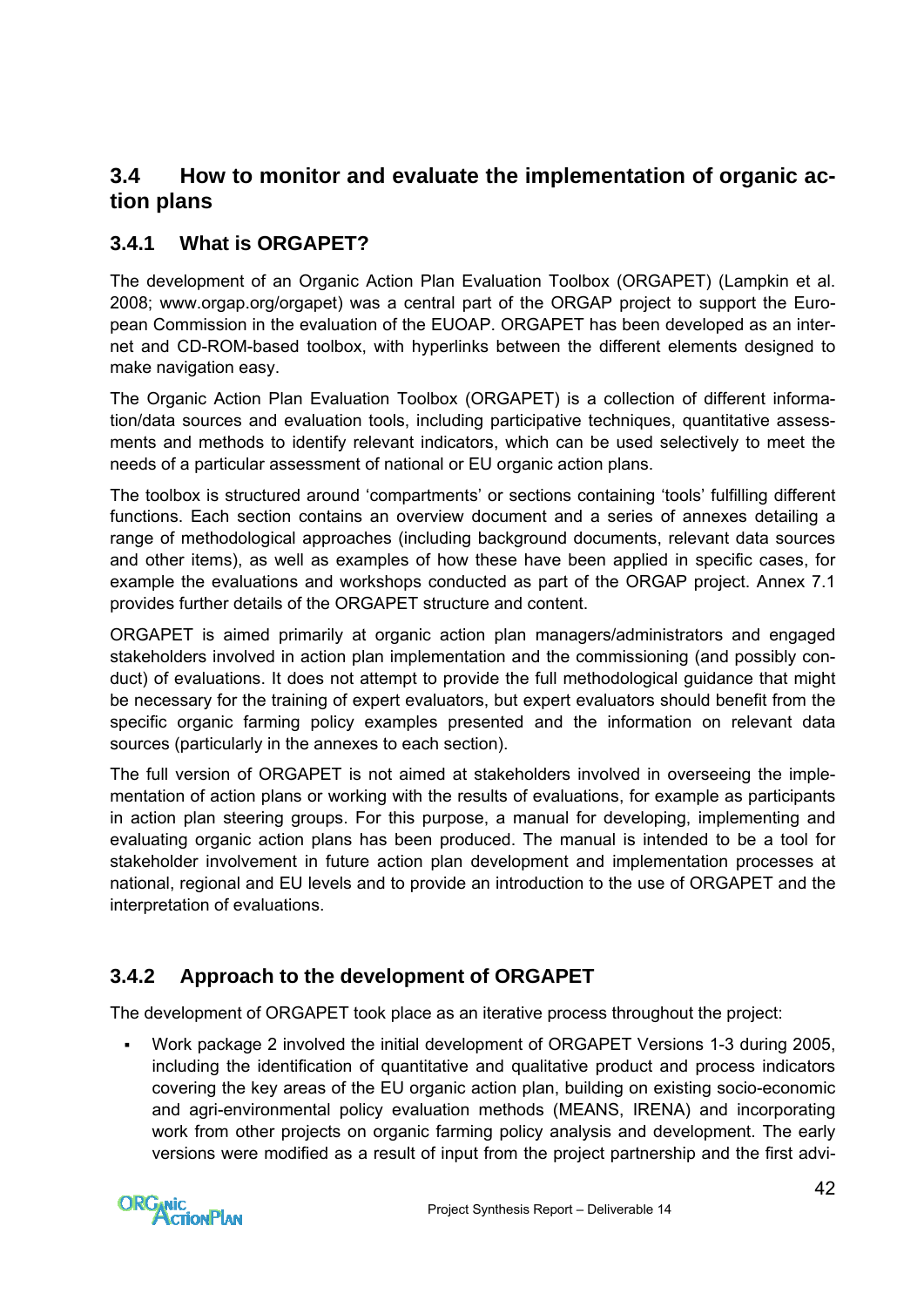sory committee held in Odense in May 2006. Stakeholder input into the identification of policy objectives and suitable indicators was organized by means of a series of national workshops in April 2006. As a result of the stakeholder workshops, Version 4 of OR-GAPET was developed.

- Work package 3 involved the review of the Version 4 of ORGAPET in the context of national action plans. Interviewswith stakeholders in the case study countries were used to assess the feasibility of applying the ORGAPET approach at national level and to prepare for its application at the European level, as a result of which a revised version 5 of OR-GAPET was developed.
- Work package 4 involved the testing of ORGAPET Version 5 at the European level in the context of the early stages of implementation of the EU Organic Action Plan. This included an assessment of the relevance of the proposed indicators to the detection of failure risk and an overall quality assessment of the proposed indicators.
- Work package 5 involved the development of the final Version 6 of ORGAPET together with the manual for the initiation and evaluation of action plans.

As set out in Sections A2 and A3 of ORGAPET, the theoretical underpinning of organic action plan evaluation lies in the rapidly developing field of policy evaluation as represented by authors such as Vedung (1997) and Pawson and Tilley (1997), as well as by the national policy evaluation associations such as CEVAL (Stockmann, 2004) and SEVAL (Widmer et al., 2000). At the European level, these principles have been applied to the evaluation of socio-economic programmes first through the MEANS (Methods for Evaluating Actions of a Structural Nature) framework (EC, 1999), and more recently through Evalsed (EC, 2007). Given the common issues of complexity due to multiple objectives and multiple policy instruments affecting both action plans and socio-economic programmes, it was decided from the outset to base ORGAPET on the MEANS framework. The final Version 6 includes adaptations to take account of the revisions to MEANS made by Evalsed.

The other significant basis for the development of ORGAPET was the prior research on organic farming policy development and evaluation conducted as part of a series of EU-funded projects since the mid 1990s. The EU-funded research project OFCAP (Organic Farming and CAP Reform (FAIR3-CT96-1794) looked at policies implemented in the period 1993-1997, with the results reported in the *[Organic Farming in Europe – Economics and Policy](http://www.uni-hohenheim.de/i410a/ofeurope/)* series (Volumes 1-10) published by the University of Hohenheim. Of particular relevance is the overview of policies implemented (Lampkin *et al*., 1999) and the policy impact assessment of Häring (2003), with Dabbert *et al.* (2004) providing an overview of the whole project. More recently, Häring *et al*. (2004) (funded by DG-ENVIRO) provided a first evaluation of the impacts of the Agenda 2000 reforms, in particular the main commodity measures and the rural development programme, on organic farming. From 2003 to 2007, the EU-funded [EU-CEE-OFP project](http://www.irs.aber.ac.uk/euceeofp) analysed the further development of European organic farming policies, with particular emphasis on EU enlargement (Stolze et al., 2007). Michelsen et al. (2001) and Michelsen (2008) have also examined the institutional factors affecting organic sector development.

Furthermore for the development of the evaluation toolbox one important step was also to get an insight into already conducted evaluation studies in the field of organic action plans in Europe via meta-evaluations from DE and DK and NL and partly from England/UK. The resulting report contributed to a methodological learning process, helped to optimize the ORGAPET toolbox and provided information on the content level about the success and failure of Organic

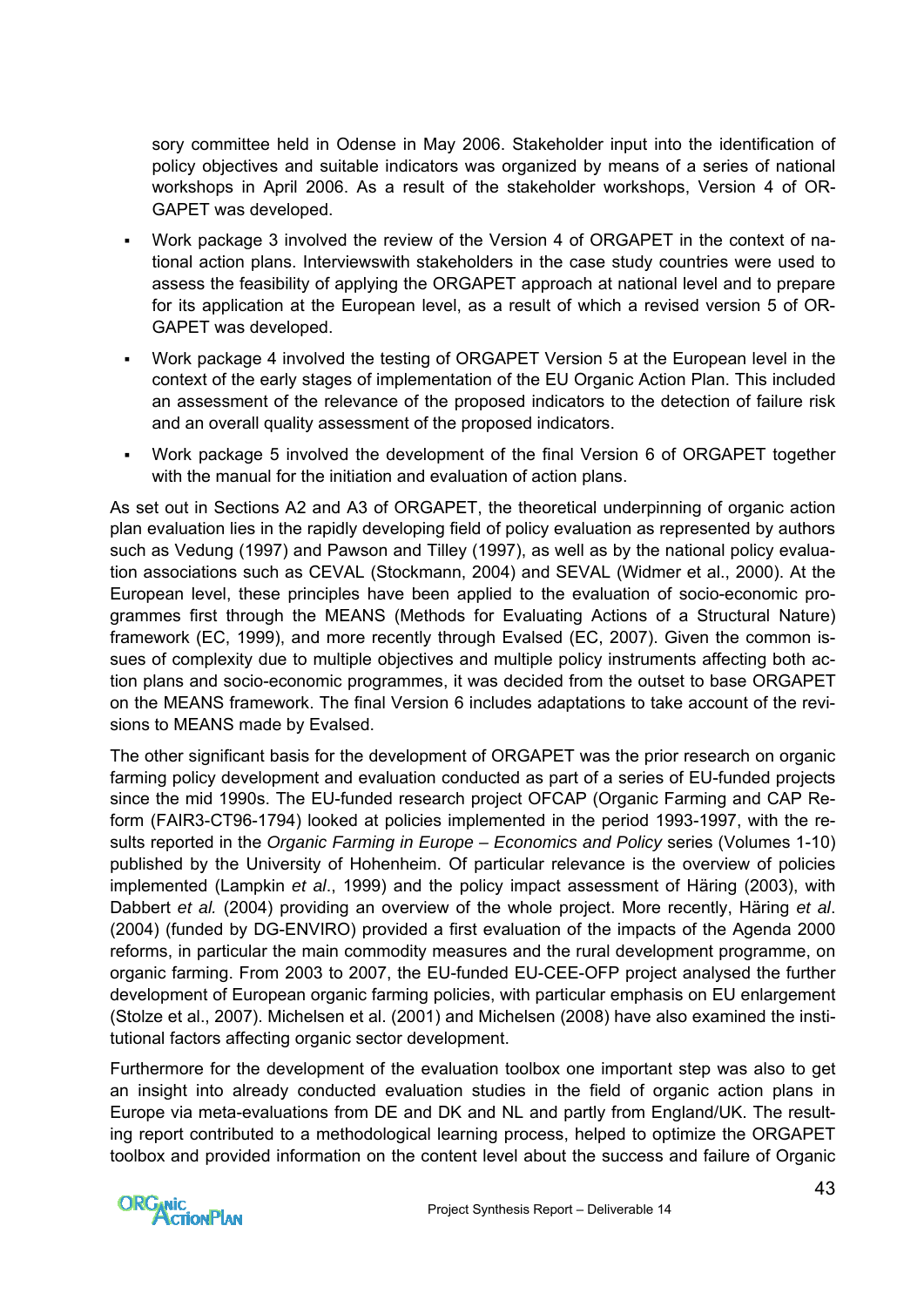Action plans in general. It showed that it is on the one hand important to build-up on *specific tailored evaluation standards and indicators,* which can measure the programs specific characteristics. On the other hand it seems to be important, when preparing a suchlike evaluation study, to rely as well on a set of commonly accepted *general evaluation standards.* (Eichert and Dabbert, 2007).

## **3.4.3 Structure of ORGAPET**

The detailed structure of ORGAPET is set out in Annex 7.1. In summary, ORGAPET is divided into four main parts:

- Part A covers the background and context to European and national action plans and their evaluation including: the theoretical basis for evaluation; the theoretical impacts of policies on organic sector development; the need for stakeholder involvement and appropriate participatory approaches; as well as the practical steps that need to be taken in preparing for evaluations.
- Part B covers evaluation tools that can be used to assess the action plan design and implementation **process** including content, coherence, stakeholder involvement and potential for implementation failure.
- Part C covers evaluation tools than can be to assess the **outcomes** of action plans, including the process of identifying relevant effects and indicators, a set of generic indicators with further information on data sources and methodological issues, and the use of expert judgement techniques to address situations where data might be missing or cause/effect relationships are difficult to specify precisely.
- Part D covers evaluation tools that can be used to reach evaluative judgements and synthetic conclusions relating to the overall effects of action plans, and includes examples of national action plan evaluations conducted previously.

## **3.4.4 Application of ORGAPET**

ORGAPET is designed to provide a comprehensive guide to the different aspects of policy evaluation in the context of organic action plans, and in doing so to meet the needs of different groups. There are three levels at which it can be used.

1. The printed manual (also available in pdf form from www.orgap.org) provides a basis guide to users of the evaluations, so that they might better understand some of the tools and procedures used in an evaluation and the results contained in an evaluation report – the manual also includes ORGAPET as a CD-ROM.

2. The main overview documents of each Section of ORGAPET should provide an introduction to key evaluation issues that should be considered by programme managers and those commissioning evaluations.

3. Links to relevant internet resources, data sources, literature and examples where techniques have been applied in similar contexts are provided to assist evaluation teams carrying out evaluations.

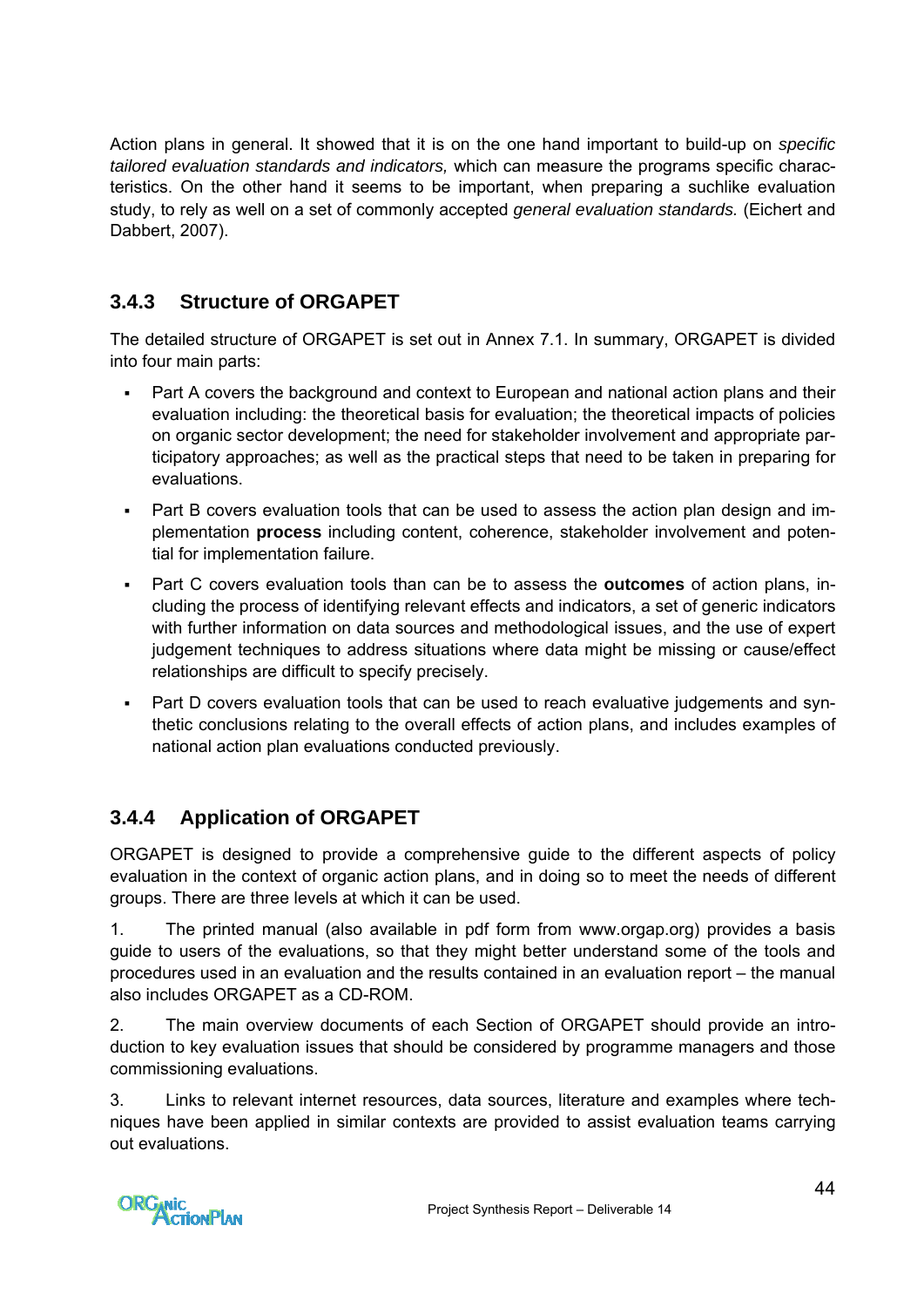The comprehensive nature of ORGAPET means that is it also complex at first sight. Extensive use has been made of hyperlinks to facilitate movement between sections and annexes, and where possible, publicly available documents have been downloaded and included so that they can be accessed instantly. Menus are provided identifying the overall structure of ORGAPET as well as the structure of the current document. In addition, each of the main Sections involving actual steps in the evaluation process contains a checklist summarising the main issues that need to be addressed at that stage in the evaluation.

However, it is likely that full implementation of all the suggested evaluation tools will beyond the resources of any programme manager or evaluation team. It is important, therefore, to identify the most relevant parts of the evaluation on which to focus and to make incremental steps over time to extend the scope of evaluations that can be undertaken. In additional, while suggestions for generic indicators have been made in the context of the European action plan, it is clear that each evaluation needs to be tailored to the specific context of the action plan to be evaluated.

The project team that has developed ORGAPET will endeavour to provide updates to OR-GAPET as resources permit, which will be added to the internet-based version. The team may be able to assist action plan managers with the application of ORGAPET in practice. Research publications involving the application of ORGAPET to selected action plan evaluations are planned.

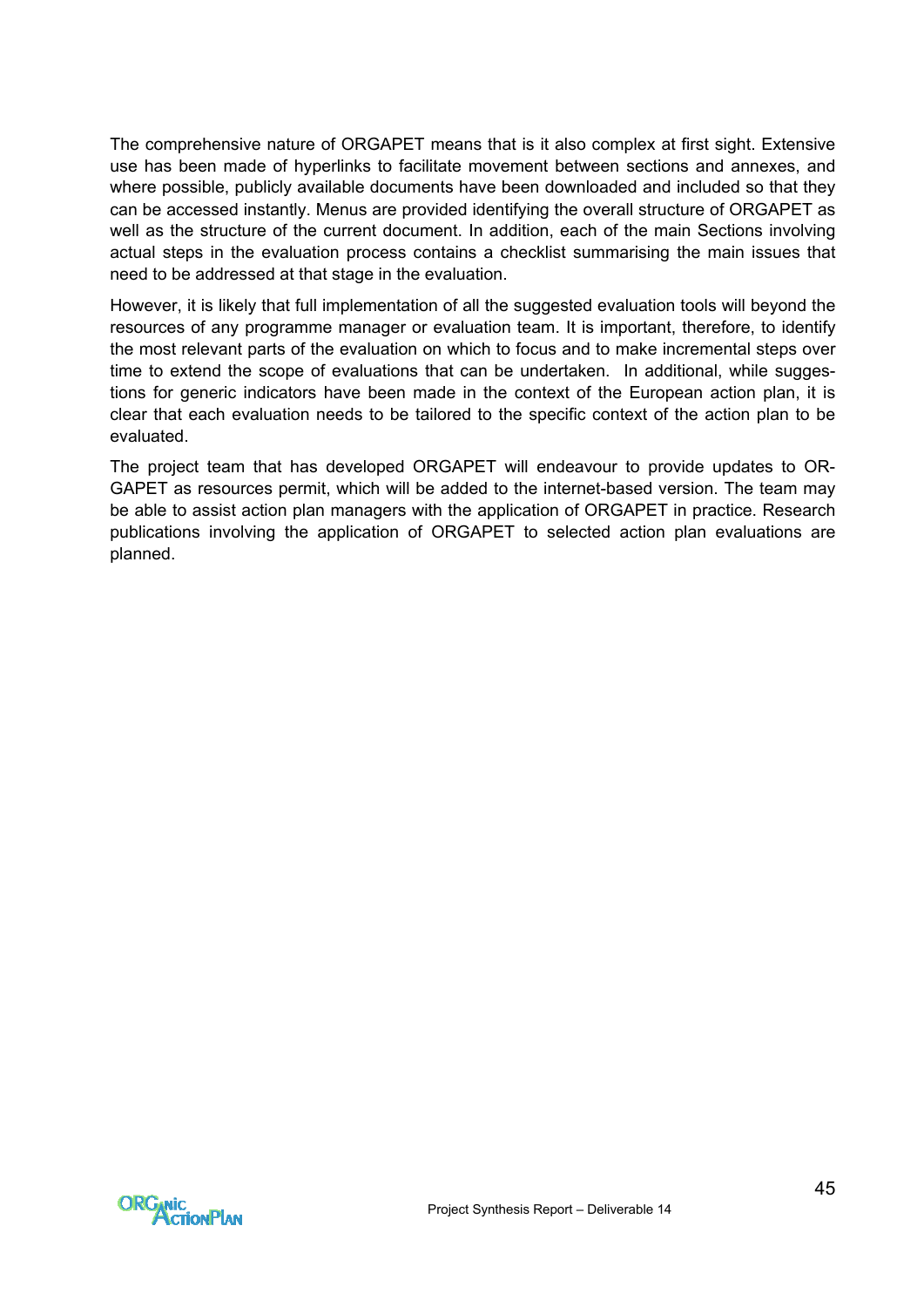# **4 Results & discussion: beyond action plans**

*Otto Schmid, Stephan Dabbert, Nic Lampkin and Matthias Stolze* 

## **4.1 Organic Action Plans – the Golden Rules**

The following "Golden Rules" have been elaborated for the ORGAP Manual. They summarise the key elements of Organic Action Plan development that can help ensure a successful outcome and enable effective evaluation.

- 1. EU rules of good governance require **stakeholder participation and transparency**. Thus, stakeholders such as decision-makers, policy-makers, related administrations, programme managers, and stakeholders from organic sector and neighbouring sectors, as well as potential beneficiaries should participate in the Action Plan development process as early as possible and preferably from the very beginning. The development of the Action Plan will benefit from a participatory approach to stakeholder integration, as this approach will integrate the varying values and perspectives on the subject from the very outset and will help ensure high degree of acceptance of the outcome of the process. As stakeholder processes bear the risk of putting the brake on policy development, efficient procedures of stakeholder integration must be used. The ideal stakeholder is legitimated by a powerful group of actors, can make substantial contributions to the issue, is interested and has the required resources at his/her disposal (time, money, information).
- 2. **Good communication** is essential to the acceptance and the success of the Action Plan, thus an effective strategy and sufficient resources for its implementation, covering the entire period of the Action Plan development, must be allocated. Communication helps legitimise the Action Plan and allows for the exchange of information and support.
- 3. An Organic Action Plan is a **means to an end and not an end in itself**. Thus Action Plans serve as a strategic instrument to achieve the policy goals of a national or regional government. The views on the desired policy goals to be achieved and organic farming's potential to contribute to these policy goals might differ between government and organic sector stakeholders. The Action Plan therefore needs to make explicit the strategic view of the role organic farming should play in the general context of agricultural policy.
- 4. In order to ensure a targeted and tailored policy design, the **objectives** underlying an Action Plan need to be **precisely formulated** at the outset. Operational objectives are specific, measurable, accepted, realistic and time-dependent. As Organic Action Plans tend to be an instrument addressing a multitude of objectives, it is essential to prioritise the objectives and to find compromises between divergent and sometimes conflicting interests of the various stakeholders. Vague objectives may be supported by all influential stakeholders, however precisely formulated objectives allow for better monitoring and evaluation of the Action Plan.
- 5. Prior to any formulation of Action Plan steps and measures, the potential as well as the obstacles of the organic sector must be identified during a **status-quo analysis against the background of the Action Plan objectives**. Using structured approaches like the SWOT Analysis allows for responding directly to the identified weaknesses and strengths.

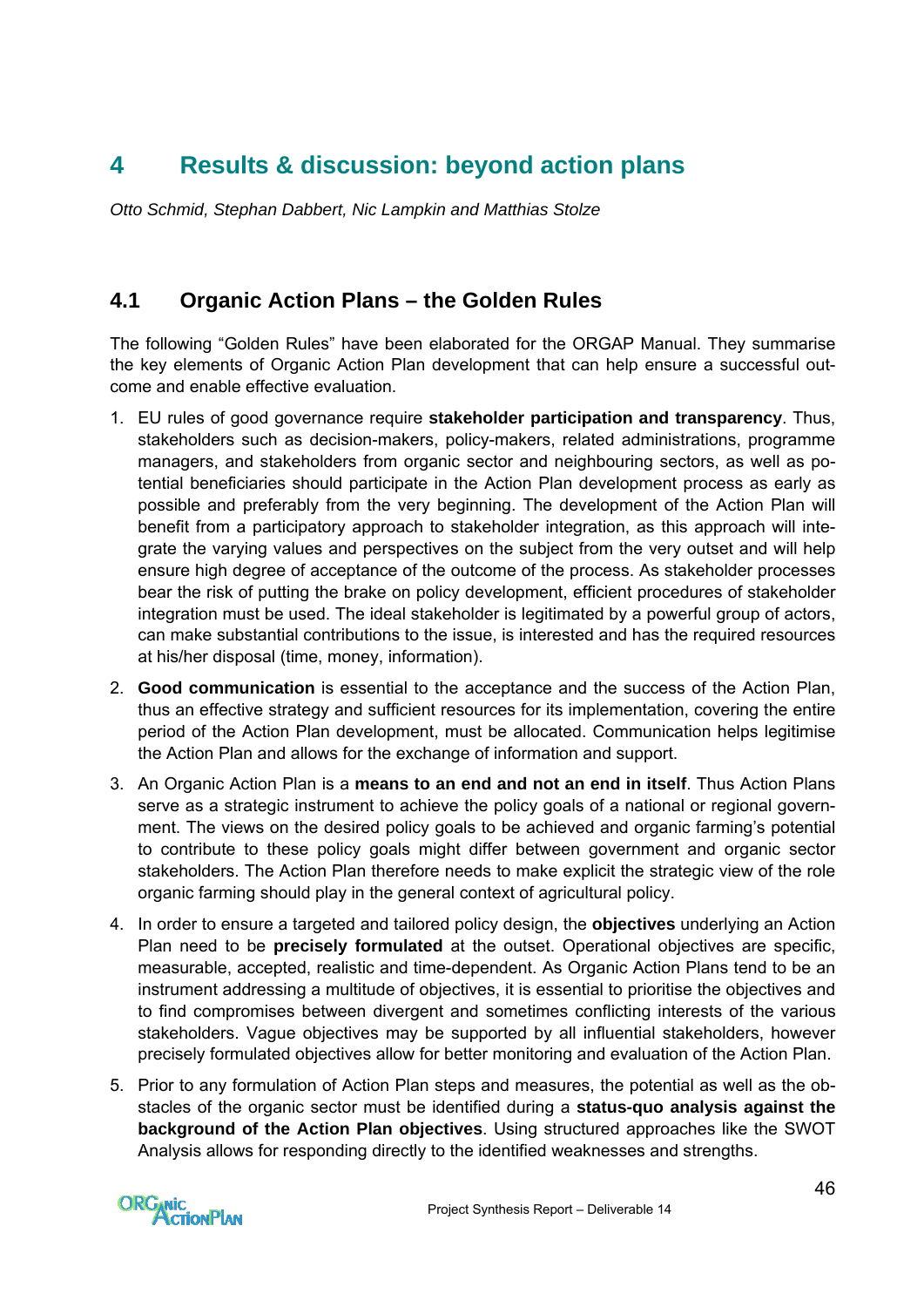- 6. Parallel to the status-quo analysis, **policy areas related to the Action Plan and their impact to organic** agriculture must be reviewed. This review helps identify potentially conflicting or supportive policy areas.
- 7. The steps, action points or measures of an Action Plan directly respond to the results of the of the organic sector status-quo analysis, taking account of the prioritisation of the objectives. **Steps, action points and measures are targeted and tailored to the respective problems** in a way that is effective, efficient and feasible.
- 8. A **good implementation plan** will help in the successful delivery of the action points. The plan must take account of the different administrative levels involved and the competence at each level necessary for implementation. The action points must be matched with sufficient financial and personnel resources.
- 9. A successful Action Plan will **involve a range of relevant government departments and ministries** as well as Agriculture and Food, including for example: Health, Education, Sustainable Development, Environment and Research.
- 10. The main focus areas of Action Plans and other policies for organic food and farming should consist of a **balanced mix of 'supply-push' and 'demand-pull' policy measures** through integration of market and public support mechanisms. Such a broad approach also implies a focus on specific issues that need to be addressed with tailored measures, at national or regional level.
- 11. **Countries with a short tradition in Action Plan development** and countries with emerging organic sectors should consider following questions:
	- a. Does the personnel and financial resources of NGOs allow for active participation?
	- b. Are relevant stakeholders experienced in stakeholder processes?
	- c. What is the level of knowledge of governmental and non-governmental stakeholders about Action Plans as well as about organic food and farming?
	- d. Are training and seminars required to provide stakeholders with the basic knowledge required for Action Plan development?
- 12. **Monitoring and evaluation procedures** should be **included from the outset**. A central part of an Action Plan is the definition of indicators for evaluation and the establishment of appropriate systems for capturing relevant data for evaluation.

13. Action Plan evaluation is a vital part of the policy cycle and a tool for further development of the plan. **Evaluation procedures** should therefore be an **integral part of the Action Plan**.

14. Successful **evaluation** will have a **clearly defined purpose and the scope and must be planned from the outset in accordance with the state of organic sector state development.** The type of evaluation required, and a definition of how and by whom the results are to be used is necessary. Evaluation procedures should aim to meet appropriate international standards.

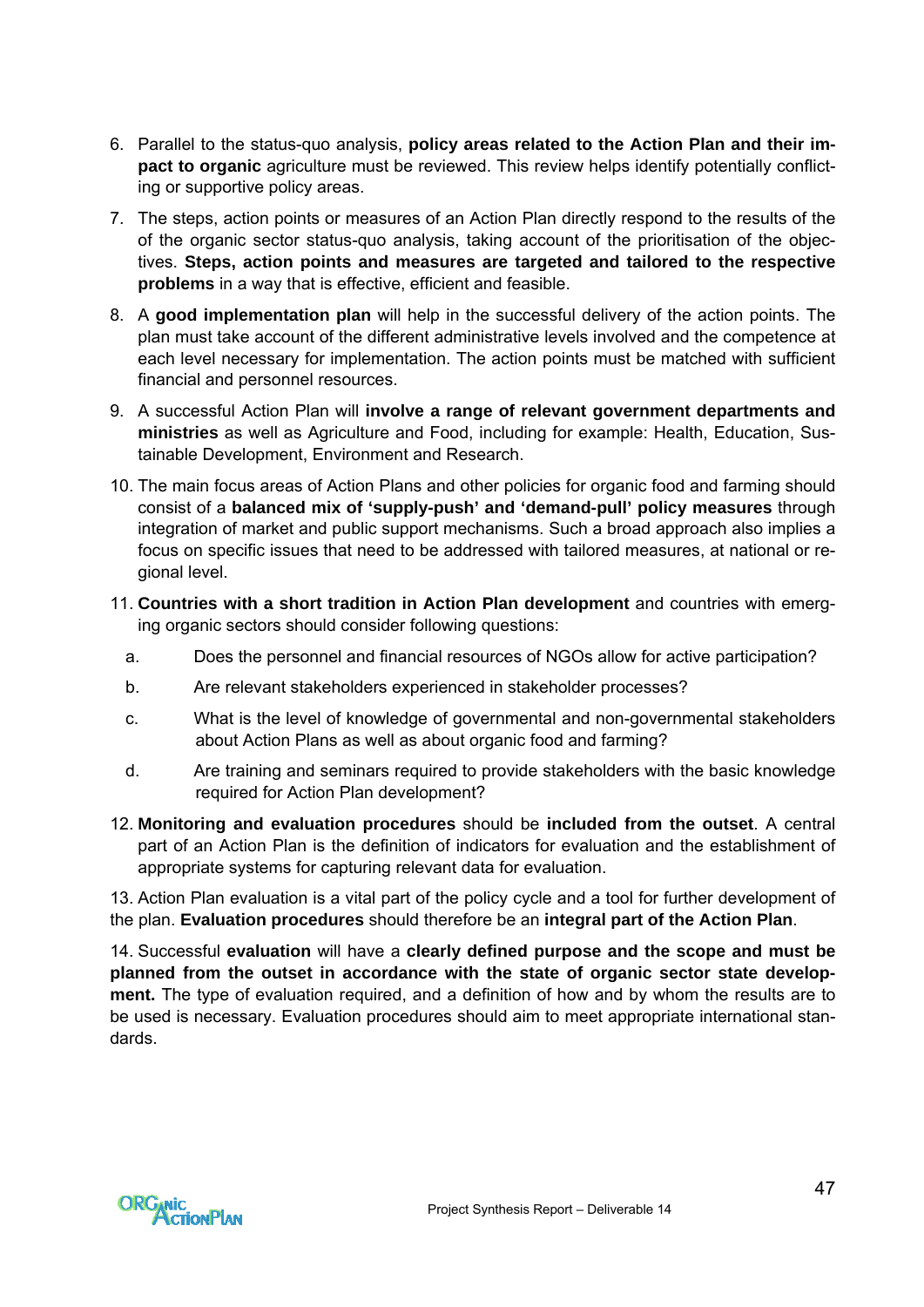## **4.2 Where to go next in the EU-OAP – follow up measures?**

A table containing the main comments from the ORGAP Project Advisory Committee and the WP leaders' comments from the last meeting in Brussels 10/01/08, is presented in table 7;see also ORGAP newsletter No 6.

| <b>Action points</b>                 | Where to go next - follow up measures?                                                                                                                                                                                                                                                                          |
|--------------------------------------|-----------------------------------------------------------------------------------------------------------------------------------------------------------------------------------------------------------------------------------------------------------------------------------------------------------------|
| 1 Promotion                          | The effects of the campaign should be studied carefully. If the EU wants to achieve<br>something (make a real impact), a second campaign based on the evaluation and<br>sufficient funding should be launched                                                                                                   |
| 2 Standards database                 | It should be used as a tool for harmonisation! The database seems quite useful and<br>it is important that the Commission ensures its maintenance as the "Organic Revi-<br>sion Project" has ended.                                                                                                             |
| 3 Market data                        | The data collection should be enlarged taking giving more attention to processed<br>products and trade. It is important that EUROSTAT follow their plans and integrate a<br>more detailed chapter on organic farming.                                                                                           |
| 4 Fruit & vegetables support         | No further action needed                                                                                                                                                                                                                                                                                        |
| 5 Website for support                | The European Commission should do this                                                                                                                                                                                                                                                                          |
| 6 Rural development                  | Follow up necessary.                                                                                                                                                                                                                                                                                            |
| 7 Research                           | Stronger inclusion of research for organic food and farming in the 7 <sup>th</sup> EU Framework<br>Programme, related to the whole food chain and the impact of organic foods on<br>healthy diet                                                                                                                |
| 8 Define principles                  | Task Force for further development and adoption of principles                                                                                                                                                                                                                                                   |
| 9 Ensure integrity                   | Make the operators more responsible - liability. Improving control procedures based<br>on modern electronic tools. Force the countries to a more efficient cooperation.                                                                                                                                         |
| 10 Harmonise standards               | Development of instruments to discover disharmonised implementation Regular<br>observation of implementation practice related to (dis)harmonisation. EU-wide infor-<br>mation system on interpretation and implementation practice.                                                                             |
| 11 Expert panel                      | Transparency in the composition, working tasks and responsibility of the Expert<br>panels.                                                                                                                                                                                                                      |
| 13 Risk-based inspections            | Public reports and implementation of instrument. An evaluation of the results should<br>be planed and carried out.                                                                                                                                                                                              |
| 14 Analytical methods                | Cooperation and linkage with competent authorities and private institutes having a<br>deep knowledge in analytical manners should be enforced. Focus should be on<br>cross-inspection as this is a very effective instrument (but also difficult for the inspec-<br>tion body and therefore not used very much) |
| 16 Better co-ordination              | The coordination of the competent authorities has to be improved. The interface<br>between control bodies, competent authorities and organic operators needs to be re<br>designed in order to enable an efficient and proper communication.                                                                     |
| 19 Third country equivalency         | A tool for the equivalency assessment should be developed. Establishing the new<br>regulation; studying the results of the introduction of the new regulation.                                                                                                                                                  |
| 20 Global harmonisation and<br>trade | More emphasis should be put on the further development of Codex Alimentarius<br>Guidelines                                                                                                                                                                                                                      |

**Table 7:- EU Organic Action Plan – follow up measures?** 

Source: ORGAP Advisory Committee Brussels, 2008

Other actions: 12 (GMO´s protection); 15 (Parcel identification); 17 (Accreditation system); 18 (Supervision reports) and 21 (Recognition of EU standards), did not receive any suggestions.

Other policies areas not covered by the EU OAP were mentioned to be included in the EU Organic Action Plan: Quality and healthy diet and food chain orientation.

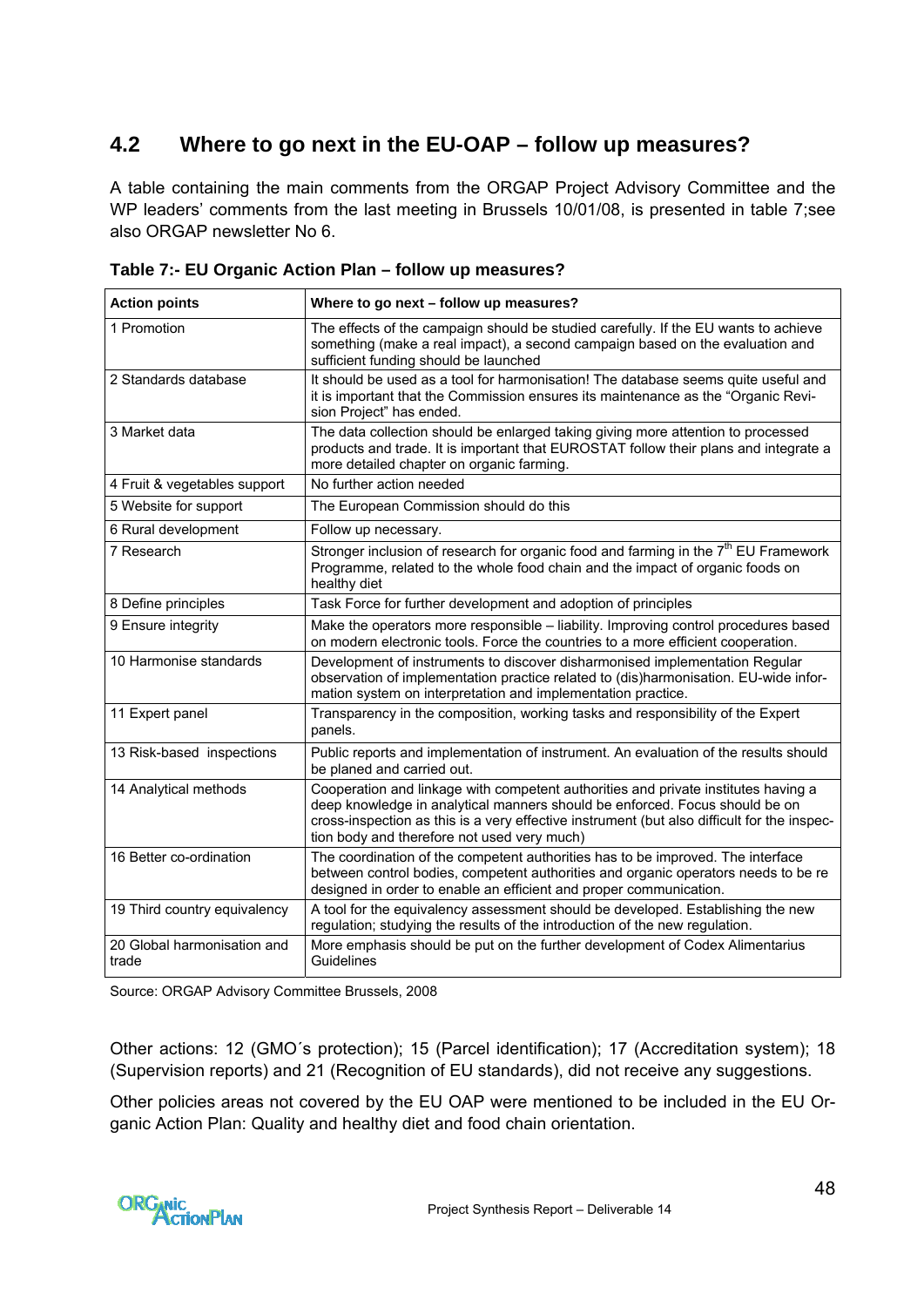# **5 Policy recommendations**

*Otto Schmid and Nic Lampkin* 

## **5.1 Recommendations for the EU Commission**

The EU Organic Action Plan is still at an early stage of implementation. While relevant baseline data are in place as part of the monitoring of the EU organic regulation and the Rural Development programme, there is a need to prepare for evaluation of the effects of implementing the major regulatory changes planned from 2009. In particular, the effects of the proposed promotional campaign and compulsory adoption of an EU organic logo on consumer recognition, understanding and trust cannot be captured by current data sources and should be the subject of a specific before and after consumer survey, possibly as part of the Euro-barometer series. Other data and methodological issues relating to relevant indicators for the EU action plan are considered in depth in ORGAPET Section C3 on the ORGAP project website.

In the short term, researchers from the ORGAP project are willing to carry out an interim (midterm) assessment of the EU Organic Action Plan with a view to publishing the results in a peerreviewed journal. The collaboration of the Commission with this exercise, undertaken utilising the researchers own resources, is very much welcomed.

Given the lead in times for policy development at EU level, and the fact that several aspects of the implementation of the current EU action plan will have been completed in 2009, consideration should be given to starting the process of revising the current plan or developing a second plan so that the main elements can be incorporated in the CAP framework from 2014-2020.

## **5.2 Recommendations for EU member states**

The ORGAP manual and ORGAPET CD-ROM should be distributed to members of national or regional action plan groups.

The application of ORGAPET to national action plan evaluations should be considered. Members of the project partnership are able to provide assistance with application of ORGAPET.

In the absence of action plans, consideration should be given to their potential role in integrating policy measures to delivery the diverse public policy objectives and to mitigate some of the undesired effect of specific policy instruments.

The closer integration of organic action plans with national rural development programmes should be considered, in particular given the role of Rural Development Programmes in providing financial support to organic sector development.

National/ regional action plan groups should focus specifically on how their plans interact with the implementation of the EU action plan as well as other EU policies including the rural development plan.

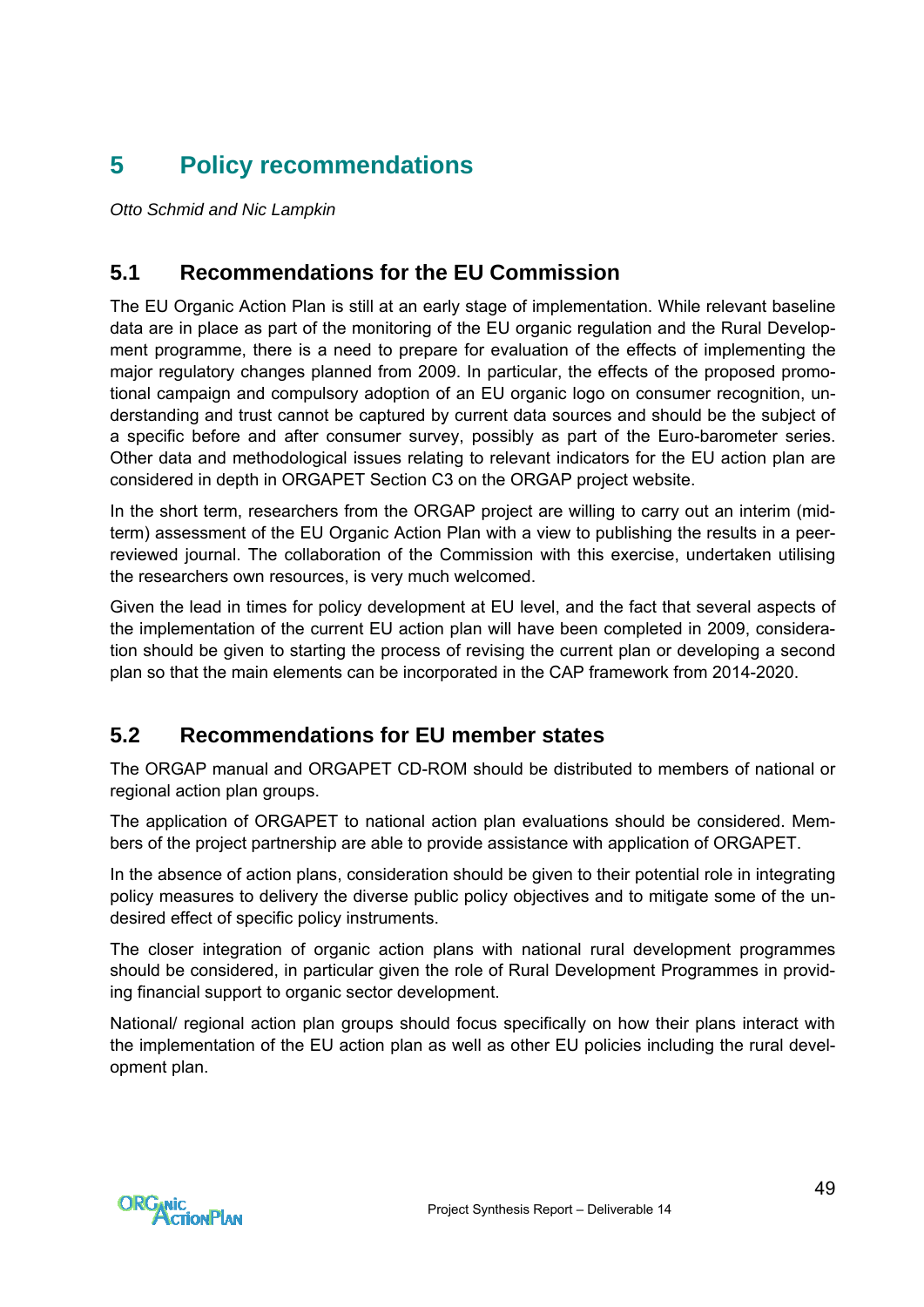## **5.3 Recommendations for the private stakeholders**

The main purpose of organic farming policy and action plan development is to enable policy makers to achieve societal goals through the development of the organic sector. While these societal goals may not coincide directly with the goals of organic food producers or consumers, the development of the organic sector is of mutual benefit. By engaging with action plan development, implementation and evaluation processes, stakeholders can ensure that the results, conclusions drawn and future policies implemented are more relevant to meeting their specific needs. This can be achieved either through direct engagement with policy makers, or by engaging with and supporting organic sector organisations to carry out representative work on behalf of stakeholders. To date in many countries such activities have been missing and there is a need to consider how this can be better delivered in future.

The ORGAP Manual and ORGAPET is assisting stakeholders in this process and give guidance how to best develop and/or evaluate action plans and other policies for organic food and farming.

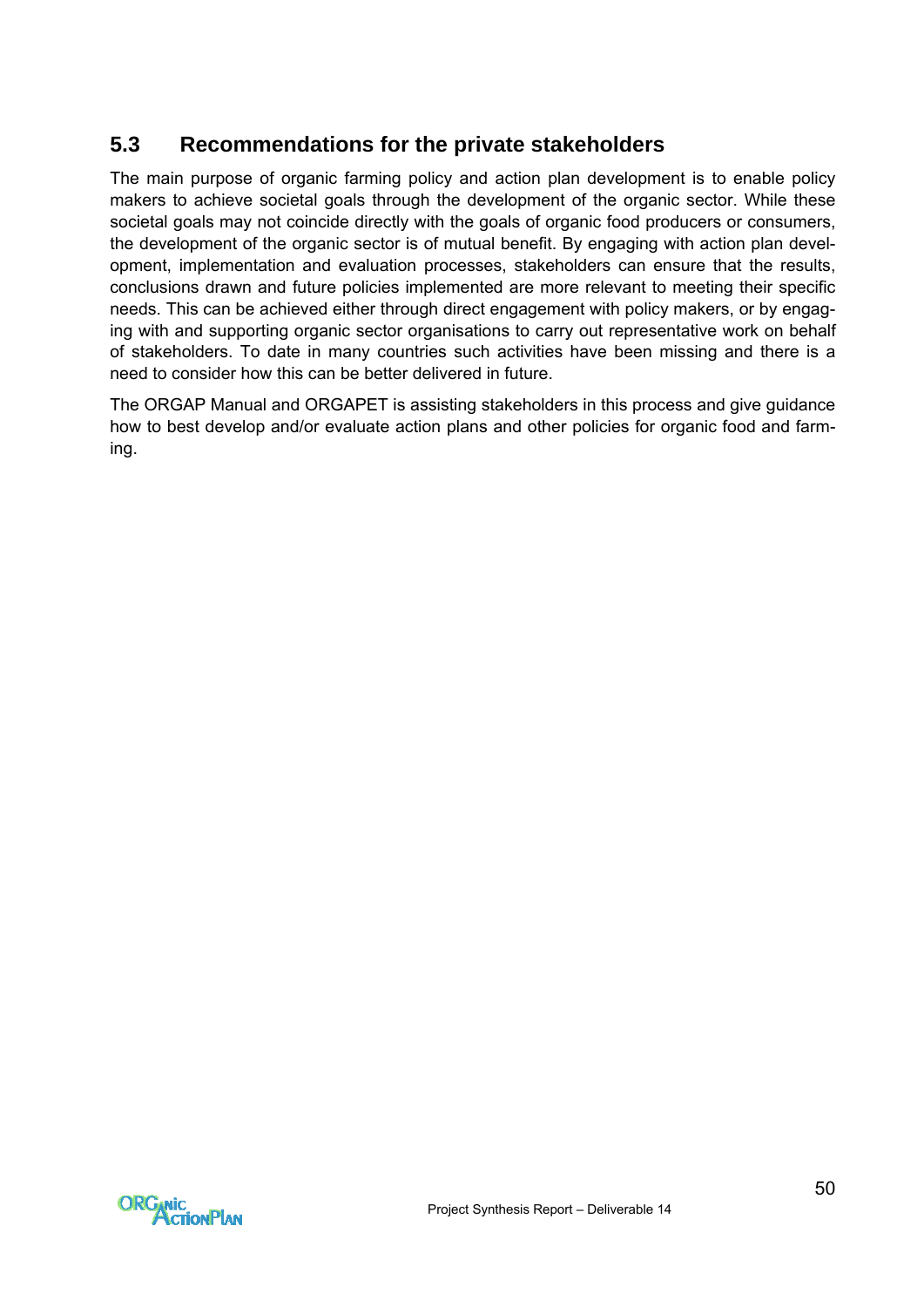## **6 References**

## **6.1 General references**

- Alrøe H. F. and Noe, E. (2007): What makes organic agriculture move protest, meaning or market? A poly-ocular approach to the dynamics and governance of organic agriculture. International Journal of Agricultural Resources, Governance and Ecology (IJARGE) Vol 7 (1). Archived at <http://orgprints.org/8084/>
- Becker C.; Eckert S.; Sommer J.; Zorn A. (2004): Abschlussbericht der Evaluation des Bundesprogramms Ökologischer Landbau. Bundesanstalt für Landwirtschaft und Ernährung.
- URL: http://www.bundesprogramm-oekolandbau.de/pdf/evaluation\_boel\_bericht\_041011.pdf
- Dabbert S., Häring A. and R. Zanoli R. (2004). Organic farming: policies and prospects. Zed Books, London.
- Dabbert S., Eichert C. (2007): Public synthesis report on the scope of national Action Plans, their evaluation procedures and the operability and appropriateness of the developed evaluation concept at national level, as well as the impact of conflict/synergies and policy proposals for implementing the EU Action Plan in member states. Report D 8. University of Hohenheim. Project website: [www.orgap.org.](http://www.orgap.org/)
- EC (1999): Evaluating Socio-economic Programmes. MEANS Collection Vols. 1-6. Office for Official Publications of the European Communities, Luxembourg.
- EC (2001): European Governance. White paper. COM (2001) 428. European Commission, Brussels. [http://ec.europa.eu/governance/white\\_paper/index\\_en.htm](http://ec.europa.eu/governance/white_paper/index_en.htm)
- EC (2004): European Action Plan for Organic Food and Farming. COM(2004) 415 final (10.06.2004). European Commission, Brussels.
- EC (2007): Evalsed: the resource for the evaluation of socio-economic development. DG Regio, European an Commission, Brussels. http://ec.europa.eu/regional\_policy/sources/docgener/evaluation/evalsed/index\_en.htm
- Hamm, U. and Gronefeld A. (2004): The European Market for Organic Food: Revised and Updated Analysis. Organic Market Initiatives and Rural Development Vol. 5, Aberystwyth.
- Häring A. M. (2003): An Interactive Approach to Policy Impact Assessment for Organic Farms in Europe. [Organic Farming in Europe: Economics and Policy,](https://www.uni-hohenheim.de/i410a/ofeurope/) Vol. 10, University of Hohenheim, Stuttgart.
- Häring A. M., Dabbert S., Aurbacher J., Bichler B., Eichert C., Gambelli D., Lampkin N., Offermann F., Olmos S., Tuson J. and R. Zanoli (2004). Organic Farming and measures of European Agricultural Policy. Organic Farming in Europe: Economics and Policy Vol. 11, Stuttgart-Hohenheim.
- Isermeyer at al. (2001): Bundesprogramm Ökologischer Landbau. URL: http://www.bw.fal.de/download/Bundesprogr-Oekolandb-langf-sept2001.pdf
- ITC (1998): Market Prospects For Organic Food And Beverages. Committee On Commodity Problems. Valencia. http://www.fao.org/docrep/meeting/ai140e.htm.

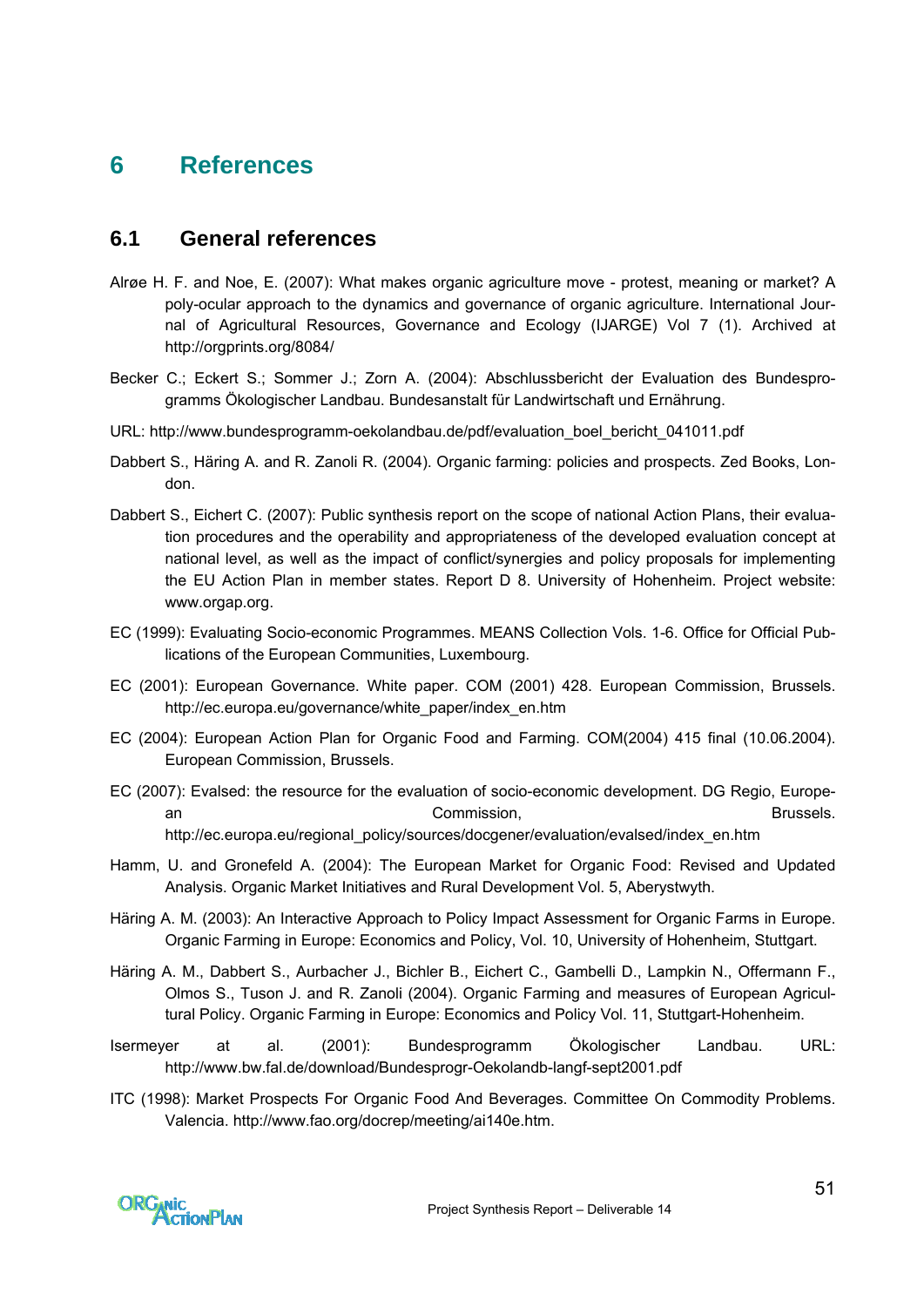- Kuhnert, H. and Nieberg H. (2004): Protokoll der Anhörung zum Aktionsprogramm Ökolandbau 4. 5. September 2001 in der FAL, überarbeitete und strukturierte Fassung November 2004, Arbeitsberichte des Bereiche Ökonomie 4/2004, Bundesforschungsanstalt für Landwirtschaft Braunschweig 2004, http://orgprints.org/4126/01/4126-kuhnert-h-et-al-2004-boel-anhoerung.pdf
- Lampkin N., Foster C., Padel S. and Midmore P. (1999): The Policy and Regulatory Environment for Organic Farming in Europe. [Organic Farming in Europe: Economics and Policy,](https://www.uni-hohenheim.de/i410a/ofeurope/) Vols. 1 and 2, University of Hohenheim, Stuttgart.
- Lampkin N. and Stolze M. (2005): European Action Plan for Organic Food and Farming. Further Development of Organic Farming Policy in Europe with Particular Emphasis on EU Enlargement (QLK5-2002-00917), Discussion Paper.
- Lampkin N, S. Olmos, Lowman S., and van Diepen P. (2007) Statistical Report on the Development of Organic Farming in EU-15, Switzerland and Norway 1997-2006. Further Development of Organic Farming Policy in Europe with Particular Emphasis on EU Enlargement (QLK5-2002-00917) Deliverable 5, Aberystwyth.
- Lampkin N.; Schmid O.; Dabbert S.; Michelsen J. and Zanoli R. (eds.) (2008): Organic action plan evaluation toolbox (ORGAPET). Final output of the ORGAP research project [\(www.orgap.org\)](http://www.orgap.org/) for the European Commission. Institute of Biological, Environmental and Rural Sciences, Aberystwyth University, UK and Research Institute of Organic Agriculture (FiBL), Frick, CH.
- Michelsen J., Tyroll Beck A.-M. (2007): Implementing the European Organic Action Plan in EU member states. Stakeholders' perceptions of implementation problems and coping strategies. Project Deliverable D7. University of Southern Denmark. Project website: www.orgap.org
- Michelsen J., Lynggaard K., Padel S. and Foster C. (2001): Organic farming development and agricultural institutions: a study of six countries. Organic Farming in Europe: Economics and Policy, Vol. 9, University of Hohenheim, Stuttgart.
- Michelsen J. (2008): The Europeanization of organic agriculture and conflicts over agricultural policy. Food Policy (in press).
- Ministerio de Agricultura, Pesca y Alimentación (2001): Estadísticas 2001Agricultura Ecológica España.
- Ministerio de Medio Ambiente y Medio Rural y Marino (2008): Hechos y Cifras de la Agricultura, la Pesca y la Alimentación en España.
- Padel S., Röcklinsberg H., Verhoog H., Schmid O., de Wit J., Alrøe H. F. and Kjeldsen C. (2007): Balancing and integrating basic values in the development of organic regulations and standards: proposal for a procedure using case studies of conflicting areas. University of Wales, Aberyswyth and DARCOF. Aberystwyth, Tjele. www.organic-revision.org
- Pawson, R. and N. Tilley (1997): Realistic Evaluation. Sage, London.
- Prazan J., Koutna K. and Skorpikova A. (2004): Development of Organic Farming and the Policy Environment in Central and Eastern European Accession States, 1997-2002. Further Development of Organic Farming Policy in Europe with Particular Emphasis on EU Enlargement (QLK5-2002- 00917) Deliverable 6, Prague.
- Schmid O., Dabbert S., Eichert C., Gonzálvez V., Lampkin N., Michelsen J.,Slabe A., Stokkers R., Stolze M., Stopes C., Wollmuthová P., Vairo D. and Zanoli R. (2008): Organic Action Plans: Development, implementation and evaluation. A resource manual for the organic food and farming sector. Edited by Schmid O., Stopes C., Lampkin N. and Gonzálvez V. Research Institute of Organic Ag-

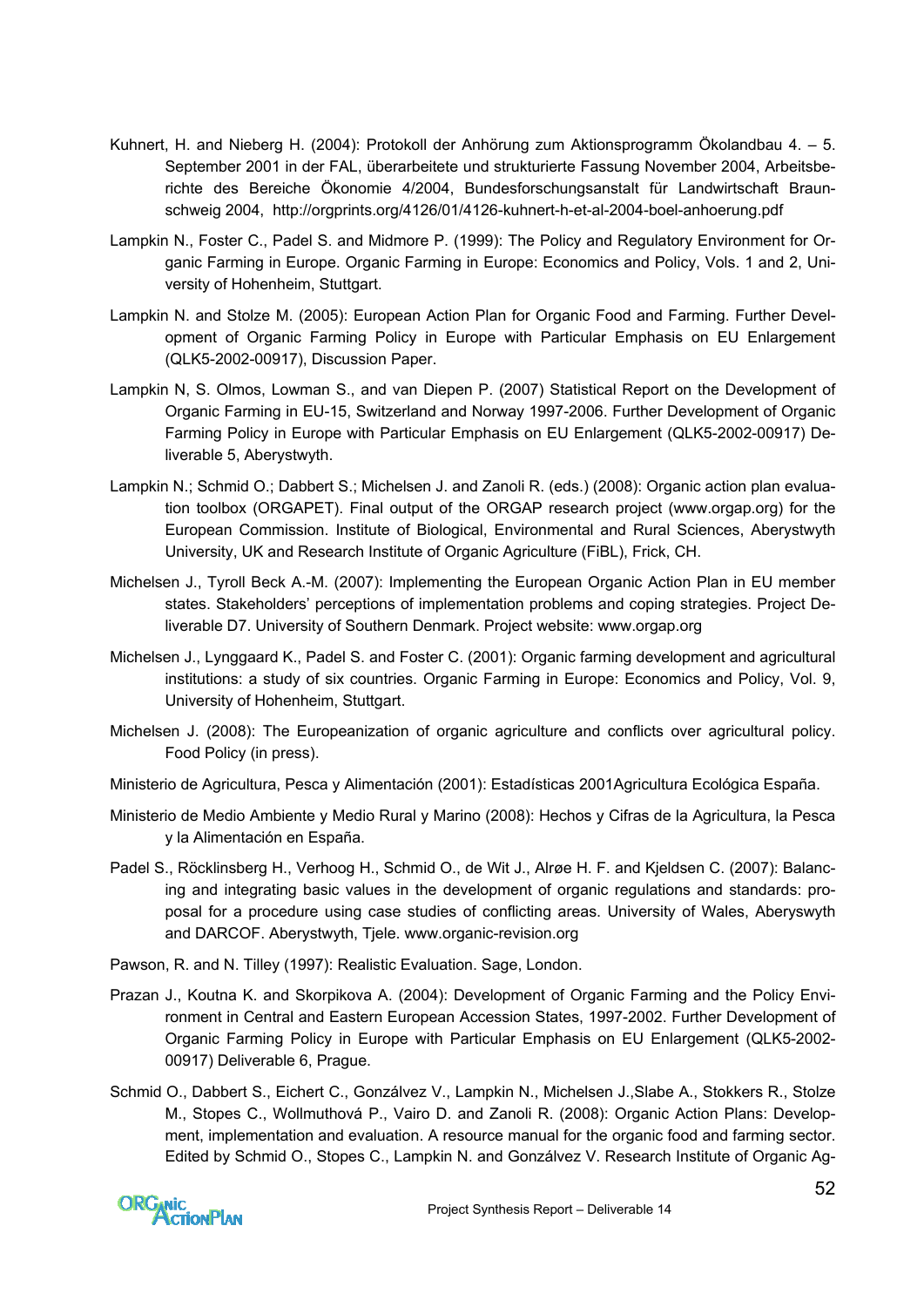riculture FiBL, CH-5070 Frick, Switzerland and IFOAM-EU Group, BE-1000 Brussels, Belgium (ISBN 978-3-03736-022-4)

- Stockmann R. (2004): Was ist eine gute Evaluation? CEVAL, Arbeitspapier Nr. 9. Centrum für Evaluation, Saarbrücken.
- Stolze M., Stolz H., Schmid O. (2006): Documentation about national Action Plans for Organic Food and Farming. Project report. Research Institute of Organic Agriculture (FiBL).
- Stolze M., Dabbert S., Zanoli R., Häring A. M. and Lampkin N. (2007) Scenarios and dimensions of future European organic farming policies. [EU-CEE-OFP project d](http://www.irs.aber.ac.uk/euceeofp)eliverable. Research Institute of Organic Agriculture (FiBL), Frick, CH.
- Vedung, E (1997): Public Policy And Program Evaluation, London: Transaction Publishers.
- Widmer, T., C. Landert and Bachmann N. (2000): [Evaluation Standards of SEVAL](http://www.seval.ch/en/standards/index.cfm), the Swiss Evaluation Society.
- Willer H. ,Yussefi-Menzler M. and Sorensen (Eds.) (2008): The World of Organic Agriculture. Statistics and Emerging Trends 2008. IFOAM, Bonn, and FiBL, Frick.

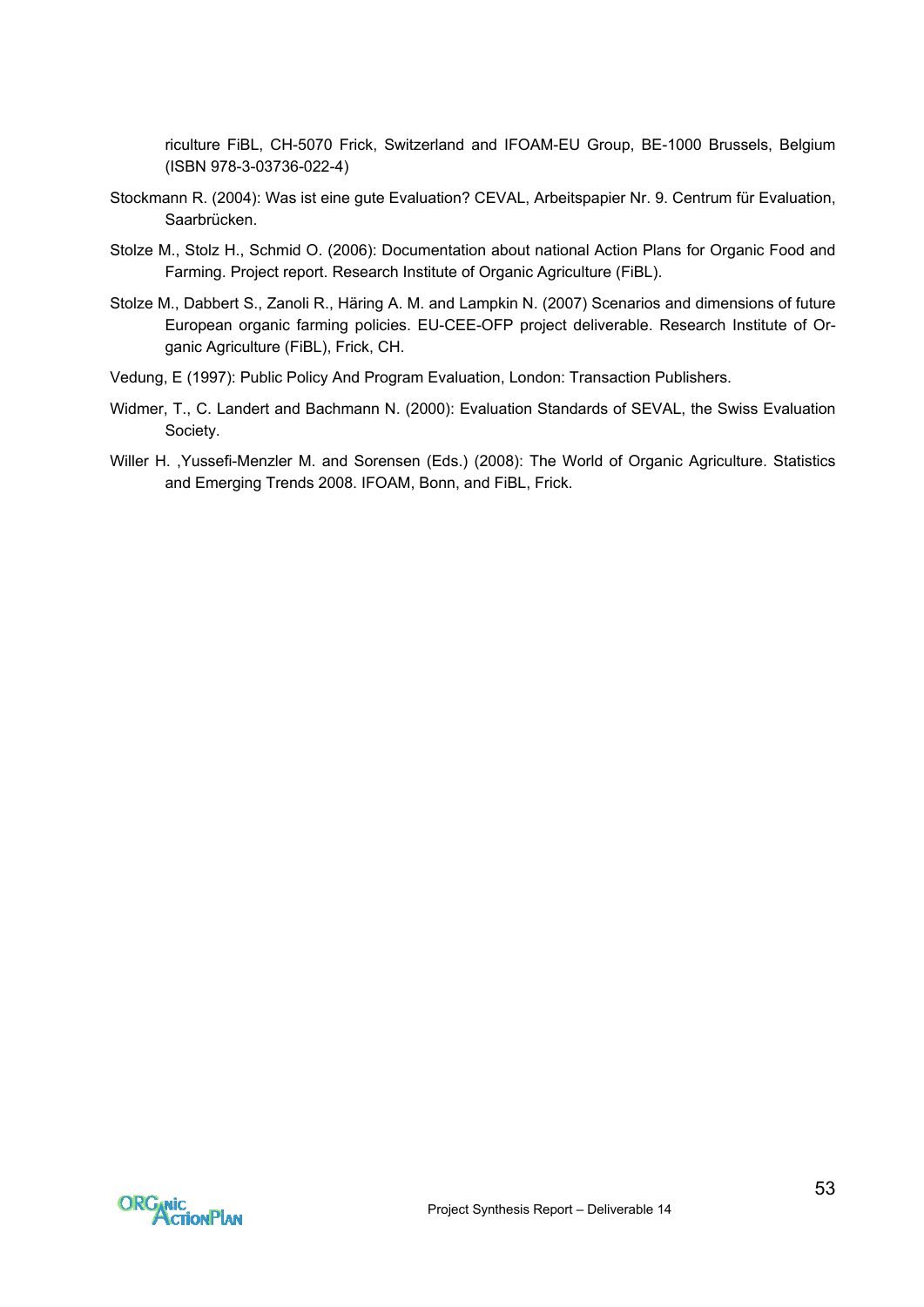## **6.2 Links to National Action Plans:**

### **Czech Action Plan:**

Action Plan of the Czech Republic for the Development of Organic Farming until 2010 (Akční plán České republiky pro rozvoj ekologického zemědělství do roku 2010). Ministry of Agriculture, 2004.

URL: http://www.agronavigator.cz/ekozem/attachments/AP.pdf

#### **Danish Action Plan:**

Danish Action Plan II Development in organic farming (Aktionsplan II Økologi I udvikling).Ministeriet forFodevarer, Landbrug of Fiskeri, 1999. URL: http://www.dffe.dk/Default.asp?ID=8012

### **English Action Plan:**

Action plan to develop food and farming in England. Department for Environment, Food and Rural Affairs, 2004 URL: http://www.defra.gov.uk/farm/organic/policy/actionplan/index.htm

#### **German Action Plan:**

Federal Organic Farming Scheme. Federal Ministry of Consumer Protection, Food and Agriculture, 2001.

URL: http://www.oekolandbau.de/cfsubs/pdf/010302.pdf

#### **Dutch Action Plan:**

Dutch Policy Document on Organic Agriculture 2005-2007. Ministry of Agriculture, Nature and food quality, 2005.

URL:

http://www9.minlnv.nl/servlet/page? pageid=112& dad=portal30& schema=PORTAL30 &p\_item\_id=92764

### **Action Plan of Andalusia:**

Andalusian Action Plan for Organic Farming (Plan Andaluz de Agricultura Ecológica). Consejeria de Agricultura y pesca, 2002.

URL: [http://www.juntadeandalucia.es/agriculturaypesca/prospectiva/Ecologico1\\_doc.pdf](http://www.juntadeandalucia.es/agriculturaypesca/prospectiva/Ecologico1_doc.pdf) 2002

### **Italian Action Plan:**

Italian National Action Plan for Organic Agriculture and Organic Products (Piano d'Azione nazionale per l'Agricoltura Biologica e i Prodotti Biologici). Ministro delle Politiche Agricole e Forestali, 2005.

URL:

http://www.sinab.it/allegati\_news/352/Piano\_Azione\_nazionale\_plur15aprile05uff.pdf

#### **Slovenian Action Plan:**

Plan of Long-Term Development of Organic Farming in Slovenia (Načrt dolgoročnega razvoja ekološkega kmetijstva v Sloveniji). Ministry of Agriculture, Forestry and Food, 2005.

URL: http://www.mkgp.gov.si/index.php?id=576

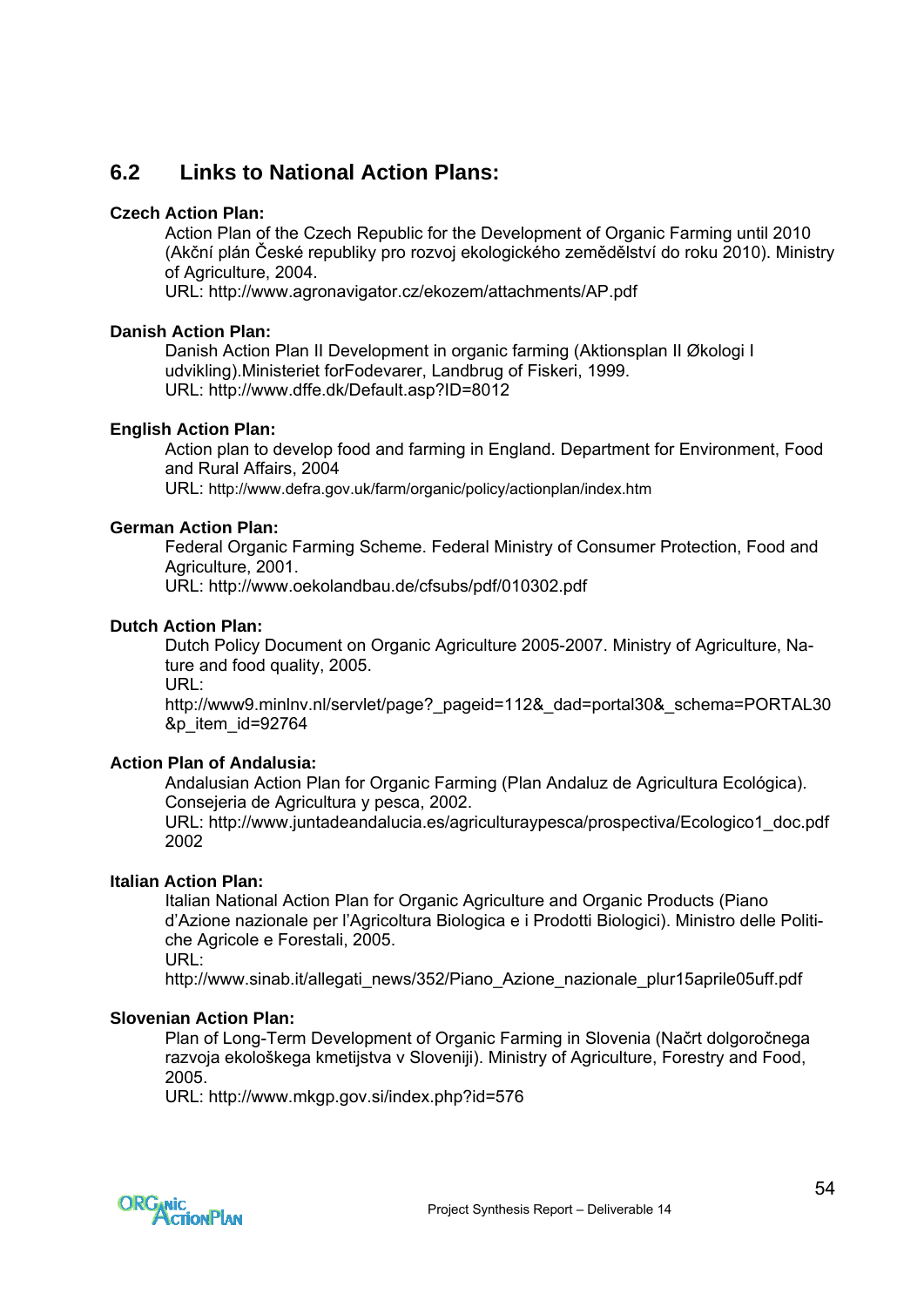# **7 Annexes**

## **7.1 Overview of ORGAPET**

Below is a more detailed description of the content of ORGAPET, which can be found on the CD-ROM included with the ORGAP manual, as well as on the ORGAP website at [www.orgap.org/orgapet](http://www.orgap.org/orgapet).

The Organic Action Plan Evaluation Toolbox (ORGAPET) is a collection of different information/data sources and evaluation tools, including participative techniques, quantitative assessments and methods to identify relevant indicators, which can be used selectively to meet the needs of a particular assessment of national or EU organic action plans.

The toolbox is structured around 'compartments' or sections containing 'tools' fulfilling different functions. Each section contains an overview document and a series of annexes detailing a range of methodological approaches (including background documents, relevant data sources and other items), as well as examples of how these have been applied in specific cases, for example the evaluations and workshops conducted as part of the ORGAP project. The structure of ORGAPET is summarised below.

## **7.1.1 Part A: Background and context**

provides:

- an introduction to the EU and other organic action plans and to the mechanisms by which policy instruments affect the development of the organic sector,
- an outline of the principles behind policy evaluation and the steps to take in planning evaluations,
- a guide to the importance of engaging stakeholders at all stages in the policy process, and ways of doing this effectively.

### **Section A1: Introduction to organic action plans and the ORGAP Project** covers:

- the policy context for the EU Organic Action Plan and national action plans,
- the rationale for evaluating these plans, as well as
- the background to the ORGAP project and the organic action plan evaluation toolbox (ORGAPET); supported by
- details of the EU organic action plan, information on its implementation progress, responses to the plan from key stakeholder groups, and
- a comparative assessment of national action plans conducted as part of the ORGAP project.

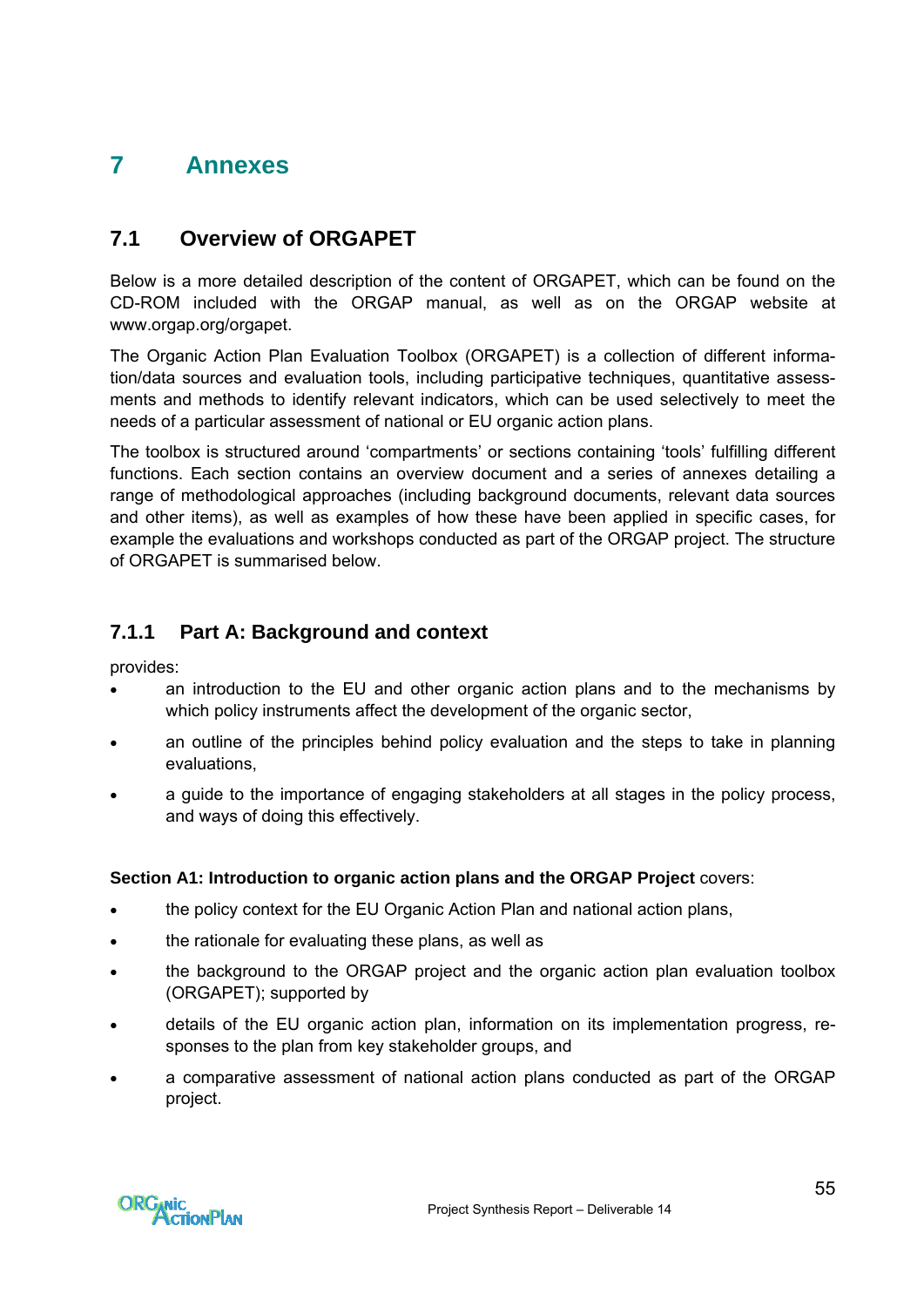**Section A2: Principles of policy evaluation with reference to organic action plans** includes:

- an introduction for policy-makers and other stakeholders to the nature and principles of policy evaluation,
- examples of European policy evaluation frameworks, including the MEANS/Evalsed approach that is used by the European Commission for the evaluation of socio-economic programmes, and that has been used as the basis for ORGAPET,
- a review of the special characteristics of organic action plan evaluations and their implications for the design of ORGAPET,
- further in-depth information on evaluation principles and organic farming policies from academic and governmental sources.

### **Section A3: How does policy influence the development of organic farming?**

considers:

- how a sound theoretical understanding of the mechanisms by which policy interventions impact on a sector (programme theory) can help make policy interventions more effective; and
- what specific programme theories might be applicable in the context of organic farming policy and action plans, supported by examples in the annexes from previous research on organic farming policy development in Europe.

#### **Section A4: Involving stakeholders in programme design, implementation and evaluation**  covers**:**

- the role of and need for the inclusion of stakeholders at all stages in the policy process,
- issues relating to the identification of appropriate stakeholders,
- ways to ensure effective stakeholder involvement, including examples of participatory approaches used in the context of official action plans and in research workshops,
- significant additional supporting material relating to official perspectives on stakeholder engagement and examples of stakeholder involvement in practice.

### **Section A5: Planning an evaluation** details:

- the issues that need to be considered and the practical steps that need to be undertaken in preparing for and conducting an evaluation,
- ways of ensuring the quality of an evaluation, and
- a checklist summarising the issues that need to be addressed.

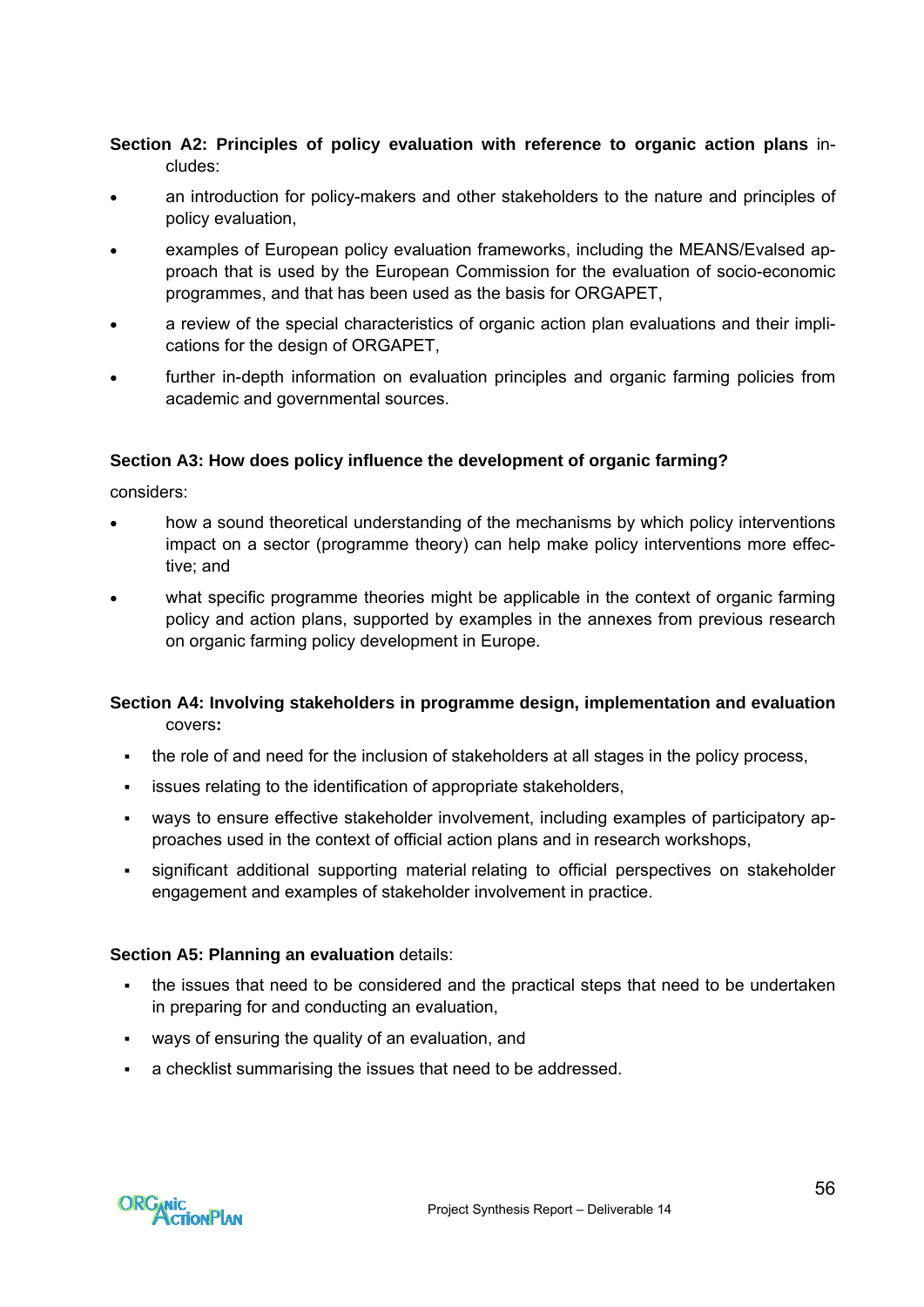## **7.1.2 Part B: Evaluating programme design and implementation**

focuses on methods for evaluating:

- the process of designing and implementing action plans, including the effectiveness of stakeholder engagement, and
- the logic, synergies, priorities and failure risks of action plan content.

### **Section B1: Evaluating the process of programme design and implementation** addresses:

- the process of policy design and decision-making, including the potential for conflict or collaboration and the need for integration of good governance principles,
- the process of policy implementation, including specific issues relating to the implementation of EU policy in member states and the potential for implementation failure; supported by
- a checklist summarising the main issues to be considered and extensive references providing academic background to the issues as well as lessons learned from organic policy research.

### **Section B2: Assessing coherence and failure risk of action plans** covers:

- the use of logical analysis to structure programme objectives and assess programme coherence,
- the assessment of synergies and conflicts within programmes,
- the prioritisation of activities, and
- the assessment of the failure risk of individual measures; supported by
- a checklist summarising the main issues to be considered and annexes illustrating the application of these techniques in the context of the ORGAP project and the EU action plan.

## **Section B3: Methods for evaluating the level and nature of stakeholder involvement** covers:

- stakeholder perspectives and how they influence potential involvement at different stages,
- issues to consider in evaluating stakeholder involvement, summarised in a checklist, and
- examples of techniques such as network analysis that can be used to support evaluation.

## **7.1.3 Part C: Evaluating programme effects**

focuses on:

- procedures to support the identification and measurement of the effects of organic action plans on the organic sector and on wider policy goals; including
- definition of relevant objectives, indicators and criteria for assessing performance,

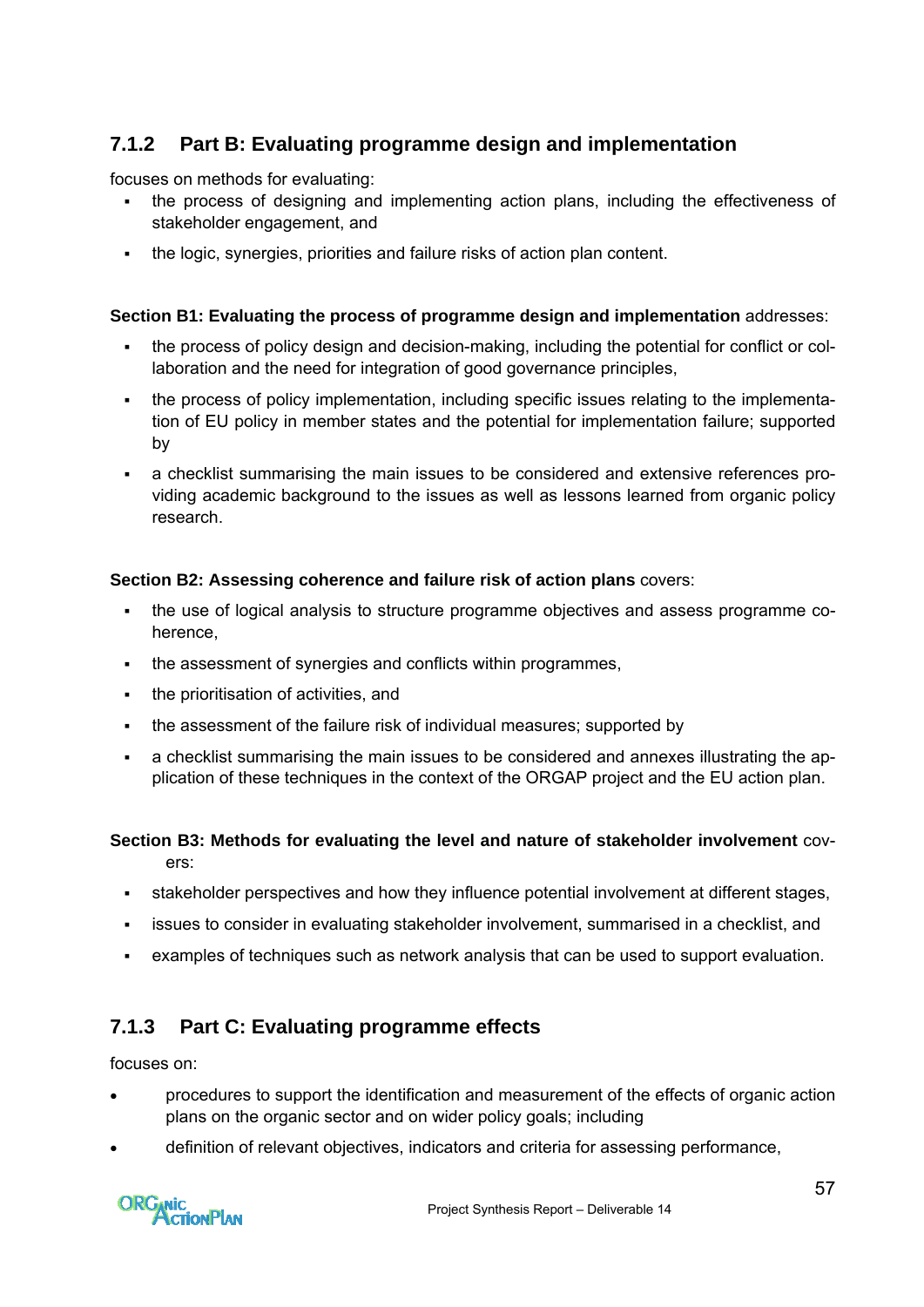- suggestions for generic indicators with links to data sources and methods, and
- the use of expert judgement techniques in situations where data is poor, or cause/effect relationships are unclear.

### **Section C1: Methods for identifying objectives to be evaluated** considers:

- how both implicit and explicit objectives can be identified and clarified as a basis for assessing the actual achievements of actions plans, using the logical analysis approach set out in Section B2,
- how differentiating between hierarchical levels of objectives can reflect the goals of different stakeholder groups,
- possible generic objectives that might be applicable to action plan evaluation, illustrated with reference to the EU organic action plan, the IFOAM principles and the Commission's strategic guidelines for rural development.

### **Section C2: Methods for defining indicators** considers:

- the nature and classification of indicators to reflect different types of programme effects,
- how appropriate indicators can be identified using impact statements and effects diagrams to make the link between policy actions and objectives,
- how to ensure indicator quality, using the EU organic action plan as an example, and
- examples of indicators used in other contexts (rural development, environmental impact).

### **Section C3: Generic indicators** lists:

- a set of key indicators reflecting different categories of effect and different objectives; with a distinction made between
- primary indicators that are likely to be relevant and possible to quantify with respect to most action plan evaluations, and
- secondary indicators that may be relevant only in specific circumstances or may be more difficult to quantify; supported by
- methodology and data fact sheets, data sources and examples of relevant indicators used in other contexts.

### **Section C4: Using expert (including stakeholders) judgement** covers:

- techniques that can be used where indicators are difficult to quantify, or causal relationships between policy actions and the final impacts are difficult to establish, due to the number of intermediate effects or the complexity of interacting elements; including
- stakeholder feedback, focus groups and more formal expert judgement methods such as Delphi and Nominal Group technique; supported by

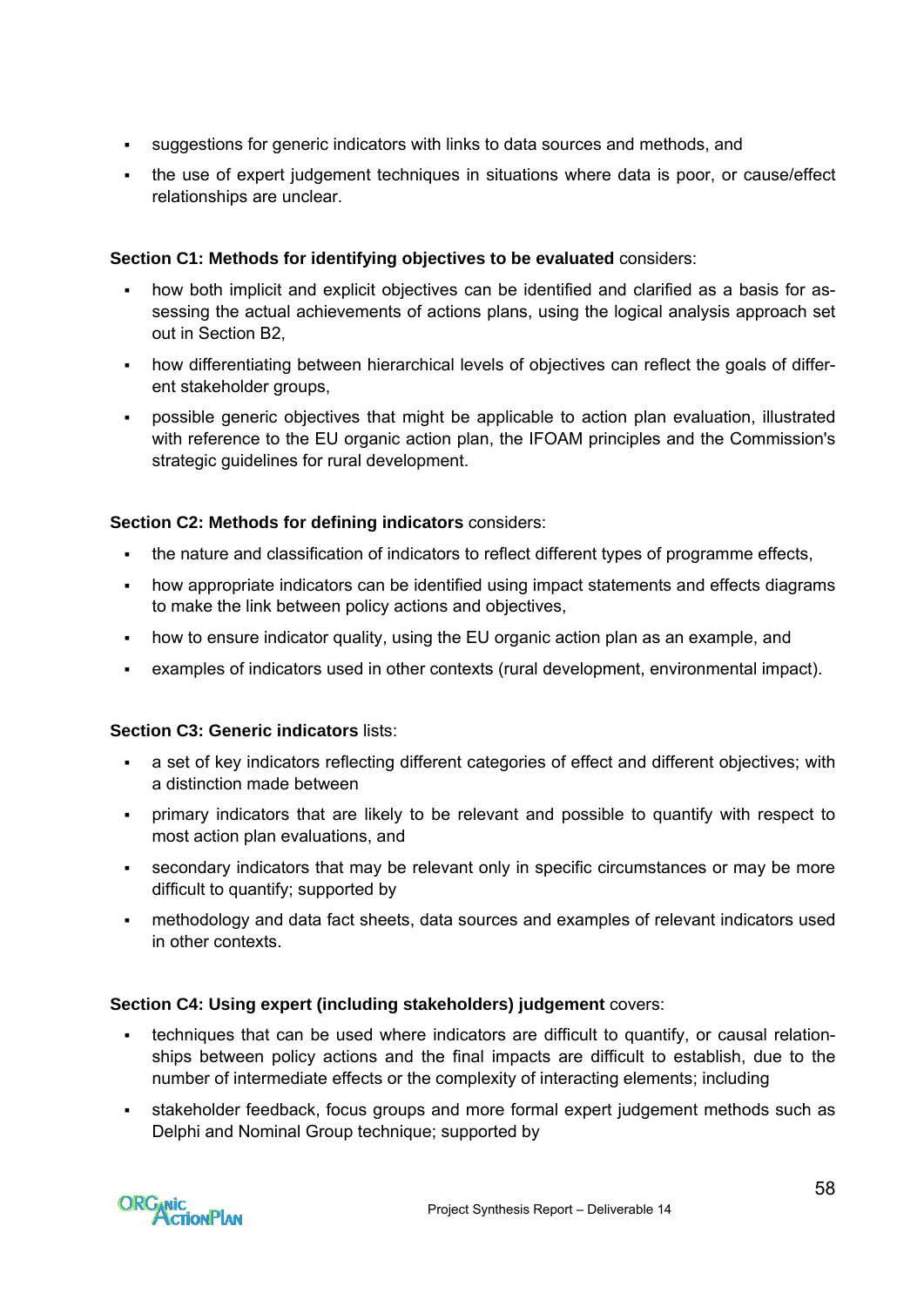examples of how the techniques have been applied in organic policy research contexts and guidelines for their application.

## **7.1.4 Part D: Synthesis**

covers:

- techniques for integrating and interpreting results from complex evaluations; and
- examples of evaluations of organic action plans that have previously been conducted.

### **Section D1: Integrating and interpreting results** covers:

- the range of issues that need to be addressed when interpreting results, including how to interpret results from multiple objectives, allowing for trade-offs and conflicts and the priorities of different stakeholders;
- utilising experts (including appropriate stakeholders) to make judgements based on their direct knowledge and understanding of specific issues;
- formal methods such as multi-criteria analysis and cost-benefit analysis that can be used to support the synthesis process.

### **Section D2: Examples of existing evaluations** covers:

- evaluation experiences from Germany, Denmark, Netherlands and England, as well as
- an assessment of the lessons to be learned from these evaluations prepared as part of the ORGAP project.

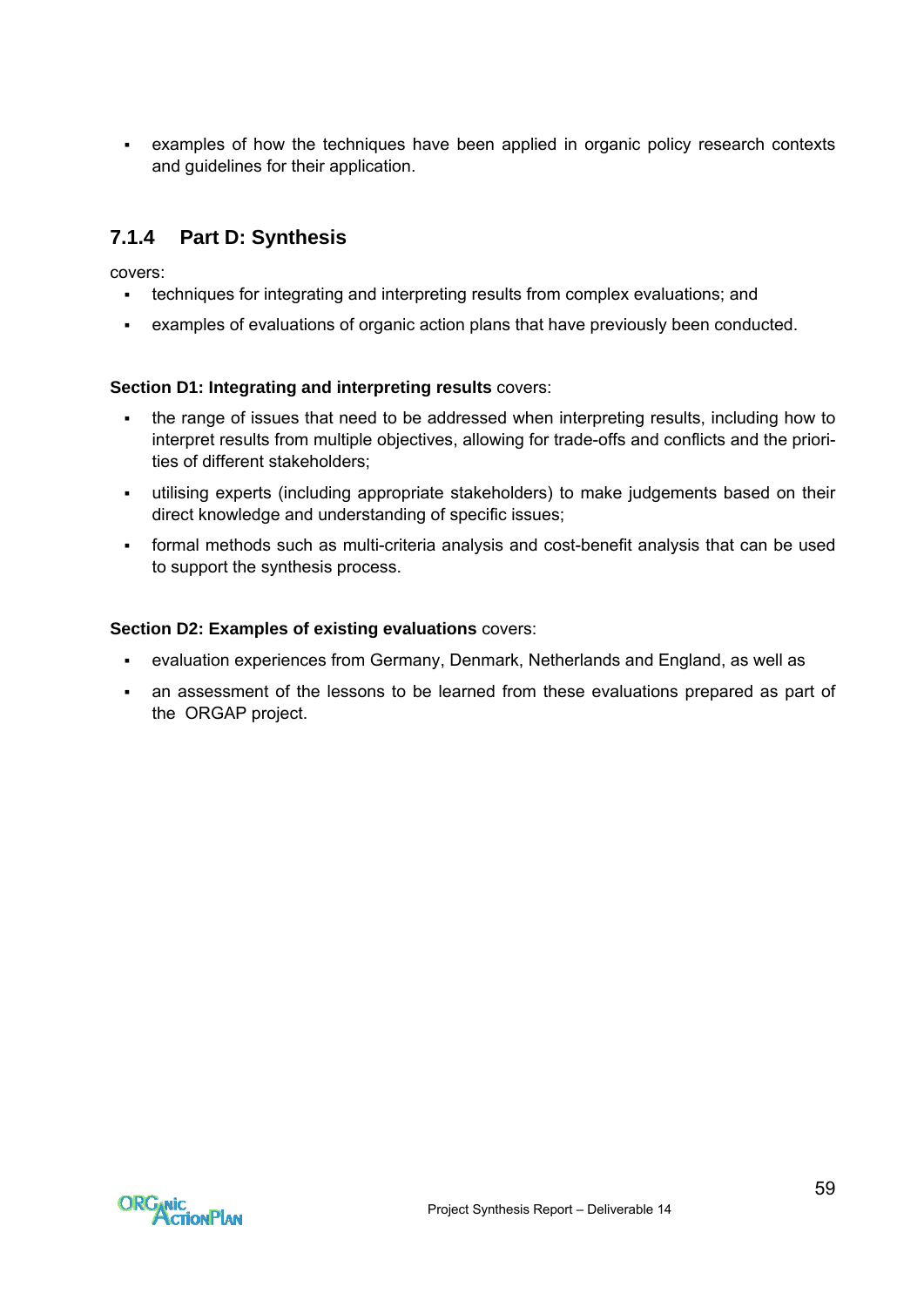## **7.2 European Action Plan for Organic Food and Farming – State End of April 2008**

| <b>Action point</b>                                                                                                                                                                                                                                                                                                                                                                                                                                                                                                                                                                                                                                                                                                                                                                                                                                                                                                                                                               | <b>Progress</b>                                                                                                                                                                                                                                                                                                                                                                                                                                                                                                                                                                                                                                                                                                                                                                                                                                                                                                                                                                                                                                                                                                                                                                                                                                                                                                                                                                                                                                                                 |
|-----------------------------------------------------------------------------------------------------------------------------------------------------------------------------------------------------------------------------------------------------------------------------------------------------------------------------------------------------------------------------------------------------------------------------------------------------------------------------------------------------------------------------------------------------------------------------------------------------------------------------------------------------------------------------------------------------------------------------------------------------------------------------------------------------------------------------------------------------------------------------------------------------------------------------------------------------------------------------------|---------------------------------------------------------------------------------------------------------------------------------------------------------------------------------------------------------------------------------------------------------------------------------------------------------------------------------------------------------------------------------------------------------------------------------------------------------------------------------------------------------------------------------------------------------------------------------------------------------------------------------------------------------------------------------------------------------------------------------------------------------------------------------------------------------------------------------------------------------------------------------------------------------------------------------------------------------------------------------------------------------------------------------------------------------------------------------------------------------------------------------------------------------------------------------------------------------------------------------------------------------------------------------------------------------------------------------------------------------------------------------------------------------------------------------------------------------------------------------|
| 1 Promotion                                                                                                                                                                                                                                                                                                                                                                                                                                                                                                                                                                                                                                                                                                                                                                                                                                                                                                                                                                       |                                                                                                                                                                                                                                                                                                                                                                                                                                                                                                                                                                                                                                                                                                                                                                                                                                                                                                                                                                                                                                                                                                                                                                                                                                                                                                                                                                                                                                                                                 |
| Introduce amendments in Council Regulation (EC)<br>No 2826/2000 (internal market promotion) which<br>would give the Commission greater possibilities<br>for direct action in order to organise information<br>and promotion campaigns on organic farming.<br>Launch a multi-annual EU-wide information and<br>promotion campaign over several years to inform<br>consumers, public institutions canteens, schools<br>and other key actors in the food chain about the<br>merits of organic farming, especially its environ-<br>mental benefits, and to increase consumer<br>awareness and recognition of organic products,<br>including recognition of the EU logo. Launch tai-<br>lored information and promotion campaigns to<br>well-defined types of consumers such as the oc-<br>casional consumer and public canteens. Increase<br>Commission cooperation efforts with Member<br>States and professional organisations in order to<br>develop a strategy for the campaigns. | Beginning of 2005 the legal basis was created for carrying out EU pro-<br>motion campaigns. This gives the possibility to co-finance national cam-<br>paigns by the EU. In March 2005 DG-Agri made a consultation about<br>the content of such an information campaign. In autumn 2005 DG AGRI<br>launched a call for a promotion project (3 Mio Euros). In July 2006 a<br>Consortium was appointed to make the information campaign. Media<br>Consulta International Holding AG, Wassergasse 3, D-10179 Berlin. Tel.<br>(49-30) 65 00 02 25. E-mail: h.zulauf@media-consulta.com. Fax (49-30)<br>65 00 03 70. An expert group for the promotion of organic farming has<br>been established in autumn 2006. The types of services to be provided<br>are: designing and setting up a web site on organic farming; designing<br>and setting up a 'toolbox' for national promotional campaigns and com-<br>munication campaigns; other services including organising and main-<br>taining the web site and 'toolbox'. A redesign of the EU logo, due to<br>problems with the previously agreed version, through a public competi-<br>tion in Summer 2008 is in progress. The compulsory use of the EU-logo<br>(including the indication of place of farming) based on the new Council<br>Regulation (EC) No 834/2007 is delayed until 1 July 2010 (amendment<br>Regulation of CR 834/2007 is in the pipeline).<br>The promotion campaign will be launched in July 2008 in Belgium. |
| 2 Standards database                                                                                                                                                                                                                                                                                                                                                                                                                                                                                                                                                                                                                                                                                                                                                                                                                                                                                                                                                              |                                                                                                                                                                                                                                                                                                                                                                                                                                                                                                                                                                                                                                                                                                                                                                                                                                                                                                                                                                                                                                                                                                                                                                                                                                                                                                                                                                                                                                                                                 |
| Establish and maintain an Internet database listing<br>the various private and national standards (includ-<br>ing international standards and national standards<br>in main export markets) compared to the Commu-<br>nity standard.                                                                                                                                                                                                                                                                                                                                                                                                                                                                                                                                                                                                                                                                                                                                              | Within the project "Organic Revision" such a database was built up (see<br>www.organicrules.org). The most relevant national standards of the EU<br>are put in the database. Since End of November 2006 the database is<br>updated, including International standards. Currently 34 standards are in<br>the database. 735 submissions are in the database, describing differ-<br>ences of regulations and standards compared with the current EU regu-<br>lation 2092/91. A report on the differences in standards compared to the<br>EU Regulation 2092/91 and the potential for harmonisation, simplifica-<br>tion and regionalisation has been published on the website of the Pro-<br>ject EEC 2092/91 (Organic) Revision: www.organic-revision.org. DG<br>AGRI is examining the maintenance of the database after the project<br>has ended.                                                                                                                                                                                                                                                                                                                                                                                                                                                                                                                                                                                                                                |
| 3 Market data                                                                                                                                                                                                                                                                                                                                                                                                                                                                                                                                                                                                                                                                                                                                                                                                                                                                                                                                                                     |                                                                                                                                                                                                                                                                                                                                                                                                                                                                                                                                                                                                                                                                                                                                                                                                                                                                                                                                                                                                                                                                                                                                                                                                                                                                                                                                                                                                                                                                                 |
| Improve the collection of statistical data on both<br>production and market of organic products                                                                                                                                                                                                                                                                                                                                                                                                                                                                                                                                                                                                                                                                                                                                                                                                                                                                                   | The EU concerted action project "EISfOM" (www.eisfom.org) has devel-<br>oped proposals to improve the collection of data in a conference in<br>Brussels (10th -11th November 2005) and in the recommendations<br>submitted to DG Agriculture and Rural Development on the 31st Janu-<br>ary 2006. The final report from EISfOM (September 2006) summarises<br>the most relevant findings of the project and suggest ways in which                                                                                                                                                                                                                                                                                                                                                                                                                                                                                                                                                                                                                                                                                                                                                                                                                                                                                                                                                                                                                                               |

## **Table 8: Action points of EUOAP and progress (end of April 2008)**

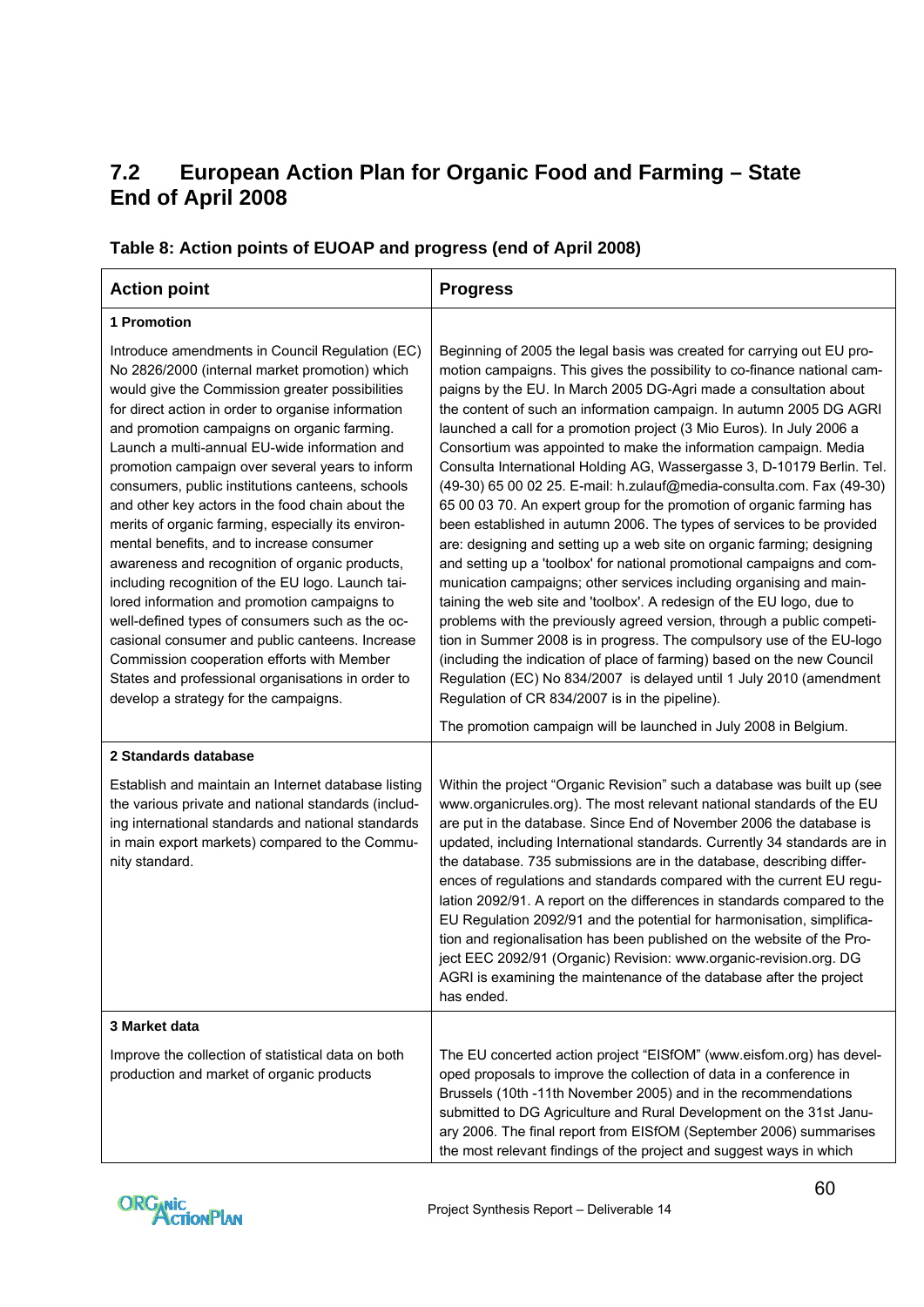| <b>Action point</b>                                                                                                                                                                                                                                                                                                                                                                                                                                                                                                                                                                                                                                                                                                                                                                                                                                                                                                                                                                                                                                                                                                                                                                                 | <b>Progress</b>                                                                                                                                                                                                                                                                                                                                                                                                                                                                                                                                                                                                                                                                                                                                                                                                                                                                                                                                                                                                                                                                                                                                                                                                                                                                                                                                                                                                                                                                                                                                            |
|-----------------------------------------------------------------------------------------------------------------------------------------------------------------------------------------------------------------------------------------------------------------------------------------------------------------------------------------------------------------------------------------------------------------------------------------------------------------------------------------------------------------------------------------------------------------------------------------------------------------------------------------------------------------------------------------------------------------------------------------------------------------------------------------------------------------------------------------------------------------------------------------------------------------------------------------------------------------------------------------------------------------------------------------------------------------------------------------------------------------------------------------------------------------------------------------------------|------------------------------------------------------------------------------------------------------------------------------------------------------------------------------------------------------------------------------------------------------------------------------------------------------------------------------------------------------------------------------------------------------------------------------------------------------------------------------------------------------------------------------------------------------------------------------------------------------------------------------------------------------------------------------------------------------------------------------------------------------------------------------------------------------------------------------------------------------------------------------------------------------------------------------------------------------------------------------------------------------------------------------------------------------------------------------------------------------------------------------------------------------------------------------------------------------------------------------------------------------------------------------------------------------------------------------------------------------------------------------------------------------------------------------------------------------------------------------------------------------------------------------------------------------------|
|                                                                                                                                                                                                                                                                                                                                                                                                                                                                                                                                                                                                                                                                                                                                                                                                                                                                                                                                                                                                                                                                                                                                                                                                     | organic data collection and processing systems (DCPS) can be im-<br>proved (see http://orgprints.org/8961/), in particular:                                                                                                                                                                                                                                                                                                                                                                                                                                                                                                                                                                                                                                                                                                                                                                                                                                                                                                                                                                                                                                                                                                                                                                                                                                                                                                                                                                                                                                |
| 4 Fruit & vegetable support                                                                                                                                                                                                                                                                                                                                                                                                                                                                                                                                                                                                                                                                                                                                                                                                                                                                                                                                                                                                                                                                                                                                                                         |                                                                                                                                                                                                                                                                                                                                                                                                                                                                                                                                                                                                                                                                                                                                                                                                                                                                                                                                                                                                                                                                                                                                                                                                                                                                                                                                                                                                                                                                                                                                                            |
| Allowing Member States to top-up with aids the<br>EU support devoted to producer organisations in<br>the fruit and vegetable sector involved in organic<br>production                                                                                                                                                                                                                                                                                                                                                                                                                                                                                                                                                                                                                                                                                                                                                                                                                                                                                                                                                                                                                               | Through the reform of the fruit and vegetable market support, this is now<br>possible. The Commission proposed specific measures in favour of<br>organic farming in the 2007 proposals for reform of support to the fruit<br>and vegetable sector. The regime will change from 2008 as the result of<br>integration of fruit and vegetable support in the Single Farm Payment.                                                                                                                                                                                                                                                                                                                                                                                                                                                                                                                                                                                                                                                                                                                                                                                                                                                                                                                                                                                                                                                                                                                                                                             |
|                                                                                                                                                                                                                                                                                                                                                                                                                                                                                                                                                                                                                                                                                                                                                                                                                                                                                                                                                                                                                                                                                                                                                                                                     | Currently EU Member States submit their national strategy programmes,<br>EU Commission examines and cross checks with RD programmes, after<br>approval Member States shall come forward with concrete measures.                                                                                                                                                                                                                                                                                                                                                                                                                                                                                                                                                                                                                                                                                                                                                                                                                                                                                                                                                                                                                                                                                                                                                                                                                                                                                                                                            |
| 5 Website for support                                                                                                                                                                                                                                                                                                                                                                                                                                                                                                                                                                                                                                                                                                                                                                                                                                                                                                                                                                                                                                                                                                                                                                               |                                                                                                                                                                                                                                                                                                                                                                                                                                                                                                                                                                                                                                                                                                                                                                                                                                                                                                                                                                                                                                                                                                                                                                                                                                                                                                                                                                                                                                                                                                                                                            |
| The Commission will develop a web-based menu<br>listing all EU measures that can be used by the<br>organic sector in relation to production, marketing<br>and information                                                                                                                                                                                                                                                                                                                                                                                                                                                                                                                                                                                                                                                                                                                                                                                                                                                                                                                                                                                                                           | Not done. The responsibility of this action is in the unit F3 of DG Agricul-<br>ture.                                                                                                                                                                                                                                                                                                                                                                                                                                                                                                                                                                                                                                                                                                                                                                                                                                                                                                                                                                                                                                                                                                                                                                                                                                                                                                                                                                                                                                                                      |
| <b>6 Rural development</b>                                                                                                                                                                                                                                                                                                                                                                                                                                                                                                                                                                                                                                                                                                                                                                                                                                                                                                                                                                                                                                                                                                                                                                          |                                                                                                                                                                                                                                                                                                                                                                                                                                                                                                                                                                                                                                                                                                                                                                                                                                                                                                                                                                                                                                                                                                                                                                                                                                                                                                                                                                                                                                                                                                                                                            |
| The Commission strongly recommends Member<br>States to make full use within their rural develop-<br>ment programmes of the instruments available to<br>support organic farming, for example by develop-<br>ing national or regional Action Plans focussing on:<br>- stimulating the demand side by using the new<br>quality schemes;<br>- actions in order to preserve the benefits for the<br>environment and nature protection on the long<br>term;<br>- developing incentives to organic farmers to con-<br>vert the whole instead of part of the farm;<br>- organic farmers having the same possibilities for<br>receiving investment support as non-organic<br>farmers;<br>- developing incentives to producers to facilitate<br>the distribution and marketing by integrating the<br>production chain by (contractual) arrangements<br>between the actors;<br>- support to extension services;<br>- training and education for all operators in organic<br>farming, covering production, processing and<br>marketing;<br>- targeting organic farming as the preferred man-<br>agement option in environmentally sensitive areas<br>(without restricting organic farming to these ar-<br>eas). | In 2006, the Commission carried out several awareness raising actions<br>with members states, particularly in the context of SCOF meetings.<br>The Community strategic guidelines for Rural Development programmes<br>make specific reference to organic farming, in particular 3.2. (iv) "Con-<br>solidating the contribution of organic farming with respect to environ-<br>ment and animal welfare" and the reference to the European Action<br>Plan for Organic Food and Farming in the context of cross-axis synergy.<br>Several national/regional Rural Development programmes are now in<br>the process of negotiation with the European Commission. Most national<br>and regional programmes (at least a hundred so far) contain specific<br>measures for supporting organic farming, although with varying levels of<br>intensity and financial resource. The main measures used to support<br>organic farming relate to quality and agri-environmental policy. The first<br>programmes were approved in June 2007 and most of the remainder<br>were approved by end 2007. The role of RDPs in supporting national<br>action plans is particularly relevant. First amendments were made in<br>2008 (e.g. Bavaria has increased payments for organic under the envi-<br>ronmental measure).<br>Some Member States have started in 2006 to make new national or-<br>ganic action plans (Estonia) or to revise their action plans again (The<br>Netherlands, Sweden, Andalusia, Belgium): Denmark has included an<br>organic farming chapter in RDP. |
| 7 Research                                                                                                                                                                                                                                                                                                                                                                                                                                                                                                                                                                                                                                                                                                                                                                                                                                                                                                                                                                                                                                                                                                                                                                                          |                                                                                                                                                                                                                                                                                                                                                                                                                                                                                                                                                                                                                                                                                                                                                                                                                                                                                                                                                                                                                                                                                                                                                                                                                                                                                                                                                                                                                                                                                                                                                            |
| Strengthen research on organic agriculture and<br>production methods                                                                                                                                                                                                                                                                                                                                                                                                                                                                                                                                                                                                                                                                                                                                                                                                                                                                                                                                                                                                                                                                                                                                | Several projects have been funded under the 6th Framework Pro-<br>gramme (see list of EU research projects on                                                                                                                                                                                                                                                                                                                                                                                                                                                                                                                                                                                                                                                                                                                                                                                                                                                                                                                                                                                                                                                                                                                                                                                                                                                                                                                                                                                                                                              |

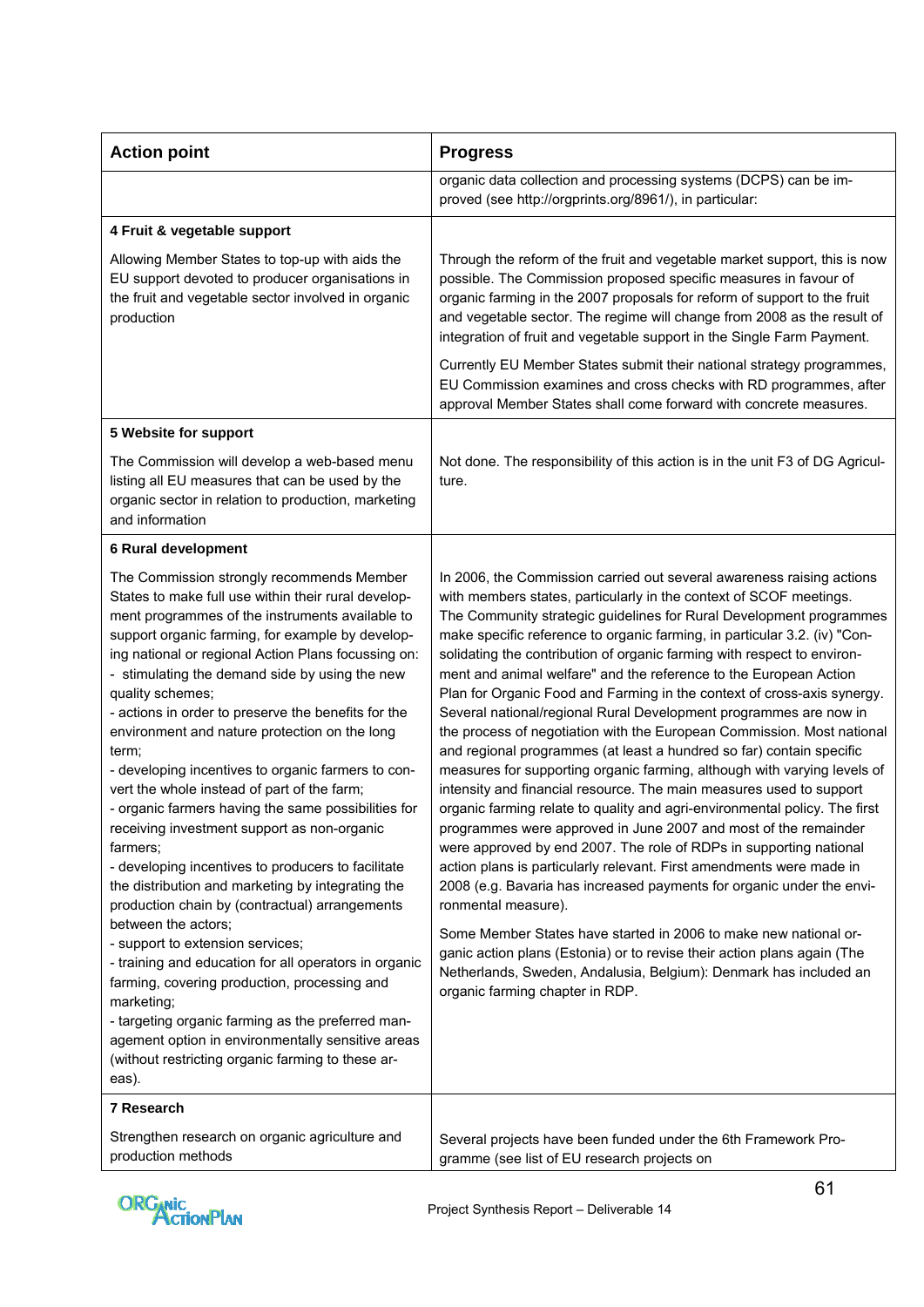| <b>Action point</b>                                                                                                                                 | <b>Progress</b>                                                                                                                                                                                                                                                                                                                                                                                                                                                                                                                                                                                                                                                                                                                                                                                                                                                                                                                                                                                                                                                                                                                                                                                                                                               |
|-----------------------------------------------------------------------------------------------------------------------------------------------------|---------------------------------------------------------------------------------------------------------------------------------------------------------------------------------------------------------------------------------------------------------------------------------------------------------------------------------------------------------------------------------------------------------------------------------------------------------------------------------------------------------------------------------------------------------------------------------------------------------------------------------------------------------------------------------------------------------------------------------------------------------------------------------------------------------------------------------------------------------------------------------------------------------------------------------------------------------------------------------------------------------------------------------------------------------------------------------------------------------------------------------------------------------------------------------------------------------------------------------------------------------------|
|                                                                                                                                                     | http://forschung.oekolandbau.de/service-links-eu-projekte.html). DG<br>Research is financing the project "CORE-Organic", which is focussing<br>on co-ordinating national research funding (see www.coreorganic.org).<br>First projects started in June 2007. End of May 2006 there was a con-<br>ference about organic farming research in Denmark (see www.organic-<br>congress.org). The Work Programme 2007 of the 7th Framework Pro-<br>gramme was published in December 2006. In the first call only one topic<br>was related to Organic Agriculture (costs of certification). In the second<br>call there is a topic on animal breeding in organic/low input farming. In<br>the second call 2007 proposals included societal impacts of organic<br>farming and biodiversity indicators for organic/low input farming, as well<br>as other topics with potential if not specific relevance to organic farming.<br>IFOAM EU, the organic research community and several Member<br>States have addressed their concerns about the decreasing support for<br>organic farming research in the 7th Framework Programme compared<br>with the 6th Framework Programme in letters to DG Research (October<br>2006, July 2007).                                   |
| 8 Define principles                                                                                                                                 |                                                                                                                                                                                                                                                                                                                                                                                                                                                                                                                                                                                                                                                                                                                                                                                                                                                                                                                                                                                                                                                                                                                                                                                                                                                               |
| Making the regulation more transparent by defin-<br>ing the basic principles of organic agriculture                                                 | On 21st December 2005 the European Commission published a draft<br>proposal for a restructured European Council regulation with a list of<br>basic principles of organic agriculture. The new Council Regulation (EC)<br>No 834/2007 of 28 June 2007 on organic production and labelling of<br>organic products and repealing Regulation (EEC) No 2092/91 has re-<br>adapted the objectives and principles of organic farming. This was<br>achieved with input from the project EEC 2092/91 (Organic) Revision<br>Comments - two reports are available on the project website a) "Focus<br>Group of value concepts of producers and other stakeholders" (see<br>http://www.organic-revision.org/values/D21.html) b) Balancing and inte-<br>grating basic values in the development of organic regulations and stan-<br>dards: proposal for a procedure using case studies of conflicting areas<br>(D2.3). Agreed principles were reflected in implementing rules - Com-<br>mission circulated consultation document in Autumn 2007.<br>The new implementing rules, which supplement the Council Regulation<br>834/2007 with detailed production rules, have been discussed in the<br>SCOF, which gave favourable opinion on the 2 <sup>nd</sup> of July 2008. |
| 9 Ensure integrity                                                                                                                                  |                                                                                                                                                                                                                                                                                                                                                                                                                                                                                                                                                                                                                                                                                                                                                                                                                                                                                                                                                                                                                                                                                                                                                                                                                                                               |
| Ensuring the integrity of organic agriculture by<br>reinforcing the standards and maintaining the<br>foreseen end dates of the transitional periods | Council Regulation (EC) No 834/2007 of 28 June 2007 on organic pro-<br>duction and labelling of organic products and repealing Regulation<br>(EEC) No 2092/91 should give more flexibility for regional derogations.<br>Several derogation deadlines were or are addressed in the current work<br>of the Standing Committee for Organic Food and Farming, e.g. feeding<br>(adaptation of the feed regime) or tethering (on-going), but most of the<br>deadlines will be changed in the new implementation rules. The Euro-<br>pean Commission has addressed the derogations in the new implemen-<br>tation rules which supplements the Council Regulation 834/2007 with<br>detailed production rules (NIROF). SCOF gave favourable opinion to<br>NIROF on 2.7.2008.<br>The main achievements are:                                                                                                                                                                                                                                                                                                                                                                                                                                                             |

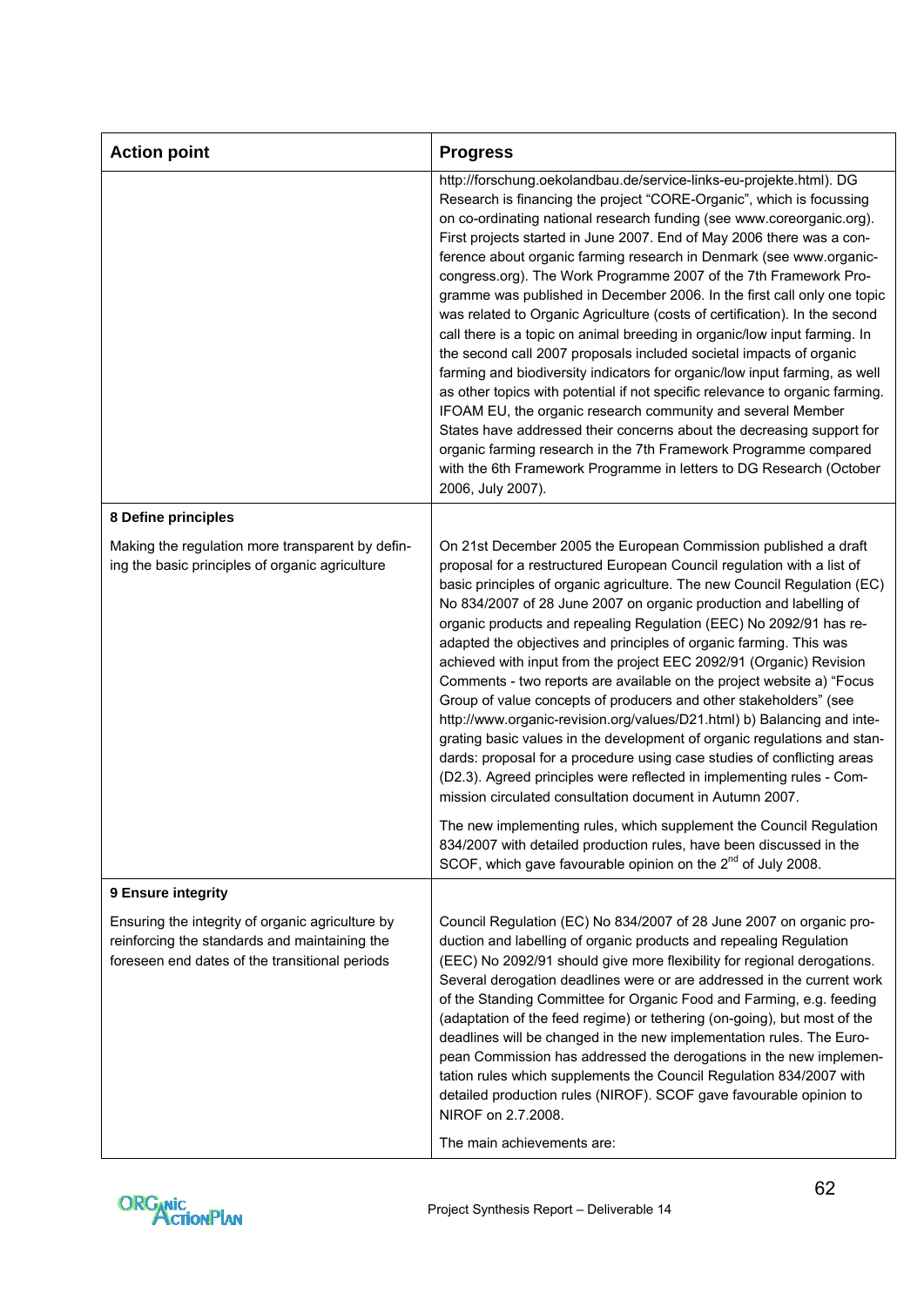| <b>Action point</b>                                                                                                                                                                                                                                                                                                                                                                                                                                                                                                                                                   | <b>Progress</b>                                                                                                                                                                                                                                                                                                                                                                                                                                                                                                                                                                                                                                                                                                                                                                                                                                                                                                                                                                                                                                                                                                |
|-----------------------------------------------------------------------------------------------------------------------------------------------------------------------------------------------------------------------------------------------------------------------------------------------------------------------------------------------------------------------------------------------------------------------------------------------------------------------------------------------------------------------------------------------------------------------|----------------------------------------------------------------------------------------------------------------------------------------------------------------------------------------------------------------------------------------------------------------------------------------------------------------------------------------------------------------------------------------------------------------------------------------------------------------------------------------------------------------------------------------------------------------------------------------------------------------------------------------------------------------------------------------------------------------------------------------------------------------------------------------------------------------------------------------------------------------------------------------------------------------------------------------------------------------------------------------------------------------------------------------------------------------------------------------------------------------|
|                                                                                                                                                                                                                                                                                                                                                                                                                                                                                                                                                                       | derogations of Regulation (EEC) 2092/91 are transposed into per-<br>manent production rules, some others are transferred under the<br>flexibility rules (article 22 of Council regulation 834/2007) as to keep<br>them few in numbers, most of them need authorisation by compe-<br>tent authority of MS (before control body);                                                                                                                                                                                                                                                                                                                                                                                                                                                                                                                                                                                                                                                                                                                                                                                |
|                                                                                                                                                                                                                                                                                                                                                                                                                                                                                                                                                                       | exceptional rule for tethering in small holdings, only permitted with<br>$\bullet$<br>additional condition of using pasture in summer;                                                                                                                                                                                                                                                                                                                                                                                                                                                                                                                                                                                                                                                                                                                                                                                                                                                                                                                                                                         |
|                                                                                                                                                                                                                                                                                                                                                                                                                                                                                                                                                                       | transitional rules for certain livestock housing and husbandry expire<br>$\bullet$<br>2010 unless individual authorisations are given until 2013 and with<br>double control frequency; justification: MS report on the further use<br>of these derogations and link to running period of rural development<br>programmes;                                                                                                                                                                                                                                                                                                                                                                                                                                                                                                                                                                                                                                                                                                                                                                                      |
|                                                                                                                                                                                                                                                                                                                                                                                                                                                                                                                                                                       | deadline for 100% organic feed for herbivores is kept, but<br>$\bullet$<br>under discussion because of non-availability of organic cere-<br>als for feed.                                                                                                                                                                                                                                                                                                                                                                                                                                                                                                                                                                                                                                                                                                                                                                                                                                                                                                                                                      |
| 10 Harmonise standards                                                                                                                                                                                                                                                                                                                                                                                                                                                                                                                                                |                                                                                                                                                                                                                                                                                                                                                                                                                                                                                                                                                                                                                                                                                                                                                                                                                                                                                                                                                                                                                                                                                                                |
| Complete and further harmonise the standards for<br>organic agriculture by:<br>- establishing the list of permitted additives and<br>processing aids for processed animal products;<br>- considering whether to establish specific stan-<br>dards for organic wines;<br>- improving the standards relating to animal wel-<br>fare;<br>- considering the need for extending the scope to<br>other areas such as aquaculture;<br>- considering the need for improving standards<br>relating to the environment (use of energy, biodi-<br>versity, landscape and others) | Several points have been realised: A list of permitted additives and<br>processing aids for processed animal products as part of the EU regula-<br>tion 2092/91 was agreed and published in 2006. The new Council Regu-<br>lation (EC) No 834/2007 of 28 June 2007 on organic production and<br>labelling of organic products and repealing Regulation (EEC) No<br>2092/91 foresees rules for wine and aquaculture. A three year project on<br>organic wine processing has been financed by DG Research and<br>started in February 2006, which will make recommendations for new<br>rules for organic wine (see www.orwine.org). In the new Council Regula-<br>tion on organic production it is stated that high animal welfare standards<br>have to be followed in organic husbandry. Principles for a stronger envi-<br>ronmental orientation are taken up in the new above mentioned Council<br>regulation. The detailed requirements for these new areas will be taken<br>up in the Commission new implementation rules for organic farming<br>(NIROF).<br>The EU Commission will complete the NIROF with: |
|                                                                                                                                                                                                                                                                                                                                                                                                                                                                                                                                                                       | Organic aquaculture: 3 expert group meetings and working docu-<br>ment presented on 30.6.2008 to SCOF, further discussion in SCOF<br>in autumn 2008.                                                                                                                                                                                                                                                                                                                                                                                                                                                                                                                                                                                                                                                                                                                                                                                                                                                                                                                                                           |
|                                                                                                                                                                                                                                                                                                                                                                                                                                                                                                                                                                       | Organic yeast: experts group meeting on 10.7.2008, working docu-<br>$\bullet$<br>ment autumn, regulation envisaged before end of 2008.                                                                                                                                                                                                                                                                                                                                                                                                                                                                                                                                                                                                                                                                                                                                                                                                                                                                                                                                                                         |
|                                                                                                                                                                                                                                                                                                                                                                                                                                                                                                                                                                       | Organic wine: presentation of ORWINE project in December 2008<br>$\bullet$<br>to SCOF.                                                                                                                                                                                                                                                                                                                                                                                                                                                                                                                                                                                                                                                                                                                                                                                                                                                                                                                                                                                                                         |
| 11 Expert panel<br>Establishing an independent expert panel for<br>technical advice.                                                                                                                                                                                                                                                                                                                                                                                                                                                                                  | A proposal for such an expert panel has been made in the final recom-<br>mendations of the EU concerted action project on organic inputs (see<br>www.organicinputs.org). In the Project EEC 2092/91 (Organic) Revision<br>in the report D 2.3 on "Balancing and integrating basic values in the<br>development of organic regulations and standards: proposal for a pro-<br>cedure using case studies of conflicting areas" a further elaborated<br>proposal for the composition of such an expert panel was made. (see<br>www.organic-revision.org). DG AGRI has started the preparation of the                                                                                                                                                                                                                                                                                                                                                                                                                                                                                                               |

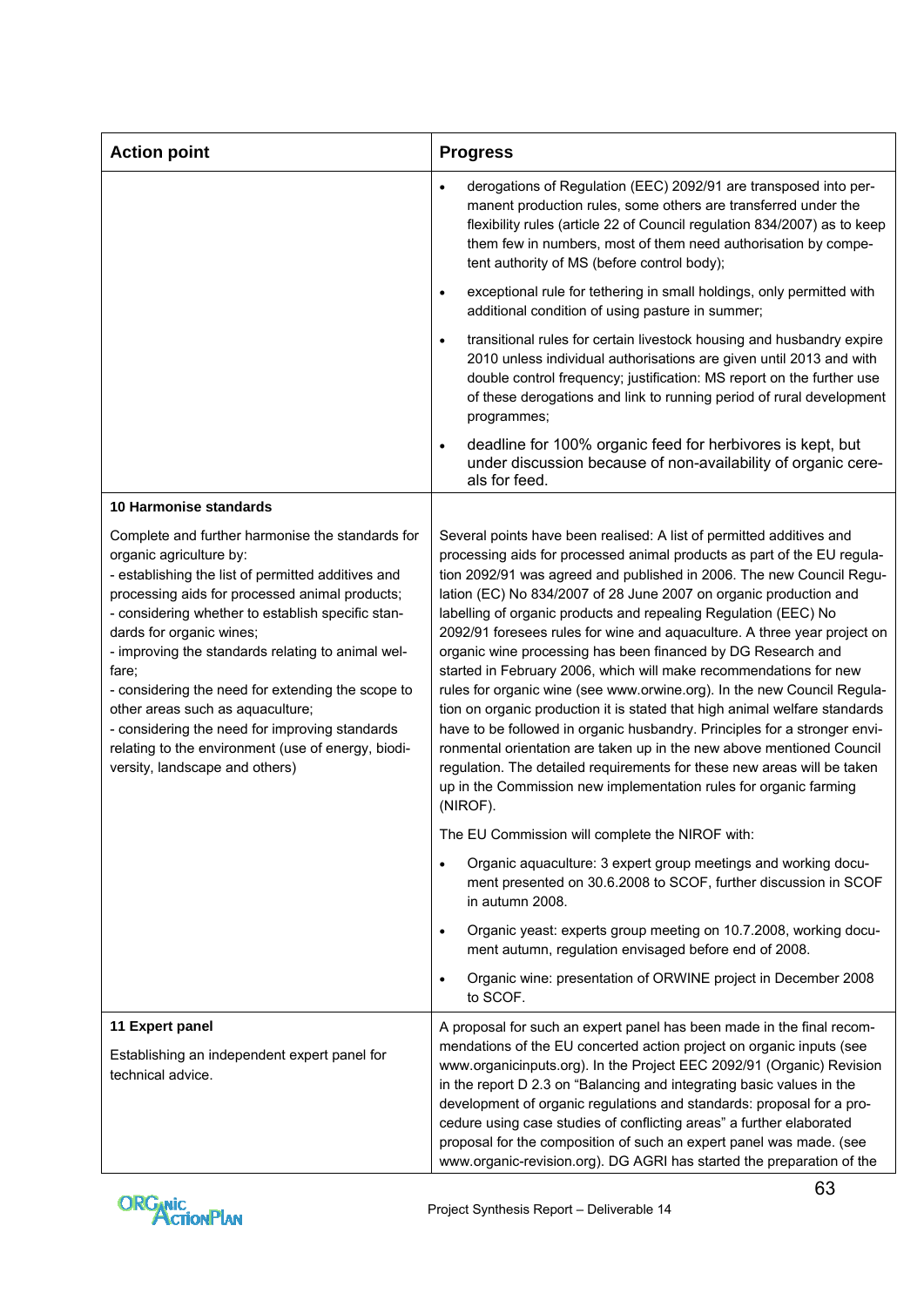| <b>Action point</b>                                                                                                                                                                                                                                                                                                                                                                                                                                                                                                               | <b>Progress</b>                                                                                                                                                                                                                                                                                                                                                                                                                                                                                                                                                                                                                                                                                                                                                                                                                                                                                                                                                                                                                                                                                                                                                                                                                                                                 |
|-----------------------------------------------------------------------------------------------------------------------------------------------------------------------------------------------------------------------------------------------------------------------------------------------------------------------------------------------------------------------------------------------------------------------------------------------------------------------------------------------------------------------------------|---------------------------------------------------------------------------------------------------------------------------------------------------------------------------------------------------------------------------------------------------------------------------------------------------------------------------------------------------------------------------------------------------------------------------------------------------------------------------------------------------------------------------------------------------------------------------------------------------------------------------------------------------------------------------------------------------------------------------------------------------------------------------------------------------------------------------------------------------------------------------------------------------------------------------------------------------------------------------------------------------------------------------------------------------------------------------------------------------------------------------------------------------------------------------------------------------------------------------------------------------------------------------------|
|                                                                                                                                                                                                                                                                                                                                                                                                                                                                                                                                   | legal framework for the establishment of the legal framework for such an<br>expert panel for 2008. A working document is planned for autumn 2008.<br>One person in the EU Commission (unit H3) is dedicated for this work.<br>One person in DG Agri (Unit H3) is responsible for this task.                                                                                                                                                                                                                                                                                                                                                                                                                                                                                                                                                                                                                                                                                                                                                                                                                                                                                                                                                                                     |
| 12 GMOs                                                                                                                                                                                                                                                                                                                                                                                                                                                                                                                           |                                                                                                                                                                                                                                                                                                                                                                                                                                                                                                                                                                                                                                                                                                                                                                                                                                                                                                                                                                                                                                                                                                                                                                                                                                                                                 |
| Including provisions in Council Regulation (EEC)<br>No 2092/91 clarifying:<br>- that products that are labelled as containing<br>GMOs, can not be labelled as organic;<br>- that the general labelling thresholds equal the<br>thresholds for the adventitious presence of GMOs<br>for products (other than seed) used in organic<br>farming.<br>The question of deciding whether specific thresh-<br>olds for seed used in organic farming need to be<br>set and at what level is still under consideration by<br>the Commission | The new Council Regulation (EC) No 834/2007 of 28 June 2007 on<br>organic production and labelling of organic products and repealing<br>Regulation (EEC) No 2092/91 propose the same general threshold for<br>GMO contamination of max. 0.9 %. The EU commission clearly stated<br>that in the new regulation in the explanatory note No. 9, that "the aim is<br>to have the lowest possible presence of GMO's in organic products. The<br>existing labelling thresholds represent ceilings which are exclusively<br>linked to the adventitious and technically unavoidable presence of<br>GMO's." There is still a controversial debate if the proposals lead to<br>routine contamination, when the general implementation of the coexis-<br>tence system is not implemented in the EU Member States. - specific<br>issues to be addressed as part of the implementation rules.                                                                                                                                                                                                                                                                                                                                                                                                |
| 13 Risk-based inspections<br>Improve the performance of the inspection bodies<br>and authorities by introducing a risk based ap-<br>proach targeting operators presenting the highest<br>risk in terms of fraudulent practices, and by requir-<br>ing cross-inspections under Regulation (EEC) No<br>2092/91                                                                                                                                                                                                                      | The new Council Regulation (EC) No 834/2007 of 28 June 2007 on<br>organic production and labelling of organic products and repealing<br>Regulation (EEC) No 2092/91 foresees more risked-based inspections.<br>Details have still to be developed based on the new the implementation<br>rules for organic farming (NIROF) of the Commission. An update of the<br>control guidelines is planned for autumn 2008.                                                                                                                                                                                                                                                                                                                                                                                                                                                                                                                                                                                                                                                                                                                                                                                                                                                                |
| <b>14 Analytical methods</b>                                                                                                                                                                                                                                                                                                                                                                                                                                                                                                      |                                                                                                                                                                                                                                                                                                                                                                                                                                                                                                                                                                                                                                                                                                                                                                                                                                                                                                                                                                                                                                                                                                                                                                                                                                                                                 |
| Continue the ongoing work in the JRC to develop<br>sampling and analytical methods which can be<br>used in organic farming.                                                                                                                                                                                                                                                                                                                                                                                                       | A number of projects with organic content have been commissioned<br>from JRC, including:<br>Control of the quality and safety of food and related items (devel-<br>opment, validation and harmonization of analytical methods)<br>(2002)<br>Food and feed safety and quality (2003)<br>Compliance and Control of Agricultural and Regional Policies<br>٠<br>(2003)<br>Evolution of agro-food production systems (2003)<br>The context is that fraud remains a considerable risk, due to the lack of<br>sound analytical methodology to distinguish organically and convention-<br>ally grown crops. For these reasons, the JRC is currently investigating<br>the feasibility to analytically discriminate between organically and con-<br>ventionally grown crops. Most of the activities are carried out at the<br>JRC-IRMM in the area of organic are covered by the JRC's Institutional<br>budget under the JRC's Action 33004 (Food Safety and Quality). The<br>JRC also participates in a FP6 project, TRACE, http://www.trace.eu.org/<br>The JRC has initiated a systematic study involving the screening of a<br>wide range of methods, on several crops, grown under controlled condi-<br>tions, in a multi-year feasibility project started in 2004. The key aim is to |

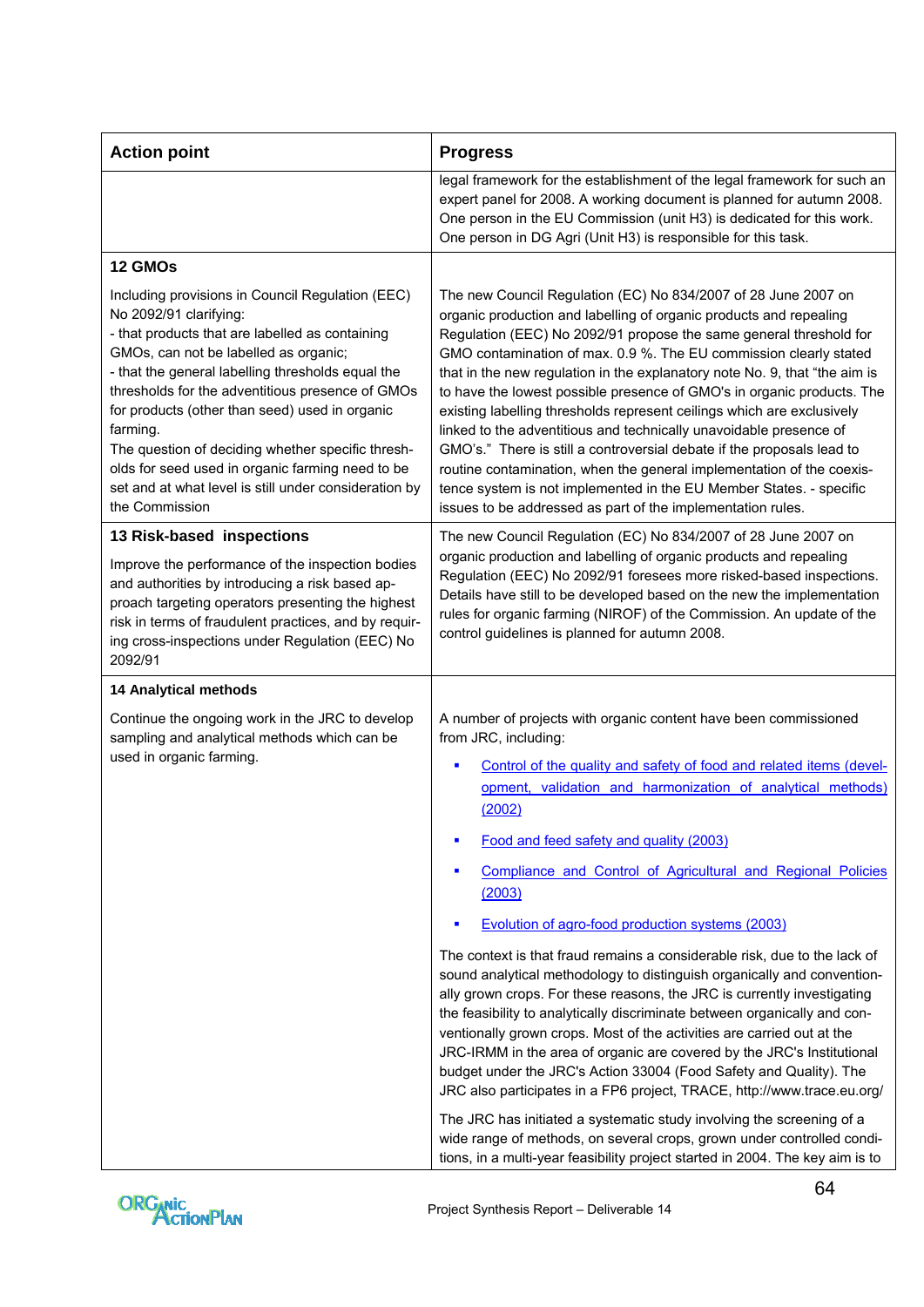| <b>Action point</b>                                                                                                                                                                                                                                          | <b>Progress</b>                                                                                                                                                                                                                                                                                                                                                                                                                                                                                                                                                                                                                                                                                                    |
|--------------------------------------------------------------------------------------------------------------------------------------------------------------------------------------------------------------------------------------------------------------|--------------------------------------------------------------------------------------------------------------------------------------------------------------------------------------------------------------------------------------------------------------------------------------------------------------------------------------------------------------------------------------------------------------------------------------------------------------------------------------------------------------------------------------------------------------------------------------------------------------------------------------------------------------------------------------------------------------------|
|                                                                                                                                                                                                                                                              | investigate the feasibility of distinguishing, by analytical means, between<br>organically grown and conventionally grown crops. The last crops were<br>harvested in the autumn of 2007. 2008 will be dedicated to analysis of<br>the samples and a multivariate statistical study, to see if there are any<br>patterns, trends, or significantly significant differences between organic<br>and conventional products, and to make recommendations for which<br>areas to focus further research on. A final report for the feasibility project<br>is expected early 2009. Further details can be found at:<br>http://irmm.jrc.ec.europa.eu/html/activities/organic_food_and_s<br>ustainable_agriculture/index.htm |
| <b>15 Parcel identification</b>                                                                                                                                                                                                                              |                                                                                                                                                                                                                                                                                                                                                                                                                                                                                                                                                                                                                                                                                                                    |
| Member States should study the possibility of<br>using land parcel identification established for the<br>CAP management for the location and monitoring<br>of the land under organic farming                                                                 | The relevant Commission and Member states services have considered<br>on the basis of a preliminary analysis that this approach is not particu-<br>larly well suited to monitoring organic farming. The issue will neverthe-<br>less be revisited and discussed again.                                                                                                                                                                                                                                                                                                                                                                                                                                             |
| 16 Better co-ordination of inspection activites                                                                                                                                                                                                              |                                                                                                                                                                                                                                                                                                                                                                                                                                                                                                                                                                                                                                                                                                                    |
| Ensure better coordination among inspection<br>bodies and between the inspection bodies and the<br>enforcement authorities under Regulation (EEC)<br>No 2092/91                                                                                              | The new Council Regulation (EC) No 834/2007 of 28 June 2007 on<br>organic production and labelling of organic products and repealing<br>Regulation (EEC) No 2092/91 is relying on the new EU Regulation<br>884/2004 for public food and feed control.                                                                                                                                                                                                                                                                                                                                                                                                                                                              |
|                                                                                                                                                                                                                                                              | Details still have still to be clarified based on the new implementation<br>rules for organic farming (NIROF) - a Commission consultation docu-<br>ment was circulated in autumn 2007. An update of the control guidelines<br>is planned for autumn 2008.                                                                                                                                                                                                                                                                                                                                                                                                                                                          |
| 17 Specific accreditation system for organic<br>inspection bodies<br>Develop a specific accreditation system for in-<br>spection bodies under Regulation (EEC) No<br>2092/91                                                                                 | Based on the new EC Regulation 882/2004, inspection bodies need to<br>be accredited and should follow the principles of EN 45011 or ISO 66.<br>The new Council Regulation (EC) No 834/2007 of 28 June 2007 on<br>organic production and labelling of organic products and repealing<br>Regulation (EEC) No 2092/91 foresees that an accreditation under EN<br>45011 or ISO 66 is mandatory. Details still have still to be clarified in the<br>implementation rules.                                                                                                                                                                                                                                               |
|                                                                                                                                                                                                                                                              | A Commission consultation document was circulated in autumn 2007.                                                                                                                                                                                                                                                                                                                                                                                                                                                                                                                                                                                                                                                  |
|                                                                                                                                                                                                                                                              | An update of control guidelines is planned for autumn 2008.                                                                                                                                                                                                                                                                                                                                                                                                                                                                                                                                                                                                                                                        |
| 18 Supervision reports on breaches                                                                                                                                                                                                                           | The supervision report for 2005 was presented to SCOF and published                                                                                                                                                                                                                                                                                                                                                                                                                                                                                                                                                                                                                                                |
| The Commission will publish the annual report<br>from the Member States on the supervision of<br>approved inspection bodies including statistics on<br>type and number of breaches.                                                                          | in 2007 (see<br>http://ec.europa.eu/agriculture/qual/organic/control/report art15 en.pdf).<br>Regular (annual) reports will be published. An update is planned for<br>autumn 2008.                                                                                                                                                                                                                                                                                                                                                                                                                                                                                                                                 |
| 19 Third country equivalency                                                                                                                                                                                                                                 |                                                                                                                                                                                                                                                                                                                                                                                                                                                                                                                                                                                                                                                                                                                    |
| 19. Step up efforts to include third countries in the<br>equivalency list, including on-the-spot assess-<br>ments. Amend Council Regulation (EEC) No<br>2092/91 on organic farming, replacing the current<br>national derogation for imports by a new perma- | The adopted Council Regulation (EC) No 834/2007 of 28 June 2007 on<br>organic production and labelling of organic products and repealing<br>Regulation (EEC) No 2092/91 foresees an adaptation of the current<br>system, opening the possibility for the EU to approve directly inspection<br>and certification body in third countries. Products must be certified by an                                                                                                                                                                                                                                                                                                                                          |

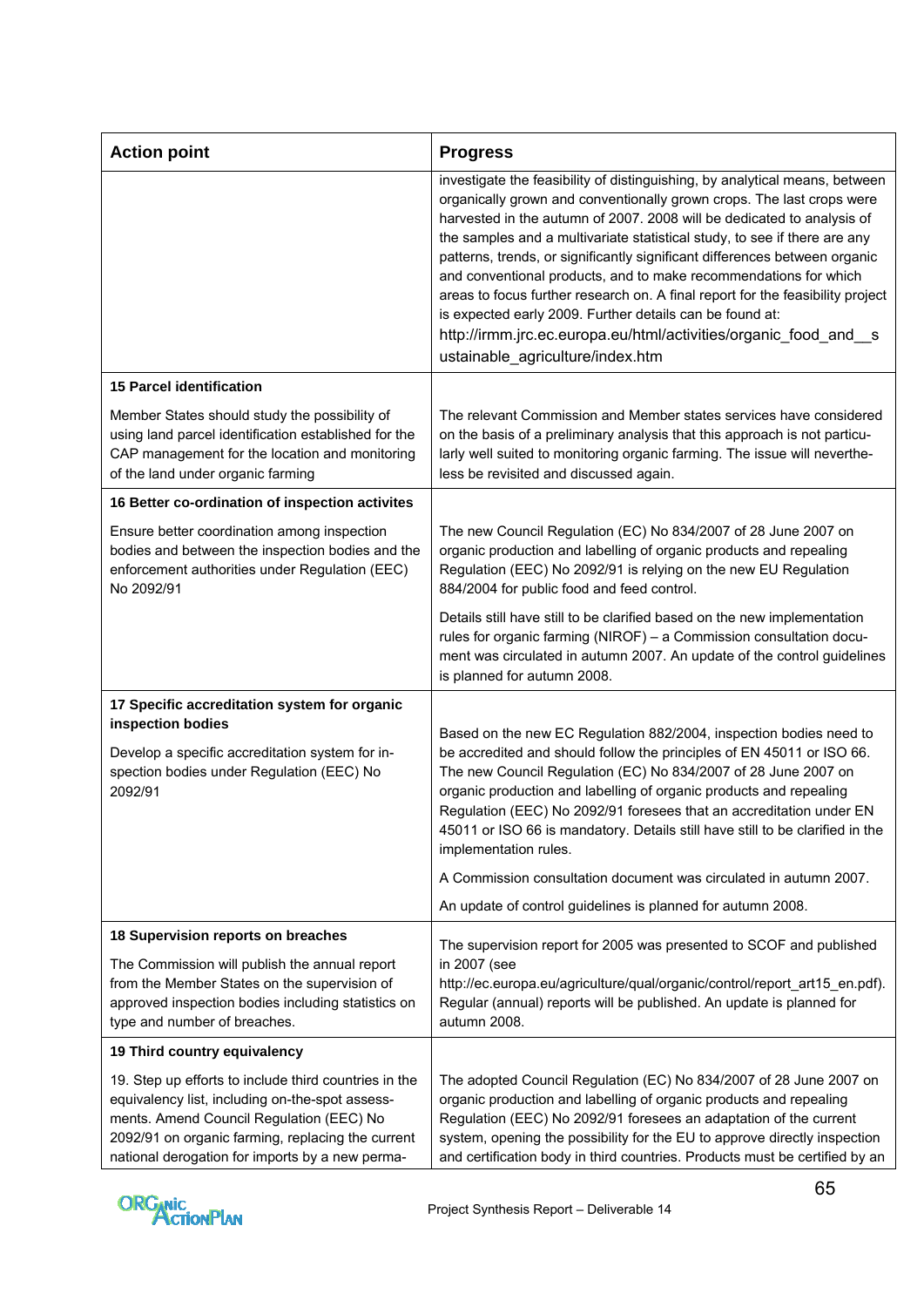| <b>Action point</b>                                                                                                                                                                                                                                                                                                                                                                                                                                                                                                                                                                                                                                                                                                                                                                | <b>Progress</b>                                                                                                                                                                                                                                                                                                                                                                                                                                                                                                                                                                                                                                                                                                                                                                                                                                                             |
|------------------------------------------------------------------------------------------------------------------------------------------------------------------------------------------------------------------------------------------------------------------------------------------------------------------------------------------------------------------------------------------------------------------------------------------------------------------------------------------------------------------------------------------------------------------------------------------------------------------------------------------------------------------------------------------------------------------------------------------------------------------------------------|-----------------------------------------------------------------------------------------------------------------------------------------------------------------------------------------------------------------------------------------------------------------------------------------------------------------------------------------------------------------------------------------------------------------------------------------------------------------------------------------------------------------------------------------------------------------------------------------------------------------------------------------------------------------------------------------------------------------------------------------------------------------------------------------------------------------------------------------------------------------------------|
| nent system making use of technical equivalency<br>evaluations by bodies assigned by the Community<br>for that purpose. This could include, following<br>appropriate consultations, developing a single and<br>permanent Community list of inspection bodies<br>recognised as equivalent for their activities in third<br>countries not already on the equivalence list. Con-<br>tinue to ensure that the definition of equivalence<br>with third countries takes into account the different<br>climate and farming conditions and the stage of<br>development of organic farming in each country.<br>Upon entry into force of this system, offer all im-<br>ported products access to the EU logo                                                                                 | inspection body which is listed on one of the following lists: List of in-<br>spection bodies applying an inspection system and production stan-<br>dards compliant to EU; List of inspection bodies applying an inspection<br>system and production standards equivalent to EU; List of countries with<br>an inspection system and production standards equivalent to EU Import<br>authorizations will be ceased (12 months after publication of list of ap-<br>proved equivalent inspection bodies). Details still have to be clarified<br>based in the new implementation rules for organic farming for inspec-<br>tion. A Commission consultation document was circulated in autumn<br>2007.<br>A working document on new implementing rules for imports<br>(separate regulation from NIROF) presented and discussed in<br>SCOF. Draft regulation planned for end 2008. |
| 20 Global harmonisation and trade                                                                                                                                                                                                                                                                                                                                                                                                                                                                                                                                                                                                                                                                                                                                                  |                                                                                                                                                                                                                                                                                                                                                                                                                                                                                                                                                                                                                                                                                                                                                                                                                                                                             |
| Establish a systematic comparison between the<br>Community standard on organic farming, Codex<br>Alimentarius guidelines and the IFOAM standards<br>(see also Action 2). Step up efforts towards global<br>harmonisation and development of a multilateral<br>concept of equivalency based on the Codex Ali-<br>mentarius guidelines in cooperation with Member<br>States, third countries and the private sector.<br>Support capacity-building in developing countries<br>under the development policy of the EU by facili-<br>tating information on the possibilities offered by<br>more general support instruments to be used in<br>favour of organic agriculture. Further measures to<br>facilitate trade in organic products from developing<br>countries will be considered | DG Agriculture and Rural Development are involved in a task force for<br>harmonisation, which FAO, IFOAM and UNCTAD have established. In<br>the project "Organic Revision" a comparison was made between the EU<br>Regulation and other standards like the IFOAM Basic Standards and<br>Codex Alimentarius Guidelines (see www.organic-revision.org and the<br>database site www.organicrules.org). The new Council Regulation (EC)<br>No 834/2007 of 28 June 2007 on organic production and labelling of<br>organic products and repealing Regulation (EEC) No 2092/91 mentions<br>that the Codex Alimentarius Guidelines should be taken into account.<br>Details still have still to be clarified in the implementation rules.                                                                                                                                           |
| 21 Recognition of EU standards                                                                                                                                                                                                                                                                                                                                                                                                                                                                                                                                                                                                                                                                                                                                                     |                                                                                                                                                                                                                                                                                                                                                                                                                                                                                                                                                                                                                                                                                                                                                                                                                                                                             |
| Reinforce recognition of EU organic farming stan-<br>dards and inspection systems in third countries by<br>obtaining a negotiation mandate from the Council                                                                                                                                                                                                                                                                                                                                                                                                                                                                                                                                                                                                                        | The new Council Regulation (EC) No 834/2007 of 28 June 2007 on<br>organic production and labelling of organic products and repealing<br>Regulation (EEC) No 2092/91 will give more responsibilities to third<br>countries. Furthermore it will be possible that inspection/certification<br>bodies can be directly accredited by the European Commission. The<br>Council refused to give a negotiation mandate to the EU Commission.<br>Indirectly the new Council regulation for organic production of June 2007<br>strengthens the role of inspection bodies in third countries, as they can<br>apply to get on the list of EU recognized inspection and certification<br>bodies. Details still have still to be clarified in the implementation rules.                                                                                                                   |

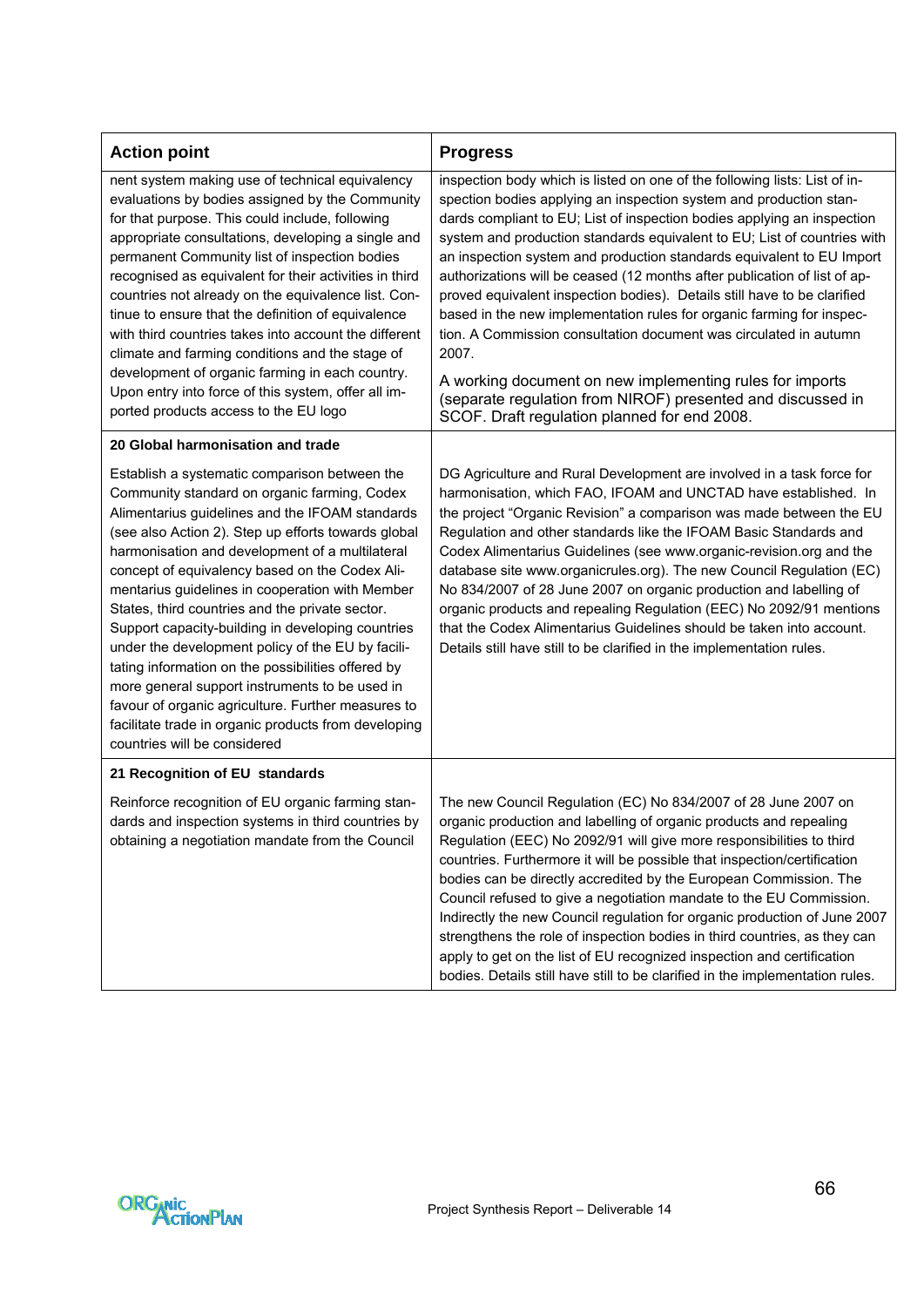## **7.3 Overview on national organic action plans:**

The following tables summarises the state of implementation of national Organic Action Plans in European countries.

## **National Organic Action Plans in the European Union**

## Table 9: National Organic Action Plans in the European Union (30<sup>th</sup> April 2008)

| <b>Country</b>  | <b>Description of organic Actions Plans</b>                                                                                                                                                                                                                                                                                                                                                                                                                                                                                                                                                                                                                                                                                                                                                                                                                                                                                                                                   |
|-----------------|-------------------------------------------------------------------------------------------------------------------------------------------------------------------------------------------------------------------------------------------------------------------------------------------------------------------------------------------------------------------------------------------------------------------------------------------------------------------------------------------------------------------------------------------------------------------------------------------------------------------------------------------------------------------------------------------------------------------------------------------------------------------------------------------------------------------------------------------------------------------------------------------------------------------------------------------------------------------------------|
| <b>Austria</b>  | Currently Austrian organic sector is negotiating the Next Action Plan with the Agriculture Ministry. It<br>should be presented by April, 15 <sup>th</sup> . The old one can be downloaded on the webpage:                                                                                                                                                                                                                                                                                                                                                                                                                                                                                                                                                                                                                                                                                                                                                                     |
|                 | More info: http://land.lebensministerium.at/article/articleview/16396/1/4955/                                                                                                                                                                                                                                                                                                                                                                                                                                                                                                                                                                                                                                                                                                                                                                                                                                                                                                 |
| <b>Belgium</b>  | The Flanders Regional Agriculture Government has started and participatory process involving the<br>Organic Sector, still ongoing that will result in a new Organic Action Plan. This Organic Action Plan for<br>2009-2012 will be presented by our Minister of agriculture during the "bio-week" 2008 (first week of<br>June).                                                                                                                                                                                                                                                                                                                                                                                                                                                                                                                                                                                                                                               |
|                 | More info: L. Laenens: leen.laenens@bioforum.be                                                                                                                                                                                                                                                                                                                                                                                                                                                                                                                                                                                                                                                                                                                                                                                                                                                                                                                               |
| <b>Bulgaria</b> | The first OAP has been launched in 2008 with following strategic goals: a) Development of the organic<br>products market (internal & external); b) 8% of the agricultural land under cultivation shall be managed<br>following the methods of organic production by 2013; c) An effective legal framework supporting the<br>development of organic farming shall be established by 2007; d) Scientific research in organic farming<br>shall be oriented towards practice, a system shall be developed for education, training and consultancy<br>in organic farming by 2010; e) An effective system for inspection and certification of the organic prod-<br>ucts shall be developed. Total budget of the Plan 82 000.000 €. Sources: EU funds (50 %); SAPARD<br>Programme; EU Agricultural Fund for RD (2007-2013); National budget 50 %).                                                                                                                                   |
|                 | More info: S. Nikolova. svetla.nikolova@agrolink.org.<br>(www.mzgar.government.bg/MZ_eng/RuralAreas/NOFAP_FINAL_en.pdf)                                                                                                                                                                                                                                                                                                                                                                                                                                                                                                                                                                                                                                                                                                                                                                                                                                                       |
| <b>Cyprus</b>   | No information available                                                                                                                                                                                                                                                                                                                                                                                                                                                                                                                                                                                                                                                                                                                                                                                                                                                                                                                                                      |
| <b>Denmark</b>  | The Danish Ministry of Food, Agriculture and Fisheries has asked DARCOF to lead a work that synthe-<br>sizes the knowledge on the future possibilities for development of a market-based growth in the Danish<br>production, manufacturing and turn-over of organic products. The background for the work is the chal-<br>lenges posed by the recent growth in the organic sector both nationally and internationally. Among<br>other issues, the work will focus on the importance of maintaining the organic quality and consumer<br>trust. The work is centred around the assessment of four scenarios including an extrapolation of exist-<br>ing trends into a redoubling of the Danish organic food market in 2015, two scenarios of a quadrupled<br>market (based on either domestic production or on imports), and a scenario of collapse of the Danish<br>organic food market. A synthesis report is scheduled for ultimo 2008. More info, DARCOF<br>(www.darcof.dk) |
| <b>Estonia</b>  | In 2004 an Office for Organic Farming was established in the Ministry of Agriculture (MoA). This office<br>was responsible for the development of Estonian Organic Farming Action Plan. A national OAP was<br>approved on May 9, 2007 for the period 2007-2013. Proposal for the OAP was coming from organic<br>farming organisations in 2004-2006, from 6-7 workshops and several smaller meetings, with different<br>stakeholders including MoA representatives. Measures of the OAP are divided into 6 sections: produc-<br>tion; processing; marketing; education, advise and information; research; legislation and inspection.                                                                                                                                                                                                                                                                                                                                          |

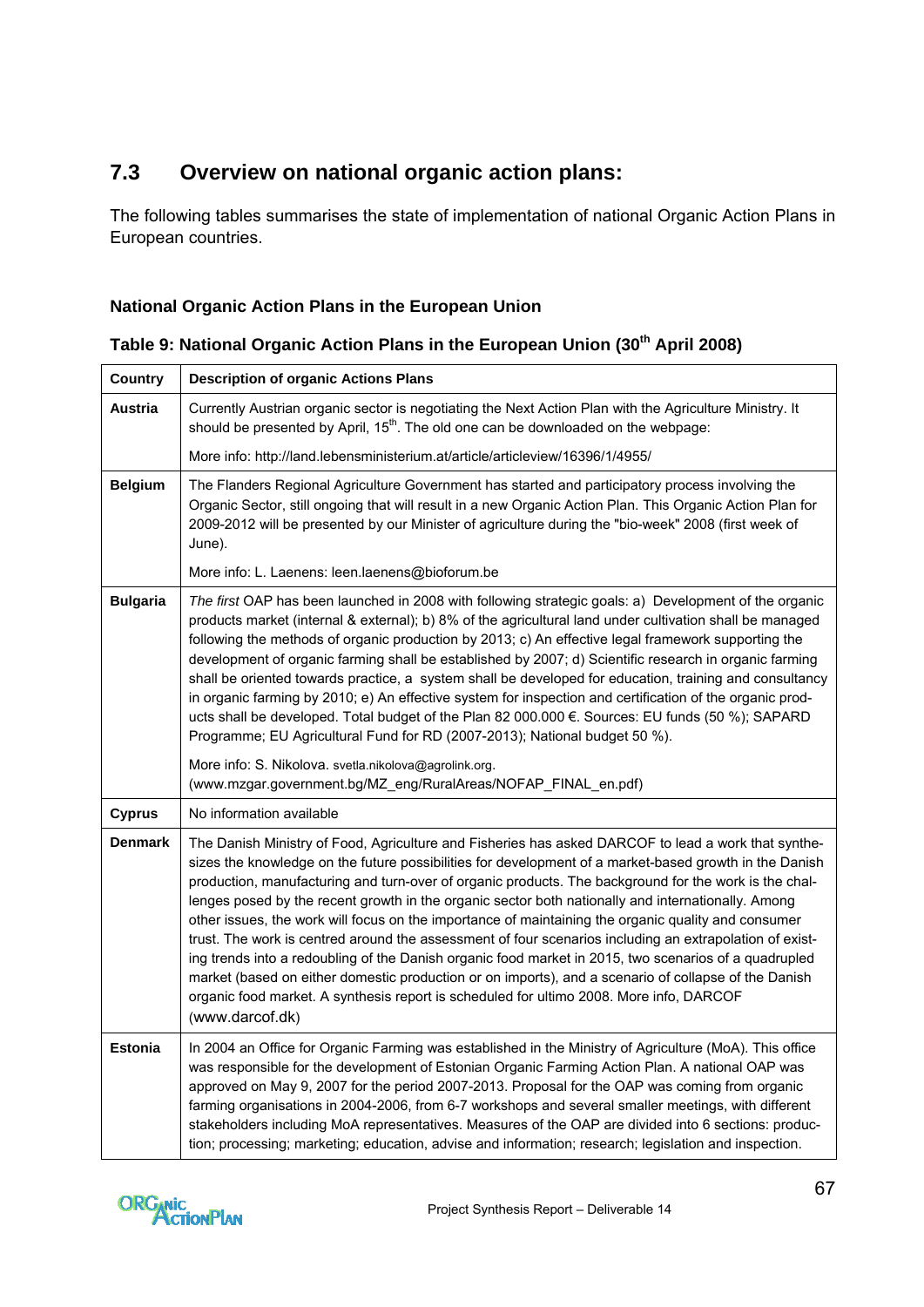| <b>Country</b> | <b>Description of organic Actions Plans</b>                                                                                                                                                                                                                                                                                                                                                                                                                                                                                                                                                                                                                                                                                                                                                                                                                                                                                                                                                                                                                                                                                                                                                        |
|----------------|----------------------------------------------------------------------------------------------------------------------------------------------------------------------------------------------------------------------------------------------------------------------------------------------------------------------------------------------------------------------------------------------------------------------------------------------------------------------------------------------------------------------------------------------------------------------------------------------------------------------------------------------------------------------------------------------------------------------------------------------------------------------------------------------------------------------------------------------------------------------------------------------------------------------------------------------------------------------------------------------------------------------------------------------------------------------------------------------------------------------------------------------------------------------------------------------------|
|                | More info: Estonian Organic Farming Foundation (M. Merit) e-mail: Mikk merit@ceet.ee                                                                                                                                                                                                                                                                                                                                                                                                                                                                                                                                                                                                                                                                                                                                                                                                                                                                                                                                                                                                                                                                                                               |
| <b>Finland</b> | National OAP is in process and the Finnish government is involved. The organization Luomuliitto has<br>proposed a bigger OAP, together with different organic farming entities and organisation.                                                                                                                                                                                                                                                                                                                                                                                                                                                                                                                                                                                                                                                                                                                                                                                                                                                                                                                                                                                                   |
|                | More info: V. Vilkuna [visa.vilkuna@luomuliitto.fi]                                                                                                                                                                                                                                                                                                                                                                                                                                                                                                                                                                                                                                                                                                                                                                                                                                                                                                                                                                                                                                                                                                                                                |
| <b>France</b>  | The French new Environment policy ("Le Plan Barnier") after a wide consultative process over several<br>Months, followed by the French press and public, has included Organic farming, like the target of 20%<br>of farmland to be organic by 2020 and a new assessment framework for GMO's. The process itself has<br>been seen as highly novel, as it bypassed the parliamentary process and was not led by established<br>institutions. It involved a large national consultation of stakeholders (FNAB was involved) on 6 themes.<br>The one on 'sustainable production & consumption' was mainly about agriculture; debates in cities;<br>roundtables (on climate, health, biodiversity, and democracy). Several hundred detailed proposals were<br>considered and most were agreed. The results were launched in a historical speech by the President.<br>The need for a new assessment for GMOs and for a diversified system of sustainable and organic<br>agriculture was emphasised. The law is being prepared and will be voted on this year. Two thematic<br>workshops will be organised in 2008, on 'sustainable production & consumption' and on 'gene & biodi-<br>versity' in Paris. |
|                | More info: O. Clement E-mail: oclement@fnab.org www.legrenelle-environment.fr (English).                                                                                                                                                                                                                                                                                                                                                                                                                                                                                                                                                                                                                                                                                                                                                                                                                                                                                                                                                                                                                                                                                                           |
| Germany        | The German Federal Organic Farming Scheme (FOFS) was established in 2002. In it's currently 2nd<br>period (2008 – 2011) the program is capitalized with 16 Mio € per year. The current FOFS contains<br>measures more research oriented than in the first years (in 2007 about 70 new R&D projects were<br>started). The Ministry of Food, Agriculture and Consumer Protection (MFACP) will prolong the program<br>until 2015. The main measures of the FOFS are: a) to practical relevance to support R&D, also in co-<br>operation with other European partners, b) to ameliorate the knowledge transfer (from science into<br>practice); c) to develop and support advisory services; d) to support education, instruction and informa-<br>tion concerning the agricultural production, processing and trade sector; e) to inform and educate the<br>consumer.<br>More info (MFACP) webpage: http://www.bmelv.de; and Hohenheim University: C. Eichert E-mail:                                                                                                                                                                                                                                  |
|                | eichert@uni-hohenheim.de                                                                                                                                                                                                                                                                                                                                                                                                                                                                                                                                                                                                                                                                                                                                                                                                                                                                                                                                                                                                                                                                                                                                                                           |
| Greece         | The Greek Agriculture Ministry announced that the organic policy is under consultation, but there is no<br>clear procedure for contributions.                                                                                                                                                                                                                                                                                                                                                                                                                                                                                                                                                                                                                                                                                                                                                                                                                                                                                                                                                                                                                                                      |
|                | More info: Charikleia Minotou [charmini@otenet.gr]                                                                                                                                                                                                                                                                                                                                                                                                                                                                                                                                                                                                                                                                                                                                                                                                                                                                                                                                                                                                                                                                                                                                                 |
|                | Relevant addresses: www.dionet.gr; www.bio-hellas.gr; www.qways.gr; www.bio-geolab.gr;<br>www.minagric.gr; www.greencontrol.gr; www.a-cert.gr                                                                                                                                                                                                                                                                                                                                                                                                                                                                                                                                                                                                                                                                                                                                                                                                                                                                                                                                                                                                                                                      |
| <b>Hungary</b> | No organic action plan in force.                                                                                                                                                                                                                                                                                                                                                                                                                                                                                                                                                                                                                                                                                                                                                                                                                                                                                                                                                                                                                                                                                                                                                                   |
|                | More info: Association Biokultura Central. E. Acs Sandomé. E-mail: kishantos@enternet.hu.<br>http://www.biokultura.org                                                                                                                                                                                                                                                                                                                                                                                                                                                                                                                                                                                                                                                                                                                                                                                                                                                                                                                                                                                                                                                                             |
| Ireland        | A new Organic Action Plan was agreed with Department of Agriculture. It should be available. More<br>info: Irish Organic Farmers and Growers Association The Organic Action Plan for Ireland will be<br>launched by the Minister for Food & Horticulture at the beginning of May 2008. There is an embargo<br>on distributing it before then. Essentially, it sets a target of converting 5% of the agricultural land area<br>in Ireland to organic production by 2012. Helen Scully - Organic Trust Ltd. E-mail: organic@iol.ie & M.<br>Lynch mly@eircom.net                                                                                                                                                                                                                                                                                                                                                                                                                                                                                                                                                                                                                                      |

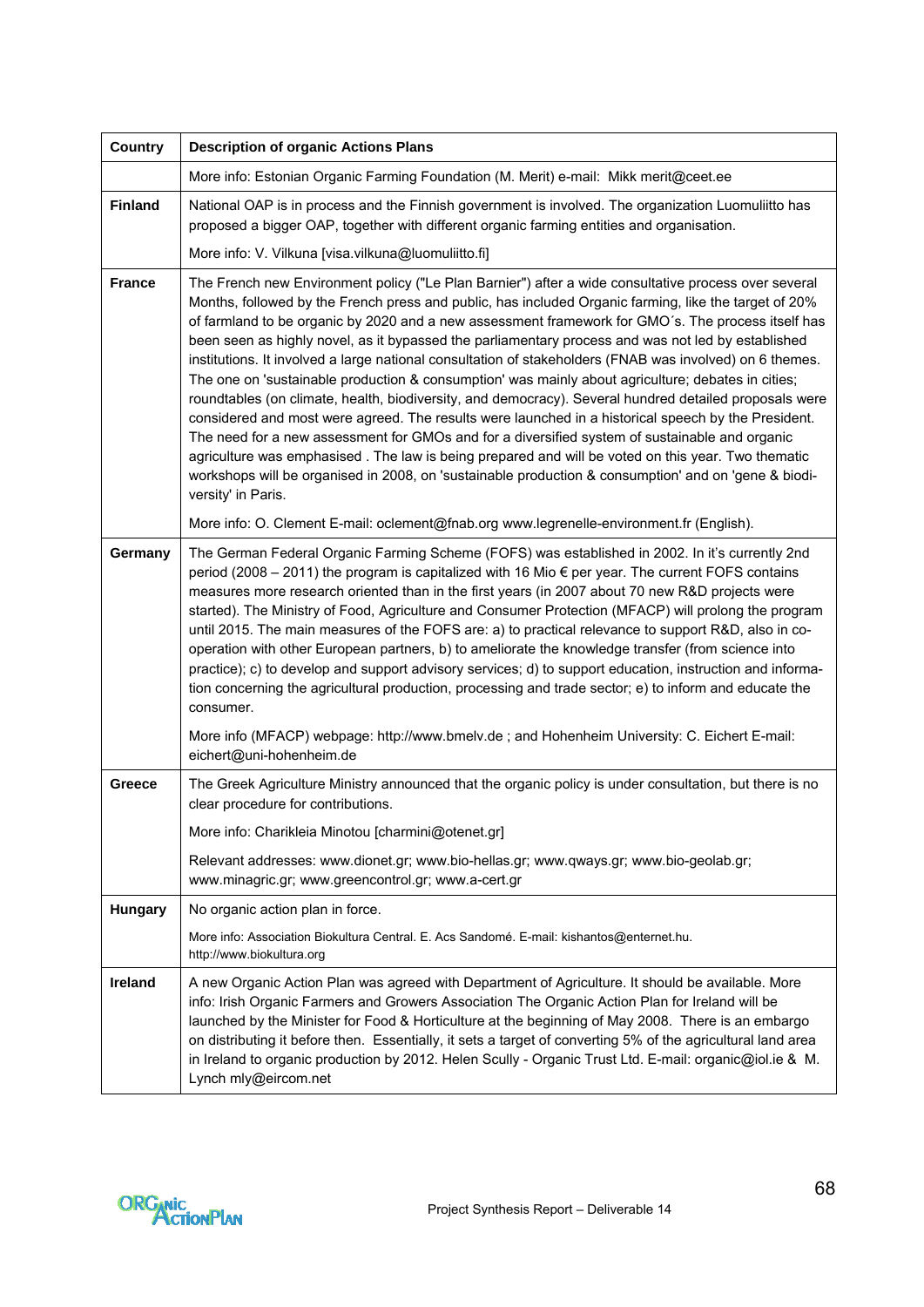| <b>Country</b> | <b>Description of organic Actions Plans</b>                                                                                                                                                                                                                                                                                                                                                                                                                                                                                                                                                                                                                                                                                                                                                                                                                                                                                                                                                                                                                                                                                                                                                                                                                                                                                                                                                                                                                                                                                                                                                                                                                         |
|----------------|---------------------------------------------------------------------------------------------------------------------------------------------------------------------------------------------------------------------------------------------------------------------------------------------------------------------------------------------------------------------------------------------------------------------------------------------------------------------------------------------------------------------------------------------------------------------------------------------------------------------------------------------------------------------------------------------------------------------------------------------------------------------------------------------------------------------------------------------------------------------------------------------------------------------------------------------------------------------------------------------------------------------------------------------------------------------------------------------------------------------------------------------------------------------------------------------------------------------------------------------------------------------------------------------------------------------------------------------------------------------------------------------------------------------------------------------------------------------------------------------------------------------------------------------------------------------------------------------------------------------------------------------------------------------|
| Italy          | The Italian OAP is very general and has been approved the 15th of December 2005. At the same time<br>in the same year a specific programme for the implementation of the OAP has been approved, which<br>includes 4 strategic objectives. 1) Penetrate international markets; 2) Reinforcement and qualification of<br>supply chain and trade organisation; 3) Increase the domestic demand for organic products and public<br>communication; 4) Reinforcement and improvement of Public system and farms services. Law no. 311<br>of the 30/12/2004 had foreseen a specific public expenditure item with effects in the Italian OAP for<br>year 2005 (5 Million €). The latest action is about marketing and supply chain management and was<br>issued on 12/11/2007 with funding of € 1.100.000. Through this tool the Ministry will meet the demand<br>of non-processed organic products, to improve the integration of supply chain actors and to contribute<br>to the organic market organisation costs. In addition, the initiatives taken into consideration concern<br>actions for the organisational improvement in relation to the organic system dimension and to improve<br>quality of organic product. In 2007 a new framework regulation for R&D in the field of organic farming<br>has been issued by the Minister of Agriculture. This call is not related to the OAP, which does not con-<br>cern research. Next project call will run from June to September 2008.<br>More info: D. Vairo. daniela@agrecon.univpm.it                                                                                                                              |
| Lithuania      | There is no action plan in force.                                                                                                                                                                                                                                                                                                                                                                                                                                                                                                                                                                                                                                                                                                                                                                                                                                                                                                                                                                                                                                                                                                                                                                                                                                                                                                                                                                                                                                                                                                                                                                                                                                   |
|                | More info: E-mail: Selekcentras [selekcentras@lzi.lt]                                                                                                                                                                                                                                                                                                                                                                                                                                                                                                                                                                                                                                                                                                                                                                                                                                                                                                                                                                                                                                                                                                                                                                                                                                                                                                                                                                                                                                                                                                                                                                                                               |
| Latvia         | The Latvian Association of Organic Agriculture has worked out the Organic Agriculture Development<br>Programme for the years 2007-2013.<br>Aims of the development programme are based on the current situation and as follows: 1) Develop-<br>ment of modern and economically feasible organic agriculture enterprises. To ensure this, it is neces-<br>sary to encourage co-operative development and co-operation of production and processing enter-<br>prises with the aim of ensuring higher added value products in sufficient amounts for the consumers; 2)<br>Increase of knowledge and awareness, and availability. It is important to inform the society about the<br>positive influence of organic agriculture on the nature and landscape, by ensuring a positive attitude to<br>organically produced food products and their quality; 3) Ensuring of positive influence on the environ-<br>ment, including the improvement of the living conditions of animals and their wellbeing, breeding of<br>animals appropriate for the conditions of Latvia and introduction of up-to-date technologies in the pro-<br>duction process. For the implementation of the OAP activities, Latvian Association of Organic Farming<br>contributes with market stimulation programmes ("Market development of organically produced prod-<br>ucts") co-financed by the EU and Latvia Funds (150.000€). Within the programme, the trademark "Eco-<br>product of Latvia" is ensured. OAP made on the basis of the Rural Development schemes. Not yet<br>officially approved by the Ministry of Agriculture.<br>More info: D. Kreismane. E-mail: dzidra.kreismane@llu.lv |
| Luxem-         | Actually, there is no OAP in force. The Ministry of Agriculture started with a first of the stakeholders                                                                                                                                                                                                                                                                                                                                                                                                                                                                                                                                                                                                                                                                                                                                                                                                                                                                                                                                                                                                                                                                                                                                                                                                                                                                                                                                                                                                                                                                                                                                                            |
| bourg          | meeting 3 years ago. There where about 5 meetings and since one year, there is an civil servant in the<br>Ministry in charge to design the OAP together with our 2 representatives of the organic farmers organi-<br>sations, the processors, the traders. Now this Working Group is busy, to establish some budget for<br>actions in 2009. The main activities will be: promotion campaign for consumers, and for farmers to<br>convert, some first steps of on-farm research.                                                                                                                                                                                                                                                                                                                                                                                                                                                                                                                                                                                                                                                                                                                                                                                                                                                                                                                                                                                                                                                                                                                                                                                     |
|                | More info: R. Aendekerk, e-mail: aendekerk@biolabel.lu                                                                                                                                                                                                                                                                                                                                                                                                                                                                                                                                                                                                                                                                                                                                                                                                                                                                                                                                                                                                                                                                                                                                                                                                                                                                                                                                                                                                                                                                                                                                                                                                              |
| <b>Malta</b>   | No OAP in force. Promised that Gozo (the small sister island) will became into an eco-island.                                                                                                                                                                                                                                                                                                                                                                                                                                                                                                                                                                                                                                                                                                                                                                                                                                                                                                                                                                                                                                                                                                                                                                                                                                                                                                                                                                                                                                                                                                                                                                       |
|                | More info: MOAN, E-Mail: info@moam.org.mt                                                                                                                                                                                                                                                                                                                                                                                                                                                                                                                                                                                                                                                                                                                                                                                                                                                                                                                                                                                                                                                                                                                                                                                                                                                                                                                                                                                                                                                                                                                                                                                                                           |

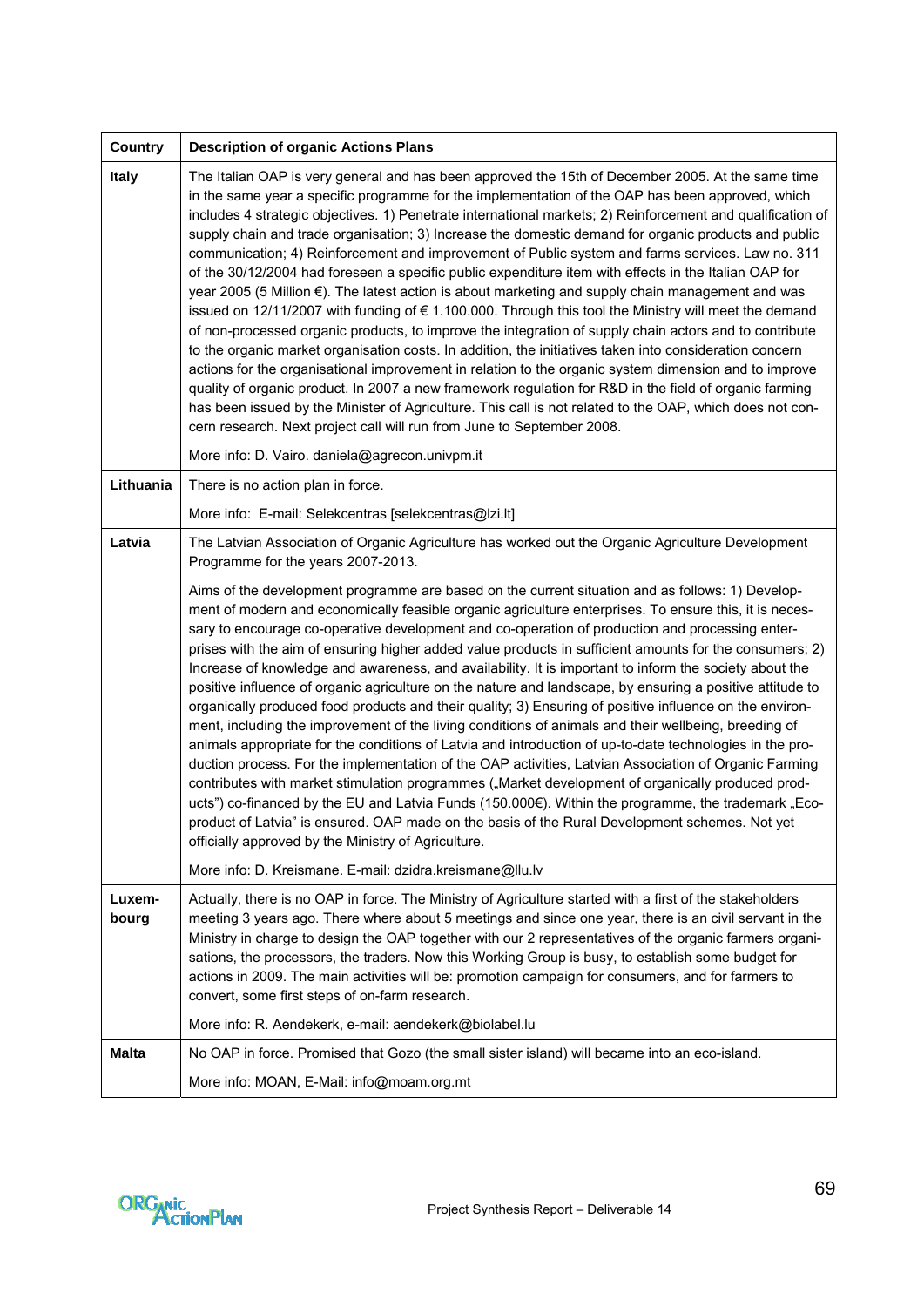| <b>Country</b>          | <b>Description of organic Actions Plans</b>                                                                                                                                                                                                                                                                                                                                                                                                                                                                                                                                                                                                                                                                                                                                                                                                                                                                                                                                                                                                                                                                                                     |
|-------------------------|-------------------------------------------------------------------------------------------------------------------------------------------------------------------------------------------------------------------------------------------------------------------------------------------------------------------------------------------------------------------------------------------------------------------------------------------------------------------------------------------------------------------------------------------------------------------------------------------------------------------------------------------------------------------------------------------------------------------------------------------------------------------------------------------------------------------------------------------------------------------------------------------------------------------------------------------------------------------------------------------------------------------------------------------------------------------------------------------------------------------------------------------------|
| The<br>Nether-<br>lands | The Ministry will spend 49,2 Mio € in the period 2008-2011 on organic sector. Aims are: 1) A better<br>cooperation between organic agriculture and conventional farmers that are in the frontline of sustain-<br>ability and 2) Develop the organic sector into a robust independent sector. Specific goals for general<br>aim 1 is: a) research for organic is partly focused on issues that are important in conventional agricul-<br>ture; b) 15 joint initiatives in society that connect organic and conventional agriculture; c) 10 innovations<br>from the organic sector are being applied in conventional farming. For the general aim 2: a) annual<br>10% growth in consumer spending on organic food; b) annual 5% growth in organic land; c) 10% of all<br>research money funded by the Ministry of Agriculture for policy supporting research will be allocated to<br>organic. Furthermore, the Ministry signed a declaration together with large commercial companies<br>(caterers, supermarkets, etc.) and with a range of non-profit organisations to promote organic products<br>in their businesses or amongst their members. |
|                         | More info of the new policy document from the Dutch ministry of Agriculture for organic production in<br>2008 - 2011. M. Blom E-mail: Blom@biologica.nl.<br>http://www.minlnv.nl/cdlpub/servlet/CDLServlet?p file id=24885<br>http://www.minlnv.nl/cdlpub/servlet/CDLServlet?p file id=23687<br>Other links: Press release, announcing the new Dutch Organic Action Plan (in Dutch)<br>www.minlnv.nl/portal/page?_pageid=116,1640333&_dad=portal&_schema=PORTAL&p_news_item_id<br>=22939. New OAP (in Dutch)<br>www.minlnv.nl/portal/page? pageid=116,1640321& dad=portal& schema=PORTAL&p file id=23687                                                                                                                                                                                                                                                                                                                                                                                                                                                                                                                                        |
| Poland                  | Poland has no Action Plan for Organic Food and Farming, but a 3-years information. Campaign started<br>in November 2006 with a total budget of 3 millions of $\epsilon$ .                                                                                                                                                                                                                                                                                                                                                                                                                                                                                                                                                                                                                                                                                                                                                                                                                                                                                                                                                                       |
|                         | More info dorota.metera@qdnet, www.bioekspert.waw.pl                                                                                                                                                                                                                                                                                                                                                                                                                                                                                                                                                                                                                                                                                                                                                                                                                                                                                                                                                                                                                                                                                            |
| Portugal                | An OAP was proposed by the Government in 2005, including the target to achieve 7 % in 2008 and<br>presented in public. However this Plan was not implemented due to change in policies (Mr. Barroso<br>went to the EU Commission).                                                                                                                                                                                                                                                                                                                                                                                                                                                                                                                                                                                                                                                                                                                                                                                                                                                                                                              |
|                         | More info: Jorge Ferreira. E-Mail: jferreira@agrosanus.pt: http www.agrosanus.pt                                                                                                                                                                                                                                                                                                                                                                                                                                                                                                                                                                                                                                                                                                                                                                                                                                                                                                                                                                                                                                                                |
|                         | After three years without any financial support there's now a financial support under the Agro-<br>environmental Programme for conversion of production systems (www.proder.pt), including organic<br>farming, but this support is some not often compatible with small farmers and also it's too much bu-<br>reaucratic, managed by official not familiar with organic farming. This support varies from 75€/ha (pas-<br>tureland) to 900€/ha (vegetables). A national framework for the support of organic agriculture will be<br>launched. INTERBIO is working with the aim of getting a priority status for organic farming projects.                                                                                                                                                                                                                                                                                                                                                                                                                                                                                                       |
|                         | More info: F. Serrador (Certiplanet) e-mail: certiplanet@sapo.pt. http.//www.certiplanet.pt. E.mail: inter-<br>bio.bio@gmail.com                                                                                                                                                                                                                                                                                                                                                                                                                                                                                                                                                                                                                                                                                                                                                                                                                                                                                                                                                                                                                |
| Romania                 | No OAP in force. In 2004 an Organic Farming Research Strategy was developed and in 2005 the<br>Measure 3.3. "Agricultural production methods designed to protect the environment and maintain the<br>countryside" was established. One of the sub measures of the Pre-accession support was Organic<br>farming with the following aims: to satisfy the growing demand for organic products and promote the<br>development of a domestic market; to support and increase the competitiveness of organic farming; to<br>support the development of organic farming as an environmentally friendly method of food production in<br>5 selected pilot areas.<br>More info: Ion Toncea [ion_toncea@yahoo.com.                                                                                                                                                                                                                                                                                                                                                                                                                                         |

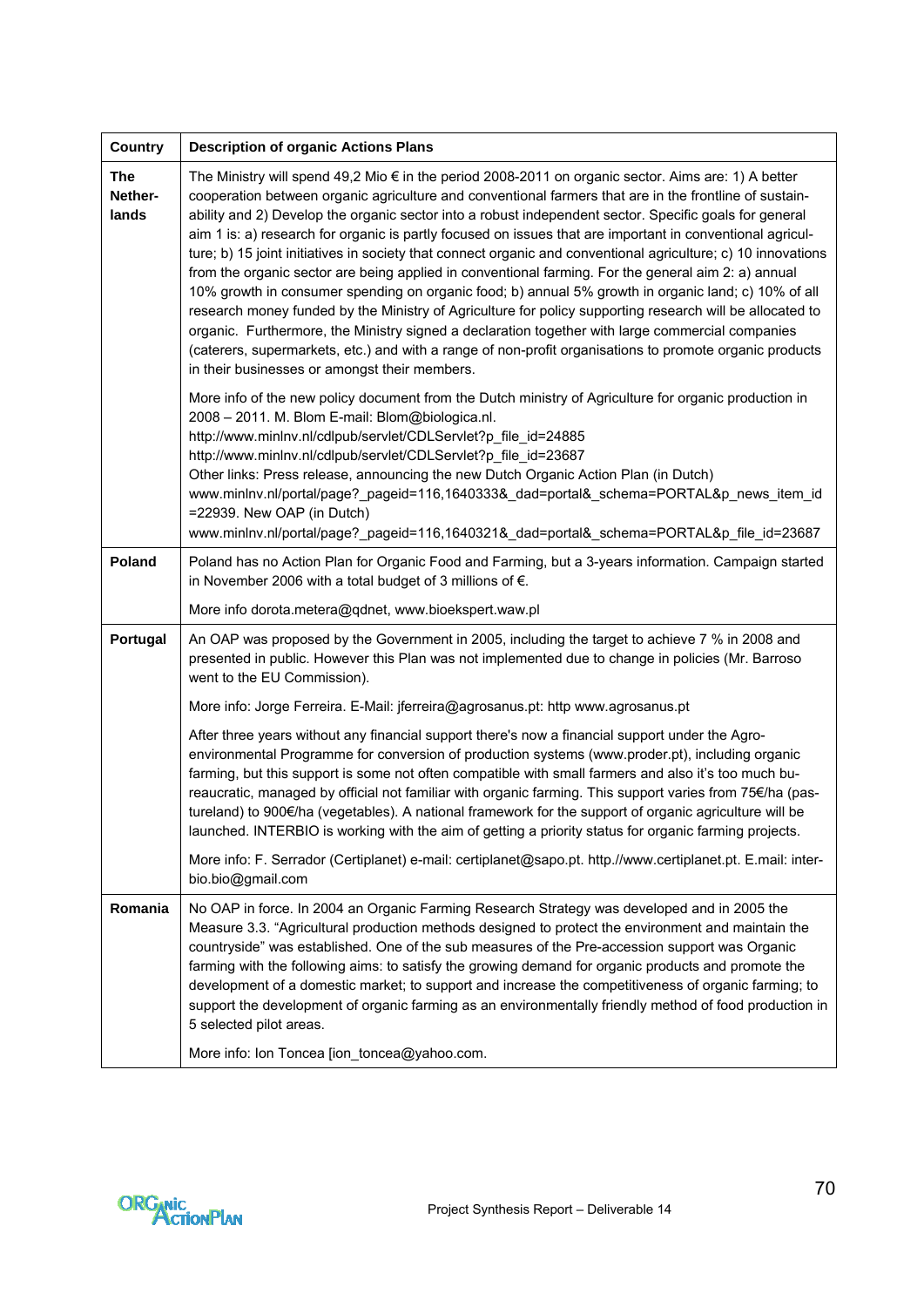| <b>Country</b>              | <b>Description of organic Actions Plans</b>                                                                                                                                                                                                                                                                                                                                                                                                                                                                                                                                                                                                                                                                                                                                                                                                                                                                                                                                                                                                                                                                                                                                            |
|-----------------------------|----------------------------------------------------------------------------------------------------------------------------------------------------------------------------------------------------------------------------------------------------------------------------------------------------------------------------------------------------------------------------------------------------------------------------------------------------------------------------------------------------------------------------------------------------------------------------------------------------------------------------------------------------------------------------------------------------------------------------------------------------------------------------------------------------------------------------------------------------------------------------------------------------------------------------------------------------------------------------------------------------------------------------------------------------------------------------------------------------------------------------------------------------------------------------------------|
| Slovakia<br><b>Republic</b> | A report about the Slovak OAP performance from the point of view of the Slovak Agricultural Research<br>Centre for the previous years to 2007 is being prepared. Official State bodies for Organic Farming are<br>the Ministry of Agriculture of Slovakia (www.mpsr.sk) and the Central Controlling and Testing Institute<br>in Agriculture (www.uksup.sk). In March 2005 the Slovak Republic has made a SWOT analysis as the<br>first step for a National OAP. The targets are: a) Organic farming development - 5 % of the total agricul-<br>tural land; b) Reaching at least 30 % of certified organic products in domestic market; c) create the<br>knowledge and information database about organic farming; d) promote benefits of this farming system;<br>e) Establish the tradition "organic farming days" in Slovakia; f) providing the knowledge and organic<br>research results transfer into the practice: g) improving the coordination on all levels; h) Establishing an<br>advisory and consultancy system; i) establish demonstration farms for different purposes. Currently this<br>OAP is slowly being developed.<br>More info: Z. Lehocka. E-mail: lehocka@vurv.sk |
| Slovenia                    | The first Slovenian OAP until 2015 has been passed almost two and a half years ago. The overall im-                                                                                                                                                                                                                                                                                                                                                                                                                                                                                                                                                                                                                                                                                                                                                                                                                                                                                                                                                                                                                                                                                    |
|                             | plementation is hampered by lack of resources (the OAP was not supported with specific budget) and<br>there is a low level of visibility among governmental actors and stakeholders apart from those directly<br>connected to the organic sector. Among the measures implemented are those within Rural Develop-<br>ment Programme 2007-2013: per area payments within 2nd axis; supporting producer groups for in-<br>formation and promotion activities for products under food quality schemes (includes organic produc-<br>tion) within 1st axis. Another1st axis measure, supporting farmers who participate in food quality<br>schemes (organic farming), was announced but has not been published yet. Several other suggestions<br>for RDP measures have not been taken up.                                                                                                                                                                                                                                                                                                                                                                                                    |
|                             | An important activity was also the first national promotional campaign for organic farming and food in<br>2007 (ca. 4 months long) that was financed by national budget only. Regarding priority areas, the most<br>worrying is the lack of implementation of measures in relation to advisory activities, training and knowl-<br>edge transfer. Also lagging behind the schedule is the legal protection against GMO contamination<br>(coexistence law). From the side of the Agricultural Ministry, no evaluation or meeting was conducted<br>related to the implementation There were few events dealing with OAP implementation organised by<br>non-governmental stakeholders.                                                                                                                                                                                                                                                                                                                                                                                                                                                                                                     |
|                             | More info: Anamarija Slabe [anamarija.slabe@itr.si]                                                                                                                                                                                                                                                                                                                                                                                                                                                                                                                                                                                                                                                                                                                                                                                                                                                                                                                                                                                                                                                                                                                                    |
| Sweden                      | Around 1st of December a National Organic Action Plan OAP was finalised and given to the Ministry.<br>There had been a Working Group with different persons from the sector also government, working for<br>1.5 years with the OAP. The goals was set in 2006 of what one would achieve until 2010, 20 % of the<br>arable land certified organic, a large increased of consumption of organic milk, eggs, beef meat and an<br>increased consumption of organic pork meet and poultry meat. A goal for the public consumption was<br>set to 25% of the food products at the end of 2010. The OAP plan includes some very valuable ideas<br>which are now being used. Some of them will have minor effects until 2010.                                                                                                                                                                                                                                                                                                                                                                                                                                                                   |
|                             | More info: K. Sjödahl-Svensson E-mail: Kjell.Sjodahl-Svensson@krav.se                                                                                                                                                                                                                                                                                                                                                                                                                                                                                                                                                                                                                                                                                                                                                                                                                                                                                                                                                                                                                                                                                                                  |

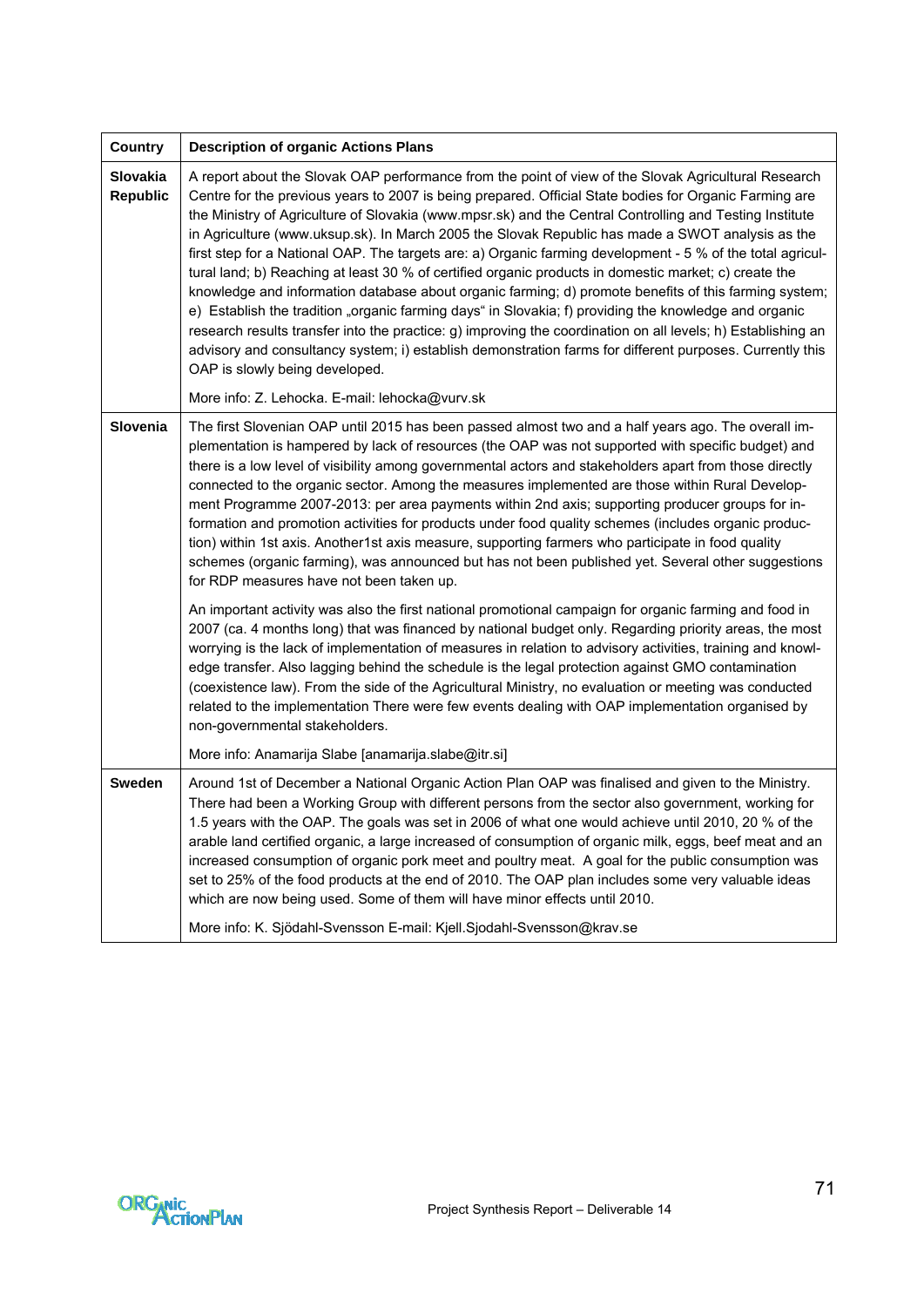| <b>Country</b>           | <b>Description of organic Actions Plans</b>                                                                                                                                                                                                                                                                                                                                                                                                                                                                                                                                                                                                                                                                                                                                                                                                                                                                                                                                                                                                                                                                                                                                                                                                                                                                                                                                                                                                                                                                                                                                                                                                                         |
|--------------------------|---------------------------------------------------------------------------------------------------------------------------------------------------------------------------------------------------------------------------------------------------------------------------------------------------------------------------------------------------------------------------------------------------------------------------------------------------------------------------------------------------------------------------------------------------------------------------------------------------------------------------------------------------------------------------------------------------------------------------------------------------------------------------------------------------------------------------------------------------------------------------------------------------------------------------------------------------------------------------------------------------------------------------------------------------------------------------------------------------------------------------------------------------------------------------------------------------------------------------------------------------------------------------------------------------------------------------------------------------------------------------------------------------------------------------------------------------------------------------------------------------------------------------------------------------------------------------------------------------------------------------------------------------------------------|
| <b>Spain</b>             | National/State Organic Action Plan (OAP) has been approved in 2007 with the global aim to establish<br>the baseline for the policy action of the Agriculture Ministry for organic farming in the next (2007-2010)<br>and to facilitate a consensus with the regions and the most representatives organic stakeholders. The<br>final purpose of this OAP is to contribute to develop the organic sector in Spain implementing a set of<br>specific actions in all the organic production, processing, marketing and distribution and consumption<br>chains and also in education and research areas. Specific aims are structured in 3 strategic objectives:<br>a) to promote the development of Organic Farming, in particular the primary sector, with education,<br>Research, inputs regulation, rural development tools use and recognition of organic Farming specifici-<br>ties; b) to improve the knowledge and to promote the consumption and marketing of organic products,<br>as it's the most relevant challenge in Spain, mainly stimulating the internal demand thought and ade-<br>quate information for consumers, accompanied of the improvement of marketing structures of the prod-<br>ucts; c) to improve institutional collaboration, management of resources for the organic sector, contrib-<br>uting to a better coordination, improving communication and the collaboration between all private and<br>public sector agents involved in organic sector. In Spain there are 8 different Regional OAP in force:<br>Andalusia, Asturias, Baskenland, Castilla La Mancha, Catalunya (not official approved), Extremadura,<br>Galizia and Madrid. |
|                          | More info: See: http://www.mapa.es/es/alimentacion/pags/ecologica/plan_integral.htm                                                                                                                                                                                                                                                                                                                                                                                                                                                                                                                                                                                                                                                                                                                                                                                                                                                                                                                                                                                                                                                                                                                                                                                                                                                                                                                                                                                                                                                                                                                                                                                 |
| <b>United</b><br>Kingdom | There is no National Organic Action Plan, but 4 Regional Organic Action Plans in all the territories<br>(England; Scotland, Wales and Nord Ireland),                                                                                                                                                                                                                                                                                                                                                                                                                                                                                                                                                                                                                                                                                                                                                                                                                                                                                                                                                                                                                                                                                                                                                                                                                                                                                                                                                                                                                                                                                                                |
|                          | See also regional table                                                                                                                                                                                                                                                                                                                                                                                                                                                                                                                                                                                                                                                                                                                                                                                                                                                                                                                                                                                                                                                                                                                                                                                                                                                                                                                                                                                                                                                                                                                                                                                                                                             |
|                          | More info: see http://www.organic.aber.ac.uk/policy                                                                                                                                                                                                                                                                                                                                                                                                                                                                                                                                                                                                                                                                                                                                                                                                                                                                                                                                                                                                                                                                                                                                                                                                                                                                                                                                                                                                                                                                                                                                                                                                                 |

Source: IFOAM EU and ORGAP Consortium members 2008

## **Regional Organic Actions Plan in the European Union**

Apart from the Member States National Organic Action Plans in the European Union there are several Regions which has approved. In the following table, we are presenting information gathered by the project about some of them.

| Country                                    | <b>Description of organic Actions Plans</b>                                                                                                                                                                                                                                                                                                                                                                                                                                                                                                                                                                           |
|--------------------------------------------|-----------------------------------------------------------------------------------------------------------------------------------------------------------------------------------------------------------------------------------------------------------------------------------------------------------------------------------------------------------------------------------------------------------------------------------------------------------------------------------------------------------------------------------------------------------------------------------------------------------------------|
| Berlin-<br><b>Brandenburg</b><br>(Germany) | The launch of a regional organic action plan (runtime and financing still open) was announced in<br>February 2008 (Biofach, Nuremberg). The next steps and relevant measures will be prepared in<br>conjunction of the Agricultural Ministry of the state Brandenburg and the organic umbrella organi-<br>sation in Berlin-Brandenburg, the Fördergemeinschaft Ökologischer Landbau Berlin-Brandenburg<br>(FÖL). The main aim will be to boost home-grown organic products and to implement a vital or-<br>ganic processing industry surrounding one of Germany's organic market hot-spots, the capital of<br>Berlin. |
|                                            | More info (in german):                                                                                                                                                                                                                                                                                                                                                                                                                                                                                                                                                                                                |
|                                            | http://www.bio-berlin-brandenburg.de/presse/detailansicht/meldungen/mehr-bio-fuer-stadt-und-<br>land-woidke-kuendigt-landesaktionsplan-oekolandbau-an-mluv//102/.                                                                                                                                                                                                                                                                                                                                                                                                                                                     |
| Andalusia                                  | First Regional OAP developed during the last 4 years (20-2006), with a budget of 33,6 millions of<br>€. About 65% was devoted to support production conversion, 9% was for Research, 8,6 % for                                                                                                                                                                                                                                                                                                                                                                                                                        |

### **Table 10: Regional organic action plan**

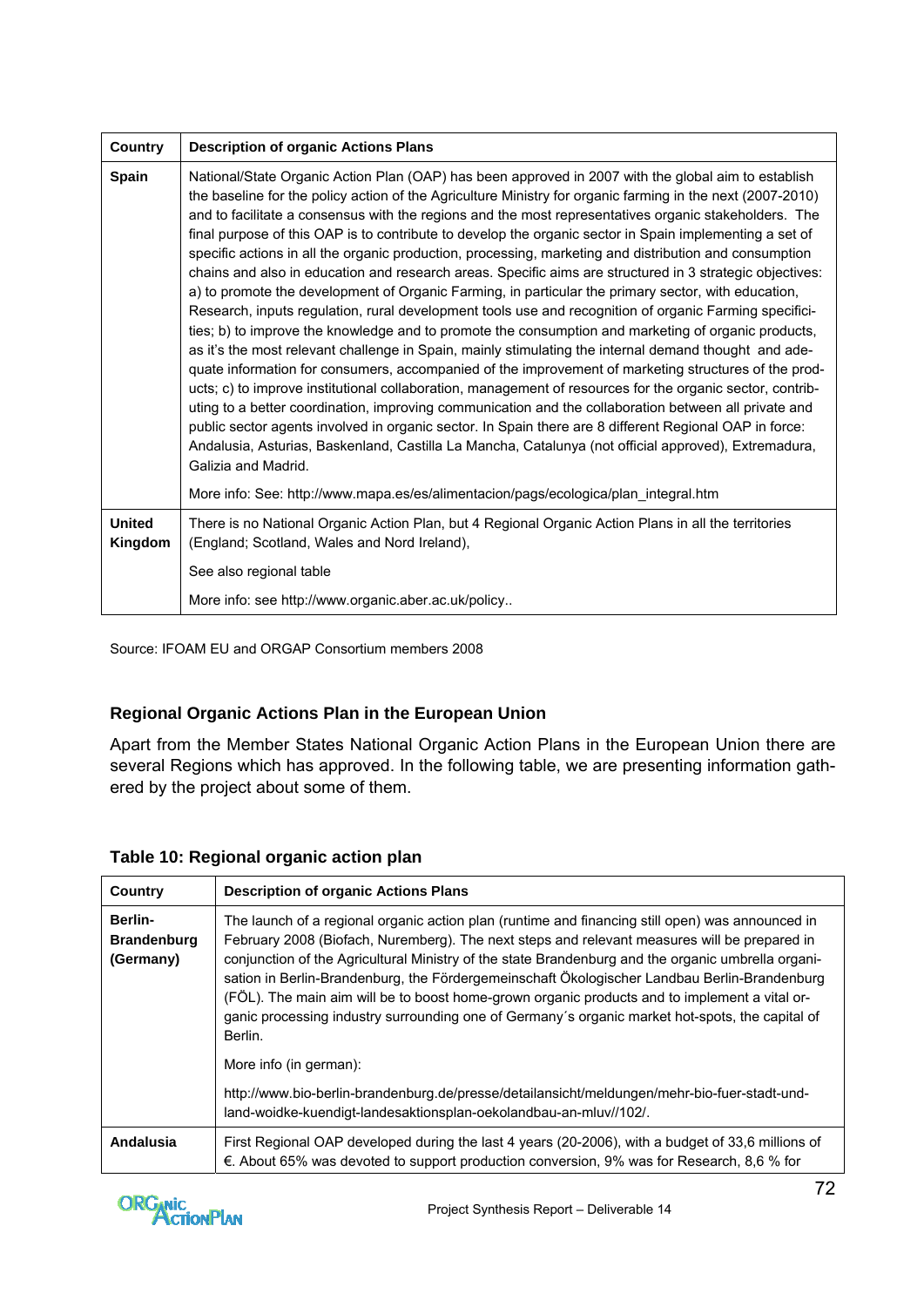| <b>Country</b>                          | <b>Description of organic Actions Plans</b>                                                                                                                                                                                                                                                                                                                                                                                                                                                                                                                                                                                                                                                                                                                  |
|-----------------------------------------|--------------------------------------------------------------------------------------------------------------------------------------------------------------------------------------------------------------------------------------------------------------------------------------------------------------------------------------------------------------------------------------------------------------------------------------------------------------------------------------------------------------------------------------------------------------------------------------------------------------------------------------------------------------------------------------------------------------------------------------------------------------|
| (Spain)                                 | improving processing of organic produce, $6\%$ to support organic consumption. The rest (7,4 %)<br>was for different measures supporting training education system, organic certification and organic<br>sector better coordination. The plan has supported 45 projects 2.8 millions €. The Andalusian Gov-<br>ernment approved a 2sd OAP for 2007-2013.                                                                                                                                                                                                                                                                                                                                                                                                     |
|                                         | More info:                                                                                                                                                                                                                                                                                                                                                                                                                                                                                                                                                                                                                                                                                                                                                   |
|                                         | http://www.juntadeandalucia.es/agriculturaypesca/portal/opencms/portal/navegacion.jsp?entrada=t<br>ematica&tematica=650                                                                                                                                                                                                                                                                                                                                                                                                                                                                                                                                                                                                                                      |
| <b>Asturias</b><br>(Spain)              | First Regional Organic Action Plan (2007-2009) investing 14,7 millions of €. This OAP recognise<br>the relevance of organic farming as a sustainable agriculture, contributing to the landscape and<br>environment and as a system to deliver quality foods. Aims of the OAP are: a) to stimulate the<br>development of organic production and husbandry, and foods processing with aids, together with<br>distribution and marketing topics; b) to improve the consumer confidence; c) to increase knowl-<br>edge of the organic sector and harmonising and further development of the control systems, help-<br>ing to build-up structure of the organic sector for a better coordination. Asturias is member of the<br>European GMO Free Regions Network. |
|                                         | More info: http://www.copaeastur.org/noticias.aspx                                                                                                                                                                                                                                                                                                                                                                                                                                                                                                                                                                                                                                                                                                           |
| <b>Extremadura</b><br>(Spain)           | The First Regional OAP was approved by the Regional Parliament in 2007. The OAP has defined<br>6 main aims, but only 4 are being developed now. Action 1 Support for organic farmer's organisa-<br>tion started in September 2008. A tax reduction for organic farmers of 0, 95 % is being applied.                                                                                                                                                                                                                                                                                                                                                                                                                                                          |
|                                         | More info: (in spanish) at: http://aym.juntaex.es/organizacion/explotaciones/cepae/que_es/                                                                                                                                                                                                                                                                                                                                                                                                                                                                                                                                                                                                                                                                   |
| Castilla La<br><b>Mancha</b><br>(Spain) | The OAP (2007-2011), started in January 2007, with 12 specific aims and 44 measures. Planned<br>public investment from the Regional Agricultural Ministry (Consejería de Agricultura) for the next 5<br>years, funded with 29 millions of €. More info:                                                                                                                                                                                                                                                                                                                                                                                                                                                                                                      |
|                                         | www.jccm.es/agricul/paginas/comercial-<br>industrial/consejosreguladores/Resumen_Plan_Estrategico_Agr_Eco.pps                                                                                                                                                                                                                                                                                                                                                                                                                                                                                                                                                                                                                                                |
| <b>Basque coun-</b><br>try (Spain)      | Approved this year a Regional Law with several measures to promote organic farming and to<br>achieve 20 % of organic farming surface in 2020                                                                                                                                                                                                                                                                                                                                                                                                                                                                                                                                                                                                                 |
| Catalunya<br>(Spain)                    | The final draft of the Catalonian OAP has been presented to the organic Advisory Committee in<br>Catalonian. The OAP will incorporate 110 measures in the period (2008-2012). There are 3 main<br>actions related to revision of the legal framework for the organic production and certification system<br>and the promotion campaign.                                                                                                                                                                                                                                                                                                                                                                                                                      |
|                                         | More info: www.ccpae.org/lang-es/inici.php                                                                                                                                                                                                                                                                                                                                                                                                                                                                                                                                                                                                                                                                                                                   |
| <b>Madrid (Spain)</b>                   | Launched a Regional OAP (2005-2007) investing 3 millions of €. There is no further detailed in-<br>formation.                                                                                                                                                                                                                                                                                                                                                                                                                                                                                                                                                                                                                                                |
|                                         | More info: http://www.caem.es                                                                                                                                                                                                                                                                                                                                                                                                                                                                                                                                                                                                                                                                                                                                |
| <b>Galicia (Spain)</b>                  | The regional government of Galicia Region has formulated an OAP, with the consensus of all the<br>sector stakeholders with 54 measures with the aim to increase 3 times the organic production in<br>the region in the next five years (2008-2013). For this purpose an investment of 39,4 millions of $\in$<br>the majority (78%) devoted to the modernisation and enhancement the profitability of the organic<br>farms. This funds will be increased with 9,6 millions of $\epsilon$ form private sources.                                                                                                                                                                                                                                                |
|                                         | More info: http://mediorural.xunta.es/agricultura/principal/index.php                                                                                                                                                                                                                                                                                                                                                                                                                                                                                                                                                                                                                                                                                        |

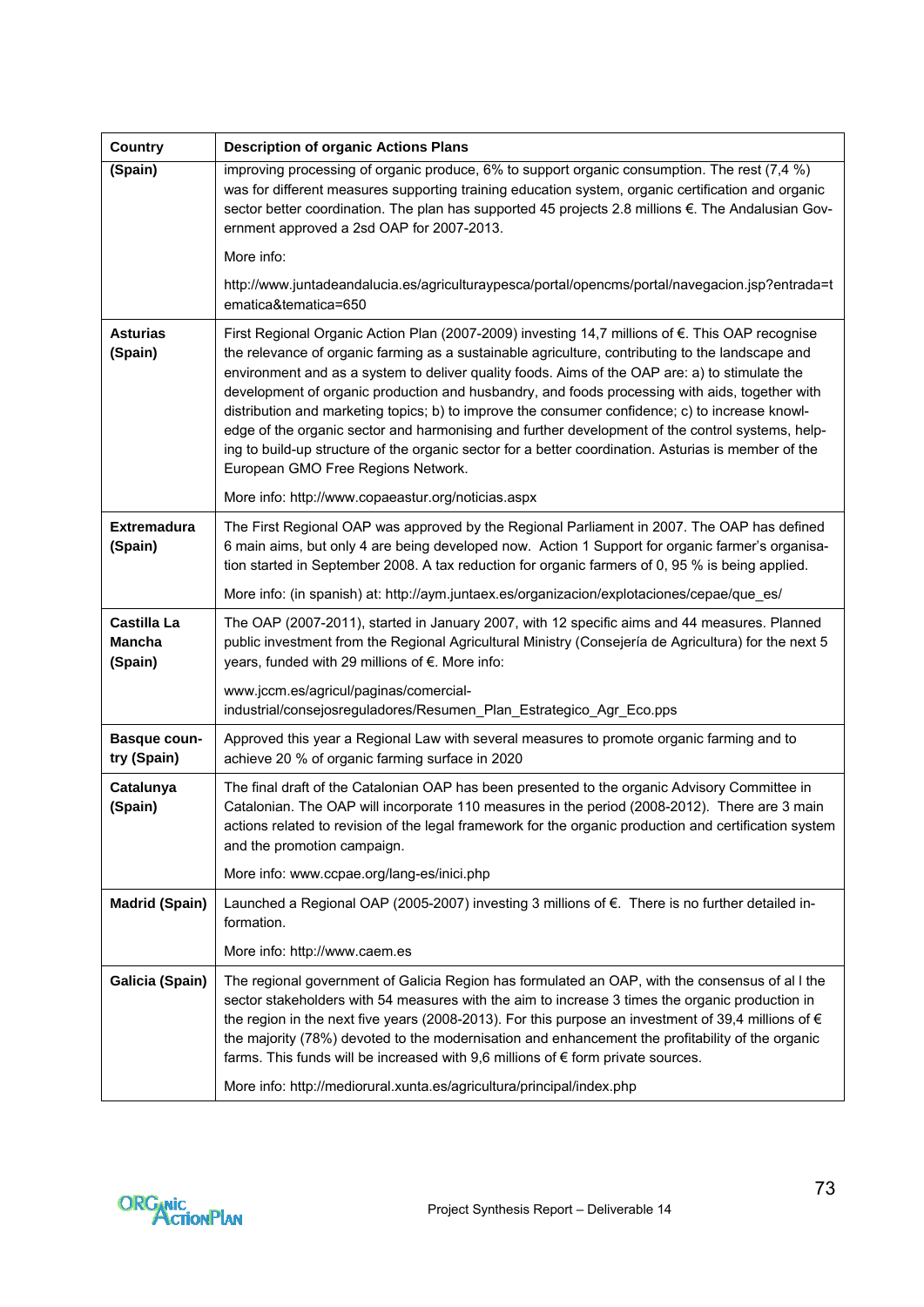| <b>Country</b>                           | <b>Description of organic Actions Plans</b>                                                                                                                                                                                                                                                                                                                                                                                                                                                         |
|------------------------------------------|-----------------------------------------------------------------------------------------------------------------------------------------------------------------------------------------------------------------------------------------------------------------------------------------------------------------------------------------------------------------------------------------------------------------------------------------------------------------------------------------------------|
| <b>North Ireland</b><br>(UK)             | Published in May 2006. This followed an earlier Organic Farming in Northern Ireland Development<br>Strategy published in 2001.                                                                                                                                                                                                                                                                                                                                                                      |
|                                          | More info: http://www.dardni.gov.uk/index/fisheries-farming-and-food/organic-crops/organic-action-<br>plan-group.htm.                                                                                                                                                                                                                                                                                                                                                                               |
| <b>Scotland</b><br>(United King-<br>dom) | The first Scottish action plan was published in 2003. The third annual report has recently been<br>published and documents achievements with respect to financial and advisory support for organic<br>farming, marketing and research. Organic support payments have been increased, although ac-<br>cess is not universal with a point system used to determine eligibility.                                                                                                                       |
|                                          | More info: http://www.scotland.gov.uk/Topics/Agriculture/Agricultural-Policy/15869/3748)                                                                                                                                                                                                                                                                                                                                                                                                            |
| <b>England</b><br>(United King-<br>dom)  | First English action plan for organic farming was published in 2002 The English target (70% of UK<br>market for indigenous foods supplied by domestic producers by 2010) is very much market fo-<br>cused, taking account of the high reliance of the UK organic food market on imports. With most of<br>the original action points delivered, and a review of progress published in 2004, the current focus is<br>on integrating future work with the English Sustainable Food & Farming Strategy. |
|                                          | More info: http://www.defra.gov.uk/farm/organic/policy/actionplan/index.htm)                                                                                                                                                                                                                                                                                                                                                                                                                        |
| <b>Wales (United</b><br>Kingdom)         | First Organic Action Plan was published in 1999. Currently implementing the 2sd Organic Plan<br>2005-2010 With stronger emphasis on market development and consumer promotion, but also<br>actions to support research and extension for producers and financial support for organic horticul-<br>ture. The Wales OAP has a target of 10-15% in 2010.                                                                                                                                               |
|                                          | More info: (See http://www.organic.aber.ac.uk/policy).                                                                                                                                                                                                                                                                                                                                                                                                                                              |

Source: IFOAM EU and ORGAP Consortium members 2008

## **National Organic Action Plans from Non EU Members in Europe**

|  |  | Table 11: Organic Action Plans in non EU members states and accession countries |
|--|--|---------------------------------------------------------------------------------|
|--|--|---------------------------------------------------------------------------------|

| Country (*)   | <b>Description of organic Actions Plans</b>                                                                                                                                                                                                                                                                                                                                                                                                                                    |
|---------------|--------------------------------------------------------------------------------------------------------------------------------------------------------------------------------------------------------------------------------------------------------------------------------------------------------------------------------------------------------------------------------------------------------------------------------------------------------------------------------|
| Albania       | No Organic Action Plan in force till now. But for the first time a governmental decision to subsidy the<br>organic certification scheme at 50% of the cost, is in force since this year, both for domestic ad<br>foreign market. More info: Shoqata e Bujqesise Organike/Organic Agriculture Association (L Fer-<br>runi)                                                                                                                                                      |
|               | More info: E-mail: [organic@icc-al.org]                                                                                                                                                                                                                                                                                                                                                                                                                                        |
| <b>Norway</b> | A working group has made a draft proposal for a National Organic Action Plan, which was delivered<br>at the end of February 2008 to the Norwegian Ministry of Agriculture and Food. The Ministry has not<br>yet decided whether the draft proposal will be accepted as it is, or if amendments/adjustments will<br>be made. It is expected that the official OAP will be presented by June 2008. It is not decided if an<br>abstract of the plan will be available in English. |
|               | More info: E. Mohr: Emil.Mohr@slf.dep.no                                                                                                                                                                                                                                                                                                                                                                                                                                       |
| Switzerland   | No action plan in place.                                                                                                                                                                                                                                                                                                                                                                                                                                                       |
|               | More info: Otto Schmid, FiBL otto.schmid@fibl.org                                                                                                                                                                                                                                                                                                                                                                                                                              |